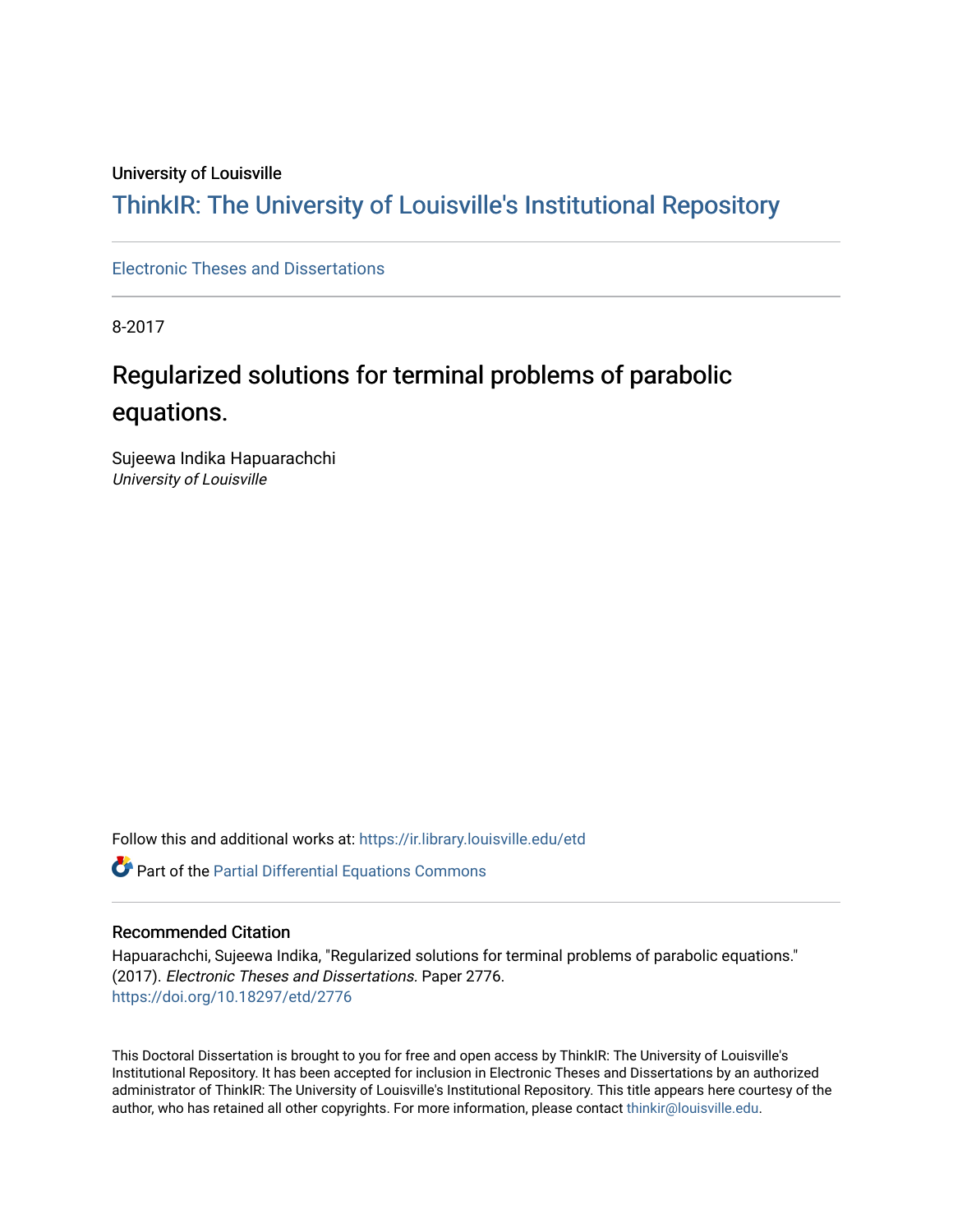# REGULARIZED SOLUTIONS FOR TERMINAL PROBLEMS OF PARABOLIC EQUATIONS

By

Sujeewa Indika Hapuarachchi B.Sc., University of Kelaniya, Sri lanka, 2000 M.Sc., Mississippi State University, 2009 M.A., University of Toledo, 2011

A Dissertation Submitted to the Faculty of the College of Art and Sciences of the University of Louisville in Partial Fulfillment of the Requirements for the Degree of

> Doctor of Philosophy in Applied and Industrial Mathematics

> > Department of Mathematics University of Louisville Louisville, Kentucky

> > > August 2017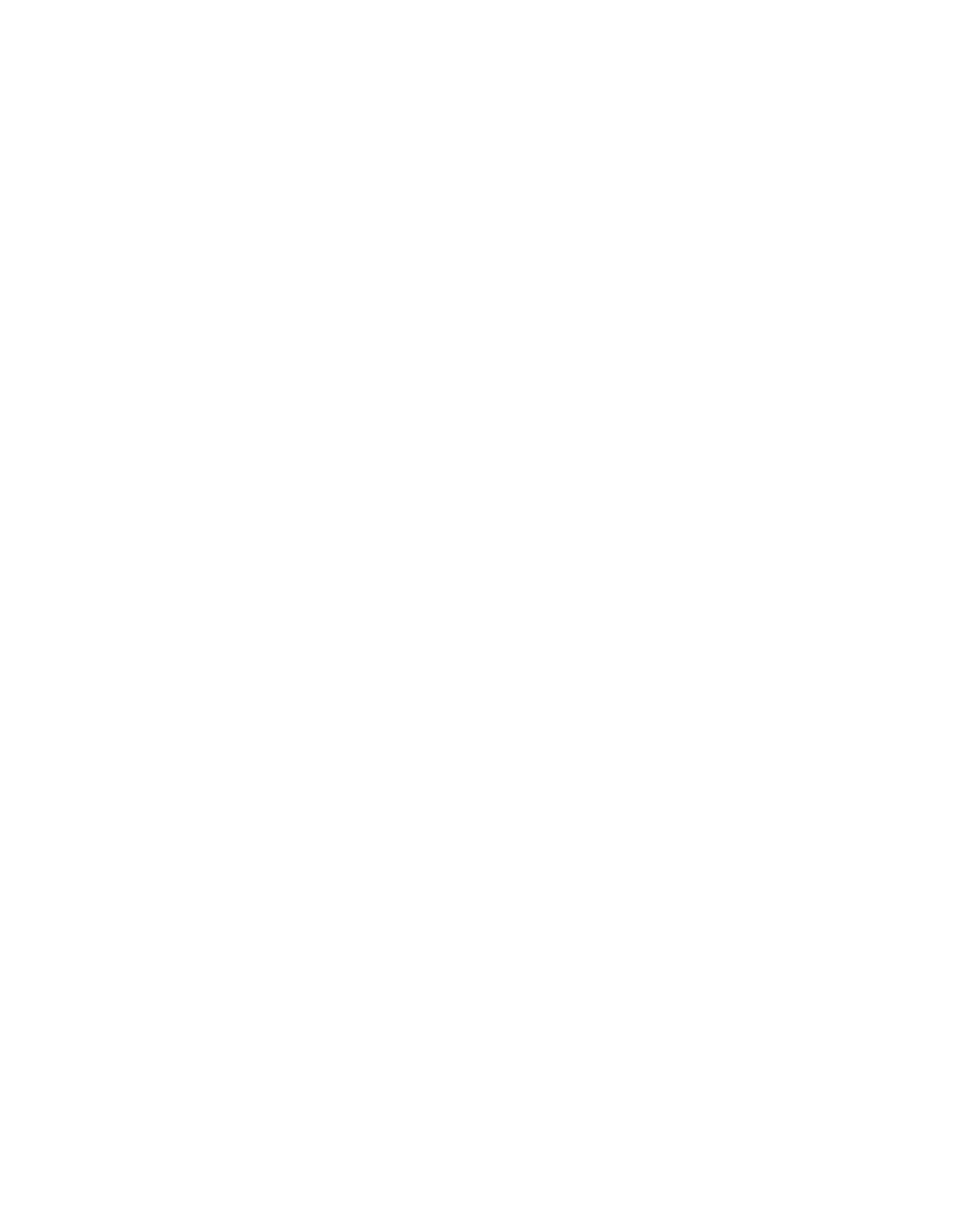# REGULARIZED SOLUTIONS FOR TERMINAL PROBLEMS OF PARABOLIC EQUATIONS

Submitted by

Sujeewa Indika Hapuarachchi

A Dissertation Approved on

July 20, 2017

by the following Dissertation Committee:

Professor Yongzhi Xu, Thesis Director

Professor David Swanson

Professor Changbing Hu

Professor Gung-Min Gie

Professor Gamini Sumanasekera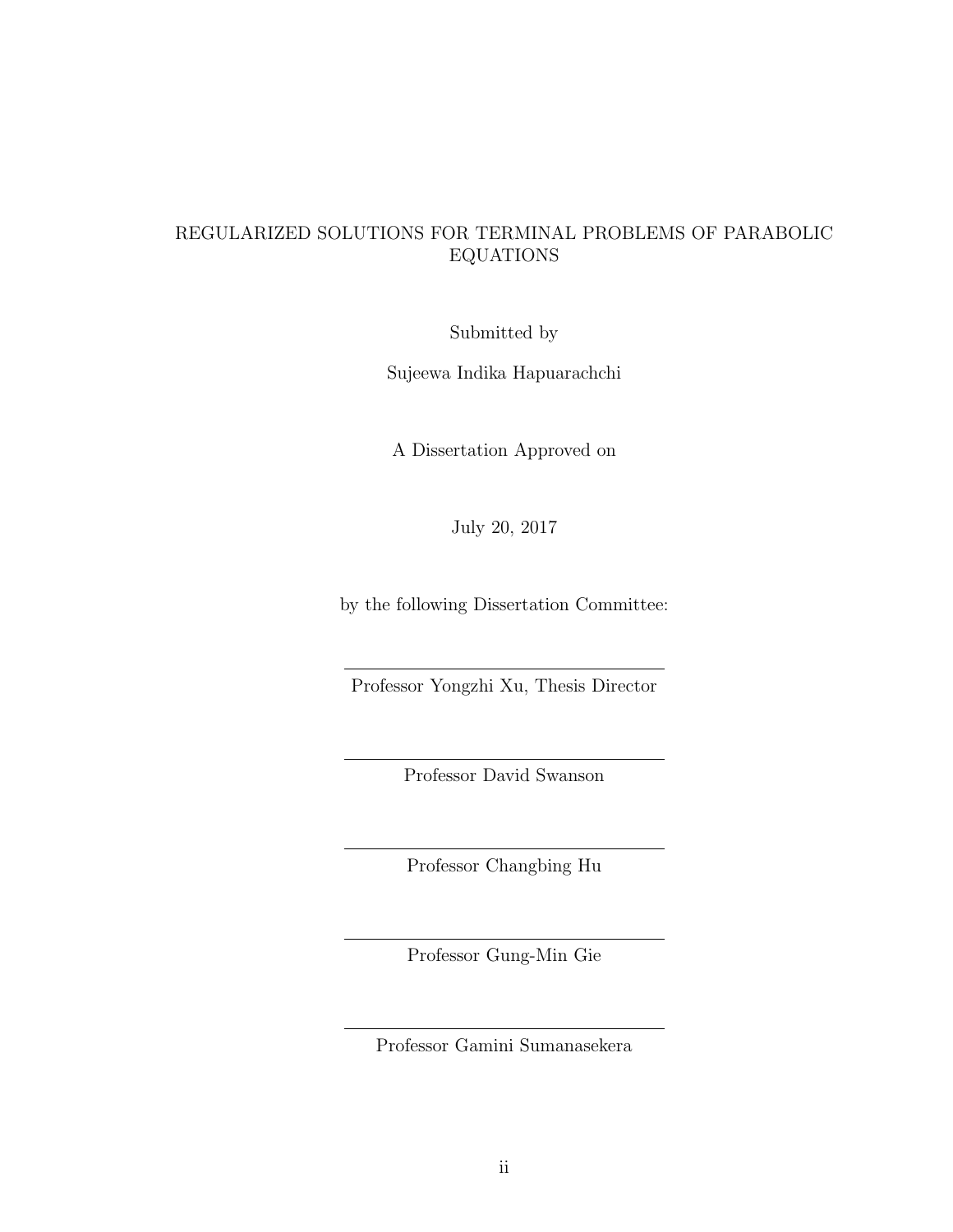# DEDICATION

To my Family, my wife Sandamala Hettigoda, my daughter Viyathma, and my son Vethum Hapuarachchi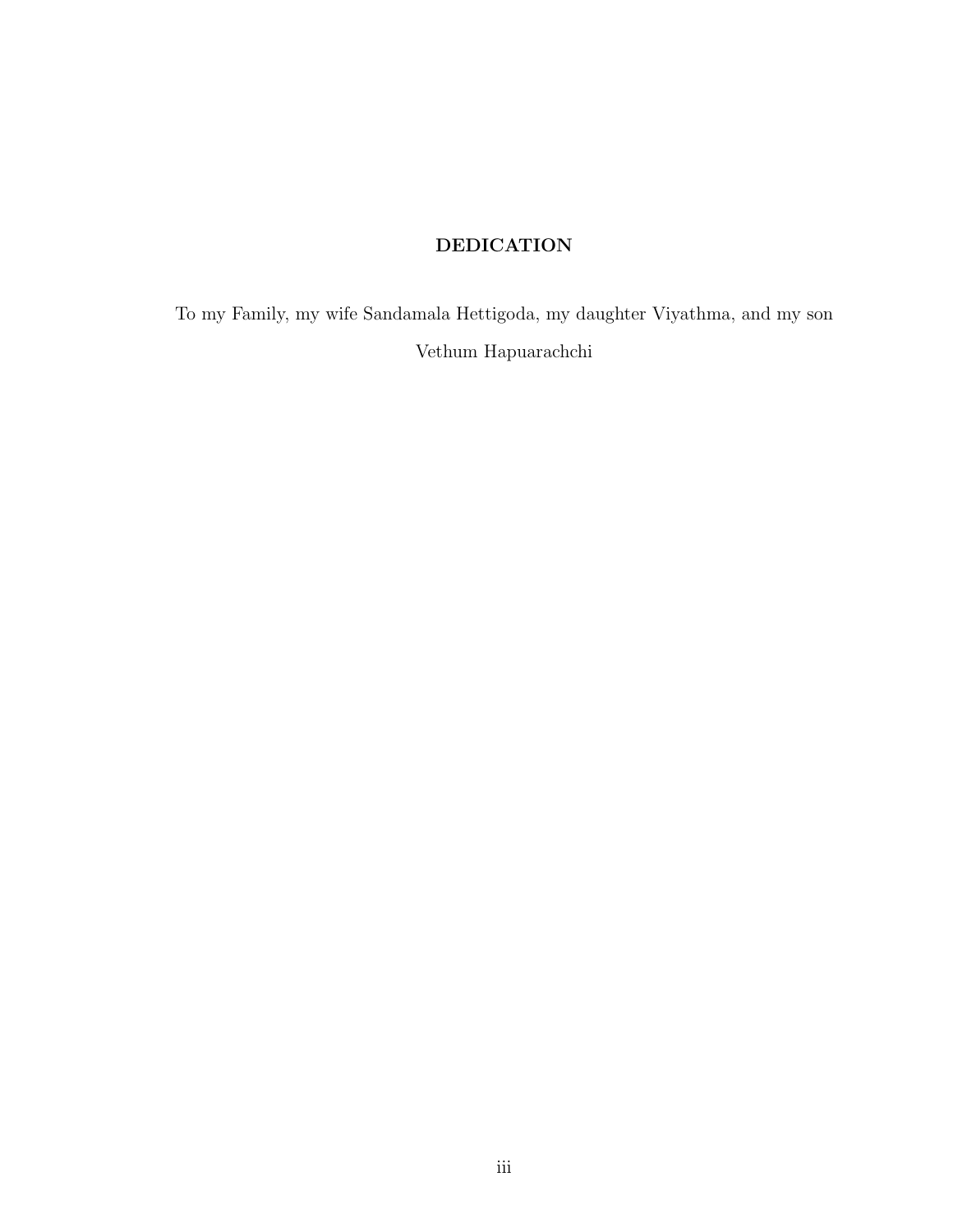### ACKNOWLEDGEMENTS

I would like to thank my thesis advisor, Dr. Steve Xu, for the time and guidance throughout the course of my dissertation work. I greatly appreciate the opportunity he gave me to work on such an interesting research area. I would also like to thank my dissertation committee members, Dr. David Swanson, Dr. Changbing Hu, Dr. Gung-Min Gie and Dr. Gamini Sumanasekera for sharing their insightful comments with me. Also I would like to thank the Department of Mathematics faculty and staff members for the support and encouragement I received throughout my graduate study. Many thanks to my parents, Seelawathei Liyana Waduge and late Chandasena Hapuarachchi who instilled in me a love of learning that has sustained me during my years in school. Finally, I would like to thank my wife Sandamala Hettigoda, my daughter Viyathma, my son Vethum Hapuarachchi and my three sisters.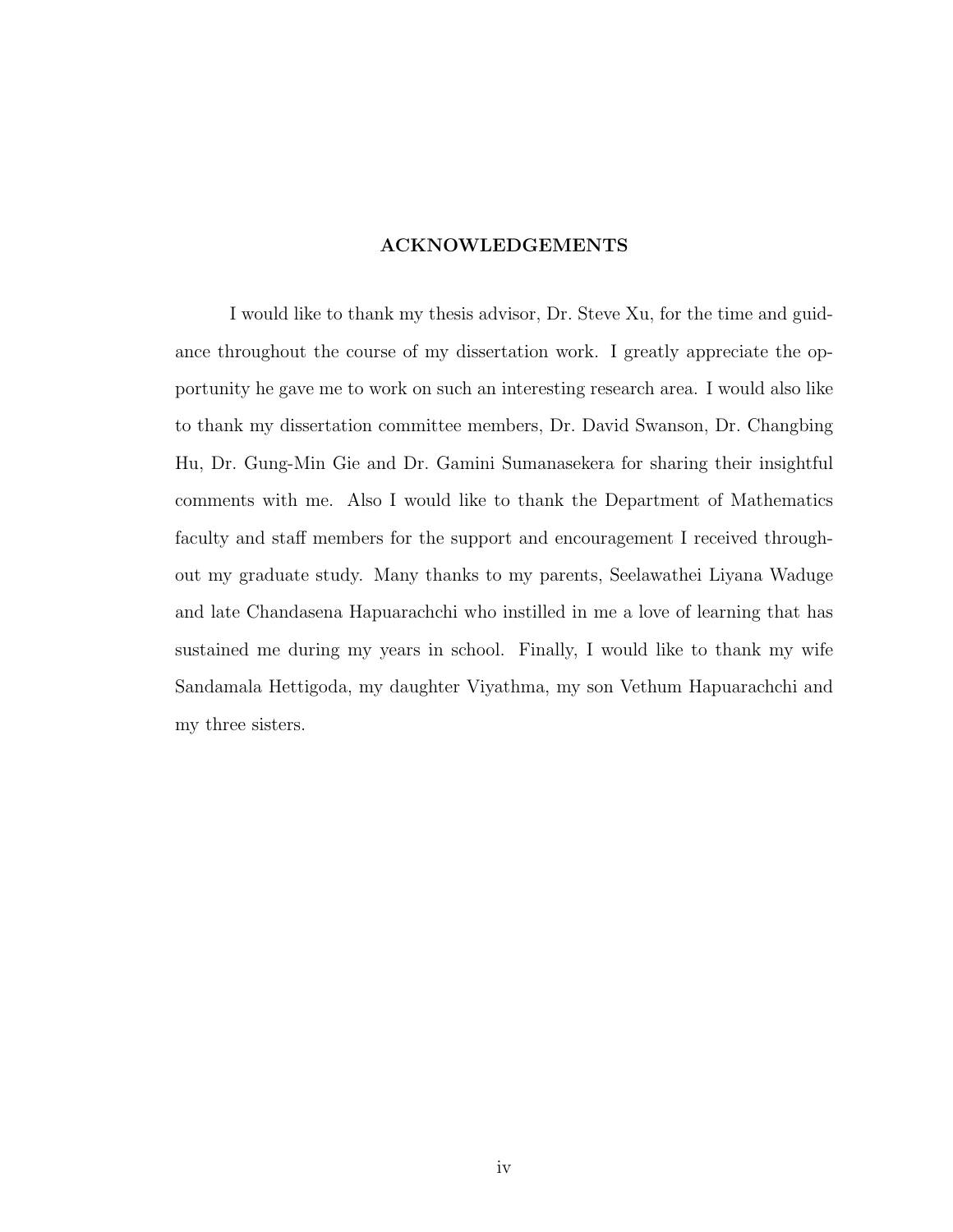#### ABSTRACT

# REGULARIZED SOLUTIONS FOR TERMINAL PROBLEMS OF PARABOLIC EQUATIONS

### Sujeewa Indika Hapuarachchi

#### July 20, 2017

The heat equation with a terminal condition problem is not well-posed in the sense of Hadamard so regularization is needed. In general, partial differential equations (PDE) with terminal conditions are those in which the solution depends uniquely but not continuously on the given condition. In this dissertation, we explore how to find an approximation problem for a nonlinear heat equation which is well-posed. By using a small parameter, we construct an approximation problem and use a modified quasi-boundary value method to regularize a time dependent thermal conductivity heat equation and a quasi-boundary value method to regularize a space dependent thermal conductivity heat equation. Finally we prove, in both cases, the approximation solution converges to the original solution whenever the parameter goes to zero.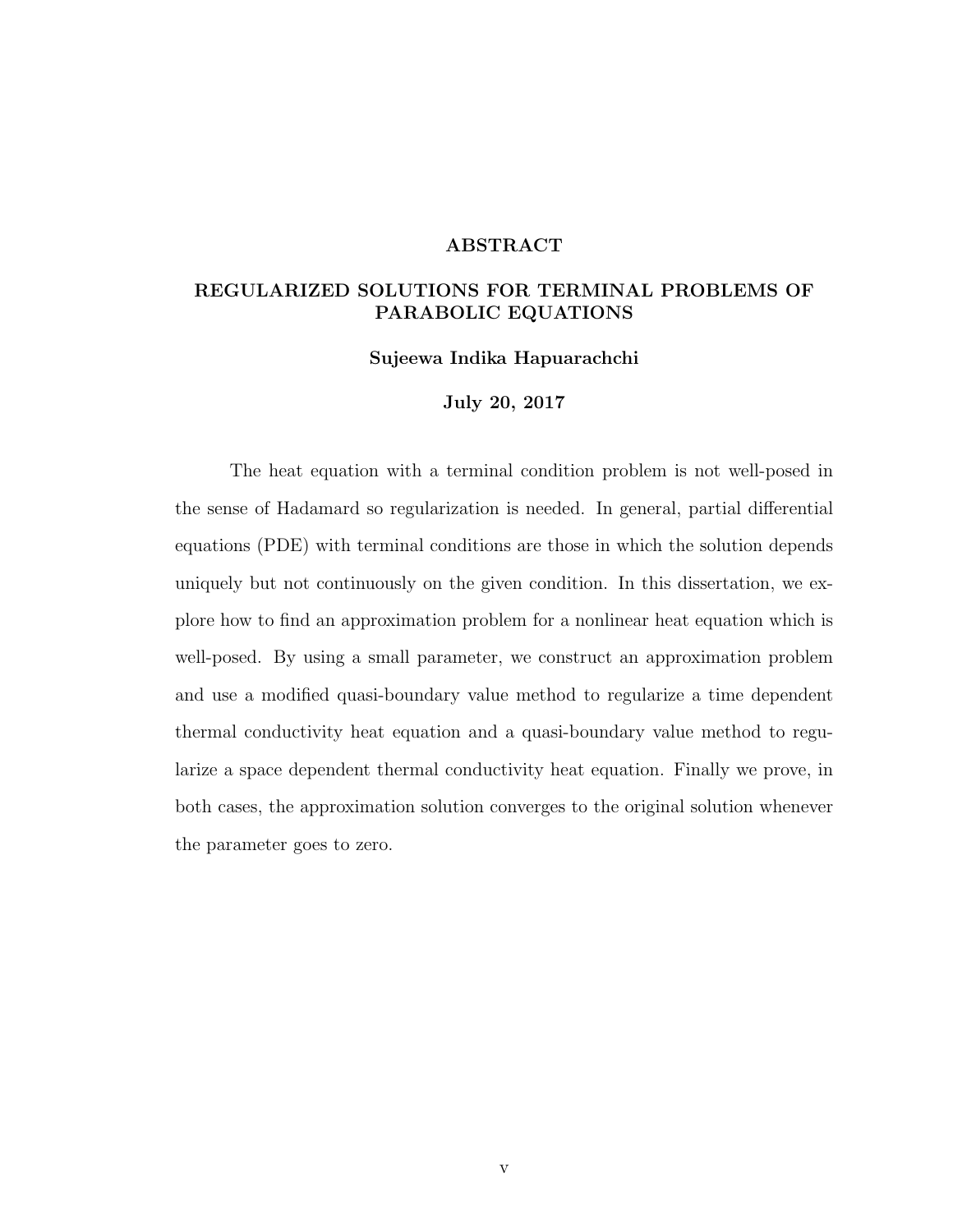# TABLE OF CONTENTS

# CHAPTER

| $\mathbf{1}$ . |     |                                                    | $\mathbf{1}$   |  |  |  |
|----------------|-----|----------------------------------------------------|----------------|--|--|--|
| 2.             |     |                                                    | $\overline{4}$ |  |  |  |
|                | 2.1 |                                                    | $\overline{4}$ |  |  |  |
|                | 2.2 |                                                    | $\overline{7}$ |  |  |  |
|                | 2.3 |                                                    | 8              |  |  |  |
| 3.             |     | NONLINEAR PARABOLIC EQUATIONS I                    | 11             |  |  |  |
|                | 3.1 |                                                    | 11             |  |  |  |
|                | 3.2 |                                                    | 11             |  |  |  |
|                | 3.3 |                                                    | 18             |  |  |  |
|                | 3.4 | Existence, Uniqueness and Stability of the Problem | 21             |  |  |  |
|                | 3.5 | Convergent Result of Approximation Problem         | 29             |  |  |  |
| 4.             |     | NONLINEAR PARABOLIC EQUATION II                    | 33             |  |  |  |
|                | 4.1 |                                                    | 33             |  |  |  |
|                | 4.2 | Space Dependent Nonlinear Equation                 | 34             |  |  |  |
|                | 4.3 |                                                    | 38             |  |  |  |
| 5.             |     | CONCLUSION AND FUTURE DIRECTIONS                   | 50             |  |  |  |
|                | 5.1 | Conclusion                                         | 50             |  |  |  |
|                | 5.2 |                                                    | 50             |  |  |  |
|                |     |                                                    |                |  |  |  |
| 55             |     |                                                    |                |  |  |  |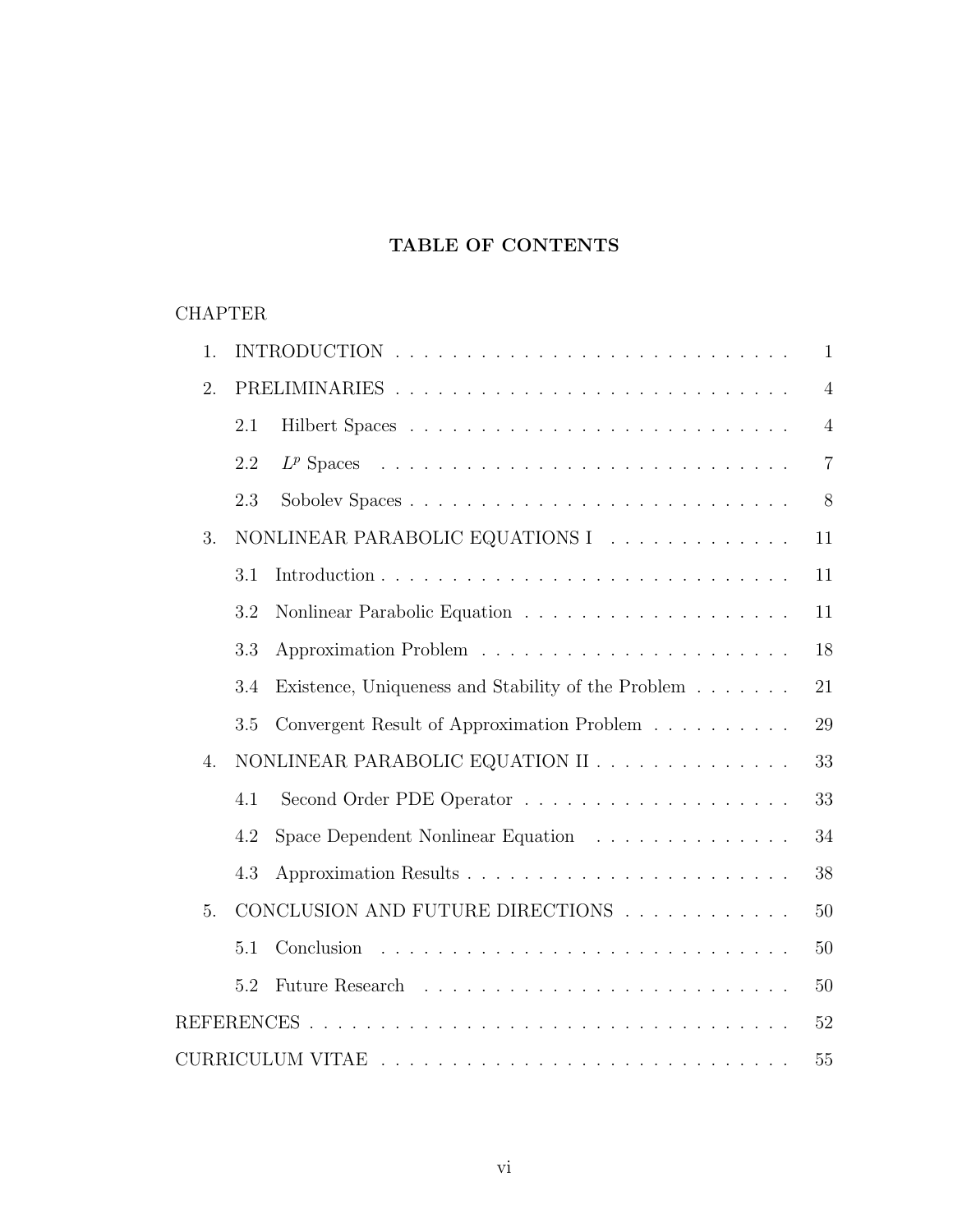# CHAPTER 1 INTRODUCTION

A homogenous heat equation with an initial condition/boundary condition is defined as  $\lambda$ 

$$
u_t(x,t) = ku_{xx}(x,t) \quad x \in (0,l), t > 0
$$
  

$$
u(x,0) = g(x) \quad x \in (0,l)
$$
  

$$
u \text{ satisfies certain BC's}
$$
 (1.1)

The most common boundary conditions for the heat equation are

- Dirichlet condition, i.e.  $u(0, t) = u(l, t) = 0$
- Neumann condition, i.e.  $u_x(0, t) = u_x(l, t) = 0$

DEFINITION 1.1. We say a PDE problem is well-posed if it satisfies the following properties:

- A solution exists,
- The solution is unique,
- The solution continuously depends on initial conditions.

If such a problem is not well-posed, we say it is ill-posed. In general, a heat equation with an initial condition is well-posed. We can define the concrete version of  $(1.1)$ as follows:  $\lambda$ 

$$
u_t(x,t) + kAu(x,t) = 0 \quad x \in (0,l), t > 0
$$
  

$$
u(x,0) = g(x) \quad x \in (0,l)
$$
  

$$
u \text{ satisfies certain BC's}
$$
 (1.2)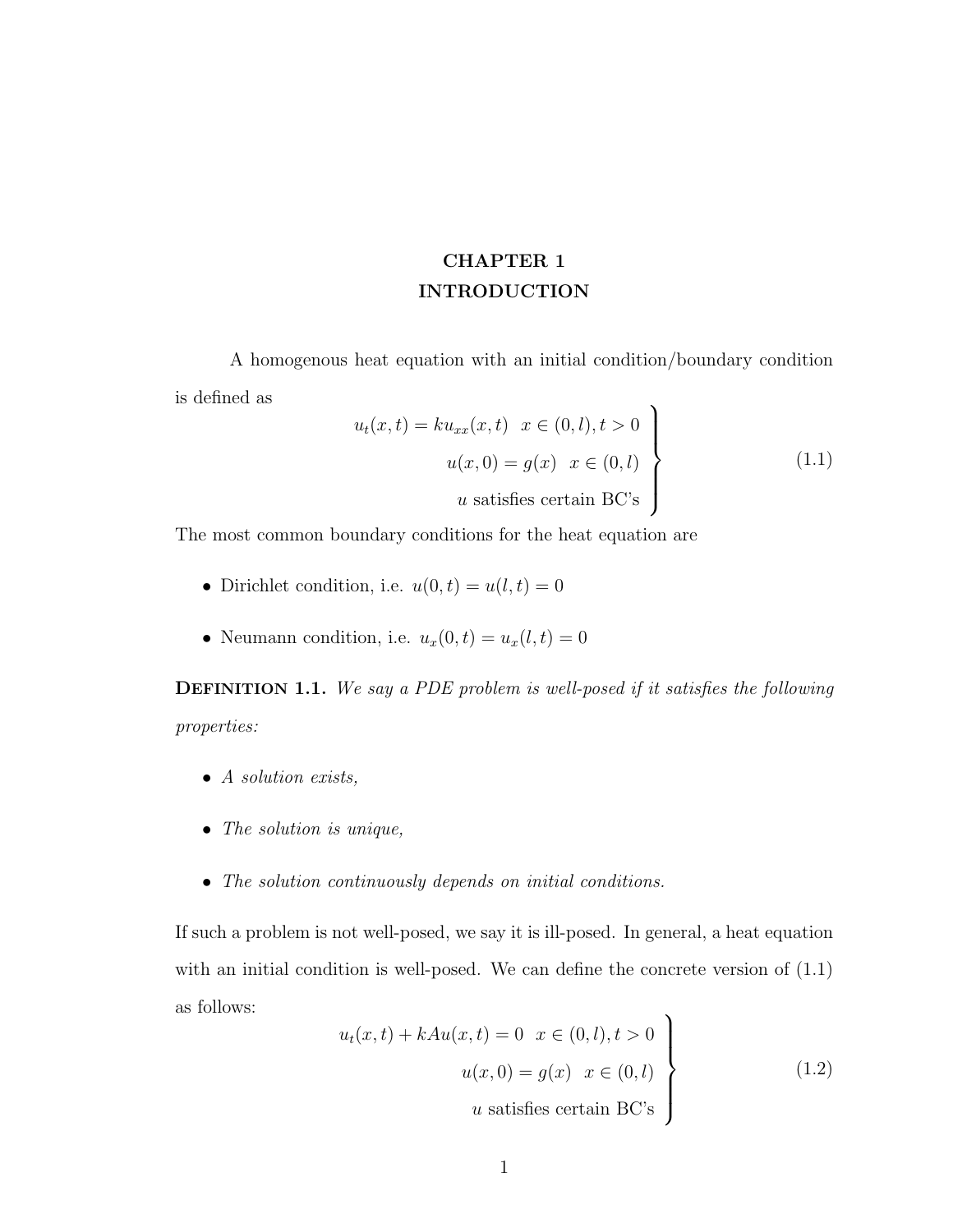where A is an unbounded self-adjoint and positive operator on a Hilbert space. This equation is called a parabolic equation with an initial condition.

Consider again the heat equation:

$$
u_t(x,t) = ku_{xx}(x,t) \quad x \in (0,l), 0 \le t < T
$$

$$
u(x,T) = g(x) \quad x \in (0,l),
$$

$$
u \text{ satisfies certain BC's}
$$

$$
(1.3)
$$

We call such a problem a heat equation with a terminal condition or a backward heat equation. Similarly, we can define a solid version of the parabolic equation with a terminal condition as follows:

$$
u_t(x,t) + kAu(x,t) = f(x,t,u) \quad x \in (0,l), 0 \le t < T
$$

$$
u(x,T) = g(x) \quad x \in (0,l)
$$

$$
u \text{ satisfies certain BC's}
$$

$$
(1.4)
$$

where A is an unbounded self-adjoint and positive operator on a Hilbert space. In this thesis we introduce a better approximation problem to regularize (1.4). In chapter 3 and 4, we consider the heat equation with time and space dependent thermal conductivity, that is  $k = a(t)$  and  $k = a(x)$  and source function f. For the homogenous parabolic equation with a terminal condition case, i.e  $f = 0$  see in [1-6] A heat equation with a terminal condition plays a significant role in the fields of physics and engineering, especially with time and space dependent thermal conductivity. Thermal conductivity is important in material science, electronics, and other related fields. Thermal conductivity depends on time, space or both.

Thermal conductivity can be defined as the amount of heat transmitted through a material which is highly dependent on the material specific property. Therefore, materials with high thermal conductivity, such as diamond, silver, or copper, transfer heats at a higher rate across the material whereas materials with lower thermal conductivity, such as wood, transfer heat at a lower rate.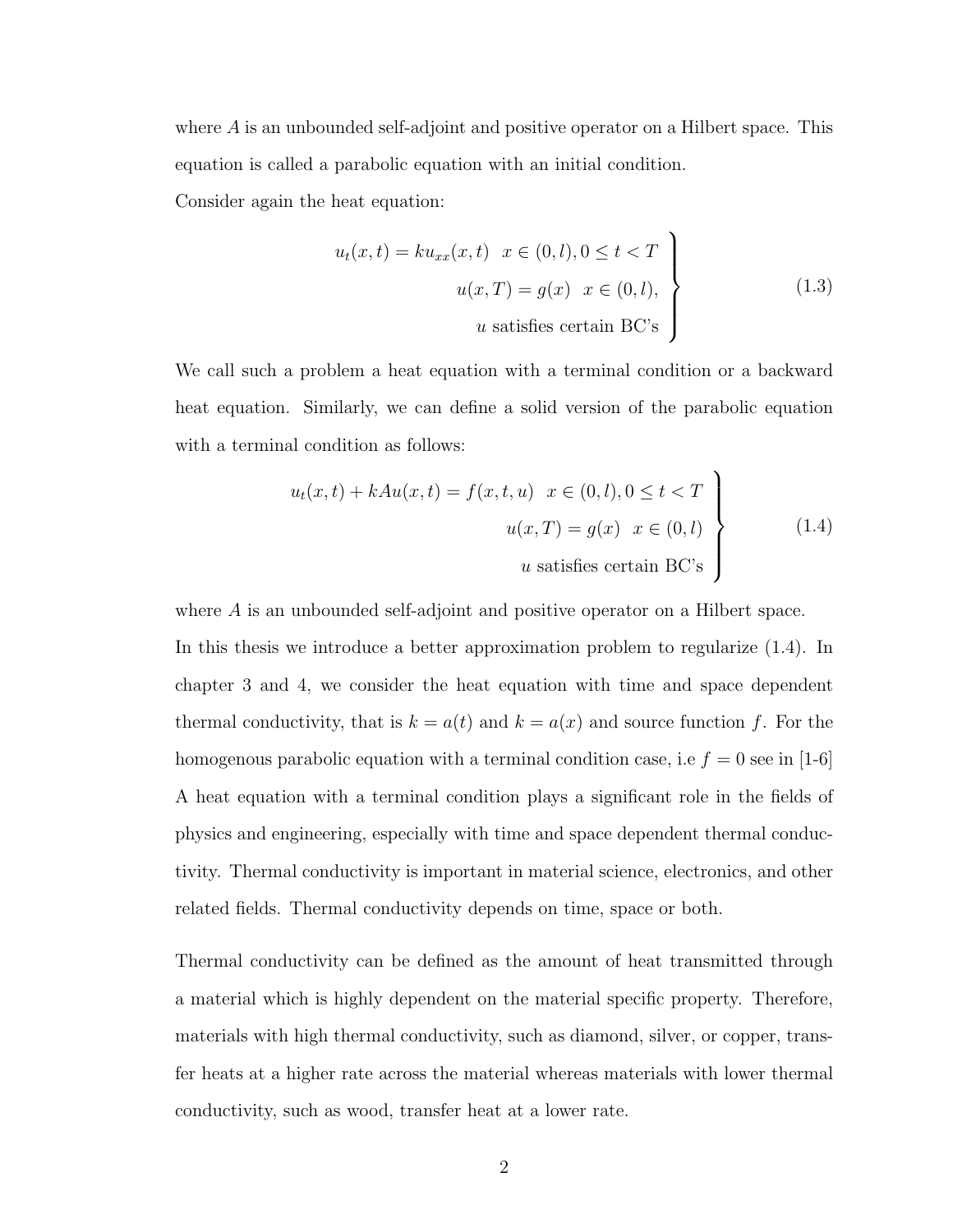Since a nonlinear heat equation with a terminal condition is not well-posed, no solution which satisfies the heat conduction equation with final data and the boundary conditions exists. Even if a solution exists, it will not be continuously dependent on the final data and consequently calculation in numerical simulations will be very difficult. Therefore, some special regularization methods are required. The Tikhonov regularization method is one of the most commonly used methods for linear ill-posed problems. The quasi reversibility method, quasi boundary value method, and modified quasi boundary value method are other commonly used methods to regularize nonlinear ill-posed problems. Given an ill-posed problem, it is often convenient to define an approximate problem that is well-posed. Generally, we seek to ensure that a solution to the original problem, if it exists, will be appropriately close to the solution to the approximate problem.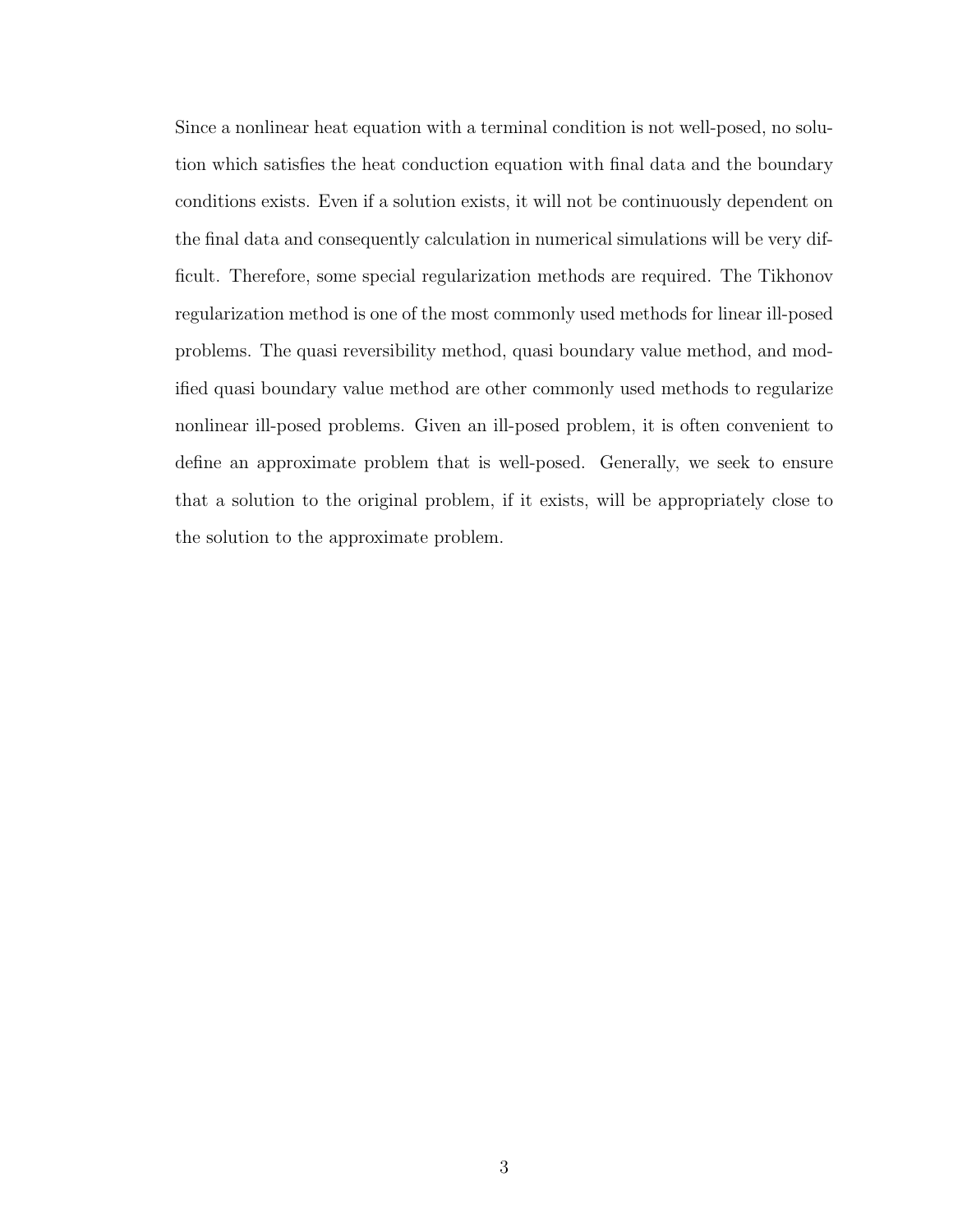# CHAPTER 2 PRELIMINARIES

All preliminary results used in this thesis can be found in references [22, 23] and [24] and some of them will be highlighted in this section.

#### 2.1 Hilbert Spaces

**DEFINITION 2.1** (Domain of an Unbounded Operator). Let  $B_1$  and  $B_2$  be Banach spaces. An unbounded linear operator from  $B_1$  into  $B_2$  is a linear map  $A: D(A) \subset$  $B_1 \rightarrow B_2$ . The linear subspace  $D(A)$  is called the domain of A.

The operator A is bounded if  $D(A) = B_1$  and if there is a  $c \geq 0$  such that

$$
||Au|| \le c||u|| \quad \forall \quad u \in B_1
$$

The norm of a bounded operator A is defined by

$$
||A||_{\mathcal{L}(B_1, B_2)} = \sup_{u \neq 0} \frac{||Au||}{||u||}
$$

**EXAMPLE 2.1.** Let  $B_1 = B_2 = L^2(\mathbb{R})$  (Define later). Now consider one dimension Laplace operator, i.e.  $Au = -u_{xx}$ . Then A is an unbounded operator on  $L^2(\mathbb{R})$ .

**EXAMPLE 2.2.** Let  $B_1 = B_2 = L^2(0,1)$ . Consider the derivative operator defined by  $D(A) = C^1(0,1)$  and  $Au = \frac{d}{dx}u$  for all  $u \in C^1(0,1)$ , where  $C^1(0,1)$  is the collection of continuously differentiable functions over  $(0,1)$ . Then A is an unbounded linear operator on  $L^2(0,1)$ .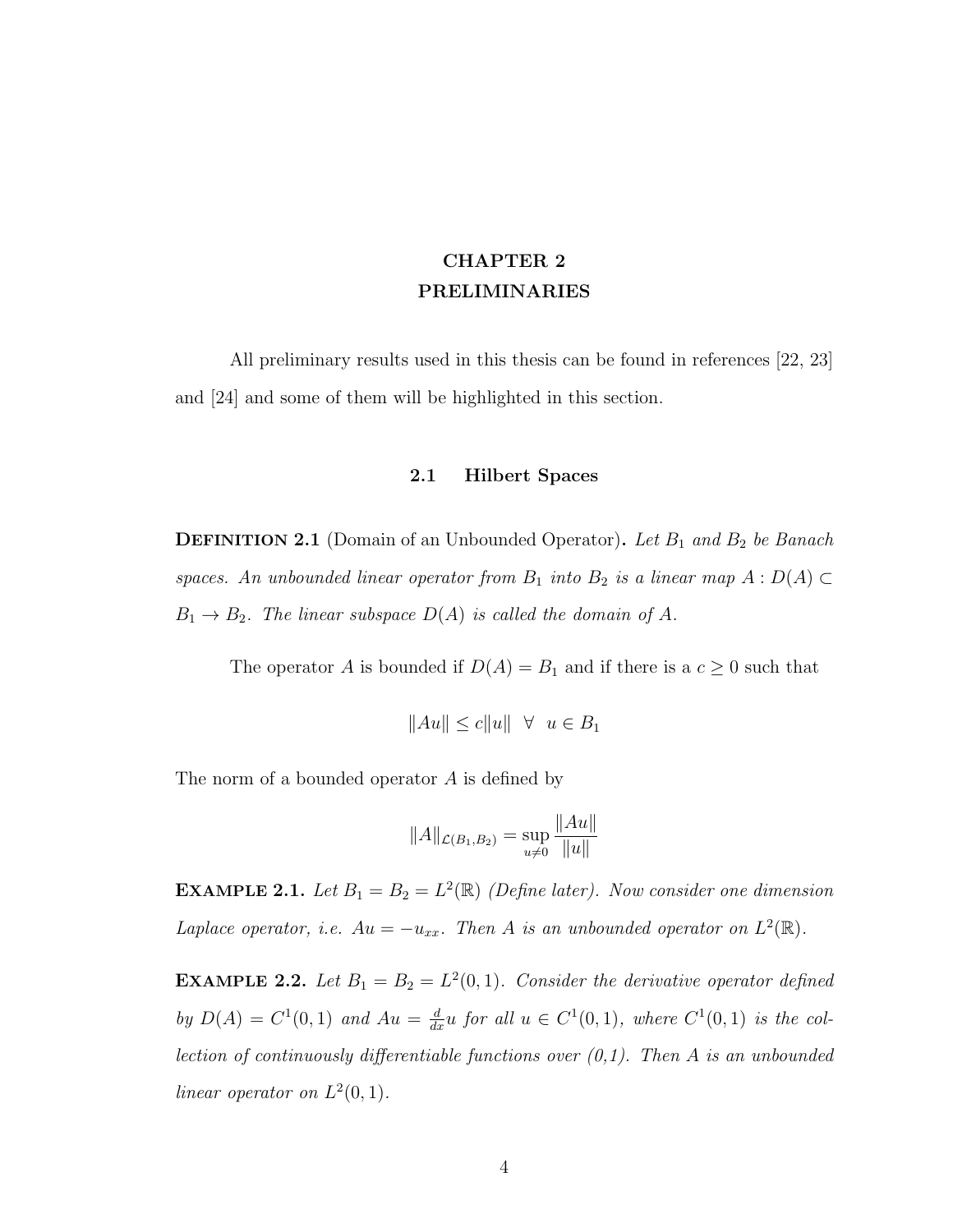**DEFINITION 2.2** (Adjoint of A). Let  $B_1$  and  $B_2$  be Banach Spaces and  $A : D(A) \subset$  $B_1 \rightarrow B_2$  be a densely defined unbounded operator. We define

$$
A^*: D(A^*) \subset B_2^* \to B_1^*
$$

Where, the domain of  $A^*$  is defined as:

$$
D(A^*) := \{ v \in B_2^* \mid \exists c \ge 0 \text{ s.t } |\langle v, Av \rangle| \le c ||u|| \quad \forall u \in D(A) \}.
$$

Then the unbounded operator  $A^* : D(A^*) \subset B_2^* \to B_1^*$  is called the adjoint of A. Mathematically, we say

$$
\langle u, Av \rangle_{B_2^*, B_2} = \langle A^*u, v \rangle_{B_1, B_1^*}
$$

for all  $v \in D(A)$  and  $u \in D(A^*)$ .

**DEFINITION 2.3.** Let H be a Hilbert space. An unbounded operator  $A : D(A) \subset$  $H \rightarrow H$  is said to be monotone, if

$$
\langle Av, v \rangle \ge 0
$$

for all  $v \in D(A)$  and is called maximum monotone if  $R(I + A) = H$ , that is, there is exists  $u \in D(A)$  such that  $u + Au = f$  for all  $f \in H$ .

Remark 1: If A is a maximal monotone, then for all  $\alpha > 0$ ,  $\alpha A$  is also a maximal monotone operator.

**DEFINITION 2.4.** Let A be a maximal monotone operator. For every  $\alpha > 0$ , set

$$
J_{\alpha} = (I + \alpha A)^{-1} \quad and \quad A_{\alpha} = \frac{1}{\alpha}(I - J_{\alpha})
$$

 $J_{\alpha}$  is called the resolvent of A and  $A_{\alpha}$  is called regularization of A.

DEFINITION 2.5. • Symmetric Operator

A is symmetric in H if  $\langle Au, v \rangle = \langle u, Av \rangle$  for  $u, v \in D(A)$ .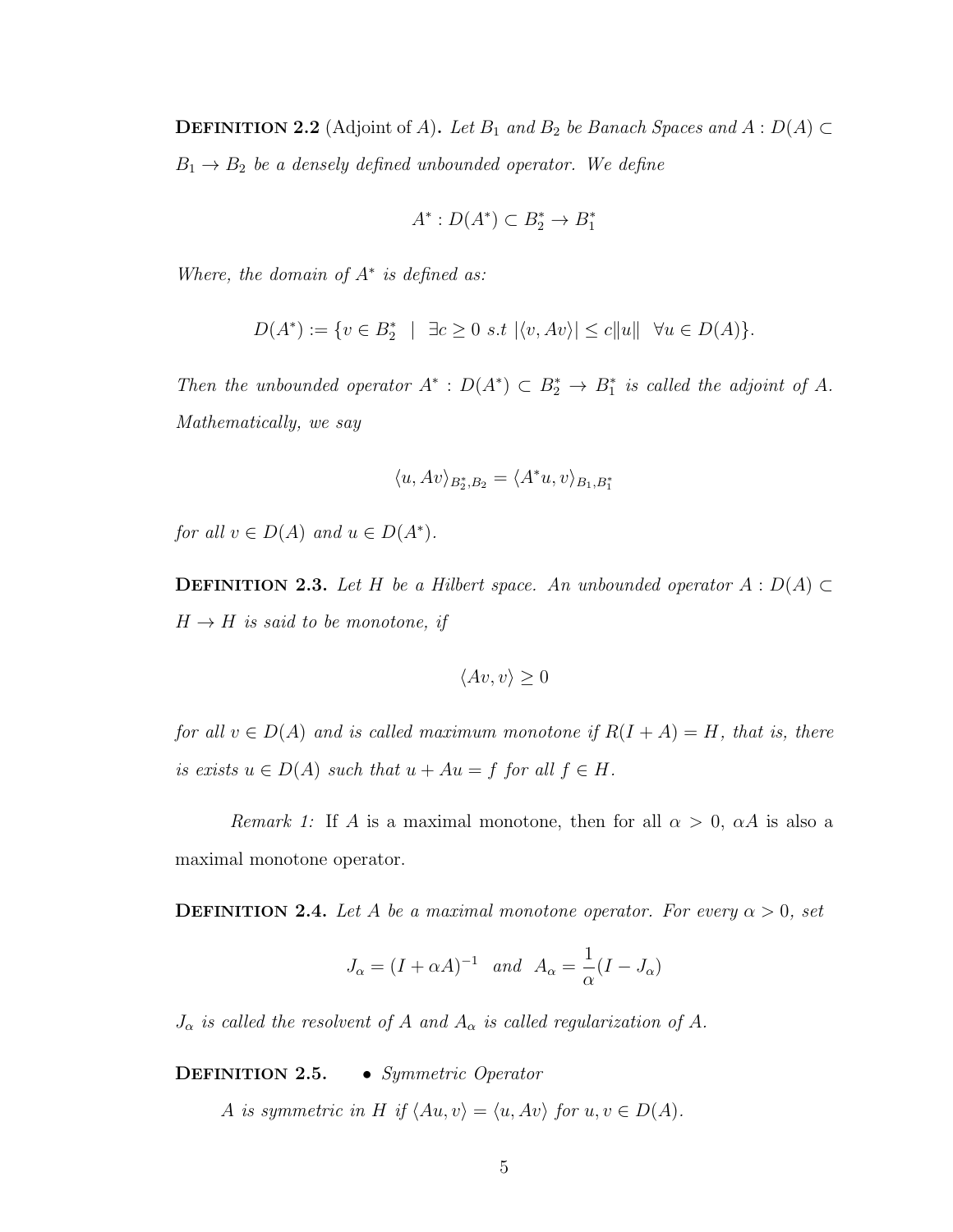• Self-adjoint Operator

A densely defined symmetric operator A on H is called self-adjoint if  $D(A)$  =  $D(A^*)$  and  $A = A^*$ .

• Positive Operator

A is positive if A is self-adjoint and  $\langle Au, u \rangle \geq 0$  for  $u \in D(A)$ .

**THEOREM 2.1.** Let A be a positive operator, then eigenvalues of A are positive.

*Proof.* If  $\lambda$  is an eigenvalue of A, then there is a  $u \in D(A)$  such that

$$
Au = \lambda u
$$

Since A is positive, we have  $0 \le \langle Au, u \rangle$ , then

$$
0 \le \langle Au, u \rangle = \langle \lambda u, u \rangle = \lambda \langle u, u \rangle = \lambda ||u||^2
$$

so  $\lambda > 0$ 

Following result is an very important for later to prove uniqueness of parabolic problems. The theorem was proven in [11].

**THEOREM 2.2.** We assume that  $0 < T < \infty$ . Let u satisfy

$$
u \in C([0, T]; H) \cap L^{2}(0, T; D(A))
$$
  

$$
u_{t} + \nu Au \in H \quad \text{for a.e. } t,
$$
  

$$
|u_{t} + \nu Au| \leq \eta ||u|| \quad \text{for a.e. } t,
$$

where  $\nu$  is complex number such that  $\Re(\nu) > 0$  and

$$
\eta \in L^2(0,T)
$$

If  $u(T) = 0$ , then  $u(t) \equiv 0$  for  $0 \le t \le T$ . Note: The notation  $u \in L^2(0,T;D(A))$  means that for a.e. t,  $u \in D(A)$  and  $Au \in L^2(0, T; H).$ 

 $\Box$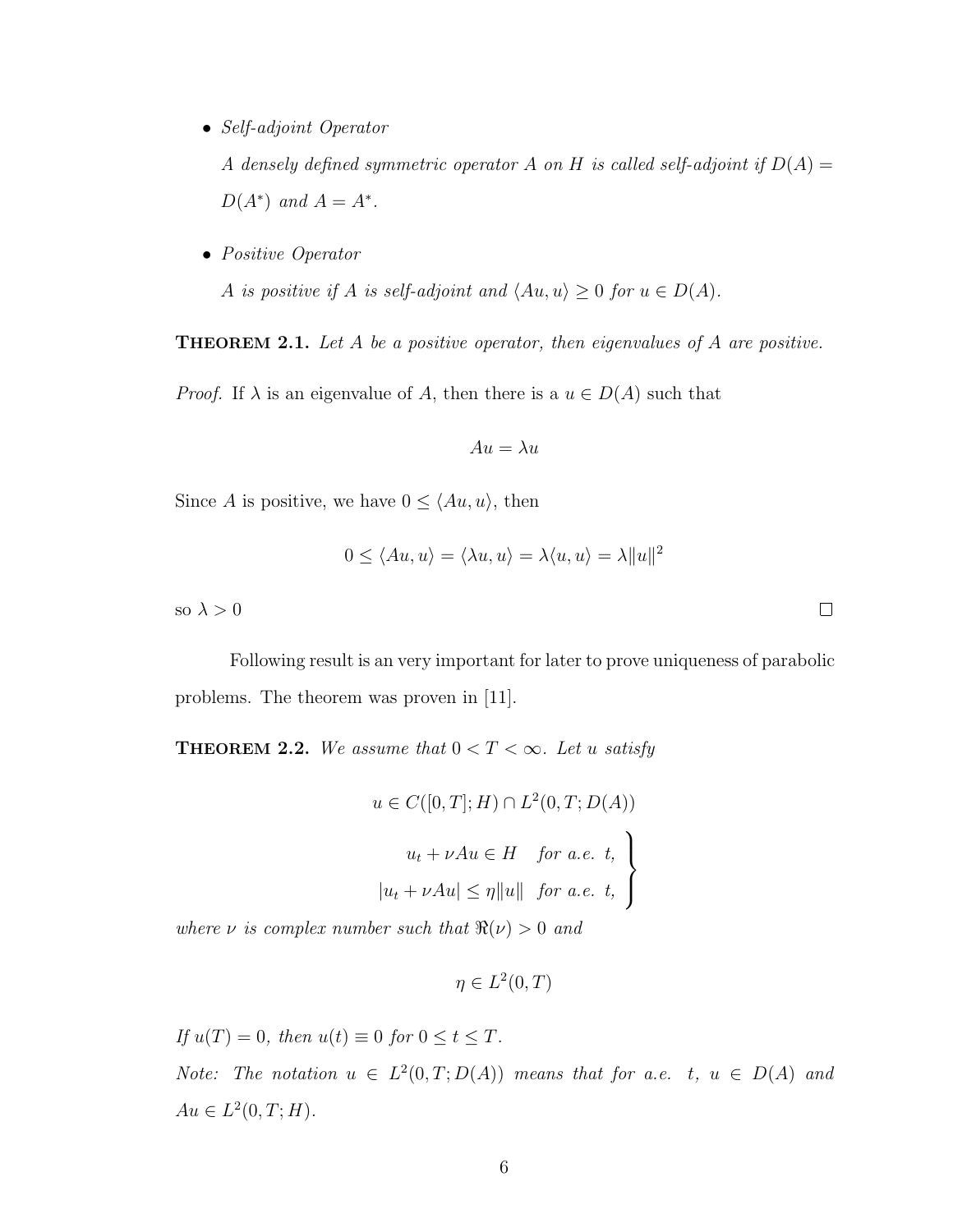#### $2.2$  $L^p$  Spaces

Let  $\Omega \in \mathbb{R}^n$  and let p be a positive real number. We denote by  $L^p(\Omega)$  the class of all measurable functions  $f$ , for which

$$
\int_{\Omega}|f|^{p}d\mu<\infty
$$

The norm of  $L^p(\Omega)$  space is, that is  $\|\cdot\|_{L^p(\Omega)}$ , denoted by

$$
||f||_{L^p(\Omega)} = \left(\int_{\Omega} |f|^p d\mu\right)^{\frac{1}{p}}
$$

for  $1 \leq p < \infty$ .

$$
||f||_{L^{\infty}} = \operatorname{ess} \operatorname{sup}|f|
$$

is the norm of  $L^{\infty}(\Omega)$ .

The case  $p = 2$  is very special because it is the  $L^2(\Omega)$  space. The norm of the  $L^2(\Omega)$ makes inner product space defined by

$$
\langle f,g\rangle=\int_\Omega f\bar{g}d\mu
$$

Also  $L^2(\Omega)$  is a Hilbert space.

THEOREM 2.3 (Gronwall's Inequalities). It has following two forms

1. Differential Form

Let  $u \in C^1([a,\infty))$  and  $\alpha \in C[a,\infty))$  be such that

$$
u'(t) \le \alpha(t)u(t), \quad \text{for all} \ \ t > a
$$

Then

$$
u(t) \le u(a)e^{\int_a^t \alpha(s)ds}
$$

2. Integral Form

Let  $\beta, u \in C([a,\infty))$ ,  $\alpha$  is a function on  $[0,\infty)$ , and  $\alpha^{-}(t) = \max\{-\alpha(t), 0\} \in$  $L^{\infty}_{loc}([a,\infty))$ .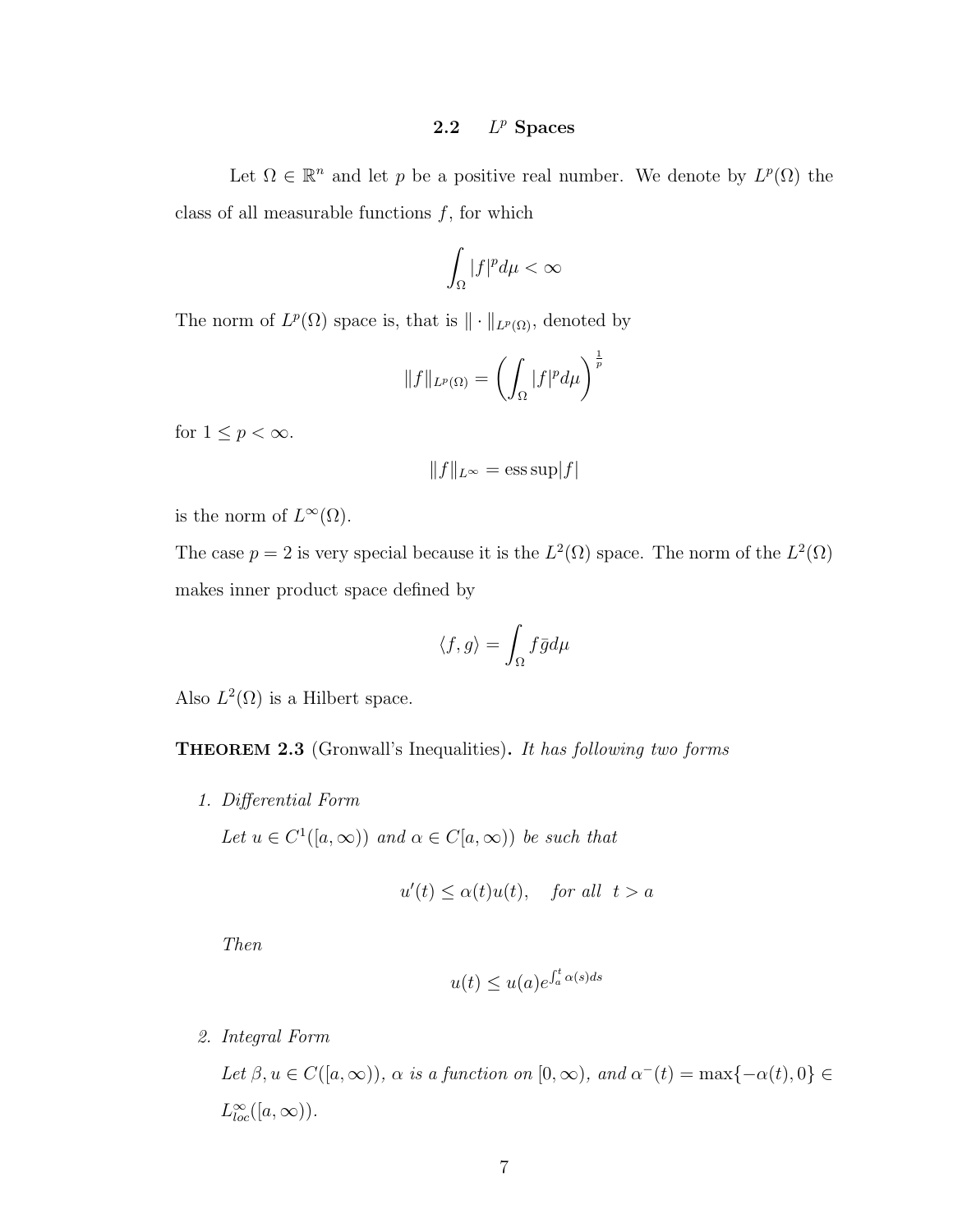(a) If 
$$
\beta \ge 0
$$
, and  $u(t) \le \alpha(t) + \int_a^t \beta(s)u(s)ds$ , then  

$$
u(t) \le \alpha(t) + \int_a^t \alpha(s)\beta(s)e^{\int_s^t \beta(r)dr}ds \text{ for all } t \ge a
$$

(b) If  $\beta \geq 0$ ,  $\alpha$  is increasing and  $u(t) \leq \alpha(t) + \int_a^t \beta(s)u(s)ds$ , then

$$
u(t) \le \alpha(t)e^{\int_a^t \beta(s)ds} \quad \text{for all} \ \ t \ge a
$$

In particular, if  $\beta \geq 0$  and  $\alpha = 0$ , then  $u(t) \leq 0$  for all  $t \geq a$ .

**THEOREM 2.4** (Plancherel equality). If  $f \in L^2(\mathbb{R}^n)$ , then  $\hat{f} \in L^2(\mathbb{R}^n)$  and  $||f||_{L^2(\mathbb{R}^n)} = ||\hat{f}||_{L^2(\mathbb{R}^n)}$ , where  $\hat{f}$  is the fourier transform of f defined by

$$
\hat{f}(\boldsymbol{\zeta}) := \frac{1}{(\sqrt{2\pi})^n} \int_{\mathbb{R}^n} f(\boldsymbol{x}) e^{-i\boldsymbol{\zeta} \cdot \boldsymbol{x}} d\boldsymbol{x}
$$

#### 2.3 Sobolev Spaces

These spaces are defined over an arbitrary domain  $\Omega \subset \mathbb{R}^n$  and are vector sub spaces of various spaces  $L^p(\Omega)$ .

Let  $\Omega \subset R^n$  and vector sub space  $L^p(\Omega)$ . Define for any  $u \in W^{m,p}(\Omega)$ 

$$
W^{m,p}(\Omega) \equiv \{ u \in L^p(\Omega) \ : \ D^{\alpha}u \in L^p(\Omega) \text{ for } 0 \leq |\alpha| \leq m \}
$$

where  $D^{\alpha}u$  is the weak or distributional partial derivative of u. That is for all  $\alpha$ with  $0 \leq |\alpha| \leq m$ , there exists  $g_{\alpha} \in L^p(\Omega)$  such that

$$
\int_{\Omega} u D^{\alpha} \phi = (-1)^{|\alpha|} \int_{\Omega} g_{\alpha} \phi
$$

for all  $\phi \in C_c^{\infty}(\Omega)$ . Here  $\alpha$  is standard multi-index notation. That is, If  $\alpha =$  $(\alpha_1, \alpha_2 \cdots \alpha_N)$  with for all  $i, \alpha_i \geq 0$  and

$$
|\alpha| = \sum_{i=1}^{N} \alpha_i
$$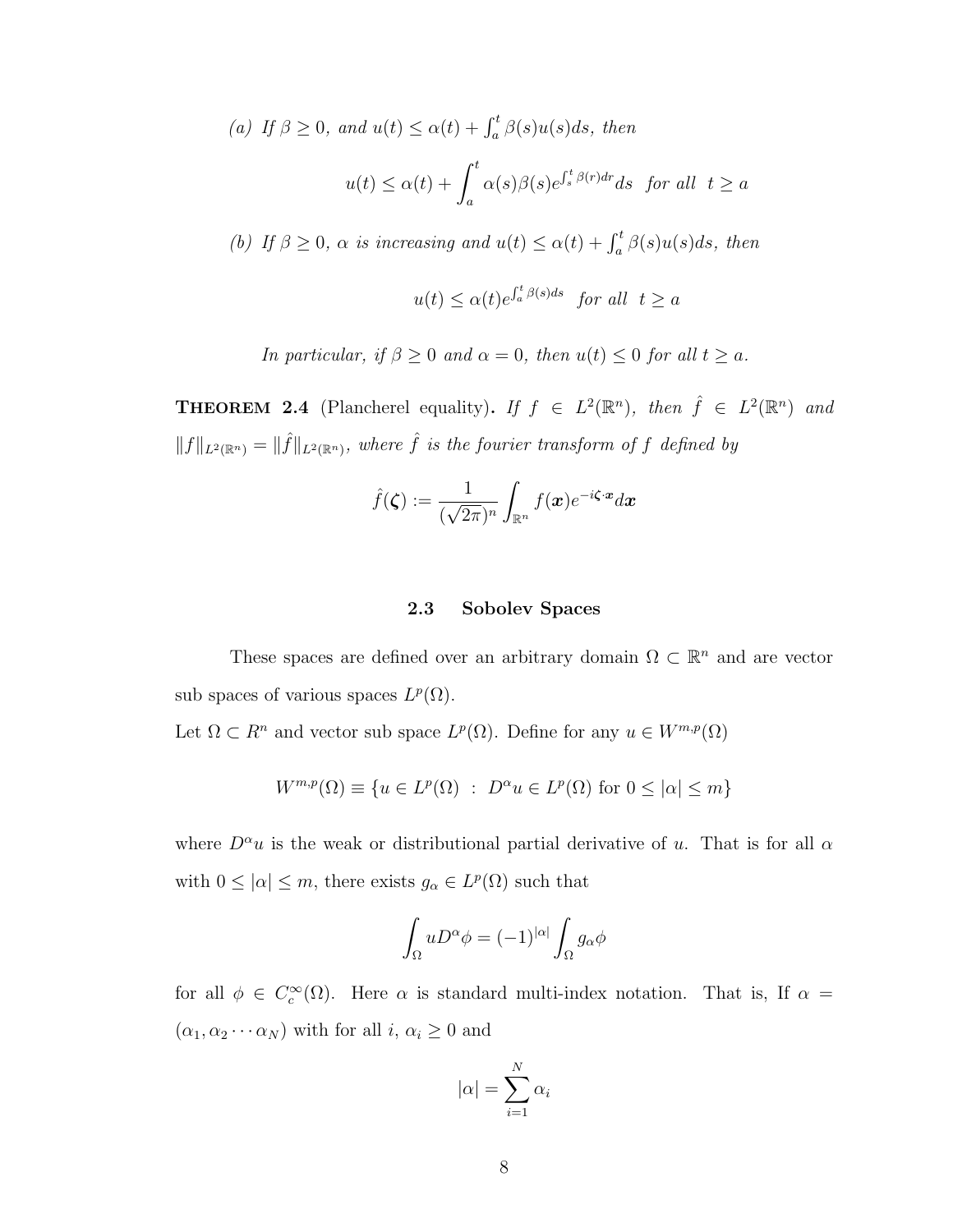and

$$
D^{\alpha}\phi = \frac{\partial^{|\alpha|}\phi}{\partial^{\alpha_1}x_1\partial^{\alpha_2}x_2\cdots\partial^{\alpha_N}x_N}.
$$

We set  $D^{\alpha}u = g_{\alpha}$ .

**DEFINITION 2.6.** If  $u \in W^{m,p}(\Omega)$ , we define its morn to be

$$
||u||_{W^{m,p}(\Omega)} = \left(\sum_{0 \leq |\alpha| \leq m} ||D^{\alpha}u||_{L^p(\Omega)}^p\right)^{\frac{1}{p}} \quad (0 \leq p < \infty)
$$

and

$$
||u||_{W^{m,\infty}(\Omega)} = \sum_{0 \le |\alpha| \le m} \operatorname{ess} \operatorname{sup}_{\Omega} |D^{\alpha} u| \quad (p = \infty)
$$

**DEFINITION 2.7.** We denote by  $W_0^{m,p}$  $C_0^{m,p}(\Omega)$  the closure of  $C_c^{\infty}(\Omega)$  in  $W^{m,p}(\Omega)$ .

- If  $p = 2$  we write  $W^{m,2}(\Omega) = H^m(\Omega)$  for  $k = 0, 1, 2, \cdots$ .
- Also we write  $W_0^{m,2}$  $H_0^{m,2}(\Omega) = H_0^m(\Omega)$

We can easily prove that  $H^2(\Omega)$  is a Hilbert space and  $H^0(\Omega) = L^2(\Omega)$ .

We consider an elliptic operator having the divergence from

$$
Lu = -\sum_{i,j=1}^{n} (a^{ij}u_{x_i})_{x_j}
$$

where  $a^{ij} \in C^{\infty}(\overline{\Omega})$  and  $i, j = 1, 2, \cdots, n$ . Suppose usual uniform ellipticity condition to hold, and usual suppose

$$
a^{ij} = a^{ji} \quad i, j = 1, 2, \cdots, n
$$

Also suppose L is symmetric and associated bilinear form satisfies  $B[u, v] = B[v, u]$ for  $u, v \in H_0^1(\Omega)$ .

THEOREM 2.5. eigenvalues of symmetric elliptic operator

1. Each eigenvalue of L is real.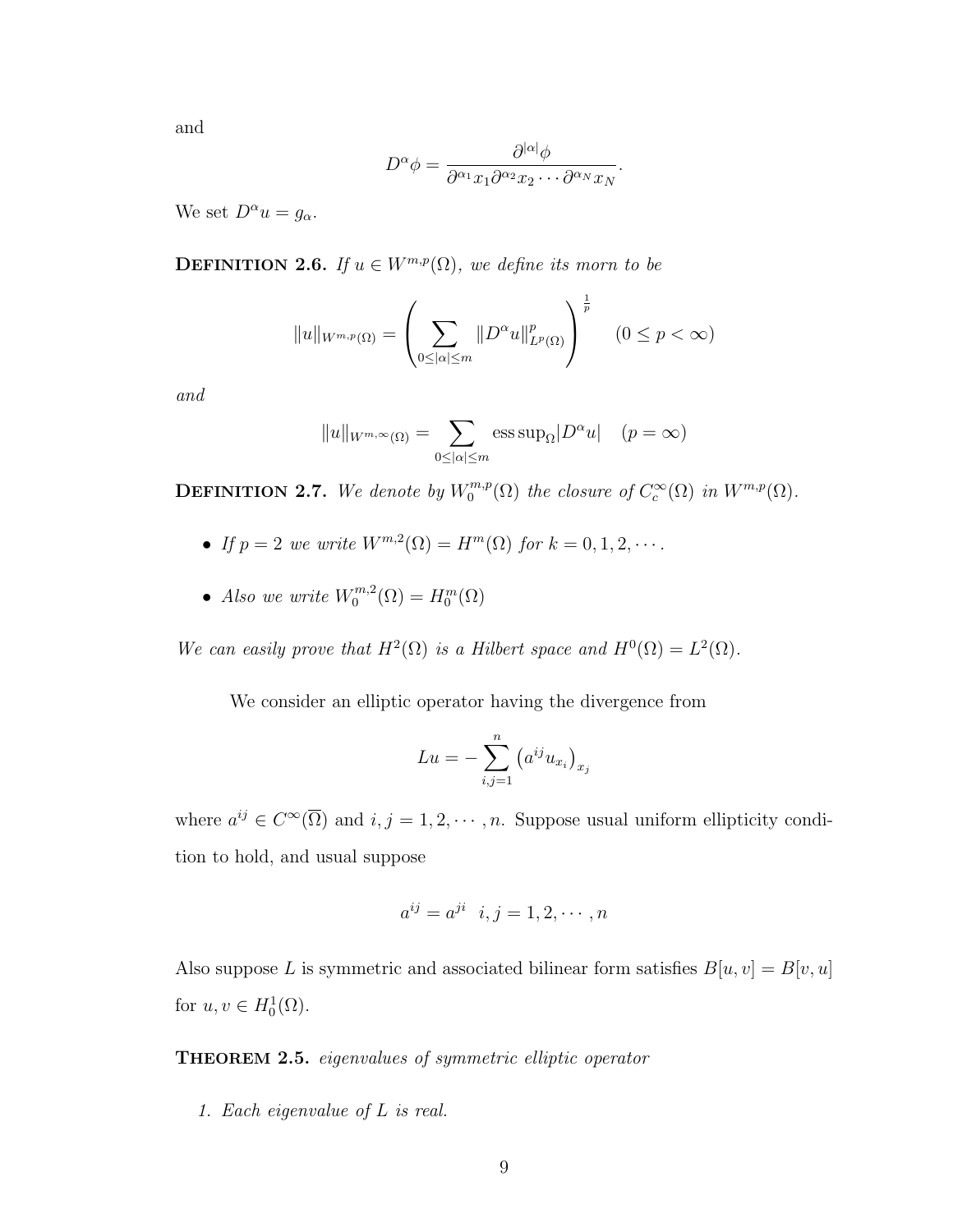2. If we repeat each eigenvalue according to its (finite) multiplicity, we have

$$
\sum = {\lambda_k}_{k=1}^{\infty}
$$

where

$$
0 \leq \lambda_1 \leq \lambda_2 \leq \lambda_2 \leq \cdots
$$

and

$$
\lambda_k \to \infty \quad as \quad k \to \infty
$$

**THEOREM 2.6.**  $-\Delta$  is a self-adjoint, positive and unbounded operator in  $L^2(\Omega)$ and  $H^2(\Omega)$ .

DEFINITION 2.8. The space

 $L^p(0,T:B)$ 

where B is a real Banach space, consists of all measurable function  $u : [0, T] \rightarrow B$ with

• for  $1 \leq p < \infty$ ,

$$
||u||_{L^p(0,T,B)} := \left(\int_0^T ||u(t)||_B^p dt\right)^{\frac{1}{p}} < \infty
$$

• If  $p = \infty$ ,

$$
||u||_{L^{\infty}(0,T,B)} := \operatorname{ess} \operatorname{sup}_{0 \le t \le T} ||u(t)||_{B} < \infty
$$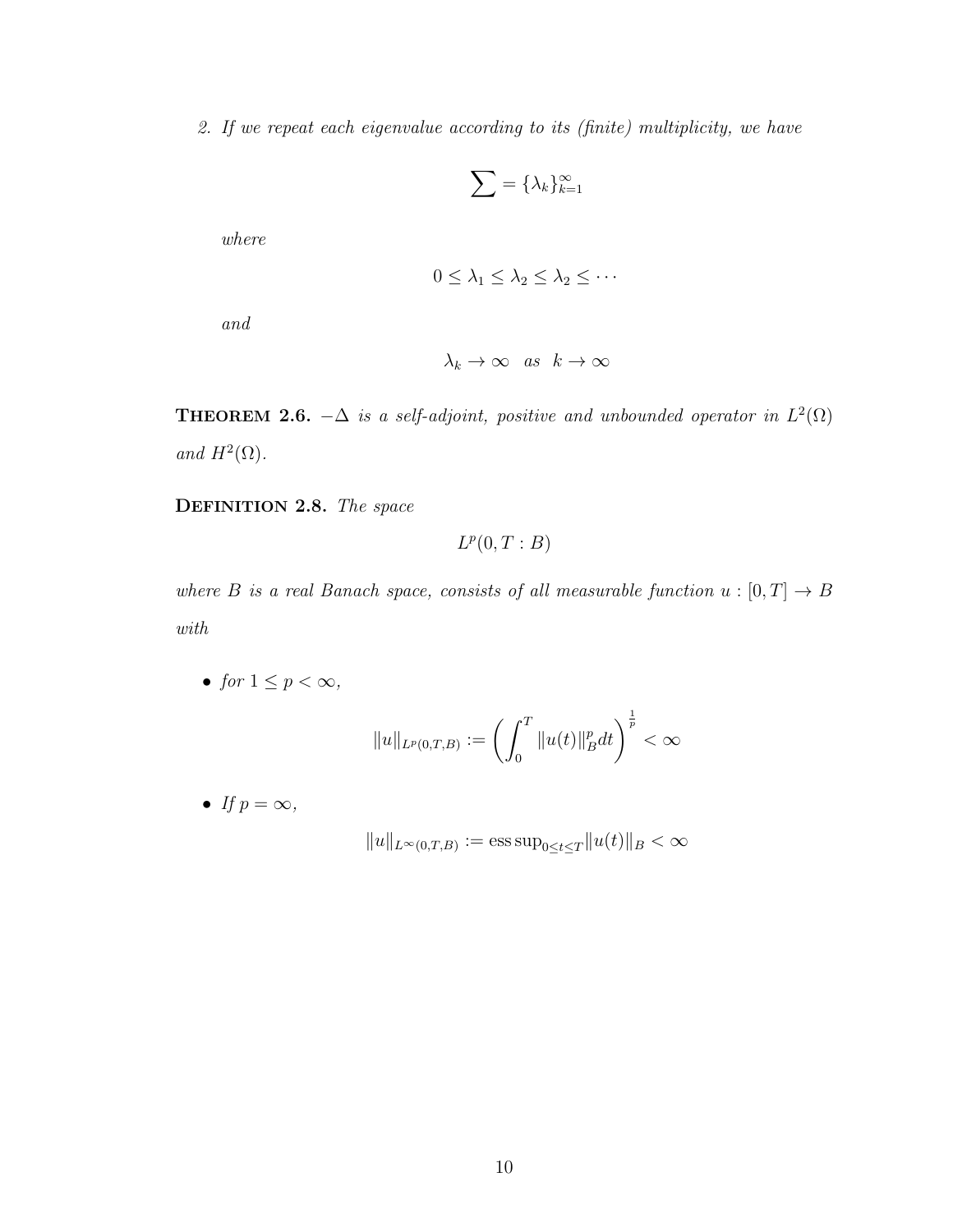# CHAPTER 3 NONLINEAR PARABOLIC EQUATIONS I

#### 3.1 Introduction

Consider the parabolic equation defined on a domain  $\Omega \subset \mathbb{R}^n$  and unknown function u is defined in  $\Omega \times [0, T]$ . In order to find a solution, existence and uniqueness, we need initial/terminal and boundary conditions. The example of nonlinear parabolic equations with constant coefficients is the heat equation, i.e

$$
u_t(\boldsymbol{x},t) - \Delta u(\boldsymbol{x},t) = f(\boldsymbol{x},t,u)
$$

where,  $f$  is a source function. We consider this problem with an initial or a terminal condition, then we say, the problem is a forward or a backward heat equation respectively. In this section we consider a backward heat equation and a better approximation problem to regularize it. One of the main assumptions of the source function is it satisfies either the global Lipschitz continuity or the local Lipschitz continuity with respect to the variable  $u$ . That is

$$
||f(\boldsymbol{x},t,u) - f(\boldsymbol{x},t,v)|| \le k||u-v||
$$

for some constant  $k$ . The global Lipschitz continuity is the most common assumption for the source function, see in [7-10, 14, 16-18].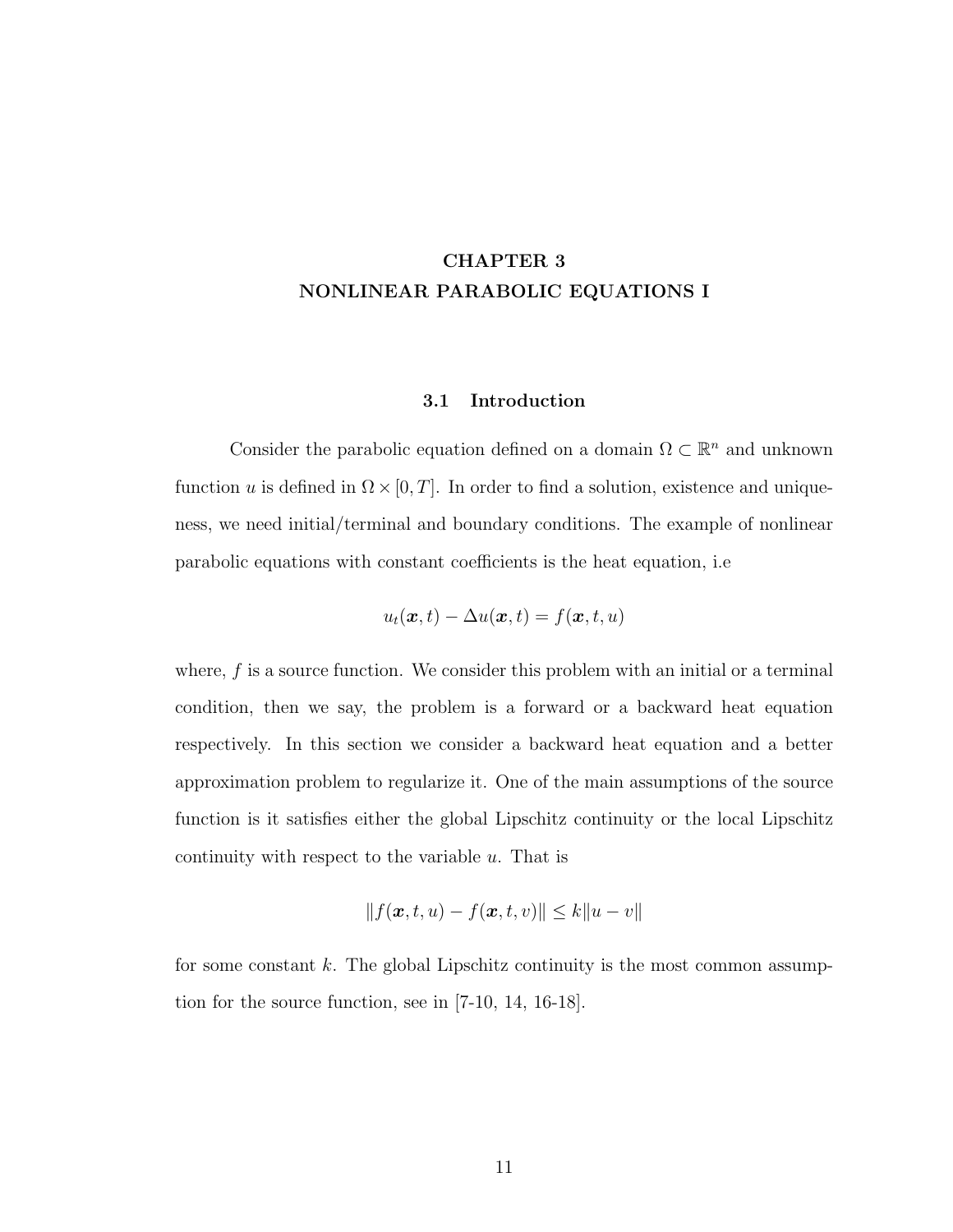#### 3.2 Nonlinear Parabolic Equation

Consider the concrete version of a nonlinear parabolic equation with a terminal condition. Let  $H$  be a Hilbert space. We consider the nonlinear parabolic equation with a terminal condition problem of finding an unknown function  $u$ :  $[0, T] \rightarrow H$  such that

$$
u_t(t) + Au(t) = f(t, u) \quad 0 \le t < T
$$
  

$$
u(T) = g \qquad (3.1)
$$

where f is a source function,  $g \in H$  and A is a self-adjoint, unbounded operator on dense space  $D(A)$  of H. Then the integral form of equation (3.1) (if it exists) can represent as

$$
u(t) = \sum_{n=1}^{\infty} \left( e^{(T-t)\lambda_n} \langle g, \phi_n \rangle - \int_t^T e^{(s-t)\lambda_n} \langle f(s, u(s), \phi_n \rangle ds \right) \phi_n
$$

We can see that instability due to the fast growth of  $e^{(T-t)\lambda_n}$  and  $e^{(s-t)\lambda_n}$  as  $n \to \infty$ . Hence, regularization methods are necessary to make numerical computation possible.

That is, We need to replace the terms  $e^{(T-t)\lambda_n}$  and  $e^{(s-t)\lambda_n}$  by better terms. For given  $\epsilon > 0$ , we need to replace  $e^{(T-t)\lambda_n}$  and  $e^{(s-t)\lambda_n}$  by  $L(\epsilon, T, t, \lambda_n)$  and  $S(\epsilon, t, s, \lambda_n)$  such that  $|L(\epsilon, T, t, \lambda_n)| \leq D_{\epsilon}$ ,  $|S(\epsilon, t, s, \lambda_n)| \leq D_{\epsilon}$  and  $\lim_{\epsilon \to 0^+} L(\epsilon, T, t, \lambda_n) = e^{(T-t)\lambda_n}$ ,  $\lim_{\epsilon \to 0^+} S(\epsilon, t, s, \lambda_n) = e^{(s-t)\lambda_n}.$ 

There are many different kinds of regularization methods for a linear heat equation with a terminal condition. One method is called quasi reversibility. It was introduced by Lattes and Lions [1] for the solution of non well-posed problems. They approximated homogeneous backward heat problem by the equation,

$$
u_t^{\epsilon}(t) - Au^{\epsilon}(t) - \epsilon A^* A u^{\epsilon}(t) = 0 \quad 0 \le t < T
$$

$$
u^{\epsilon}(x,T) = g(x)
$$

where  $A$  is a positive, self-adjoint operator, and  $A^*$  is adjoint of operator  $A$ . This method gives the stability magnitude is of order  $e^{c/\epsilon}$ . Here stability magnitude is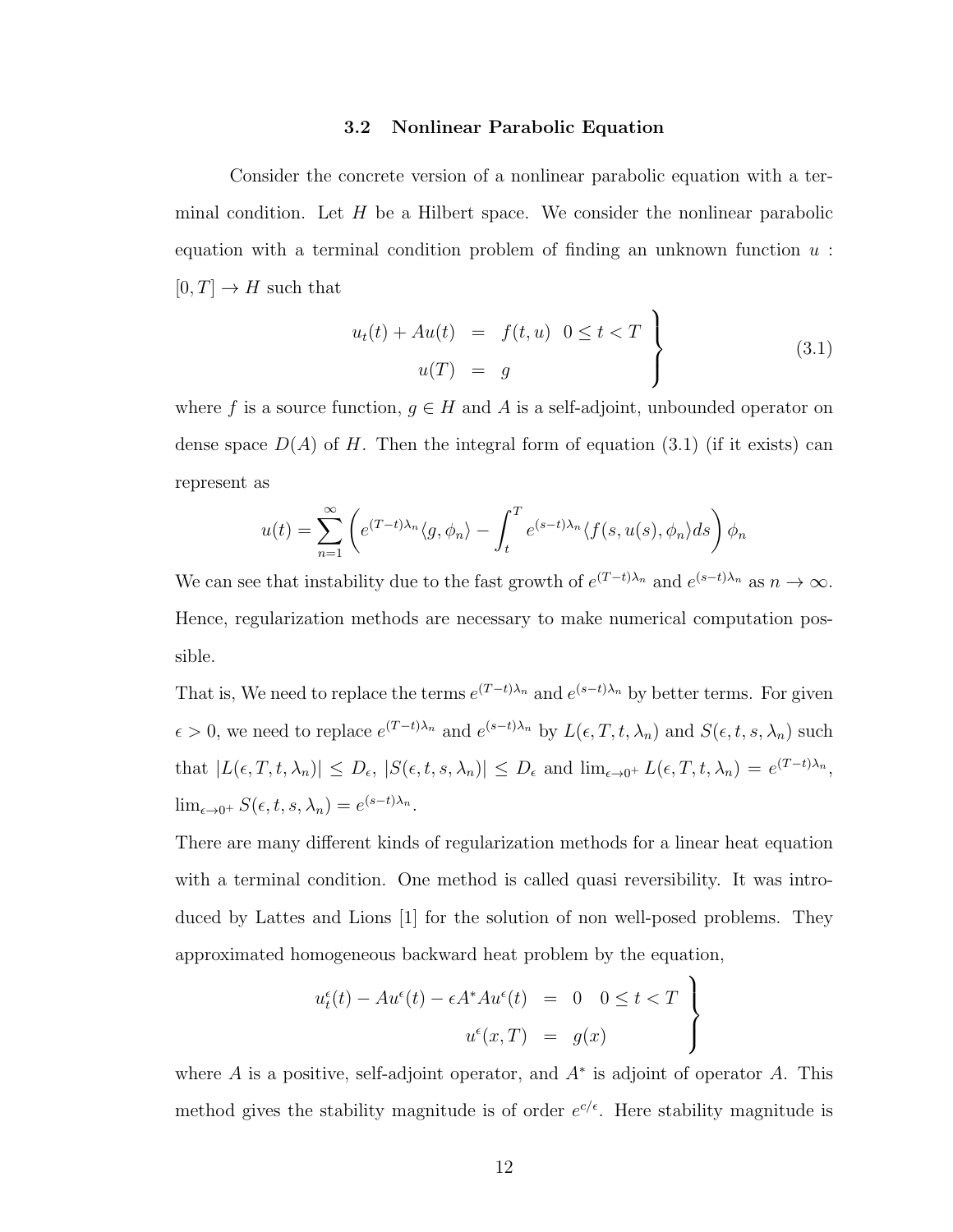so large for small  $\epsilon$ . In [2] Miller introduced a method is called stabilized quasi reversibility and he approximated the problem with

$$
u_t(t) - f(A)u(t) = 0 \quad 0 \le t \le T
$$
  

$$
u(x,T) = g(x)
$$

He showed that the stability magnitude of the method was of order  $c/\epsilon$ . This stability magnitude is smaller than stability magnitude of method of quasi reversibility for small  $\epsilon$ . In [3], Showalter approximated homogenous case of 3.1 with

$$
u_t^{\epsilon}(t) - \epsilon A u_t^{\epsilon}(t) + A u^{\epsilon}(t) = 0 \quad 0 < t < T
$$

$$
u^{\epsilon}(x,T) = g(x)
$$

Also Showalter [4] introduced a more general problem in a different way. He approximated the problem

$$
u(t) + Au_t(t) - Bu(t) = 0 \quad 0 < t < T
$$

$$
u(x, 0) = g(x)
$$

with

$$
u_t^{\epsilon}(t) + Au^{\epsilon}(t) - B_{\epsilon}u^{\epsilon}(t) = 0 \quad 0 < t < T
$$
  

$$
u^{\epsilon}(x, 0) + \epsilon u^{\epsilon}(x, T) = g(x)
$$

Here A and B denote self-adjoint, non-negative, unbounded operators on a Hilbert space and their resolvents are commute and  $B_{\epsilon}$  is the Yosida approximation of B. He calls this the quasi-boundary value method. Also he shows it gives a better approximation than many other quasi reversibility type methods. Later, G.W. Clark and S.F. Oppenheimer [5] applied this quasi-boundary value method for backward heat equation approximated with

$$
u_t(t) - Au^{\epsilon}(t) = 0 \quad 0 < t < T
$$
  

$$
\epsilon u^{\epsilon}(x, 0) + u^{\epsilon}(x, T) = g(x)
$$

This method has a huge advantage. The foremost advantage of this method is we do not need to consider a forward case. More importantly, the error introduced by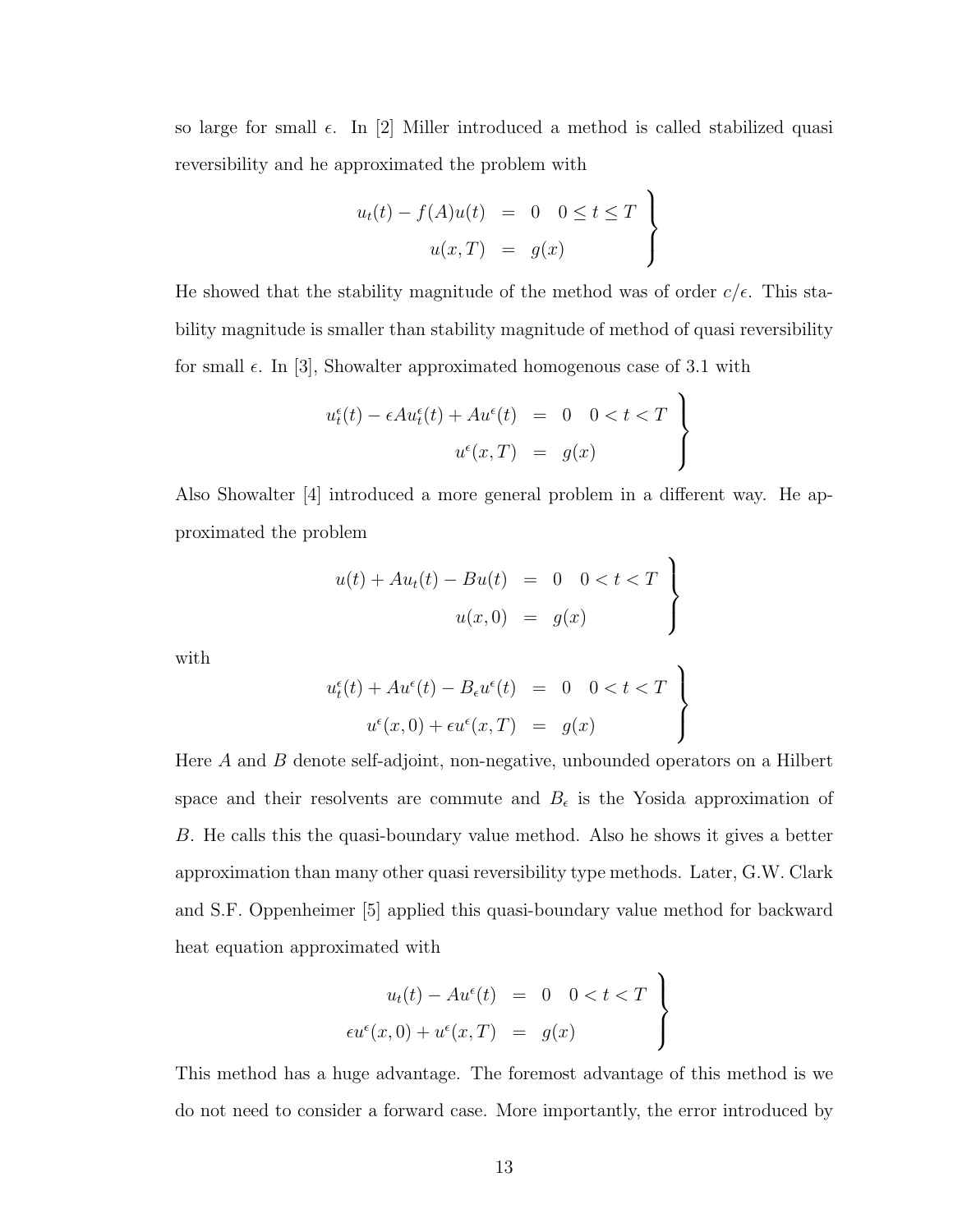small changes in the final value g is not exponential, but of the order  $1/\epsilon$ . Later in [6] M. Denche, K. Bessila applied quasi-boundary value method approximated with

$$
u_t^{\epsilon}(t) - Au^{\epsilon}(t) = 0 \quad 0 < t < T
$$
  

$$
-\epsilon u_t^{\epsilon}(x, 0) + u^{\epsilon}(x, T) = g(x)
$$

The mix boundary condition in [5] and [6] are very important boundary conditions to solve the nonlinear parabolic equation with a terminal condition.

If  $H = L^2(0, l)$  for  $l > 0$ ,  $A = -\Delta$ , and  $f(t, u) = u||u||^2_{L^2(0,l)}$ , problem (3.1) is given by:

$$
u_t(x,t) - \Delta u(x,t) = u(x,t) ||u(\cdot,t)||_{L^2(0,l)}^2, (x,t) \in (0,l) \times (0,1)
$$
  
\n
$$
u(0,t) = u(l,t) = 0, t \in (0,1)
$$
  
\n
$$
u(x,1) = g(x), x \in (0,l)
$$
\n(3.2)

We call (3.2) a semilinear heat equation with cubic type nonlinearity. It has many applications in computational neuroscience and occurs in neurophysiological modeling of large nerve cell systems in mathematical biology in [19].

The source function  $f(t, u) = u \|u\|_{L^2(0, l)}^2$  satisfies the following properties:

i For each  $p > 0$ , there exists a constant  $K_p >$  such that  $f : \mathbb{R} \times H \to H$ satisfies a local Lipschitz condition

$$
||f(t, u) - f(t, v)|| \le K_p ||u - v||
$$

for every  $u, v \in H$  such that  $||u||, ||v|| \leq p$ .

ii There exists a constant  $L \geq 0$  such that

$$
\langle f(t, u) - f(t, v), u - v \rangle + L \|u - v\|^2 \ge 0
$$

iii  $f(t, 0) = 0$  for  $t \in [0, 1]$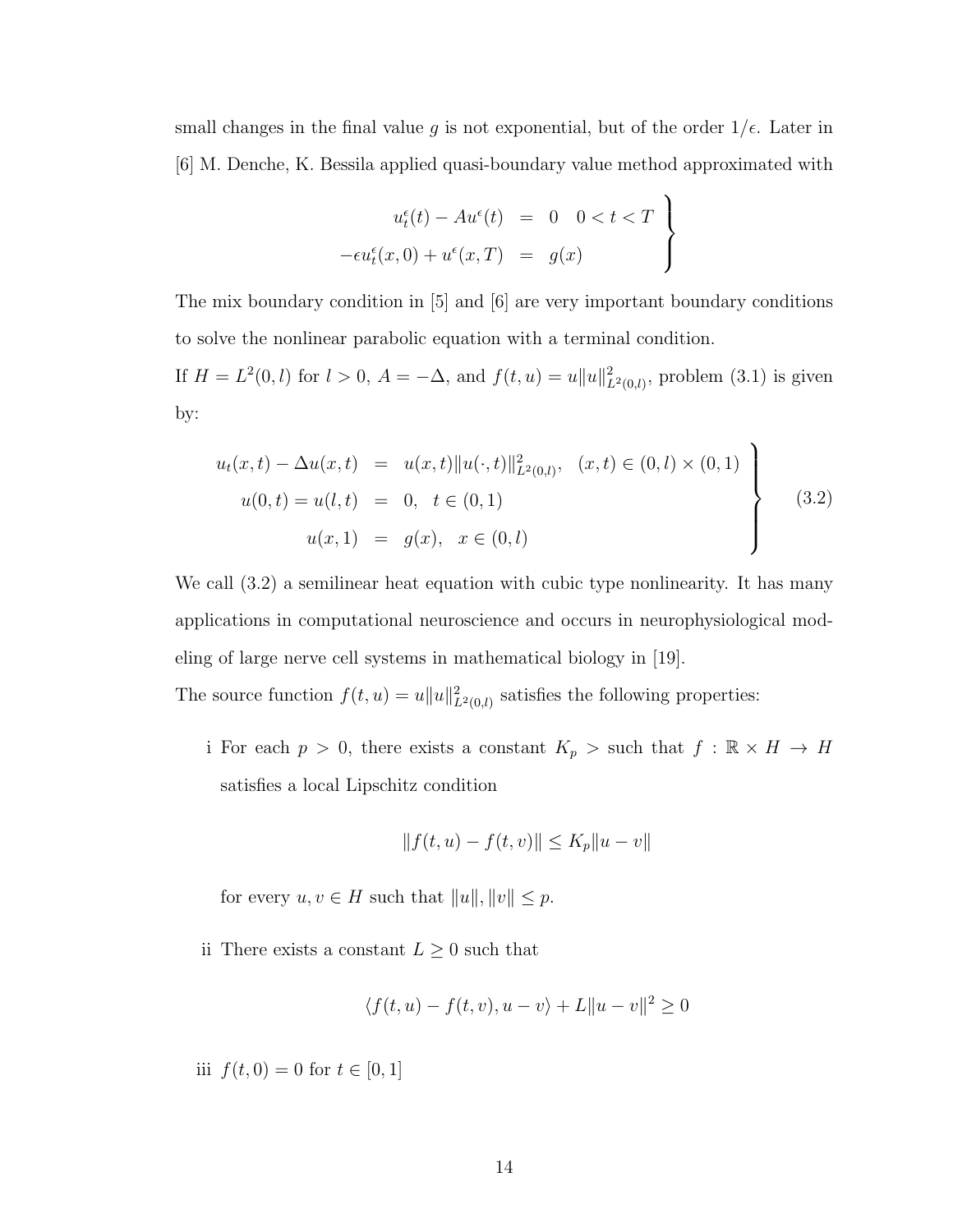The last two properties are additional conditions for the source function. N. H. Tuan, D. D. Trong in [13], they have assumed the above properties satisfy the source function  $f$  in  $(3.1)$ .

Let A admit an orthogonal eigenbasis  $\{\phi_k\}$  on H and corresponding eigenvalues  $\{\lambda_k\}$  of A. Consider the approximation problem for (3.1) is

$$
u_t^{\epsilon}(t) + A_{\epsilon}u^{\epsilon}(t) = f(t, u^{\epsilon}) \quad 0 \le t < 1
$$
  

$$
u^{\epsilon}(1) = g
$$
 (3.3)

For  $u \in H$  having the expansion

$$
u = \sum_{k=1}^{n} \langle u, \phi_k \rangle \phi_k
$$

as defined

$$
A_{\epsilon}(u) = \sum_{k=1}^{n} \ln^{+} \left(\frac{1}{\epsilon \lambda_k + e^{-\lambda_k}}\right) \langle u, \phi_k \rangle \phi_k
$$

where  $\ln^+(x) = \max{\ln(x), 0}$ . Then the solution of (3.3) converges to the solution of (3.1), see [13]

The disadvantage of the above problem is the source function needed to satisfy the above three conditions, but not all source functions satisfy these three conditions. For example  $f(u) = au - bu^3(b > 0)$  of the Ginzburg-Landau equation. Because of that in [15], D.D.Trong, B.T. Duy, M.N. Minh, they have introduced another condition for f that satisfies as follows, i.e. assume  $K_M < \infty$ , where

$$
K_M := \sup \left\{ \left| \frac{f(\boldsymbol{x}, t, u) - f(\boldsymbol{x}, t, v)}{u - v} \right| \ : \ |u|, |v| \le M, \ u \ne v, \ (\boldsymbol{x}, t) \in \mathbb{R}^n \times [0, T] \right\}
$$

It is clear that  ${\cal K}_M$  is a non-decreasing function of  $M$  and

$$
||f(\boldsymbol{x},t,\boldsymbol{u}) - f(\boldsymbol{x},t,\boldsymbol{v})|| \le K_M ||\boldsymbol{u} - \boldsymbol{v}||
$$

for every  $M > 0$ ,  $|u|, |v| \leq M$  and  $(x, t) \in \mathbb{R}^n \times [0, T]$ . So f is a local Lipschitz with respect to the variable u. Suppose  $\lim_{M\to\infty} K_M = \infty$ . To construct the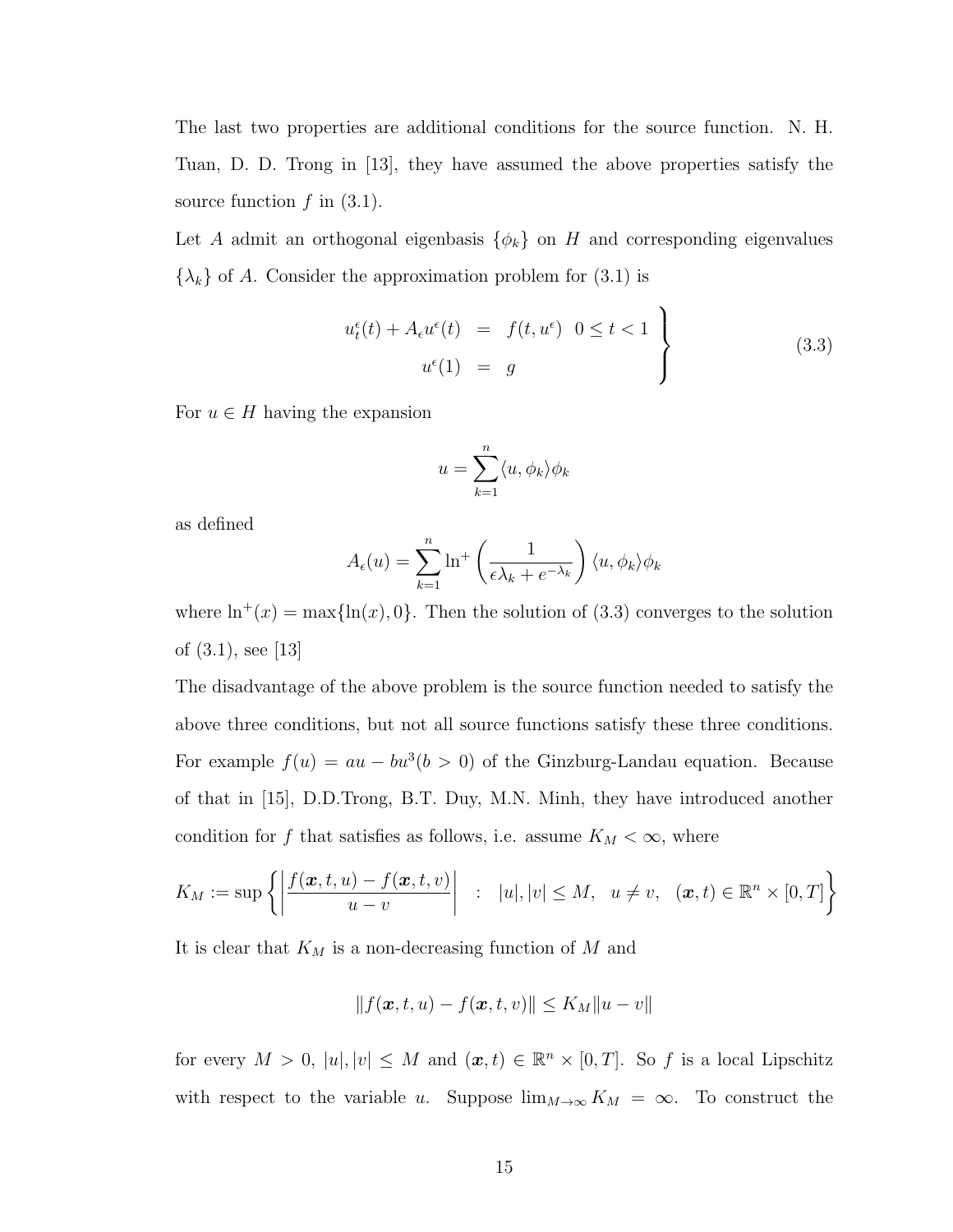regularization for  $(3.3)$ , they approximate the function f such that

$$
f_M(\boldsymbol{x}, t, u) = \begin{cases} f(\boldsymbol{x}, t, M) & \text{for} \quad u > M \\ f(\boldsymbol{x}, t, u) & \text{for} \quad -M \le u(\boldsymbol{x}, t) \le M \\ f(x, t, -M) & \text{for} \quad u < -M \end{cases} \tag{3.4}
$$

for  $M > 0$ .

see also  $[12, 20]$  for the local Lipschitz continuous source functions. In  $[8]$ , Trong, Quan consider a backward heat equation with time-dependent thermal conductivity and 1-dimension space.

Here we consider the time dependent thermal conductivity in the  $n$ -dimension space and  $H = L^2(\mathbb{R}^n)$ .

Let T be a positive number and  $f : \mathbb{R}^n \times [0,T] \times \mathbb{R} \to \mathbb{R}$  be a Lipschitz continuous function such that  $f(x, t, 0) = 0$  and  $f(x, 0, u) = 0$ . Now consider the following parabolic equation:

$$
u_t(\boldsymbol{x},t) - a(t)\Delta u(\boldsymbol{x},t) = f(\boldsymbol{x},t,u(\boldsymbol{x},t)) \quad 0 \le t < T, \quad \boldsymbol{x} \in \mathbb{R}^n
$$
  

$$
u(\boldsymbol{x},T) = g(\boldsymbol{x}) \quad \boldsymbol{x} \in \mathbb{R}^n
$$
 (3.5)

where  $0 < \delta \leq a(t) \in C([0, T], \mathbb{R})$ ,  $\delta$  is a constant, is an increasing function, and is called thermal conductivity and  $g \in L^2(\mathbb{R}^n)$ . We need to find the solution  $u(\boldsymbol{x}, t)$ such that  $u : \mathbb{R}^n \times [0,T] \to \mathbb{R}$ . The solution representation of (3.5) gives by the n−dimension Fourier transform form;

$$
\hat{u}(\boldsymbol{\zeta},t) = e^{|\boldsymbol{\zeta}|^2(\lambda(T) - \lambda(t))}\hat{g}(\boldsymbol{\zeta}) - \int_t^T e^{|\boldsymbol{\zeta}|^2(\lambda(s) - \lambda(t))}\hat{f}_u(\boldsymbol{\zeta},s)ds
$$
\n(3.6)

where

$$
\hat{u}(\boldsymbol{\zeta},t) = \frac{1}{(\sqrt{2\pi})^n} \int_{\mathbb{R}^n} u(\boldsymbol{x},t) e^{-i\boldsymbol{\zeta} \cdot \boldsymbol{x}} d\boldsymbol{x}
$$

and

$$
\lambda(t) = \int_0^t a(s)ds
$$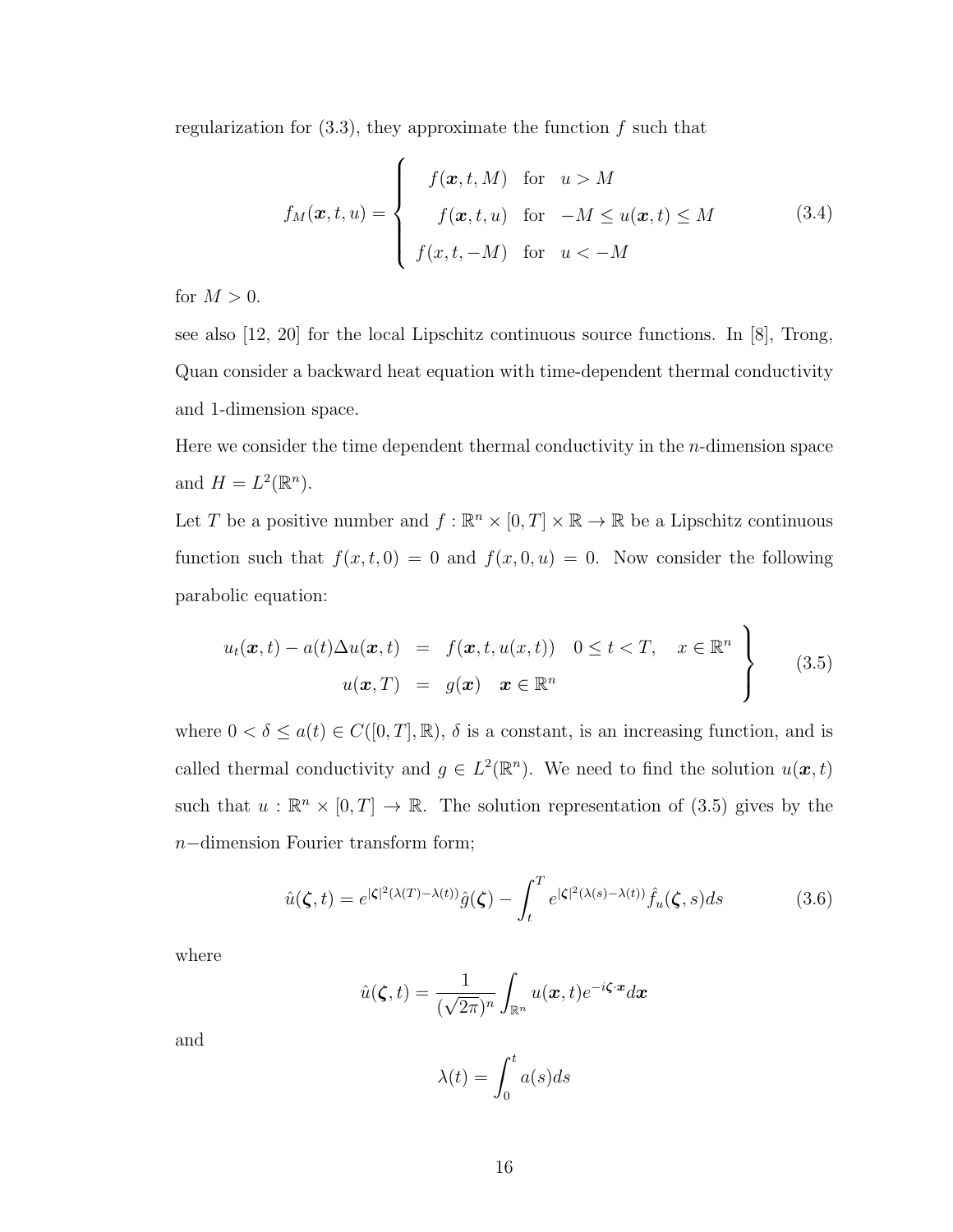Here we define  $\boldsymbol{x} = (x_1, x_2, \cdots, x_n) \in \mathbb{R}^n$ ,  $\boldsymbol{\zeta} = (\zeta_1, \zeta_2, \cdots, \zeta_n) \in \mathbb{R}^n$ ,  $\boldsymbol{x} \cdot \boldsymbol{y}$  is the scalar product of x and y and  $f(x, t, u(x, t)) = f_u(x, t)$ . This problem is called the backward heat equation with a time dependent variable coefficient and such a problem is not well-posed because of Hadamard. That is, there is no solution or even it has a unique solution on  $[0, T]$  it does not depend continuously on the final value of  $g$ .

**EXAMPLE 3.1.** Suppose  $n = 1$ . If u is the solution of (3.5) with  $u(x,T) = g(x)$ , where  $g \in L^2(\mathbb{R})$  such that  $f(x,t,u) = \frac{u}{1+u^2}(e^t-1)$ . Clearly  $f(x,t,0) = 0$  and  $f(x, 0, u) = 0$ . Also f is a Lipschitz continuous function, because, for any  $u, v \in$  $L^2(\mathbb{R})$ 

$$
f(x,t,u) - f(x,t,v) = (e^t - 1) \left( \frac{u}{1+u^2} - \frac{v}{1+v^2} \right)
$$
  
=  $(e^t - 1) \left( \frac{u+uv^2 - v - vu^2}{(1+u^2)(1+v^2)} \right)$   
=  $(e^t - 1) \left( \frac{(u-v)(1-uv)}{(1+u^2)(1+v^2)} \right)$   
=  $(e^t - 1)(u-v) \left( \frac{1}{(1+u^2)(1+v^2)} - \frac{uv}{(1+u^2)(1+v^2)} \right)$ 

then

$$
|f(x,t,u) - f(x,t,v)|^2 = (e^t - 1)^2 |u - v|^2 \left| \frac{1}{(1+u^2)(1+v^2)} - \frac{uv}{(1+u^2)(1+v^2)} \right|^2
$$
  
\n
$$
\leq (e^t - 1)^2 |u - v|^2 \left| \frac{1}{(1+u^2)(1+v^2)} + \frac{uv}{(1+u^2)(1+v^2)} \right|^2
$$
  
\n
$$
\leq (e^t - 1)^2 |u - v|^2 \left| 1 + \frac{uv}{(1+u^2)(1+v^2)} \right|^2
$$
  
\n
$$
\leq (e^t - 1)^2 |u - v|^2 \left( 1 + \frac{1}{4} \right)^2
$$
  
\n
$$
= \frac{25}{16} (e^t - 1)^2 |u - v|^2
$$
  
\n
$$
= \frac{25}{16} (e^t - 1)^2 |u - v|^2
$$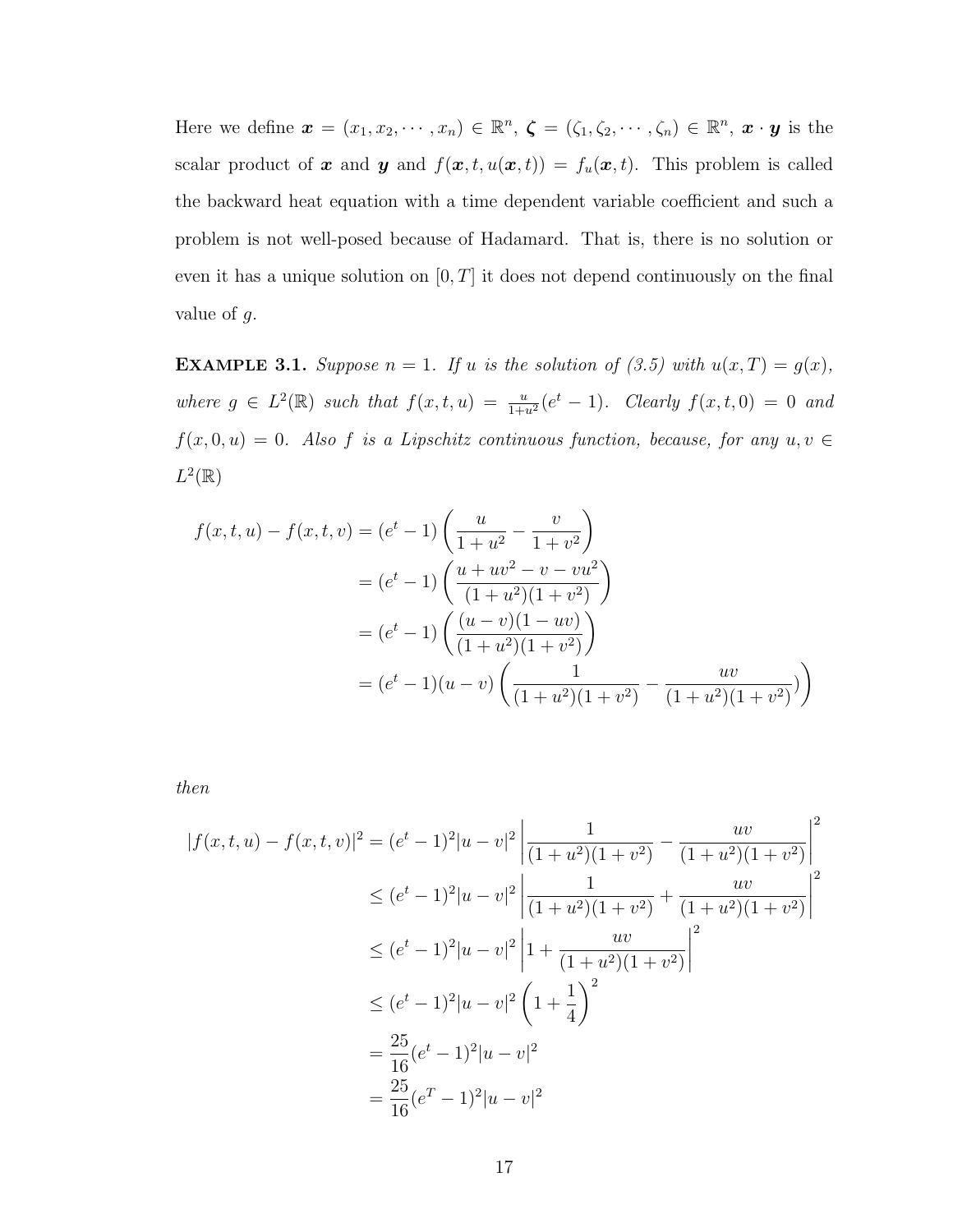That is,

$$
||f(\cdot, t, u) - f(\cdot, t, v)||_{L^{2}(\mathbb{R})} \leq k||u(\cdot, t) - v(\cdot, t)||_{L^{2}(\mathbb{R})}
$$

where  $k=\frac{5}{4}$  $\frac{5}{4}(e^T-1)$ . Hence f is a Lipschitz continuous function.

Now we regularize the following approximation problem with (3.5). Here we use a modified quasi-boundary value method to regularize. A quasi boundary value method is the most common method to regularize nonlinear parabolic equations, see in [8,9, 10, 15,16,17].

### 3.3 Approximation Problem

Since system (3.5) imposes us to consider regularization, we need to develop a better approximation problem for (3.5). Now, we consider the following approximation problem:

$$
u_t^{\epsilon} - a(t)\Delta u^{\epsilon} = H(\boldsymbol{x}, t, u^{\epsilon}) \quad 0 \le t < T
$$
  
-
$$
-\epsilon u_t^{\epsilon}(0) + u^{\epsilon}(T) = g^{\epsilon}(\boldsymbol{x})
$$
 (3.7)

where

$$
\hat{H_{u^{\epsilon}}}(\boldsymbol{\zeta},t) = \frac{e^{-|\boldsymbol{\zeta}|^{2}\lambda(t)}}{\epsilon^{\lambda(t)/\lambda(T)} + e^{-|\boldsymbol{\zeta}|^{2}\lambda(t)}} \hat{f_{u^{\epsilon}}}(\boldsymbol{\zeta},t)
$$

and

$$
\hat{g}^{\epsilon}(\boldsymbol{\zeta}) = \hat{g}(\boldsymbol{\zeta}) - \int_0^T \frac{\epsilon |\boldsymbol{\zeta}|^2 a(0)}{\epsilon^{\lambda(s)/\lambda(T)} + e^{-|\boldsymbol{\zeta}|^2 \lambda(s)}} \hat{f}_{u^{\epsilon}}(\boldsymbol{\zeta}, s) ds
$$

Then the solution representation of system  $(3.7)$  is given by:

$$
\hat{u}^{\epsilon}(\boldsymbol{\zeta},t) = \frac{e^{-|\boldsymbol{\zeta}|^{2}\lambda(t)}}{\epsilon|\boldsymbol{\zeta}|^{2}a(0) + e^{-|\boldsymbol{\zeta}|^{2}\lambda(T)}}\hat{g}(\boldsymbol{\zeta}) - \int_{t}^{T} \frac{e^{-|\boldsymbol{\zeta}|^{2}\lambda(t)}}{\epsilon^{\lambda(s)/\lambda(T)} + e^{-|\boldsymbol{\zeta}|^{2}\lambda(s)}}\hat{f}_{u^{\epsilon}}(\boldsymbol{\zeta},s)ds \quad (3.8)
$$

or

$$
u^{\epsilon}(\boldsymbol{x},t) = \int_{\mathbb{R}^n} e^{i\boldsymbol{x}\cdot\boldsymbol{\zeta}} \left( \frac{e^{-|\boldsymbol{\zeta}|^2 \lambda(t)}}{\epsilon |\boldsymbol{\zeta}|^2 a(0) + e^{-|\boldsymbol{\zeta}|^2 \lambda(T)}} \hat{g}(\boldsymbol{\zeta}) - \int_t^T \frac{e^{-|\boldsymbol{\zeta}|^2 \lambda(t)}}{\epsilon^{\lambda(s)/\lambda(T)} + e^{-|\boldsymbol{\zeta}|^2 \lambda(s)}} \hat{f}_{u^{\epsilon}}(\boldsymbol{\zeta},s) ds \right) d\boldsymbol{\zeta}
$$
\n(3.9)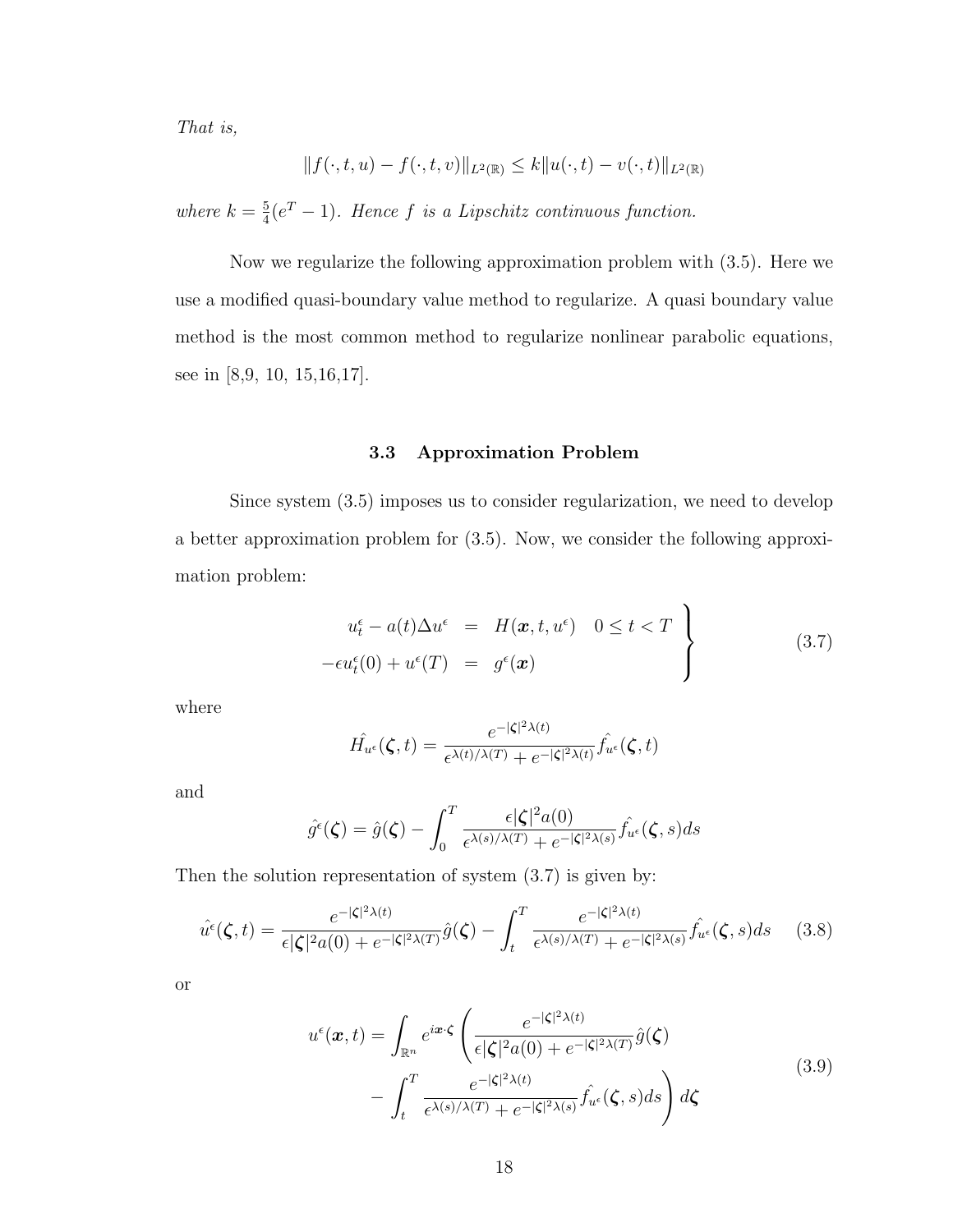Now we have the approximation problem and its solution representation. Our main goal is to show this approximation problem is well-posed and its solution converges to the solution of  $(3.5)$  whenever  $\epsilon$  approaches zero. Before that we want to prove (3.8) is a solution representation of the system (3.7). To prove this, first consider  $(3.7)$  and differentiate it with respect to t. Then we have

$$
\hat{u}_{t}^{\epsilon}(\zeta,t) = -\frac{|\zeta|^{2}a(t)e^{-|\zeta|^{2}\lambda(t)}}{\epsilon|\zeta|^{2}a(0) + e^{-|\zeta|^{2}\lambda(T)}}\hat{g}(\zeta) + \int_{t}^{T} \frac{|\zeta|^{2}a(t)e^{-|\zeta|^{2}\lambda(t)}}{\epsilon^{\lambda(s)/\lambda(T)} + e^{-|\zeta|^{2}\lambda(s)}}\hat{f}_{u^{\epsilon}}(\zeta,s)ds + \frac{e^{-|\zeta|^{2}\lambda(t)}}{\epsilon^{\lambda(t)/\lambda(T)} + e^{-|\zeta|^{2}\lambda(t)}}\hat{f}_{u^{\epsilon}}(\zeta,t)
$$
\n(3.10)

Now consider  $\hat{u}_t^{\epsilon}(\boldsymbol{\zeta},t) + a(t)|\boldsymbol{\zeta}|^2 \hat{u}(\boldsymbol{\zeta},t)$ , then we have

$$
\hat{u}_t^{\epsilon}(\boldsymbol{\zeta},t) + a(t)|\boldsymbol{\zeta}|^2 \hat{u}(\boldsymbol{\zeta},t) = \frac{e^{-|\boldsymbol{\zeta}|^2 \lambda(t)}}{\epsilon^{\lambda(t)/\lambda(T)} + e^{-|\boldsymbol{\zeta}|^2 \lambda(t)}} \hat{f}_{u^{\epsilon}}(\boldsymbol{\zeta},t)
$$

and

$$
\hat{u}_t^{\epsilon}(\boldsymbol{\zeta},t) + a(t)|\boldsymbol{\zeta}|^2 \hat{u}(\boldsymbol{\zeta},t) = \hat{H}(\boldsymbol{\zeta},t)
$$

Now take the inverse Fourier transform and get  $u_t^{\epsilon} - a(t)\Delta u^{\epsilon} = H(\mathbf{x}, t, u)$ . Also consider the quasi-boundary condition, equation (3.10) gives

$$
\hat{u}_t^{\epsilon}(\boldsymbol{\zeta},0) = -\frac{|\boldsymbol{\zeta}|^2 a(t)e^{-|\boldsymbol{\zeta}|^2 \lambda(0)}}{\epsilon |\boldsymbol{\zeta}|^2 a(0) + e^{-|\boldsymbol{\zeta}|^2 \lambda(T)}} \hat{g}(\boldsymbol{\zeta}) + \int_0^T \frac{|\boldsymbol{\zeta}|^2 a(0)e^{-|\boldsymbol{\zeta}|^2 \lambda(0)}}{\epsilon^{\lambda(s)/\lambda(T)} + e^{-|\boldsymbol{\zeta}|^2 \lambda(s)}} \hat{f}_{u^{\epsilon}}(\boldsymbol{\zeta},s) ds + \frac{e^{-|\boldsymbol{\zeta}|^2 \lambda(0)}}{\epsilon^{\lambda(0)/\lambda(T)} + e^{-|\boldsymbol{\zeta}|^2 \lambda(0)}} \hat{f}_{u^{\epsilon}}(\boldsymbol{\zeta},0)
$$

since

$$
\lambda(t) = \int_0^t a(s)ds
$$

implies  $\lambda(0) = 0$ . Also  $f(\mathbf{x}, 0, u^{\epsilon}) = \hat{f}_{u^{\epsilon}}(\boldsymbol{\zeta}, 0) = 0$  implies

$$
\hat{u}_t^{\epsilon}(\boldsymbol{\zeta},0) = -\frac{|\boldsymbol{\zeta}|^2 a(t)}{\epsilon |\boldsymbol{\zeta}|^2 a(0) + e^{-|\boldsymbol{\zeta}|^2 \lambda(T)}} \hat{g}(\boldsymbol{\zeta}) + \int_0^T \frac{|\boldsymbol{\zeta}|^2 a(0)}{\epsilon^{\lambda(s)/\lambda(T)} + e^{-|\boldsymbol{\zeta}|^2 \lambda(s)}} \hat{f}_{u^{\epsilon}}(\boldsymbol{\zeta},s) ds
$$

and by (3.8) gives

$$
\hat{u}^{\epsilon}(\boldsymbol{\zeta},T) = \frac{e^{-|\boldsymbol{\zeta}|^{2}\lambda(T)}}{\epsilon |\boldsymbol{\zeta}|^{2}a(0) + e^{-|\boldsymbol{\zeta}|^{2}\lambda(T)}}\hat{g}(\boldsymbol{\zeta})
$$
\n(3.11)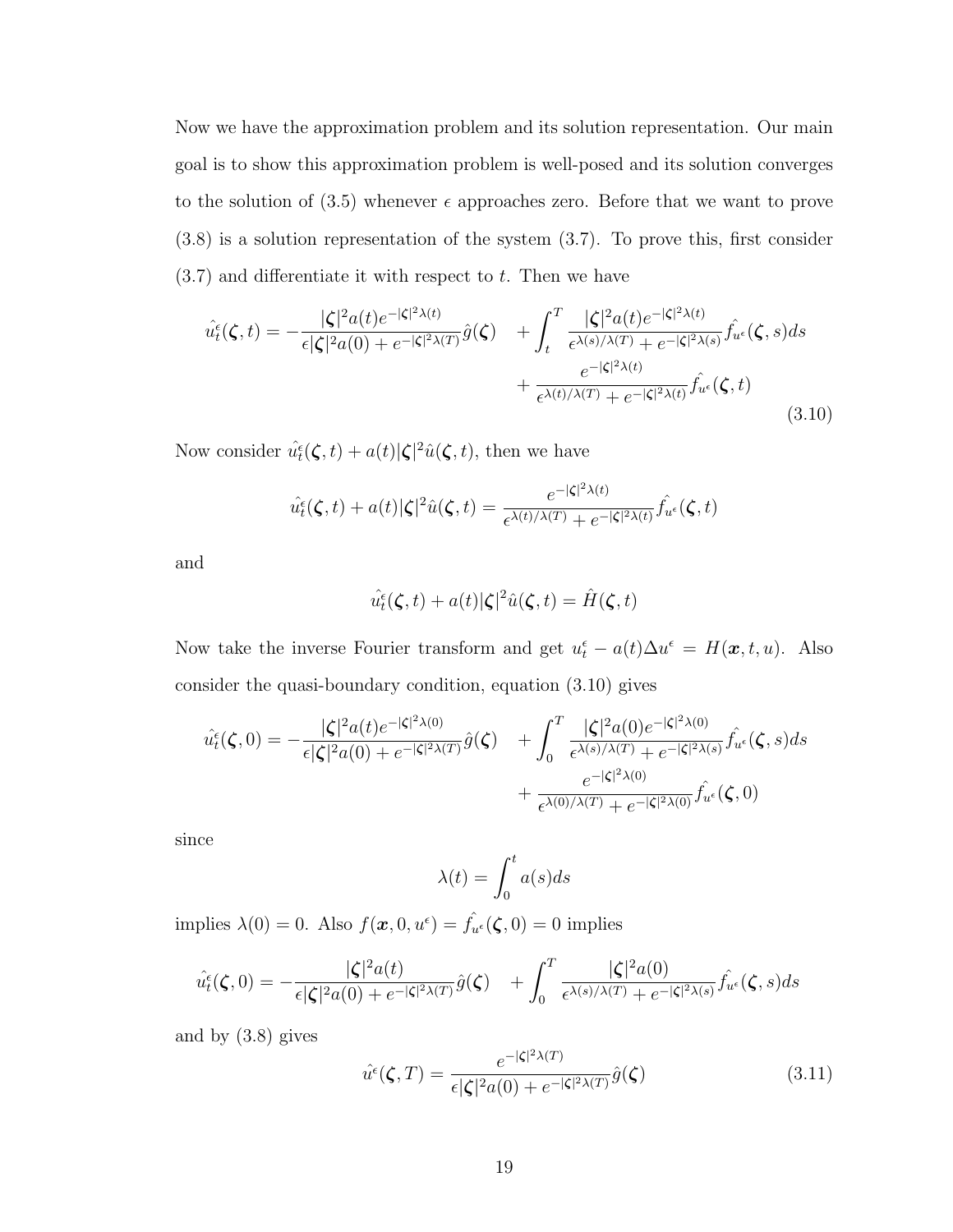then

$$
\hat{u}^{\epsilon}(\zeta,T) - \epsilon \hat{u}^{\epsilon}_{t}(\zeta,0) = \frac{e^{-|\zeta|^{2}\lambda(T)}}{\epsilon |\zeta|^{2} a(0) + e^{-|\zeta|^{2}\lambda(T)}} \hat{g}(\zeta) + \frac{\epsilon |\zeta|^{2} a(t)}{\epsilon |\zeta|^{2} a(0) + e^{|\zeta|^{2}\lambda(T)}} \hat{g}(\zeta) + \int_{0}^{T} \frac{\epsilon |\zeta|^{2} a(0)}{\epsilon^{\lambda(s)/\lambda(T)} + e^{-|\zeta|^{2}\lambda(s)}} \hat{f}_{u^{\epsilon}}(\zeta,s) ds
$$

that is

$$
\hat{u}^{\epsilon}(\boldsymbol{\zeta},T) - \epsilon \hat{u}^{\epsilon}_{t}(\boldsymbol{\zeta},0) = \hat{g}(\boldsymbol{\zeta}) + \int_{0}^{T} \frac{\epsilon |\boldsymbol{\zeta}|^{2} a(0)}{\epsilon^{\lambda(s)/\lambda(T)} + e^{-|\boldsymbol{\zeta}|^{2}\lambda(s)}} \hat{f}_{u^{\epsilon}}(\boldsymbol{\zeta},s) ds
$$

$$
= \hat{g}^{\epsilon}(\boldsymbol{\zeta})
$$

Now taking the inverse Fourier transform, we have  $-\epsilon u_t^{\epsilon}(0) + u^{\epsilon}(T) = g^{\epsilon}(\mathbf{x})$ . Hence equation (3.8) is a solution representation of the system (3.7).

Next we need to show the system (3.7) has the solution representation as equation (3.8) or (3.9). To show this, take the Fourier transform for equation (3.7), then we have  $\overline{\phantom{0}}$ 

$$
\frac{d\hat{u}^{\epsilon}}{dt} + a(t)|\zeta|^{2}\hat{u}^{\epsilon} = \hat{H}(\zeta, t, u^{\epsilon}) \quad 0 \le t < T
$$
\n
$$
-\epsilon \hat{u}^{\epsilon}_{t}(0) + \hat{u}^{\epsilon}(T) = \hat{g}^{\epsilon}(\zeta)
$$
\n(3.12)

The above equation we rewrite as

$$
\frac{d}{ds}\hat{u}^{\epsilon}(s)e^{|\zeta|^{2}\lambda(s)} = \frac{e^{|\zeta|^{2}\lambda(s)}e^{-|\zeta|^{2}\lambda(s)}}{\epsilon^{\lambda(s)/\lambda(T)} + e^{-|\zeta|^{2}\lambda(s)}}\hat{f}_{u^{\epsilon}}(\zeta,s) = \frac{1}{\epsilon^{\lambda(s)/\lambda(T)} + e^{-|\zeta|^{2}\lambda(s)}}\hat{f}_{u^{\epsilon}}(\zeta,s)
$$

Integrating both sides, we have

$$
\hat{u}^{\epsilon}(t) = e^{|\zeta|^{2}(\lambda(T)-\lambda(t))}\hat{u}^{\epsilon}(T) - \int_{t}^{T} \frac{e^{-|\zeta|^{2}\lambda(t)}}{\epsilon^{\lambda(s)/\lambda(T)} + e^{-|\zeta|^{2}\lambda(s)}} \hat{f}_{u^{\epsilon}}(\zeta,s)ds
$$

To find the  $\hat{u}^{\epsilon}(T)$  we can apply the given condition

$$
-\epsilon \hat{u}_t^{\epsilon}(0) = -\epsilon |\zeta|^2 a(0) e^{|\zeta|^2 \lambda(T)} \hat{u}^{\epsilon}(T) - \int_t^T \frac{\epsilon |\zeta|^2 a(0)}{\epsilon^{\lambda(s)/\lambda(T)} + e^{-|\zeta|^2 \lambda(s)}} \hat{f}_{u^{\epsilon}}(\zeta, s) ds
$$

then

$$
\hat{u}^{\epsilon}(T) - \epsilon \hat{u}^{\epsilon}_{t}(0) = \hat{u}^{\epsilon}(T) + \epsilon |\zeta|^{2} a(0) e^{|\zeta|^{2} \lambda(T)} \hat{u}^{\epsilon}(T)
$$

$$
- \int_{t}^{T} \frac{\epsilon |\zeta|^{2} a(0)}{\epsilon^{\lambda(s)/\lambda(T)} + e^{-|\zeta|^{2} \lambda(s)}} \hat{f}_{u^{\epsilon}}(\zeta, s) ds
$$

$$
= \hat{u}^{\epsilon}(T) e^{|\zeta|^{2} \lambda(T)} (\epsilon |\zeta|^{2} a(0) + e^{-|\zeta|^{2} \lambda(T)})
$$

$$
- \int_{t}^{T} \frac{\epsilon |\zeta|^{2} a(0)}{\epsilon^{\lambda(s)/\lambda(T)} + e^{-|\zeta|^{2} \lambda(s)}} \hat{f}_{u^{\epsilon}}(\zeta, s) ds
$$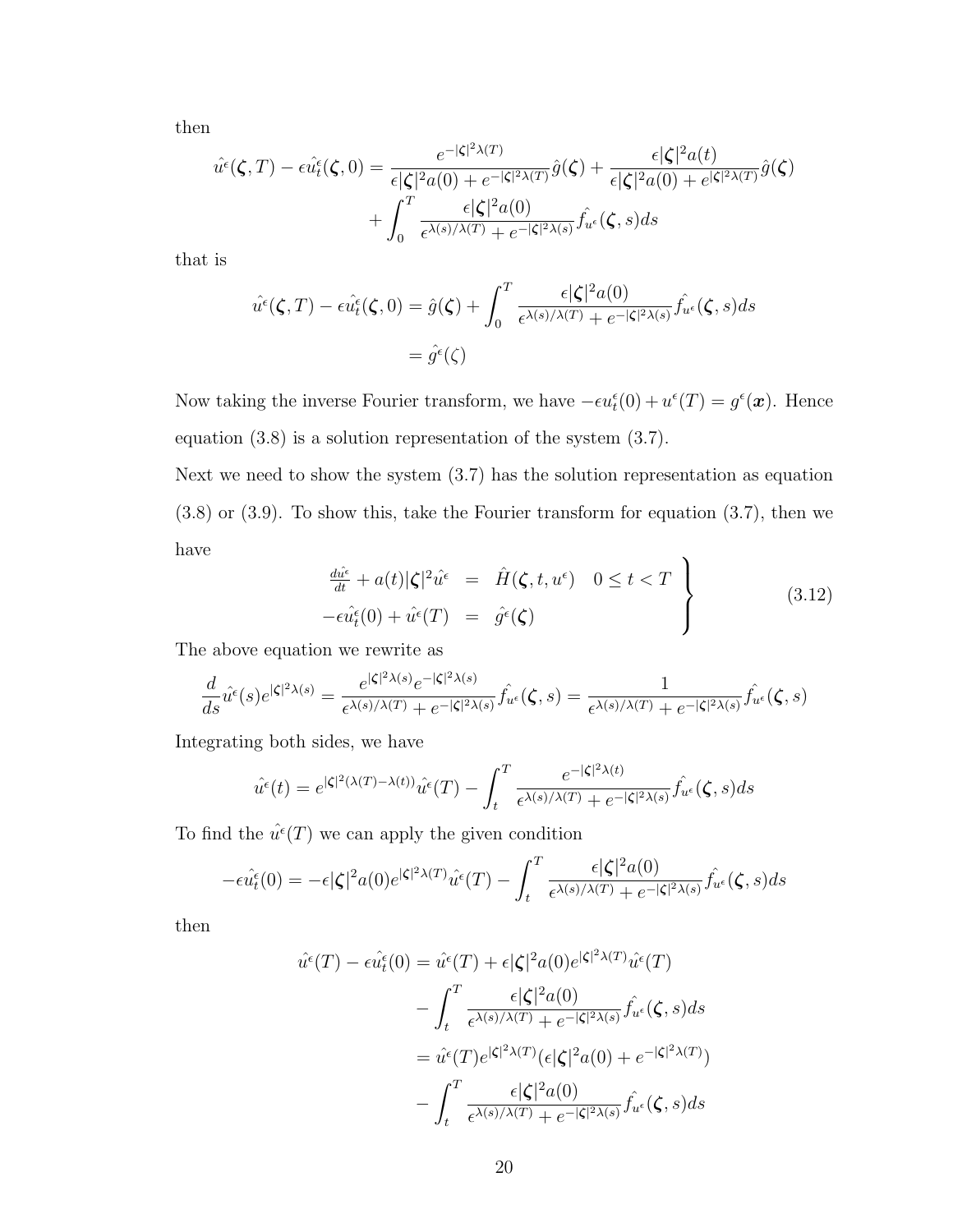since

$$
\hat{u}^{\epsilon}(T) - \epsilon \hat{u}^{\epsilon}_{t}(0) = \hat{g}^{\epsilon}(\zeta) = \hat{g}(\zeta) - \int_{0}^{T} \frac{\epsilon |\zeta|^{2} a(0)}{\epsilon^{\lambda(s)/\lambda(T)} + e^{-|\zeta|^{2}\lambda(s)}} \hat{f}_{u^{\epsilon}}(\zeta, s) ds
$$

implies

$$
\hat{u}^{\epsilon}(T) = \frac{e^{|\zeta|^2 \lambda(T)} \hat{g}(\zeta)}{\epsilon |\zeta|^2 a(0) + e^{-|\zeta|^2 \lambda(T)}}.
$$

therefore,

$$
\hat{u^{\epsilon}}(t) = \frac{e^{-|\zeta|^{2}\lambda(t)}\hat{g}(\zeta)}{\epsilon |\zeta|^{2}a(0) + e^{-|\zeta|^{2}\lambda(T)}} - \int_{t}^{T} \frac{e^{-|\zeta|^{2}\lambda(t)}}{\epsilon^{\lambda(s)/\lambda(T)} + e^{-|\zeta|^{2}\lambda(s)}} \hat{f_{u^{\epsilon}}(\zeta, s)ds}
$$

This is the solution representation of (3.7) and taking the inverse Fourier transform we have  $(3.9)$ .

#### 3.4 Existence, Uniqueness and Stability of the Problem

In this section, we discuss the uniqueness and stability of the approximation problem (3.7). First, we discuss the existence and uniqueness results of solution of (3.7). The existence and uniqueness of the problem (3.5) gives the following theorem.

**THEOREM 3.1.** If  $a(t) \ge \delta > 0$  for all  $t \in [0, T]$ , where  $\delta$  is constant, and  $g \in L^2(\mathbb{R}^n)$  and  $f : \mathbb{R}^n \times [0,T] \times \mathbb{R}$  be a Lipschitz continuous function, then system (3.5) has, at most, one solution

$$
u \in C([0,T]; L^2(\mathbb{R}^n)) \cap L^2(0,T; H^2(\mathbb{R}^n)) \cap C^1((0,T); L^2(\mathbb{R}^n)).
$$

*Proof.* Suppose system  $(3.5)$  has two solutions u and v such that

$$
u_t(\boldsymbol{x},t) - a(t)\Delta u(\boldsymbol{x},t) = f(\boldsymbol{x},t,u(\boldsymbol{x},t)) \quad 0 \leq t < T
$$

$$
u(\boldsymbol{x},T) = g(\boldsymbol{x})
$$

and

$$
v_t(\boldsymbol{x},t) - a(t)\Delta v(\boldsymbol{x},t) = f(\boldsymbol{x},t,v(\boldsymbol{x},t)) \quad 0 \leq t < T
$$

$$
v(\boldsymbol{x},T) = g(\boldsymbol{x})
$$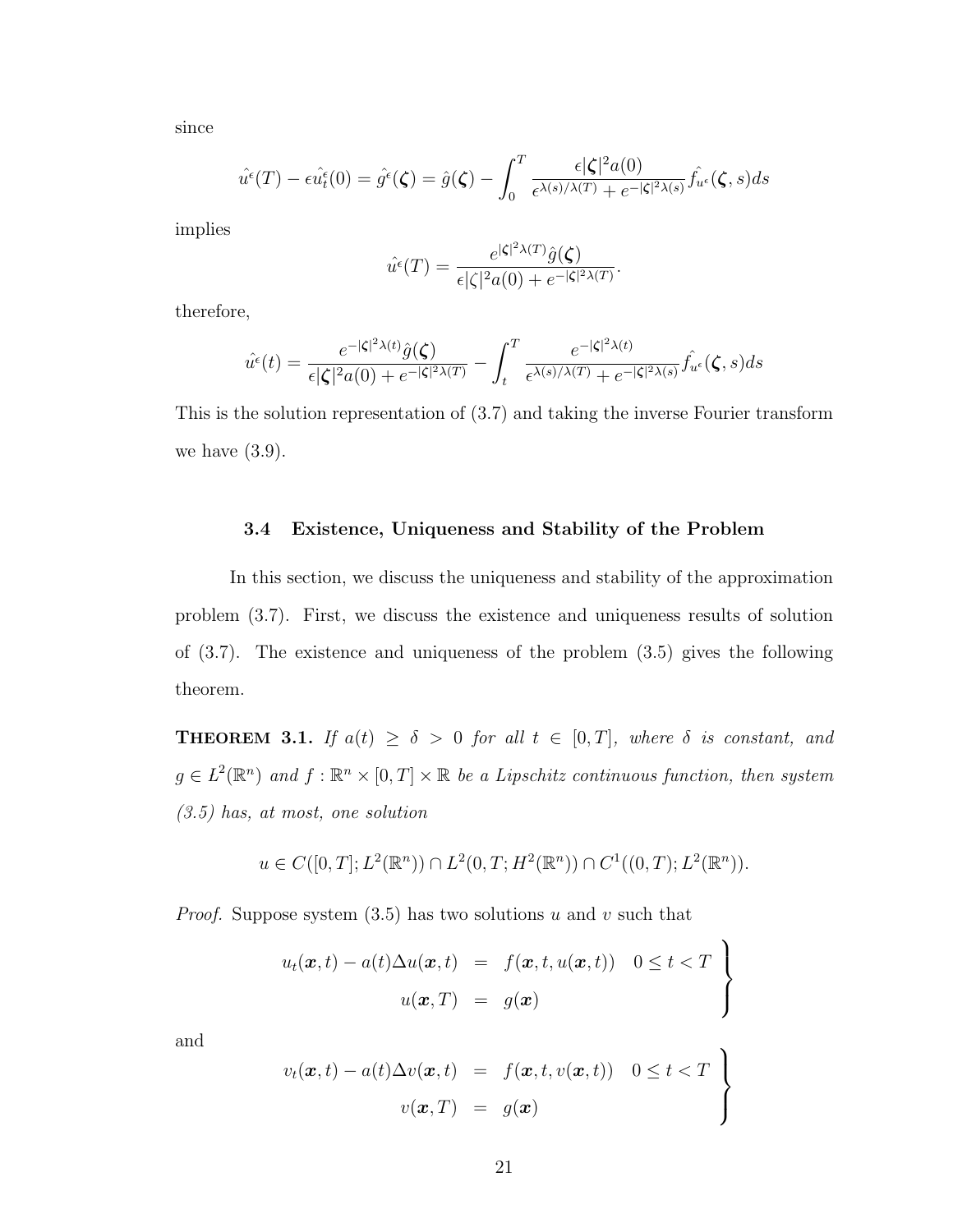Define  $w(\boldsymbol{x}, t) = u(\boldsymbol{x}, t) - v(\boldsymbol{x}, t)$ , then  $w_t(\boldsymbol{x}, t) = u_t(\boldsymbol{x}, t) - v_t(\boldsymbol{x}, t)$  and  $\Delta w(\boldsymbol{x}, t) = u(t)$  $\Delta u(\boldsymbol{x},t) - \Delta v(\boldsymbol{x},t)$ . Also  $w(\boldsymbol{x},T) = 0$ . Now we have

$$
w_t(\boldsymbol{x},t) - a(t)\Delta w(\boldsymbol{x},t) = f(\boldsymbol{x},t,u(\boldsymbol{x},t)) - f(\boldsymbol{x},t,v(\boldsymbol{x},t)) \quad 0 \leq t < T
$$
  

$$
w(\boldsymbol{x},T) = 0
$$

Then

$$
|w_t(\boldsymbol{x},t) - a(t)\Delta w(\boldsymbol{x},t)| = |f(\boldsymbol{x},t,u(\boldsymbol{x},t)) - f(\boldsymbol{x},t,v(\boldsymbol{x},t))|
$$
  

$$
\leq k|u(\boldsymbol{x},t) - v(\boldsymbol{x},t)|
$$
  

$$
= k|w(\boldsymbol{x},t)|
$$

By theorem 1.1 in [11], we have  $w(x, t) = 0$  and system (3.5) has a unique solution. Now we assume (3.5) has a unique solution in  $L^2(\mathbb{R}^n)$  with given condition  $g \in$  $L^2(\mathbb{R}^n)$ .  $\Box$ 

THEOREM 3.2. Put

$$
B(u^{\epsilon})(\boldsymbol{x},t) = \frac{1}{(\sqrt{2\pi})^n} \int_{\mathbb{R}^n} \frac{e^{ix\cdot\zeta} e^{-|\zeta|^2 \lambda(t)}}{\epsilon |\zeta|^2 a(0) + e^{-|\zeta|^2 \lambda(T)}} \hat{g}(\zeta) d\zeta
$$
  
 
$$
- \frac{1}{(\sqrt{2\pi})^n} \int_{\mathbb{R}^n} \int_t^T \frac{e^{i\boldsymbol{x}\cdot\zeta} e^{-|\zeta|^2 \lambda(t)}}{\epsilon^{\frac{\lambda(s)}{\lambda(T)}} + e^{-|\zeta|^2 \lambda(s)}} \hat{f}_{u^{\epsilon}}(\zeta,s) ds d\zeta
$$
(3.13)

Then for  $u, v \in C([0, T]; L^2(\mathbb{R}^n))$  and  $n \geq 1$  we have

$$
||B^n(u)(\cdot,t) - B^n(v)(\cdot,t)||_{L^2(\mathbb{R}^n)}^2 \le \left(\frac{k}{\epsilon}\right)^{2n} \frac{(T-t)^n C^n}{n!} ||u-v||^2 \tag{3.14}
$$

where  $C = \max\{T, 1\}$ , and  $\|\cdot\|$  is the sup norm in  $C([0, T]; L^2(\mathbb{R}^n)$ . Also this uniqueness of the solution representation implies that the solution of system  $(3.7)$ has a unique solution in  $C([0,T];\mathbb{R}^n)$ .

*Proof.* We can prove this result by Induction method. Since  $B(u)(x, t)$  as (3.13), then the Fourier transform of (3.13) gives

$$
\hat{B}(u^{\epsilon})(\boldsymbol{\zeta},t) = \frac{e^{-|\boldsymbol{\zeta}|^{2}\lambda(t)}}{\epsilon |\boldsymbol{\zeta}|^{2}a(0) + e^{-|\boldsymbol{\zeta}|^{2}\lambda(T)}} \hat{g}(\boldsymbol{\zeta})d\boldsymbol{\zeta} \n- \int_{t}^{T} \frac{e^{-|\boldsymbol{\zeta}|^{2}\lambda(t)}}{\epsilon^{\frac{\lambda(s)}{\lambda(T)}} + e^{-|\boldsymbol{\zeta}|^{2}\lambda(s)}} \hat{f}_{u^{\epsilon}}(\boldsymbol{\zeta},s)dsd\boldsymbol{\zeta}
$$
\n(3.15)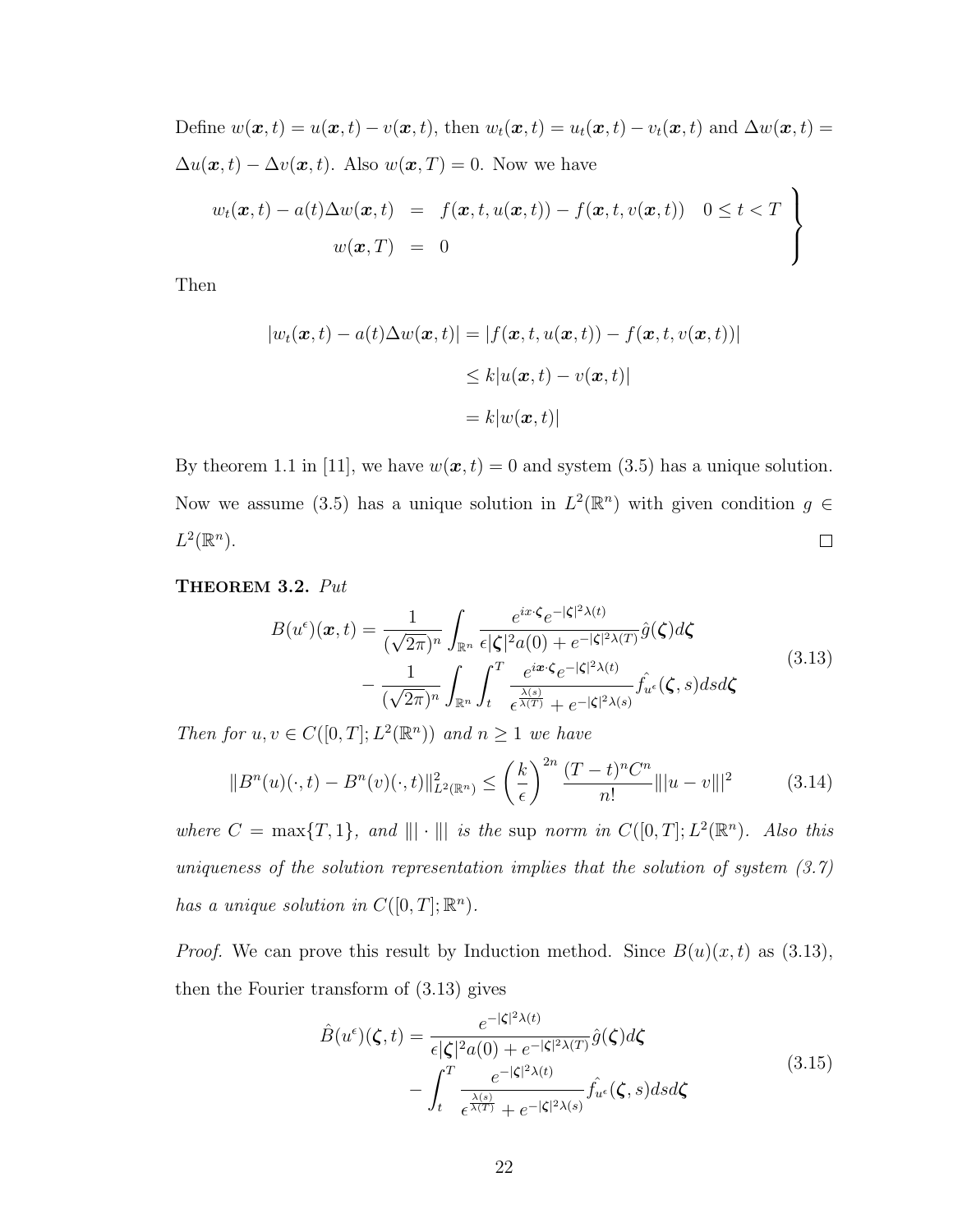and we know

$$
||B(u^{\epsilon})(\cdot,t) - B(v^{\epsilon})(\cdot,t)||_{L^{2}(\mathbb{R}^{n})}^{2} = ||\hat{B}(u^{\epsilon})(\cdot,t) - \hat{B}(v^{\epsilon})(\cdot,t)||_{L^{2}(\mathbb{R}^{n})}^{2}
$$

then for  $n = 1$ , we have

$$
||B(u^{\epsilon})(\cdot,t) - B(v^{\epsilon})(\cdot,t)||_{L^{2}(\mathbb{R}^{n})}^{2} = ||\hat{B}(u^{\epsilon})(\cdot,t) - \hat{B}(v^{\epsilon})(\cdot,t)||_{L^{2}(\mathbb{R}^{n})}^{2}
$$
  
\n
$$
= \int_{\mathbb{R}^{n}} \left| \int_{t}^{T} \frac{e^{-|\zeta|^{2}\lambda(t)}}{\frac{\lambda(s)}{\epsilon^{\lambda(T)}} + e^{-|\zeta|^{2}\lambda(s)}} f_{v^{\epsilon}}(\zeta,s) ds - \int_{t}^{T} \frac{e^{-|\zeta|^{2}\lambda(t)}}{\frac{\lambda(s)}{\epsilon^{\lambda(T)}} + e^{-|\zeta|^{2}\lambda(s)}} f_{u^{\epsilon}}(\zeta,s) ds \right|^{2} d\zeta
$$
  
\n
$$
= \int_{\mathbb{R}^{n}} \left| \int_{t}^{T} \frac{e^{-|\zeta|^{2}\lambda(t)}}{\frac{\lambda(s)}{\epsilon^{\lambda(T)}} + e^{-|\zeta|^{2}\lambda(s)}} (f_{u^{\epsilon}}(\zeta,s) - f_{v^{\epsilon}}(\zeta,s)) ds \right|^{2} d\zeta
$$
  
\n
$$
\leq \int_{\mathbb{R}^{n}} \left( \int_{t}^{T} \left( \frac{e^{-|\zeta|^{2}\lambda(t)}}{\frac{\lambda(s)}{\epsilon^{\lambda(T)}} + e^{-|\zeta|^{2}\lambda(s)}} \right)^{2} ds
$$
  
\n
$$
\int_{t}^{T} (f_{u^{\epsilon}}(\zeta,s) - f_{v^{\epsilon}}(\zeta,s))^{2} ds \right) d\zeta
$$

Since  $\frac{e^{-|\zeta|^2 \lambda(t)}}{\lambda(s)}$  $\frac{\lambda(s)}{\lambda(T)} + e^{-|\boldsymbol{\zeta}|^2 \lambda(s)}$  $\leq \frac{1}{\epsilon}$  $\frac{1}{\epsilon}$ , we have

$$
||B(u^{\epsilon})(\cdot,t) - B(v^{\epsilon})(\cdot,t)||_{L^{2}(\mathbb{R}^{n})}^{2} \leq \int_{\mathbb{R}^{n}} \left( \int_{t}^{T} \frac{1}{\epsilon^{2}} ds \int_{t}^{T} (f_{u^{\epsilon}}(\zeta,s) - \hat{f}_{v^{\epsilon}}(\zeta,s))^{2} ds \right) d\zeta
$$
  
\n
$$
= \int_{\mathbb{R}^{n}} \left( \frac{(T-t)}{\epsilon^{2}} \int_{t}^{T} (f_{u^{\epsilon}}(\zeta,s) - \hat{f}_{v^{\epsilon}}(\zeta,s))^{2} ds \right) d\zeta
$$
  
\n
$$
= \frac{(T-t)}{\epsilon^{2}} \int_{\mathbb{R}^{n}} \int_{t}^{T} (f_{u^{\epsilon}}(\zeta,s) - \hat{f}_{v^{\epsilon}}(\zeta,s))^{2} ds d\zeta
$$
  
\n
$$
= \frac{(T-t)}{\epsilon^{2}} \int_{t}^{T} \int_{\mathbb{R}^{n}} (f_{u^{\epsilon}}(\zeta,s) - \hat{f}_{v^{\epsilon}}(\zeta,s))^{2} d\zeta ds
$$
  
\n
$$
= \frac{(T-t)}{\epsilon^{2}} \int_{t}^{T} ||f_{u^{\epsilon}}(\cdot,s) - \hat{f}_{v^{\epsilon}}(\cdot,s)||_{L^{2}(\mathbb{R}^{n})}^{2} ds
$$
  
\n
$$
\leq \frac{(T-t)}{\epsilon^{2}} \int_{t}^{T} ||f_{u^{\epsilon}}(\cdot,s) - f_{v^{\epsilon}}(\cdot,s)||_{L^{2}(\mathbb{R}^{n})}^{2} ds
$$

By the Lipschitz continuity of  $f$  we have a constant  $k$  such that

$$
||f_{u^{\epsilon}}(\cdot,s)-f_{v^{\epsilon}}(\cdot,s)||_{L^{2}(\mathbb{R}^{n})}\leq k||u^{\epsilon}(\cdot,s)-v^{\epsilon}(\cdot,s)||_{L^{2}(\mathbb{R}^{n})}
$$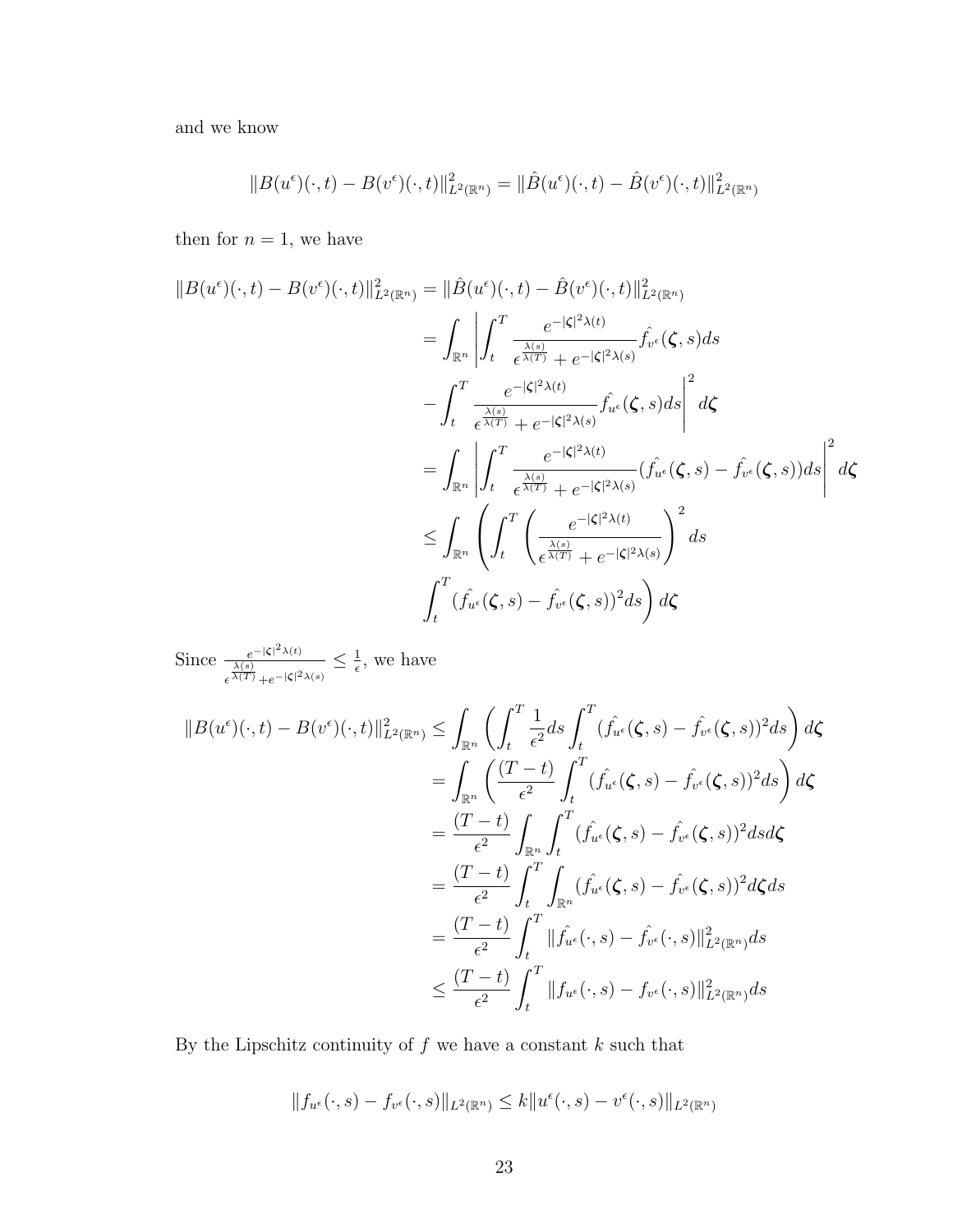Therefore,

$$
||B(u^{\epsilon})(\cdot,t) - B(v^{\epsilon})(\cdot,t)||_{L^{2}(\mathbb{R}^{n})}^{2} \leq k^{2} \frac{(T-t)}{\epsilon^{2}} \int_{t}^{T} ||u^{\epsilon}(\cdot,s) - v^{\epsilon}(\cdot,s)||_{L^{2}(\mathbb{R}^{n})}^{2} ds
$$
  
= 
$$
C k^{2} \frac{(T-t)}{\epsilon^{2}} |||u^{\epsilon} - v^{\epsilon}|||^{2}
$$

Now suppose (3.14) holds for any  $n \geq 1$ . Next we need to prove (3.14) holds for  $n+1,$  that is

$$
||B^{n+1}(u^{\epsilon})(\cdot,t) - B^{n+1}(v^{\epsilon})(\cdot,t)||_{L^{2}(\mathbb{R}^{n})}^{2}
$$
\n
$$
= ||\hat{B}^{n+1}(u^{\epsilon})(\cdot,t) - \hat{B}^{n+1}(v^{\epsilon})(\cdot,t)||_{L^{2}(\mathbb{R}^{n})}^{2}
$$
\n
$$
\leq \int_{\mathbb{R}^{n}} \left( \int_{t}^{T} \left( \frac{e^{-|\zeta|^{2}\lambda(t)}}{\epsilon^{\frac{\lambda(s)}{\lambda(T)}} + e^{-|\zeta|^{2}\lambda(s)}} \right)^{2} ds \right)
$$
\n
$$
\int_{t}^{T} \left( \hat{f}(B^{n}(u^{\epsilon})(\zeta,s) - \hat{f}(B^{n}(v^{\epsilon})(\zeta,s))))^{2} ds \right) d\zeta
$$
\n
$$
\leq \frac{T-t}{\epsilon^{2}} \int_{\mathbb{R}^{n}} \int_{t}^{T} \left( \hat{f}(B^{n}(u^{\epsilon})(\zeta,s) - \hat{f}(B^{n}(v^{\epsilon})(\zeta,s))))^{2} ds d\zeta
$$
\n
$$
\leq \frac{T-t}{\epsilon^{2}} \int_{t}^{T} \int_{\mathbb{R}^{n}} (\hat{f}(B^{n}(u^{\epsilon}))(\zeta,s) - \hat{f}(B^{n}(v^{\epsilon})(\zeta,s)))^{2} d\zeta ds
$$
\n
$$
= \frac{T-t}{\epsilon^{2}} \int_{t}^{T} ||\hat{f}(B^{n}(u^{\epsilon}))(\cdot,s) - \hat{f}(B^{n}(v^{\epsilon}))(\cdot,s)||_{L^{2}(\mathbb{R}^{n})}^{2} ds
$$
\n
$$
\leq k^{2} \frac{T-t}{\epsilon^{2}} \int_{t}^{T} ||B^{n}(u^{\epsilon})(\cdot,s) - B^{n}(v^{\epsilon})(\cdot,s)||_{L^{2}(\mathbb{R}^{n})}^{2} ds
$$
\n
$$
\leq k^{2} \frac{T-t}{\epsilon^{2}} \int_{t}^{T} ||B^{n}(u^{\epsilon})(\cdot,s) - B^{n}(v^{\epsilon})(\cdot,s)||_{L^{2}(\mathbb{R}^{n})}^{2} ds
$$
\n
$$
\leq k^{2} \frac{T-t}{\epsilon^{2}} \int_{t}^{T} ||B^{n}(u^{\epsilon})(\cdot,s) - B^{n}(v^
$$

This is the proof of equation (3.14).

Now consider

$$
a_n = C^n \left(\frac{k}{\epsilon}\right)^{2n} \frac{(T-t)^n}{n!}
$$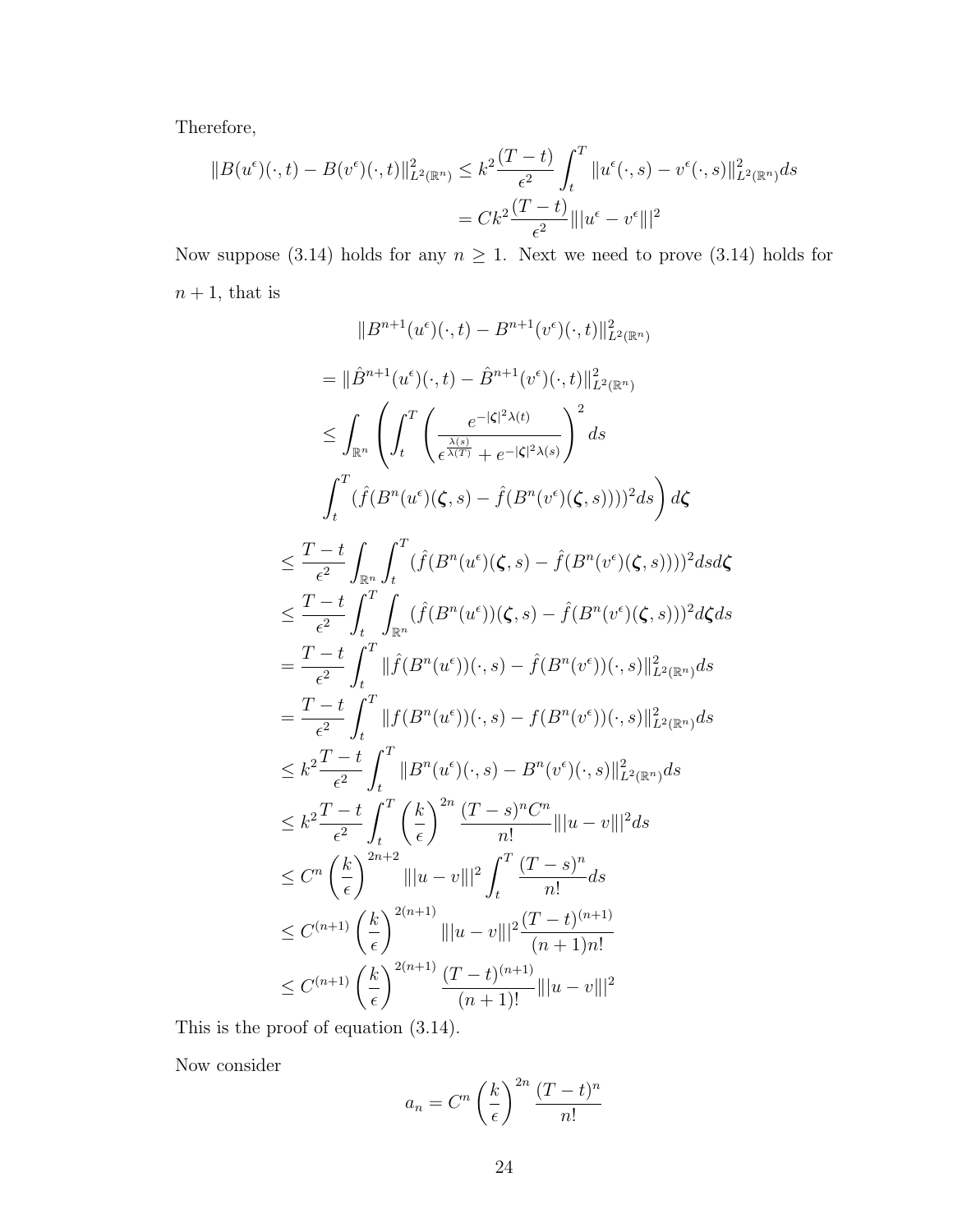Then the series  $\sum_{n\geq 1} a_n$  converges by the ratio test because,

$$
\lim_{n \to \infty} \left| \frac{a_{n+1}}{a_n} \right| = 0 < 1.
$$

Since the series converges, there exists  $n_0 \in \mathbb{N}$  such that  $a_n < 1$  for all  $n > n_0$ . Hence, the Banach fixed point theorem implies there exists an unique solution  $u^{\epsilon} \in C([0,T];\mathbb{R}^{n}),$  such that  $B^{n_0}(u^{\epsilon}) = u^{\epsilon}$ . Then

$$
B(B^{n_0}(u^{\epsilon})) = B(u^{\epsilon}) \Rightarrow B^{n_0+1}(u^{\epsilon}) = B(u^{\epsilon}) \Rightarrow B^{n_0}(B(u^{\epsilon})) = B(u^{\epsilon})
$$

Then  $B^{n_0}$  has a another fixed point, but uniqueness implies  $B(u^{\epsilon}) = u^{\epsilon}$ . This implies the existence of solution representation (3.13). Also this representation implies the solution of system (3.7) is unique. If  $u^{\epsilon}$  and  $v^{\epsilon}$  are two solutions of (3.7), then (3.7) has solution representations

$$
\hat{u}^{\epsilon}(\boldsymbol{\zeta},t) = \frac{e^{-|\boldsymbol{\zeta}|^{2}\lambda(t)}}{\epsilon |\boldsymbol{\zeta}|^{2}a(0) + e^{-|\boldsymbol{\zeta}|^{2}\lambda(T)}}\hat{g}(\boldsymbol{\zeta}) - \int_{t}^{T} \frac{e^{-|\boldsymbol{\zeta}|^{2}\lambda(t)}}{\epsilon^{\frac{\lambda(s)}{\lambda(T)}} + e^{-|\boldsymbol{\zeta}|^{2}\lambda(s)}}\hat{f}_{u^{\epsilon}}(\boldsymbol{\zeta},s)ds
$$

and

$$
\hat{v}^{\epsilon}(\boldsymbol{\zeta},t) = \frac{e^{-|\boldsymbol{\zeta}|^{2}\lambda(t)}}{\epsilon |\boldsymbol{\zeta}|^{2}a(0) + e^{-|\boldsymbol{\zeta}|^{2}\lambda(T)}}\hat{g}(\boldsymbol{\zeta}) - \int_{t}^{T} \frac{e^{-|\boldsymbol{\zeta}|^{2}\lambda(t)}}{\epsilon^{\frac{\lambda(s)}{\lambda(T)}} + e^{-|\boldsymbol{\zeta}|^{2}\lambda(s)}}\hat{f}_{v^{\epsilon}}(\boldsymbol{\zeta},s)ds
$$

then

$$
|\hat{u}^{\epsilon}(\boldsymbol{\zeta},t) - \hat{v}^{\epsilon}(\boldsymbol{\zeta},t)|^{2} = \left| \int_{t}^{T} \frac{e^{-|\boldsymbol{\zeta}|^{2}\lambda(t)}}{\epsilon^{\frac{\lambda(s)}{\lambda(T)} + e^{-|\boldsymbol{\zeta}|^{2}\lambda(s)}}} (\hat{f}_{u^{\epsilon}}(\boldsymbol{\zeta},s) - \hat{f}_{v^{\epsilon}}(\boldsymbol{\zeta},s))ds \right|^{2}
$$
  

$$
\leq (T-t) \int_{t}^{T} \epsilon^{\frac{\lambda(t)}{\lambda(T)} - \frac{\lambda(s)}{\lambda(T)}} \left| \hat{f}_{u^{\epsilon}}(\boldsymbol{\zeta},s) - \hat{f}_{v^{\epsilon}}(\boldsymbol{\zeta},s) \right|^{2} ds
$$

since

$$
\|\hat{u}^{\epsilon}(\cdot,t) - \hat{v}^{\epsilon}(\cdot,t)\|_{L^{2}(\mathbb{R}^{n})}^{2} = \int_{\mathbb{R}^{n}} |\hat{u}^{\epsilon}(\boldsymbol{\zeta},t) - \hat{v}^{\epsilon}(\boldsymbol{\zeta},t)|^{2} d\boldsymbol{\zeta}
$$

and

$$
\|\hat{u}^{\epsilon}(\cdot,t) - \hat{v}^{\epsilon}(\cdot,t)\|_{L^2(\mathbb{R}^n)}^2 = \|u^{\epsilon}(\cdot,t) - v^{\epsilon}(\cdot,t)\|_{L^2(\mathbb{R}^n)}^2
$$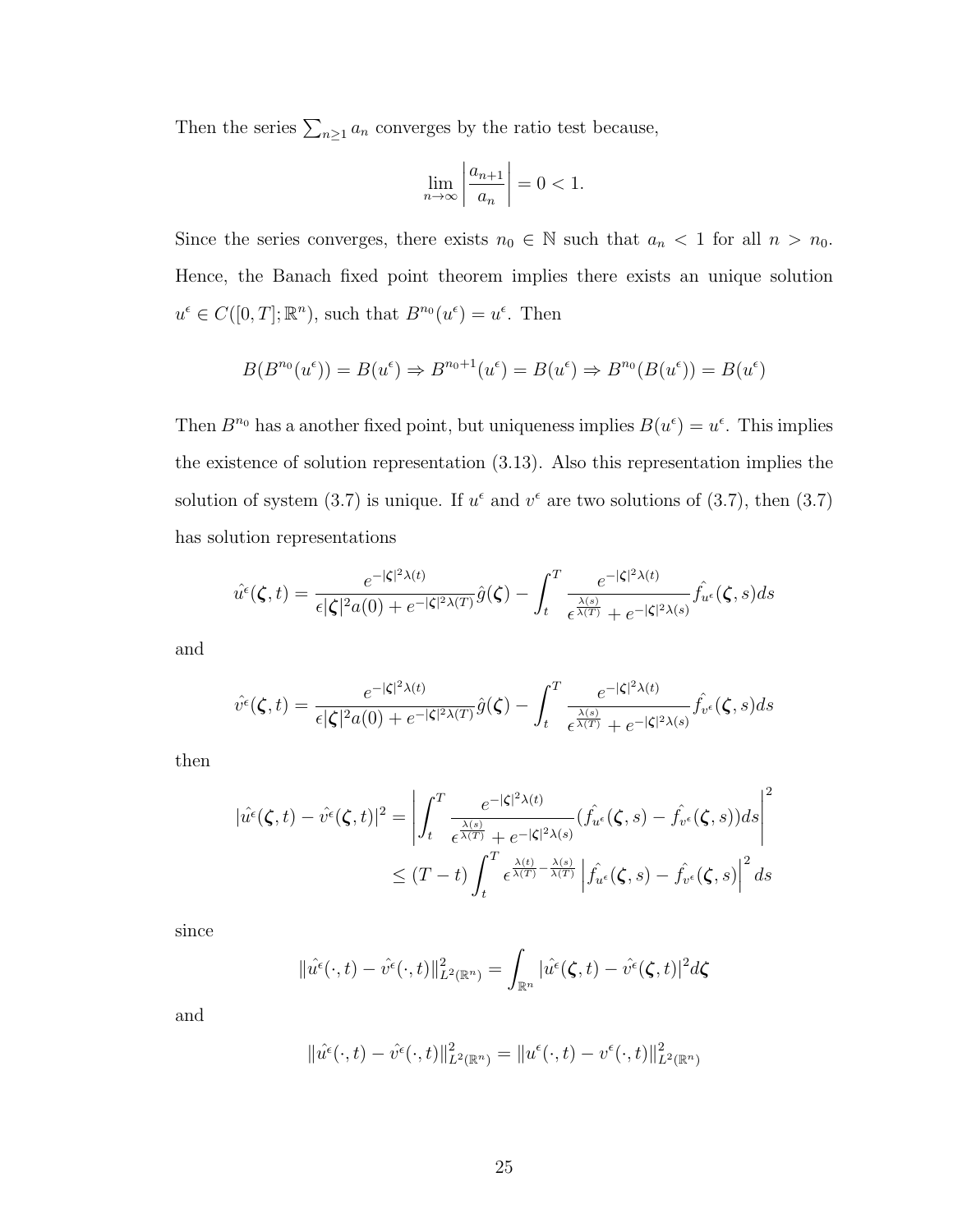$$
\begin{split} \|\hat{u}^{\epsilon}(\cdot,t)-\hat{v}^{\epsilon}(\cdot,t)\|_{L^{2}(\mathbb{R}^{n})}^{2} &\leq (T-t) \int_{\mathbb{R}^{n}} \int_{t}^{T} \epsilon^{\frac{\lambda(t)}{\lambda(T)}-\frac{\lambda(s)}{\lambda(T)}} \left| \hat{f}_{u^{\epsilon}}(\boldsymbol{\zeta},s)-\hat{f}_{v^{\epsilon}}(\boldsymbol{\zeta},s) \right|^{2} ds d\boldsymbol{\zeta} \\ &= (T-t) \int_{t}^{T} \epsilon^{\frac{\lambda(t)}{\lambda(T)}-\frac{\lambda(s)}{\lambda(T)}} \int_{\mathbb{R}^{n}} \left| \hat{f}_{u^{\epsilon}}(\boldsymbol{\zeta},s)-\hat{f}_{v^{\epsilon}}(\boldsymbol{\zeta},s) \right|^{2} d\boldsymbol{\zeta} ds \\ &= (T-t) \int_{t}^{T} \epsilon^{\frac{\lambda(t)}{\lambda(T)}-\frac{\lambda(s)}{\lambda(T)}} \| \hat{f}_{u^{\epsilon}}(\cdot,s)-\hat{f}_{v^{\epsilon}}(\cdot,s) \|_{L^{2}(\mathbb{R}^{n})}^{2} ds \\ &\leq k^{2}(T-t) \int_{t}^{T} \epsilon^{\frac{\lambda(t)}{\lambda(T)}-\frac{\lambda(s)}{\lambda(T)}} \| \hat{u}^{\epsilon}(\cdot,s)-\hat{v}^{\epsilon}(\cdot,s) \|_{L^{2}(\mathbb{R}^{n})}^{2} ds \end{split}
$$

Then, we have

$$
\epsilon^{-\frac{\lambda(t)}{\lambda(T)}} \|\hat{u}^{\epsilon}(\cdot,t) - \hat{v}^{\epsilon}(\cdot,t)\|_{L^{2}(\mathbb{R}^{n})}^{2} \leq k^{2}(T-t) \int_{t}^{T} \epsilon^{-\frac{\lambda(s)}{\lambda(T)}} \|\hat{u}^{\epsilon}(\cdot,s) - \hat{v}^{\epsilon}(\cdot,s)\|_{L^{2}(\mathbb{R}^{n})}^{2} ds
$$

Gronwall's Identity implies

$$
\epsilon^{-\frac{\lambda(t)}{\lambda(T)}} \|\hat{u}^{\epsilon}(\cdot,t) - \hat{v}^{\epsilon}(\cdot,t)\|_{L^{2}(\mathbb{R}^{n})}^{2} \leq 0 \Rightarrow \|\hat{u}^{\epsilon}(\cdot,t) - \hat{v}^{\epsilon}(\cdot,t)\|_{L^{2}(\mathbb{R}^{n})}^{2} = 0
$$

that is,

$$
||u^{\epsilon}(\cdot,t) - v^{\epsilon}(\cdot,t)||_{L^2(\mathbb{R}^n)}^2 = 0 \Rightarrow u^{\epsilon}(t) = v^{\epsilon}(t)
$$

for all  $x \in \mathbb{R}^n$ . Therefore, system (3.7) has a unique solution in  $C([0, T]; \mathbb{R}^n)$ .  $\Box$ 

Next we need to discuss the stability of the problem. That is, the solution of system (3.7) continuously depends on the given condition.

**THEOREM 3.3.** Suppose  $u^{\epsilon}(\boldsymbol{x}, t)$  and  $v^{\epsilon}(\boldsymbol{x}, t)$  are two solutions of (3.7) with given conditions  $\theta(\mathbf{x})$  and  $\phi(\mathbf{x})$  respectively. Then

$$
||u^{\epsilon}(\cdot,t)-v^{\epsilon}(\cdot,t)||_{L^{2}(\mathbb{R}^{n})}^{2} \leq K_{1}||F_{\theta}(\cdot,t)-G_{\phi}(\cdot,t)||_{L^{2}(\mathbb{R}^{n})}^{2}
$$

where

$$
\hat{F}_{\theta}(\boldsymbol{\zeta},t)=|\boldsymbol{\zeta}|^{2(\frac{\lambda(t)}{\lambda(T)}-1)}\hat{\theta}(\boldsymbol{\zeta}), \quad \hat{G}_{\phi}(\boldsymbol{\zeta},t)=|\boldsymbol{\zeta}|^{2(\frac{\lambda(t)}{\lambda(T)}-1)}\hat{\phi}(\boldsymbol{\zeta})
$$

and

$$
K_1 = 2e^{2(\frac{\lambda(t)}{\lambda(T)} - 1)}e^{2k^2(T - t)}a(0)^{2(\frac{\lambda(t)}{\lambda(T)} - 1)}
$$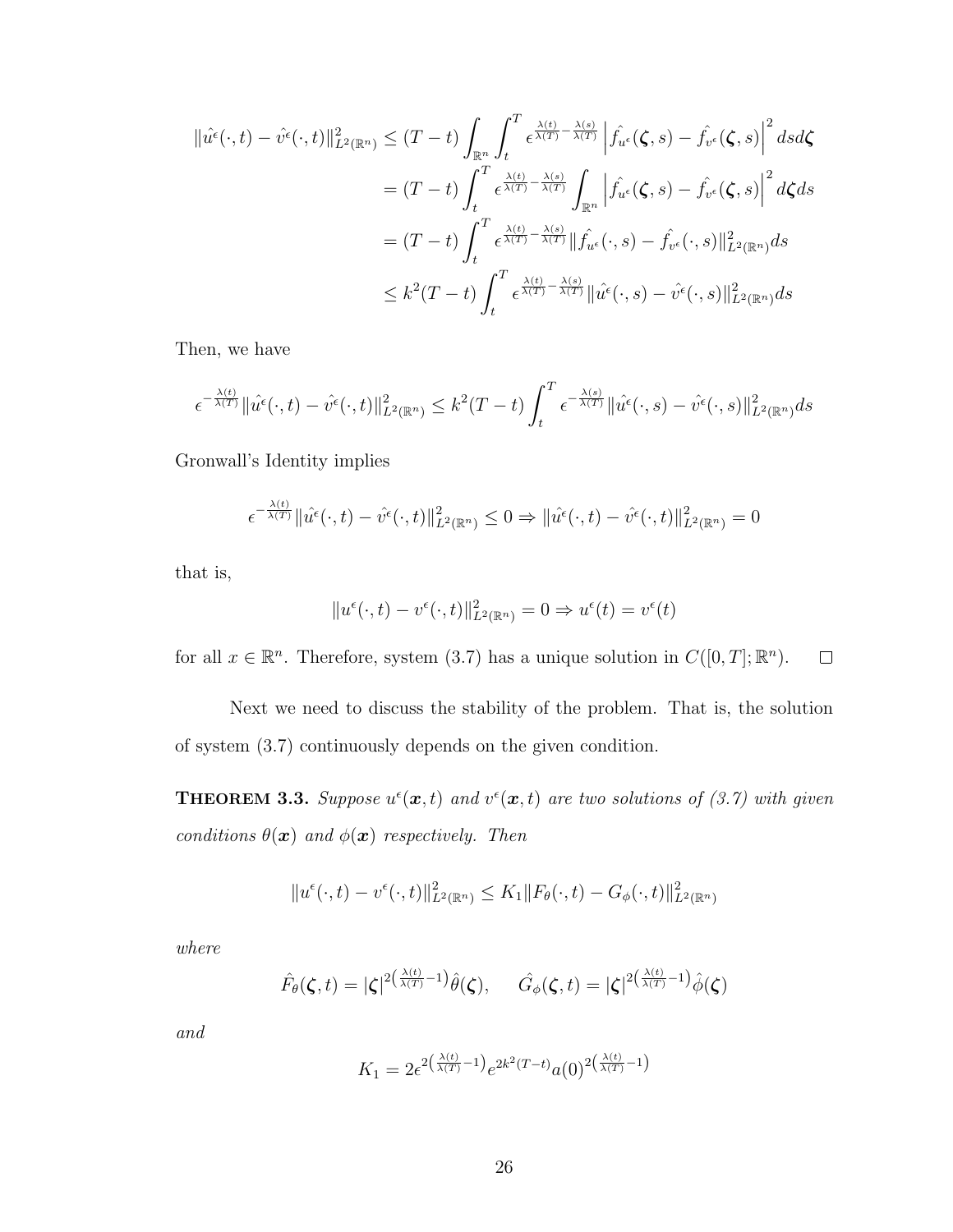*Proof.* Consider  $\hat{u}^{\epsilon}(\boldsymbol{\zeta},t) - \hat{v}^{\epsilon}(\boldsymbol{\zeta},t)$ 

$$
\hat{u}^{\epsilon}(\boldsymbol{\zeta},t) - \hat{v}^{\epsilon}(\boldsymbol{\zeta},t) = \frac{e^{-|\boldsymbol{\zeta}|^{2}\lambda(t)}}{\epsilon |\boldsymbol{\zeta}|^{2}a(0) + e^{-|\boldsymbol{\zeta}|^{2}\lambda(T)}}\hat{\theta}(\boldsymbol{\zeta}) - \int_{t}^{T} \frac{e^{-|\boldsymbol{\zeta}|^{2}\lambda(t)}}{\epsilon^{\frac{\lambda(s)}{\lambda(T)}} + e^{-|\boldsymbol{\zeta}|^{2}\lambda(s)}} \hat{f}_{u^{\epsilon}}(\boldsymbol{\zeta},s)ds
$$

$$
- \frac{e^{-|\boldsymbol{\zeta}|^{2}\lambda(t)}}{\epsilon |\boldsymbol{\zeta}|^{2}a(0) + e^{-|\boldsymbol{\zeta}|^{2}\lambda(T)}}\hat{\phi}(\boldsymbol{\zeta}) + \int_{t}^{T} \frac{e^{-|\boldsymbol{\zeta}|^{2}\lambda(t)}}{\epsilon^{\frac{\lambda(s)}{\lambda(T)}} + e^{-|\boldsymbol{\zeta}|^{2}\lambda(s)}} \hat{f}_{v^{\epsilon}}(\boldsymbol{\zeta},s)ds
$$

then

$$
|\hat{u}^{\epsilon}(\boldsymbol{\zeta},t)-\hat{v}^{\epsilon}(\boldsymbol{\zeta},t)|^{2} = \left|\frac{e^{-|\boldsymbol{\zeta}|^{2}\lambda(t)}}{\epsilon |\boldsymbol{\zeta}|^{2}a(0)+e^{-|\boldsymbol{\zeta}|^{2}\lambda(T)}}(\hat{\theta}(\boldsymbol{\zeta})-\hat{\phi}(\boldsymbol{\zeta})) + \int_{t}^{T} \frac{e^{-|\boldsymbol{\zeta}|^{2}\lambda(t)}}{\epsilon^{\frac{\lambda(s)}{\lambda(T)}}+e^{-|\boldsymbol{\zeta}|^{2}\lambda(s)}}(\hat{f}_{u^{\epsilon}}(\boldsymbol{\zeta},s)-\hat{f}_{v^{\epsilon}}(\boldsymbol{\zeta},s))ds\right|^{2}
$$

since  $(a + b)^2 \le 2a^2 + 2b^2$ , we have

$$
\begin{split} |\hat{u^{\epsilon}}(\boldsymbol{\zeta},t)-\hat{v^{\epsilon}}(\boldsymbol{\zeta},t)|^{2} &\leq 2\left|\frac{e^{-|\boldsymbol{\zeta}|^{2}\lambda(t)}}{\epsilon|\boldsymbol{\zeta}|^{2}a(0)+e^{-|\boldsymbol{\zeta}|^{2}\lambda(T)}}(\hat{\theta}(\boldsymbol{\zeta})-\hat{\phi}(\boldsymbol{\zeta}))\right|^{2} \\ &+2\left|\int_{t}^{T}\frac{e^{-|\boldsymbol{\zeta}|^{2}\lambda(t)}}{\epsilon^{\frac{\lambda(s)}{\lambda(T)}}+e^{-|\boldsymbol{\zeta}|^{2}\lambda(s)}}(f_{u^{\epsilon}}(\boldsymbol{\zeta},s)-f_{v^{\epsilon}}(\boldsymbol{\zeta},s))ds\right|^{2} \\ &\leq 2\left(\frac{e^{-|\boldsymbol{\zeta}|^{2}\lambda(t)}}{\epsilon|\boldsymbol{\zeta}|^{2}a(0)+e^{-|\boldsymbol{\zeta}|^{2}\lambda(T)}}\right)^{2}|(\hat{\theta}(\boldsymbol{\zeta})-\hat{\phi}(\boldsymbol{\zeta}))|^{2} \\ &+2\int_{t}^{T}\left(\frac{e^{-|\boldsymbol{\zeta}|^{2}\lambda(t)}}{\epsilon^{\frac{\lambda(s)}{\lambda(T)}}+e^{-|\boldsymbol{\zeta}|^{2}\lambda(s)}}\right)^{2}|(f_{u^{\epsilon}}(\boldsymbol{\zeta},s)-f_{v^{\epsilon}}(\boldsymbol{\zeta},s))|^{2}ds \end{split}
$$

therefore,

$$
\begin{array}{cl} \displaystyle \|\hat{u^\epsilon}(\cdot,t)-\hat{v^\epsilon}(\cdot,t)\|_{L^2(\mathbb{R}^n)}^2\leq & \displaystyle 2\int_{L^2(\mathbb{R}^n)}\left(\frac{e^{-|\zeta|^2\lambda(t)}}{\epsilon|\zeta|^2a(0)+e^{-|\zeta|^2\lambda(T)}}\right)^2|(\hat{\theta}(\zeta)-\hat{\phi}(\zeta))|^2d\zeta\\[0.4cm] &+2\displaystyle\int_{L^2(\mathbb{R}^n)}\int_t^T\left(\frac{e^{-|\zeta|^2\lambda(t)}}{\epsilon^{\frac{\lambda(s)}{\lambda(T)}}+e^{-|\zeta|^2\lambda(s)}}\right)^2\\[0.4cm] &\qquad \times |(\hat{f_{u^\epsilon}}(\zeta,s)-\hat{f_{v^\epsilon}}(\zeta,s))|^2dsd\zeta \end{array}
$$

**Note:** For  $0 < t \leq T$ , we have

$$
\frac{e^{-p^2t}}{\alpha + e^{-p^2T}} \le \alpha^{\frac{t}{T}-1}
$$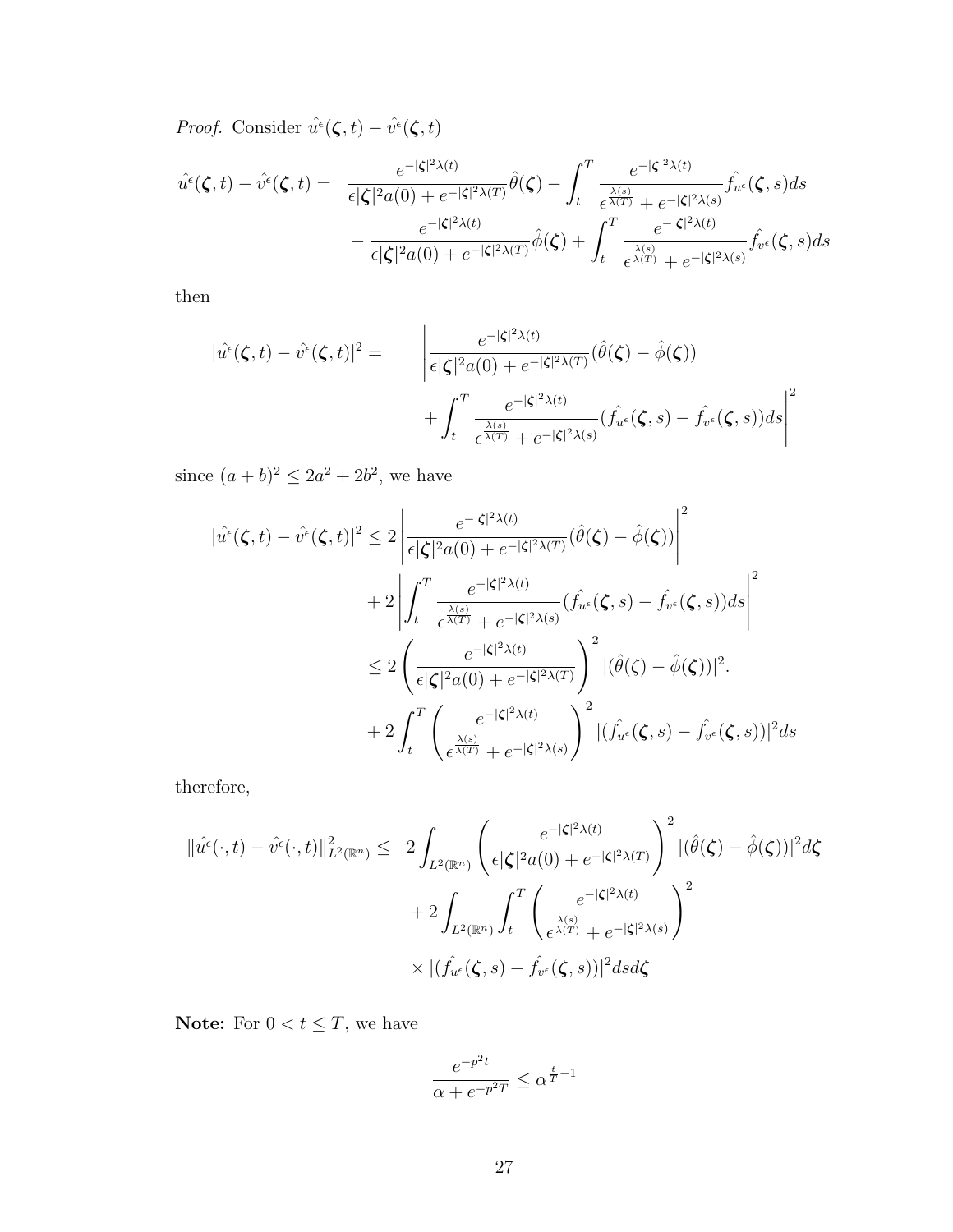therefore, we have the following estimates

$$
\frac{e^{-|\zeta|^2\lambda(t)}}{\epsilon |\zeta|^2 a(0) + e^{-|\zeta|^2\lambda(T)}} \leq (\epsilon |\zeta|^2 a(0))^{\left(\frac{\lambda(t)}{\lambda(T)} - 1\right)}
$$

and

$$
\frac{e^{-|\zeta|^2\lambda(t)}}{\frac{\lambda(s)}{\epsilon^{\lambda(T)}}+e^{-|\zeta|^2\lambda(s)}}\leq \left(\epsilon^{\frac{\lambda(s)}{\lambda(T)}}\right)^{\left(\frac{\lambda(t)}{\lambda(s)}-1\right)}=\epsilon^{\frac{\lambda(t)}{\lambda(T)}-\frac{\lambda(s)}{\lambda(T)}}
$$

then, we have

$$
\begin{split} \|\hat{u}^{\epsilon}(\cdot,t)-\hat{v}^{\epsilon}(\cdot,t)\|^{2}_{L^{2}(\mathbb{R}^{n})}&\leq 2\int_{L^{2}(\mathbb{R}^{n})}\left((\epsilon|\boldsymbol{\zeta}|^{2}a(0))^{ \left(\frac{\lambda(t)}{\lambda(T)}-1\right)}\right)^{2} |(\hat{\theta}(\boldsymbol{\zeta})-\hat{\phi}(\boldsymbol{\zeta}))|^{2}d\boldsymbol{\zeta} \\ &+2\int_{L^{2}(\mathbb{R}^{n})}\int_{t}^{T}\left(\epsilon^{\frac{\lambda(t)}{\lambda(T)}-\frac{\lambda(s)}{\lambda(T)} }\right)^{2} |(\hat{f_{u^{\epsilon}}(\boldsymbol{\zeta},s)-\hat{f_{v^{\epsilon}}(\boldsymbol{\zeta},s)})|^{2}dsd\boldsymbol{\zeta} \end{split}
$$

$$
\leq 2(\epsilon a(0))^{2(\frac{\lambda(t)}{\lambda(T)}-1)} \int_{L^{2}(\mathbb{R}^{n})} |\zeta|^{2(\frac{\lambda(t)}{\lambda(T)}-1)} |(\hat{\theta}(\zeta)-\hat{\phi}(\zeta))|^{2} d\zeta
$$
  
+  $2\epsilon^{2\frac{\lambda(t)}{\lambda(T)}} \int_{t}^{T} \epsilon^{-2\frac{\lambda(s)}{\lambda(T)}} \int_{L^{2}(\mathbb{R}^{n})} |(\hat{f}_{u^{\epsilon}}(\zeta,s)-\hat{f}_{v^{\epsilon}}(\zeta,s))|^{2} d\zeta ds$ 

This implies

$$
\epsilon^{-2\frac{\lambda(t)}{\lambda(T)}} \|\hat{u}^{\epsilon}(\cdot,t) - \hat{v}^{\epsilon}(\cdot,t)\|_{L^{2}(\mathbb{R}^{n})}^{2} \leq 2\epsilon^{-2} (a(0))^{2\left(\frac{\lambda(t)}{\lambda(T)} - 1\right)} \int_{L^{2}(\mathbb{R}^{n})} |\hat{F}_{\theta}(\zeta,t) - \hat{G}_{\phi}(\zeta,t)|^{2} d\zeta
$$
  
+  $2\epsilon^{2\frac{\lambda(t)}{\lambda(T)}} \int_{t}^{T} \epsilon^{-2\frac{\lambda(s)}{\lambda(T)}} \int_{L^{2}(\mathbb{R}^{n})} |(\hat{f}_{u^{\epsilon}}(\zeta,s) - \hat{f}_{v^{\epsilon}}(\zeta,s))|^{2} d\zeta ds$   
=  $2\epsilon^{-2} (a(0))^{2\left(\frac{\lambda(t)}{\lambda(T)} - 1\right)} \|\hat{F}_{\theta}(\cdot,t) - \hat{G}_{\phi}(\cdot,t)\|_{L^{2}(\mathbb{R}^{n})}^{2}$   
+  $2\int_{t}^{T} \epsilon^{-2\frac{\lambda(s)}{\lambda(T)}} \|(f_{u^{\epsilon}}(\cdot,s) - \hat{f}_{v^{\epsilon}}(\cdot,s))\|_{L^{2}(\mathbb{R}^{n})}^{2} ds$ 

since  $\|\hat{f}\|^2_{L(\mathbb{R}^n)} = \|f\|^2_{L(\mathbb{R}^n)}$ , we have

$$
\epsilon^{-2\frac{\lambda(t)}{\lambda(T)}} \|u^{\epsilon}(\cdot,t) - v^{\epsilon}(\cdot,t)\|_{L^{2}(\mathbb{R}^{n})}^{2} \leq 2\epsilon^{-2}(a(0))^{2(\frac{\lambda(t)}{\lambda(T)}-1)} \|F_{\theta}(\cdot,t) - G_{\phi}(\cdot,t)\|_{L^{2}(\mathbb{R}^{n})}^{2}
$$
  
+ 
$$
2\int_{t}^{T} \epsilon^{-2\frac{\lambda(s)}{\lambda(T)}} \|(f_{u^{\epsilon}}(\cdot,s) - f_{v^{\epsilon}}(\cdot,s))\|_{L^{2}(\mathbb{R}^{n})}^{2} ds
$$
  

$$
\leq 2\epsilon^{-2}(a(0))^{2(\frac{\lambda(t)}{\lambda(T)}-1)} \|F_{\theta}(\cdot,t) - G_{\phi}(\cdot,t)\|_{L^{2}(\mathbb{R}^{n})}^{2}
$$
  
+ 
$$
2k^{2} \int_{t}^{T} \epsilon^{-2\frac{\lambda(s)}{\lambda(T)}} \|u^{\epsilon}(\cdot,s) - v^{\epsilon}(\cdot,s)\|_{L^{2}(\mathbb{R}^{n})}^{2} ds
$$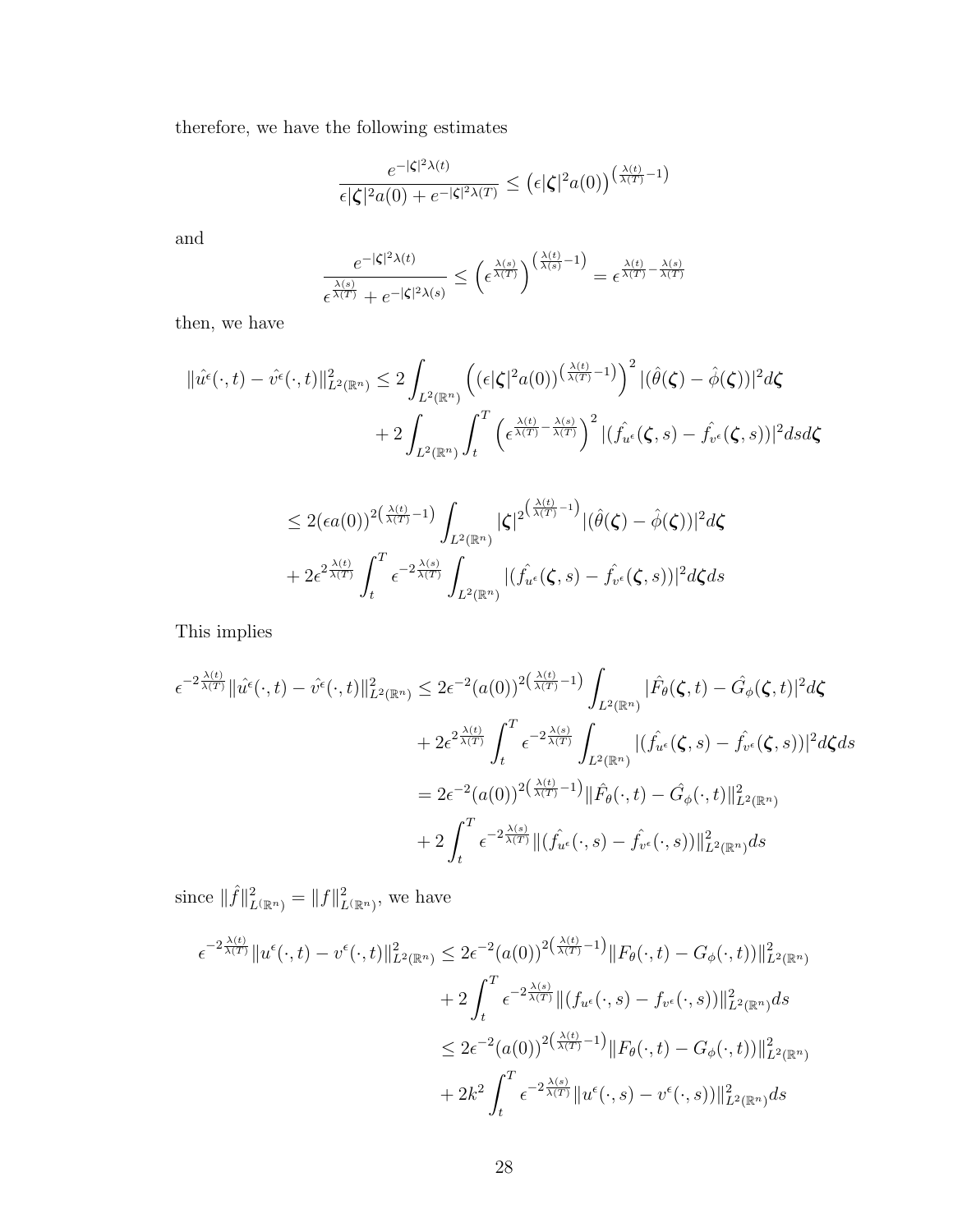Gronwall's Identity implies

$$
\epsilon^{-2\frac{\lambda(t)}{\lambda(T)}} \|u^{\epsilon}(\cdot,t) - v^{\epsilon}(\cdot,t)\|_{L^{2}(\mathbb{R}^{n})}^{2} \leq 2\epsilon^{-2}e^{2k^{2}(T-t)}(a(0))^{2\left(\frac{\lambda(t)}{\lambda(T)}-1\right)} \|F_{\theta}(\cdot,t) - G_{\phi}(\cdot,t)\|_{L^{2}(\mathbb{R}^{n})}^{2}
$$

$$
\|u^{\epsilon}(\cdot,t) - v^{\epsilon}(\cdot,t)\|_{L^{2}(\mathbb{R}^{n})}^{2} \leq 2\epsilon^{2\frac{\lambda(t)}{\lambda(T)}-2}e^{2k^{2}(T-t)}(a(0))^{2\left(\frac{\lambda(t)}{\lambda(T)}-1\right)} \|F_{\theta}(\cdot,t) - G_{\phi}(\cdot,t)\|_{L^{2}(\mathbb{R}^{n})}^{2}
$$

 $\Box$ 

This completes the proof.

## 3.5 Convergent Result of Approximation Problem

In this section we discuss convergent results of the approximation problem.

**THEOREM 3.4.** If  $u^{\epsilon}(\boldsymbol{x},t) \in L^{2}(\mathbb{R}^{n})$  and  $P \in L^{2}(\mathbb{R}^{n})$ , where  $\hat{P}(\boldsymbol{\zeta}) = |\boldsymbol{\zeta}|^{2} e^{|\boldsymbol{\zeta}|^{2} \lambda(T)} \hat{g}(\boldsymbol{\zeta})$ . Then  $u^{\epsilon}(\boldsymbol{x}, T) \to g(\boldsymbol{x})$  as  $\epsilon \to 0$ .

*Proof.* Consider  $|\hat{u}(\zeta,T) - \hat{g}(\zeta)|$ 

$$
|\hat{u}^{\epsilon}(\boldsymbol{\zeta},T) - \hat{g}(\boldsymbol{\zeta})|^2 = \left| \frac{e^{-|\boldsymbol{\zeta}|^2 \lambda(T)}}{\epsilon |\boldsymbol{\zeta}|^2 a(0) + e^{-|\boldsymbol{\zeta}|^2 \lambda(T)}} \hat{g}(\boldsymbol{\zeta}) - \hat{g}(\boldsymbol{\zeta}) \right|^2
$$

$$
= \left| \frac{\epsilon |\boldsymbol{\zeta}|^2 a(0)}{\epsilon |\boldsymbol{\zeta}|^2 a(0) + e^{-|\boldsymbol{\zeta}|^2 \lambda(T)}} \hat{g}(\boldsymbol{\zeta}) \right|^2
$$

$$
= \left( \frac{\epsilon |\boldsymbol{\zeta}|^2 a(0)}{\epsilon |\boldsymbol{\zeta}|^2 a(0) + e^{-|\boldsymbol{\zeta}|^2 \lambda(T)}} \right)^2 |\hat{g}(\boldsymbol{\zeta})|^2
$$

therefore

$$
\begin{split} \|\hat{u}^{\epsilon}(\boldsymbol{\zeta},T)-\hat{g}(\boldsymbol{\zeta})\|_{L^{2}(\mathbb{R}^{n})}^{2} &= \int_{L^{2}(\mathbb{R}^{n})} \left(\frac{\epsilon |\boldsymbol{\zeta}|^{2} a(0)}{\epsilon |\boldsymbol{\zeta}|^{2} a(0) + e^{-|\boldsymbol{\zeta}|^{2}\lambda(T)}}\right)^{2} |\hat{g}(\boldsymbol{\zeta})|^{2} d\boldsymbol{\zeta} \\ &\leq \epsilon^{2} a(0)^{2} \int_{L^{2}(\mathbb{R}^{n})} |\boldsymbol{\zeta}|^{4} e^{2|\boldsymbol{\zeta}|^{2}\lambda(T)} |\hat{g}(\boldsymbol{\zeta})|^{2} d\boldsymbol{\zeta} \\ &\leq \epsilon^{2} a(0)^{2} \int_{L^{2}(\mathbb{R}^{n})} |\hat{P}(\boldsymbol{\zeta})|^{2} d\boldsymbol{\zeta} \\ &\leq \epsilon^{2} a(0)^{2} \|\hat{P}(\boldsymbol{\zeta})\|_{L^{2}(\mathbb{R}^{n})}^{2} \end{split}
$$

hence

$$
\|u^\epsilon(\boldsymbol{x},T)-g(\boldsymbol{x})\|_{L^2(\mathbb{R}^n)}^2\leq \epsilon^2 a(0)^2\|P(\boldsymbol{x})\|_{L^2(\mathbb{R}^n)}^2
$$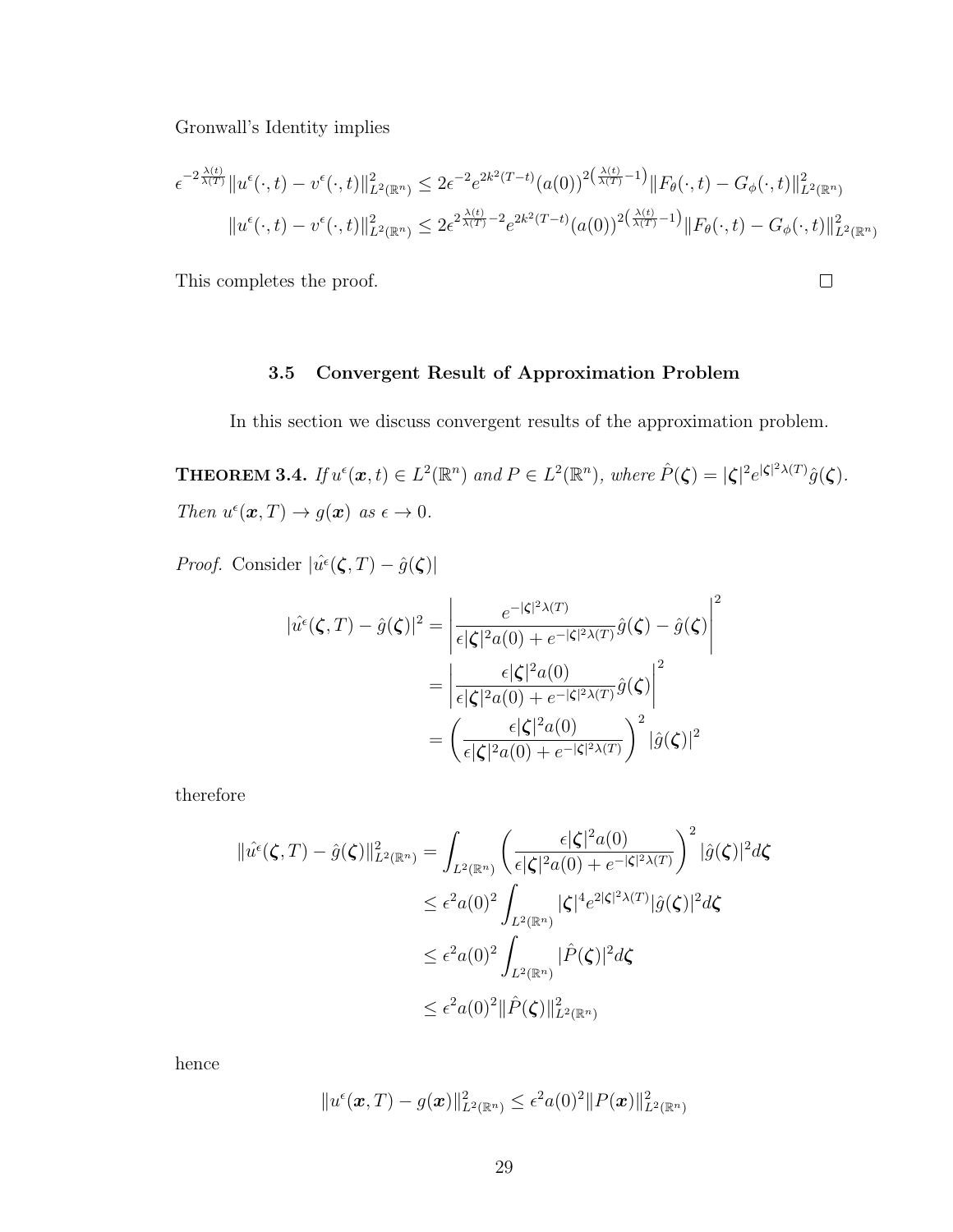and  $u^{\epsilon}(\boldsymbol{x}, T) \to g(\boldsymbol{x})$  as  $\epsilon \to 0$ . Therefore, the given condition of the approximation problem (3.7) converges to  $g(\boldsymbol{x})$ .  $\Box$ 

**THEOREM 3.5.** If  $q \in L^2(\mathbb{R}^n)$  and  $p \in L^2(0,T;L^2(\mathbb{R}^n))$ , where  $\hat{q}(\boldsymbol{\zeta},t) = |\boldsymbol{\zeta}|^{2\frac{\lambda(t)}{\lambda(T)}} |\hat{g}(\boldsymbol{\zeta})|$ and  $\hat{p}(\boldsymbol{\zeta},t) = e^{|\boldsymbol{\zeta}|^2 \lambda(t)} |\hat{f}_u(\boldsymbol{\zeta},t)|.$ 

Then for all  $0 < t \leq T$ 

$$
||u^{\epsilon}(\cdot,t) - u(\cdot,t)||_{L^{2}(\mathbb{R}^{n})}^{2} \leq K_{2} \epsilon^{2\frac{\lambda(t)}{\lambda(T)}}
$$

where

$$
K_2 = \left(3a(0)^{2\frac{\lambda(t)}{\lambda(T)}} \|q(\cdot,t)\|_{L^2(\mathbb{R}^n)}^2 + 3T \|p\|_{L^2(0,T;L^2(\mathbb{R}^n))}\right) e^{3k^2T}
$$

That is  $u^{\epsilon} \to u$  as  $\epsilon \to 0$ .

Proof. Consider

$$
u^{\epsilon}(\boldsymbol{\zeta},t) - u(\boldsymbol{\zeta},t) = \frac{\epsilon |\boldsymbol{\zeta}|^{2} a(0) e^{|\boldsymbol{\zeta}|^{2}(\lambda(T)-\lambda(t))}}{\epsilon |\boldsymbol{\zeta}|^{2} a(0) + e^{-|\boldsymbol{\zeta}|^{2} \lambda(T)}} \hat{g}(\boldsymbol{\zeta}) - \int_{t}^{T} e^{|\boldsymbol{\zeta}|^{2}(\lambda(s)-\lambda(t))} \hat{f}_{u}(\boldsymbol{\zeta},s) ds + \int_{t}^{T} \frac{e^{-|\boldsymbol{\zeta}|^{2} \lambda(t)}}{\epsilon^{\frac{\lambda(s)}{\lambda(T)}} + e^{-|\boldsymbol{\zeta}|^{2} \lambda(s)}} \hat{f}_{u^{\epsilon}}(\boldsymbol{\zeta},s) ds = \frac{\epsilon |\boldsymbol{\zeta}|^{2} a(0) e^{|\boldsymbol{\zeta}|^{2}(\lambda(T)-\lambda(t))}}{\epsilon |\boldsymbol{\zeta}|^{2} a(0) + e^{-|\boldsymbol{\zeta}|^{2} \lambda(T)}} \hat{g}(\boldsymbol{\zeta}) - \int_{t}^{T} \frac{\epsilon^{\frac{\lambda(s)}{\lambda(T)}} e^{|\boldsymbol{\zeta}|^{2}(\lambda(s)-\lambda(t))}}{\epsilon^{\frac{\lambda(s)}{\lambda(T)}} + e^{-|\boldsymbol{\zeta}|^{2} \lambda(s)}} \hat{f}_{u}(\boldsymbol{\zeta},s) ds + \int_{t}^{T} \frac{e^{-|\boldsymbol{\zeta}|^{2} \lambda(t)}}{\epsilon^{\frac{\lambda(s)}{\lambda(T)}} + e^{-|\boldsymbol{\zeta}|^{2} \lambda(s)}} (\hat{f}_{u^{\epsilon}}(\boldsymbol{\zeta},s) - \hat{f}_{u}(\boldsymbol{\zeta},s)) ds
$$

then

$$
|u^{\epsilon}(\boldsymbol{\zeta},t) - u(\boldsymbol{\zeta},t)| \leq \frac{\epsilon |\boldsymbol{\zeta}|^{2} a(0)e^{|\boldsymbol{\zeta}|^{2}(\lambda(T)-\lambda(t))}}{\epsilon |\boldsymbol{\zeta}|^{2} a(0) + e^{-|\boldsymbol{\zeta}|^{2}(\lambda(T))}} |\hat{g}(\boldsymbol{\zeta})| + \int_{t}^{T} \frac{\epsilon^{\frac{\lambda(s)}{\lambda(T)}}\epsilon^{|\boldsymbol{\zeta}|^{2}(\lambda(s)-\lambda(t))}}{\epsilon^{\frac{\lambda(s)}{\lambda(T)}} + e^{-|\boldsymbol{\zeta}|^{2}(\lambda(t))}} |\hat{f}_{u}(\boldsymbol{\zeta},s)| ds
$$
  
\n
$$
\leq \epsilon^{\frac{\lambda(t)}{\lambda(T)}} |\boldsymbol{\zeta}|^{2\frac{\lambda(t)}{\lambda(T)}} a(0)^{\frac{\lambda(t)}{\lambda(T)}} |\hat{g}(\boldsymbol{\zeta})| + \int_{t}^{T} \epsilon^{\frac{\lambda(t)}{\lambda(T)}} e^{|\boldsymbol{\zeta}|^{2}(\lambda(s))} |\hat{f}_{u}(\boldsymbol{\zeta},s)| ds
$$
  
\n
$$
+ \int_{t}^{T} \epsilon^{\frac{\lambda(t)}{\lambda(T)}} \frac{|\boldsymbol{\zeta}|^{2\frac{\lambda(t)}{\lambda(T)}} a(0)^{\frac{\lambda(t)}{\lambda(T)}} |\hat{g}(\boldsymbol{\zeta})| + \int_{t}^{T} \epsilon^{\frac{\lambda(t)}{\lambda(T)}} e^{|\boldsymbol{\zeta}|^{2}(\lambda(s))} |\hat{f}_{u}(\boldsymbol{\zeta},s)| ds
$$
  
\n
$$
+ \int_{t}^{T} \epsilon^{\frac{\lambda(t)}{\lambda(T)}} |\boldsymbol{\zeta}|^{2\frac{\lambda(t)}{\lambda(T)}} a(0)^{\frac{\lambda(t)}{\lambda(T)}} |\hat{g}(\boldsymbol{\zeta})| + \epsilon^{\frac{\lambda(t)}{\lambda(T)}} \int_{t}^{T} e^{|\boldsymbol{\zeta}|^{2}(\lambda(s))} |\hat{f}_{u}(\boldsymbol{\zeta},s)| ds
$$
  
\n
$$
+ \epsilon^{\frac{\lambda(t)}{\lambda(T)}} \int_{t}^{T} \epsilon^{-\frac{\lambda(s)}{\lambda(T)}} |\hat{f}_{u^{\epsilon}}(\boldsymbol{\zeta},s) - \hat{f}_{u}(\boldsymbol{\zeta},s)| ds
$$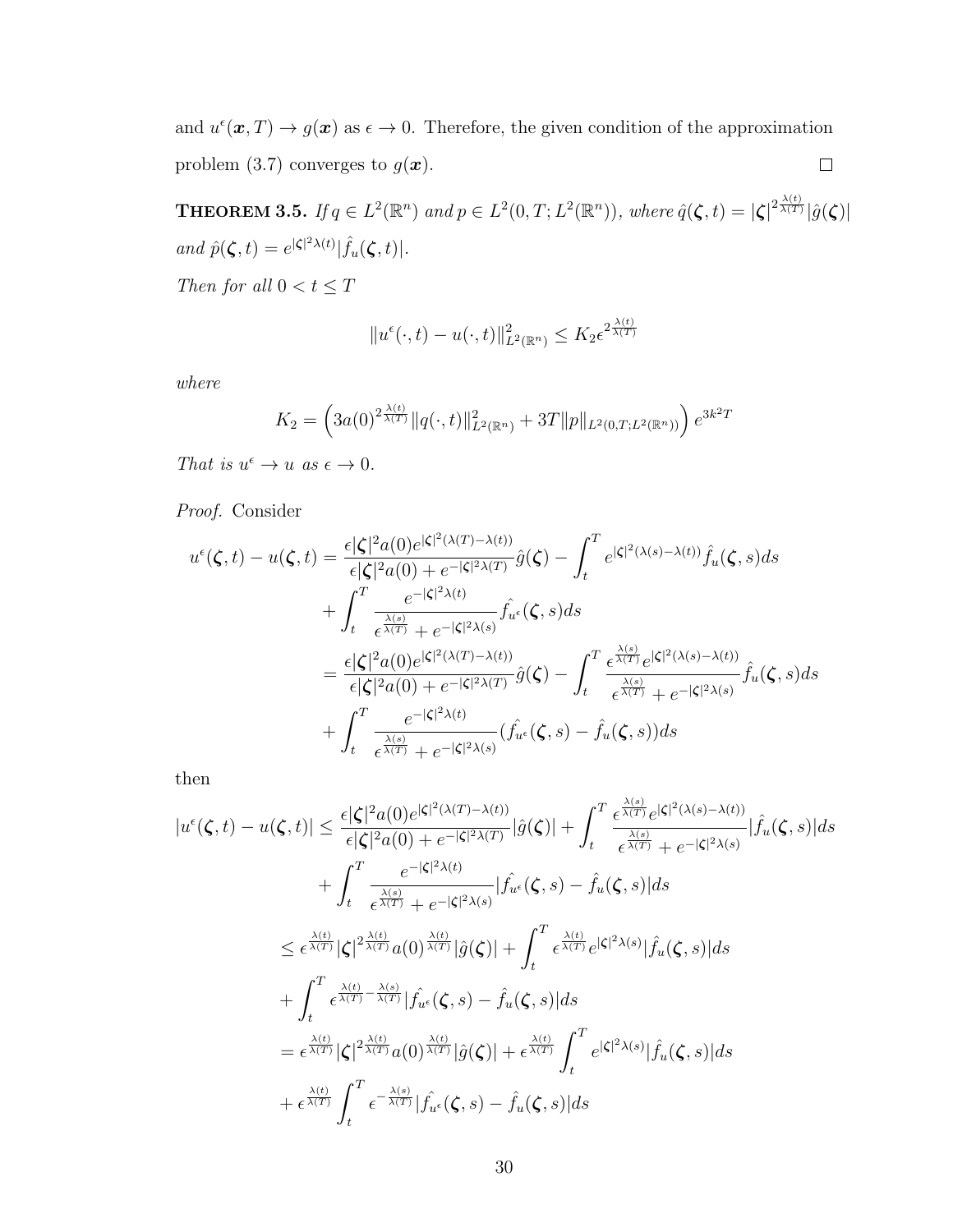since

$$
||u^{\epsilon}(\cdot,t)-u(\cdot,t)||_{L^{2}(\mathbb{R}^{n})}^{2}=\int_{L^{2}(\mathbb{R}^{n})}|u^{\epsilon}(\boldsymbol{\zeta},t)-u(\boldsymbol{\zeta},t)|^{2}d\boldsymbol{\zeta}
$$

and

$$
(a+b+c)^2 \le 3a^2 + 3b^2 + 3c^2
$$

and we have

$$
||u^{\epsilon}(\cdot,t) - u(\cdot,t)||_{L^{2}(\mathbb{R}^{n})}^{2} = \int_{L^{2}(\mathbb{R}^{n})} \epsilon^{-2\frac{\lambda(t)}{\lambda(T)}} |u^{\epsilon}(\zeta,t) - u(\zeta,t)|^{2} d\zeta
$$
  
\n
$$
\leq \int_{L^{2}(\mathbb{R}^{n})} \left(\epsilon^{\frac{\lambda(t)}{\lambda(T)}}|\zeta|^{2\frac{\lambda(t)}{\lambda(T)}}a(0)^{\frac{\lambda(t)}{\lambda(T)}}|\hat{g}(\zeta)|\right)
$$
  
\n
$$
+ \epsilon^{\frac{\lambda(t)}{\lambda(T)}}\int_{t}^{T} \epsilon^{-\frac{\lambda(s)}{\lambda(T)}}|f_{u^{\epsilon}}(\zeta,s) - \hat{f}_{u}(\zeta,s)|ds\right)^{2} d\zeta
$$
  
\n
$$
\leq 3 \int_{L^{2}(\mathbb{R}^{n})} \epsilon^{2\frac{\lambda(t)}{\lambda(T)}}\int_{L^{2}(\mathbb{R}^{n})} \left|\zeta\right|^{4\frac{\lambda(t)}{\lambda(T)}}a(0)^{2\frac{\lambda(t)}{\lambda(T)}}|\hat{g}(\zeta)|^{2} d\zeta
$$
  
\n
$$
+ 3\epsilon^{2\frac{\lambda(t)}{\lambda(T)}}\int_{L^{2}(\mathbb{R}^{n})} \left(\int_{t}^{T} \epsilon^{-\frac{\lambda(s)}{\lambda(T)}}|\hat{f}_{u}(\zeta,s)|ds\right)^{2} d\zeta
$$
  
\n
$$
+ 3\epsilon^{2\frac{\lambda(t)}{\lambda(T)}}\int_{L^{2}(\mathbb{R}^{n})} \left(\int_{t}^{T} \epsilon^{-\frac{\lambda(s)}{\lambda(T)}}|f_{u^{\epsilon}}(\zeta,s) - \hat{f}_{u}(\zeta,s)|ds\right)^{2} d\zeta
$$
  
\n
$$
\leq 3\epsilon^{2\frac{\lambda(t)}{\lambda(T)}}\int_{L^{2}(\mathbb{R}^{n})} \left(\int_{t}^{T} \epsilon^{-\frac{\lambda(s)}{\lambda(T)}}|f_{u^{\epsilon}}(\zeta,s) - \hat{f}_{u}(\zeta,s)|ds\right)^{2} d\zeta
$$
  
\n
$$
+ 3\epsilon^{2\frac{\lambda(t)}{\lambda(T)}}\int_{L^{2}(\mathbb{R}^{n})} \left(\int_{t}^{T} \epsilon^{|\zeta|^{2} \lambda(s)}|\hat{f}_{u
$$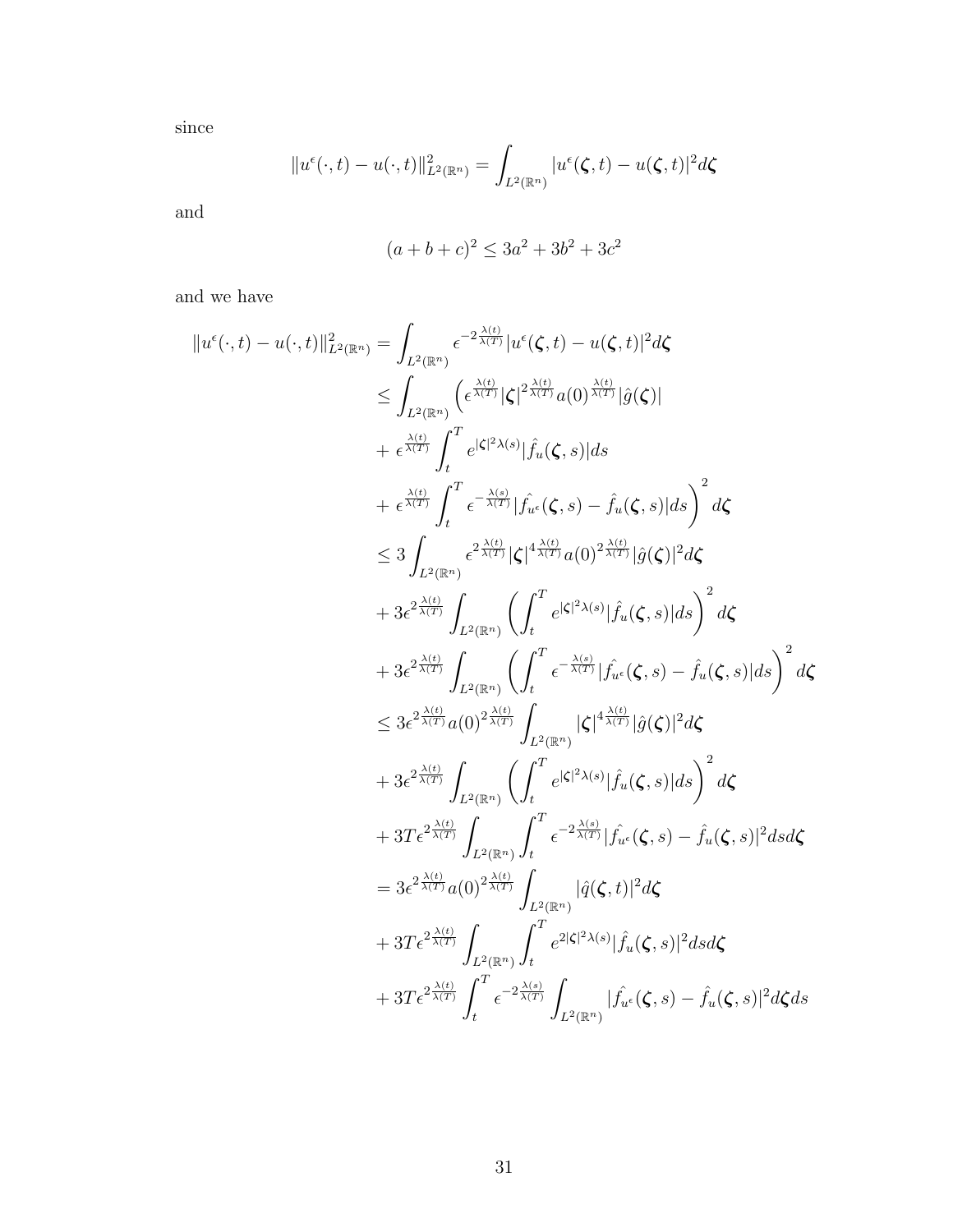$$
=3\epsilon^{2\frac{\lambda(t)}{\lambda(T)}}a(0)^{2\frac{\lambda(t)}{\lambda(T)}}\|\hat{q}(\cdot,t)\|_{L^{2}(\mathbb{R}^{n})}^{2}
$$
  
+3 $T\epsilon^{2\frac{\lambda(t)}{\lambda(T)}}\int_{t}^{T}\int_{L^{2}(\mathbb{R}^{n})}e^{2|\zeta|^{2}\lambda(s)}|\hat{f}_{u}(\zeta,s)|^{2}d\zeta ds$   
+3 $T\epsilon^{2\frac{\lambda(t)}{\lambda(T)}}\int_{t}^{T}\epsilon^{-2\frac{\lambda(s)}{\lambda(T)}}\|f_{u}(\cdot,s)-\hat{f}_{u}(\cdot,s)\|_{L^{2}(\mathbb{R}^{n})}^{2}ds$   
=3 $\epsilon^{2\frac{\lambda(t)}{\lambda(T)}}a(0)^{2\frac{\lambda(t)}{\lambda(T)}}\|q(\cdot,t)\|_{L^{2}(\mathbb{R}^{n})}^{2}$   
+3 $T\epsilon^{2\frac{\lambda(t)}{\lambda(T)}}\int_{t}^{T}\int_{L^{2}(\mathbb{R}^{n})}|\hat{p}(\zeta,s)|^{2}d\zeta ds$   
+3 $T\epsilon^{2\frac{\lambda(t)}{\lambda(T)}}\int_{t}^{T}\epsilon^{-2\frac{\lambda(s)}{\lambda(T)}}\|f_{u}(\cdot,s)-f_{u}(\cdot,s)\|_{L^{2}(\mathbb{R}^{n})}^{2}ds$ 

therefore,

$$
\epsilon^{-2\frac{\lambda(t)}{\lambda(T)}} \|u^{\epsilon}(\cdot,t) - u(\cdot,t)\|_{L^{2}(\mathbb{R}^{n})}^{2} \leq 3a(0)^{2\frac{\lambda(t)}{\lambda(T)}} \|q(\cdot,t)\|_{L^{2}(\mathbb{R}^{n})}^{2} + 3T \int_{0}^{T} \|\hat{p}(\cdot,s)\|_{L^{2}(\mathbb{R}^{n})}^{2} ds
$$
  
\n
$$
+ 3 \int_{t}^{T} \epsilon^{-2\frac{\lambda(s)}{\lambda(T)}} \|f_{u^{\epsilon}}(\cdot,s) - f_{u}(\cdot,s)\|_{L^{2}(\mathbb{R}^{n})}^{2} ds
$$
  
\n
$$
\leq 3a(0)^{2\frac{\lambda(t)}{\lambda(T)}} \|q(\cdot,t)\|_{L^{2}(\mathbb{R}^{n})}^{2} + 3T \int_{0}^{T} \|p(\cdot,s)\|_{L^{2}(\mathbb{R}^{n})}^{2} ds
$$
  
\n
$$
+ 3k^{2} \int_{t}^{T} \epsilon^{-2\frac{\lambda(s)}{\lambda(T)}} \|u^{\epsilon}(\cdot,s) - u(\cdot,s)\|_{L^{2}(\mathbb{R}^{n})}^{2} ds
$$
  
\n
$$
\leq 3a(0)^{2\frac{\lambda(t)}{\lambda(T)}} \|q(\cdot,t)\|_{L^{2}(\mathbb{R}^{n})}^{2} + 3T \|p\|_{L^{2}(0,T;L^{2}(\mathbb{R}^{n}))}
$$
  
\n
$$
+ 3k^{2} \int_{t}^{T} \epsilon^{-2\frac{\lambda(s)}{\lambda(T)}} \|u^{\epsilon}(\cdot,s) - u(\cdot,s)\|_{L^{2}(\mathbb{R}^{n})}^{2} ds
$$

Gronwall's Identity implies

$$
\epsilon^{-2\frac{\lambda(t)}{\lambda(T)}} \|u^{\epsilon}(\cdot,t) - u(\cdot,t)\|_{L^{2}(\mathbb{R}^{n})}^{2} \leq \left(3a(0)^{2\frac{\lambda(t)}{\lambda(T)}} \|q(\cdot,t)\|_{L^{2}(\mathbb{R}^{n})}^{2} + 3T \|p\|_{L^{2}(0,T;L^{2}(\mathbb{R}^{n}))}\right) e^{3k^{2}T}
$$

and

$$
||u^{\epsilon}(\cdot,t) - u(\cdot,t)||_{L^{2}(\mathbb{R}^{n})}^{2} \leq \left(3a(0)^{2\frac{\lambda(t)}{\lambda(T)}}||q(\cdot,t)||_{L^{2}(\mathbb{R}^{n})}^{2} + 3T||p||_{L^{2}(0,T;L^{2}(\mathbb{R}^{n}))}\right)e^{3k^{2}T}e^{2\frac{\lambda(t)}{\lambda(T)}}
$$

This implies the solution of problem (3.7) converges to the solution of problem (3.5) when  $\epsilon$  approaches zero for all  $0 < t \leq T.$  $\Box$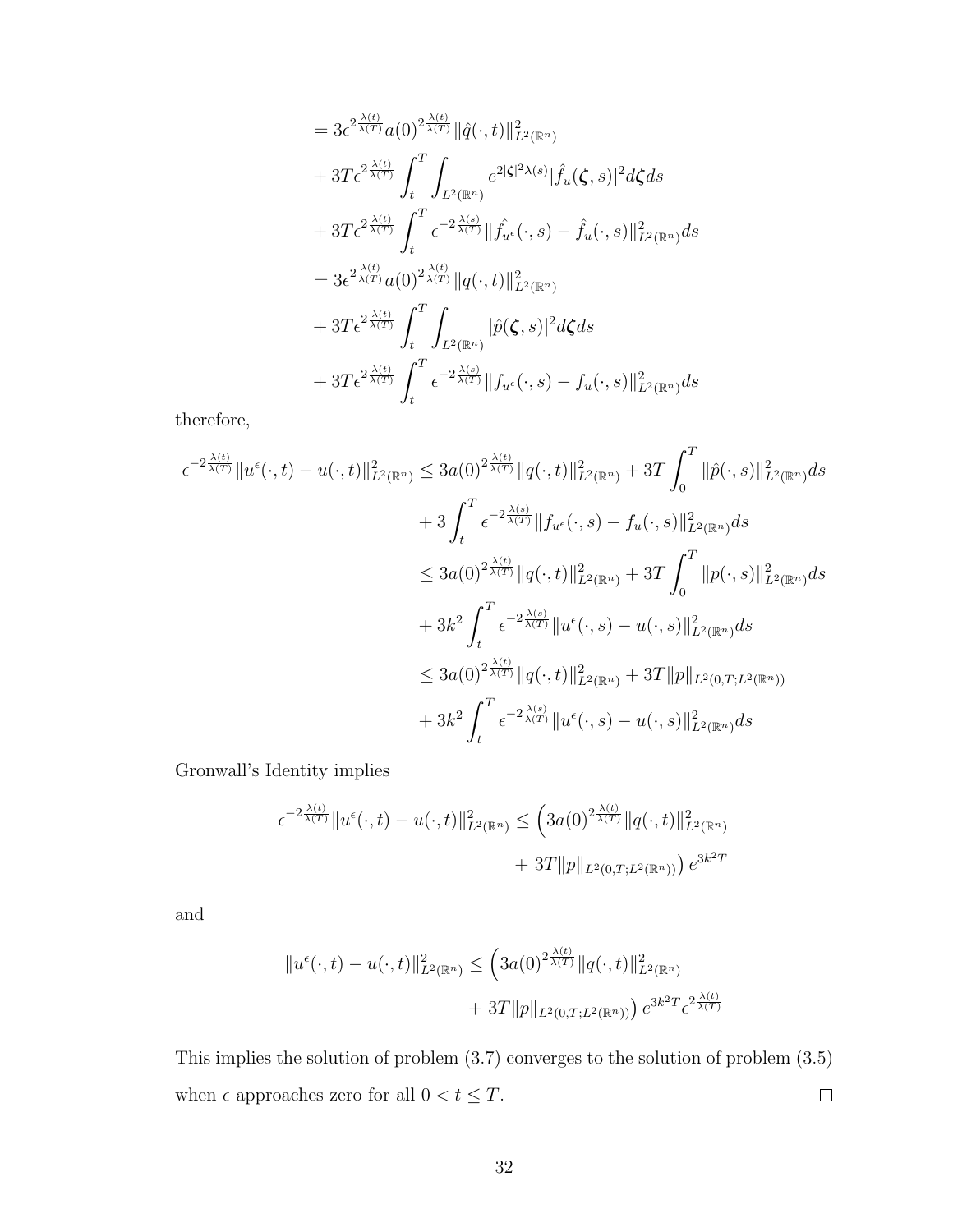# CHAPTER 4 NONLINEAR PARABOLIC EQUATION II

#### 4.1 Second Order PDE Operator

In this section we discuss second order PDE problems, especially the space dependent thermal conductivity heat equation with a terminal condition. Before we discuss this problem, we consider the general form of parabolic equations.

Let  $\Omega \subset \mathbb{R}^n$  be opened and bounded, then for any fixed time  $T > 0$ , consider the terminal value problem

$$
u_t(\boldsymbol{x},t) + Lu(\boldsymbol{x},t) = f(\boldsymbol{x},t,u) \boldsymbol{x} \in \Omega \text{ and } 0 \le t < T
$$
  

$$
u(\boldsymbol{x},T) = g(\boldsymbol{x}) \boldsymbol{x} \in \Omega
$$
 (4.1)

where  $f: \Omega \times [0, T] \to \mathbb{R}$  and  $g: \Omega \to \mathbb{R}$  are given functions. u is an unknown function such that  $u : \overline{\Omega} \times [0, T] \to \mathbb{R}$ . The operator L is a second order partial differential operator having two different forms as shown by the following definition [22].

DEFINITION 4.1. Define L as a second order partial differential operator having either the divergence form

$$
Lu = -\sum_{i,j=1}^{n} \frac{\partial}{\partial x_j} \left( a^{ij}(x,t) \frac{\partial u}{\partial x_i} \right) + \sum_{i=1}^{n} b^i(x,t) \frac{\partial u}{\partial x_i} + c(x,t)u \tag{4.2}
$$

or else the non-divergence form

$$
Lu = -\sum_{i,j=1}^{n} a^{ij}(x,t) \frac{\partial^2 u}{\partial x_i \partial x_j} + \sum_{i=1}^{n} b^i(x,t) \frac{\partial u}{\partial x_i} + c(x,t)u \tag{4.3}
$$

where  $a^{i,j}, b^i$  and c are given constants for  $i, j = 1, 2, \cdots, n$ .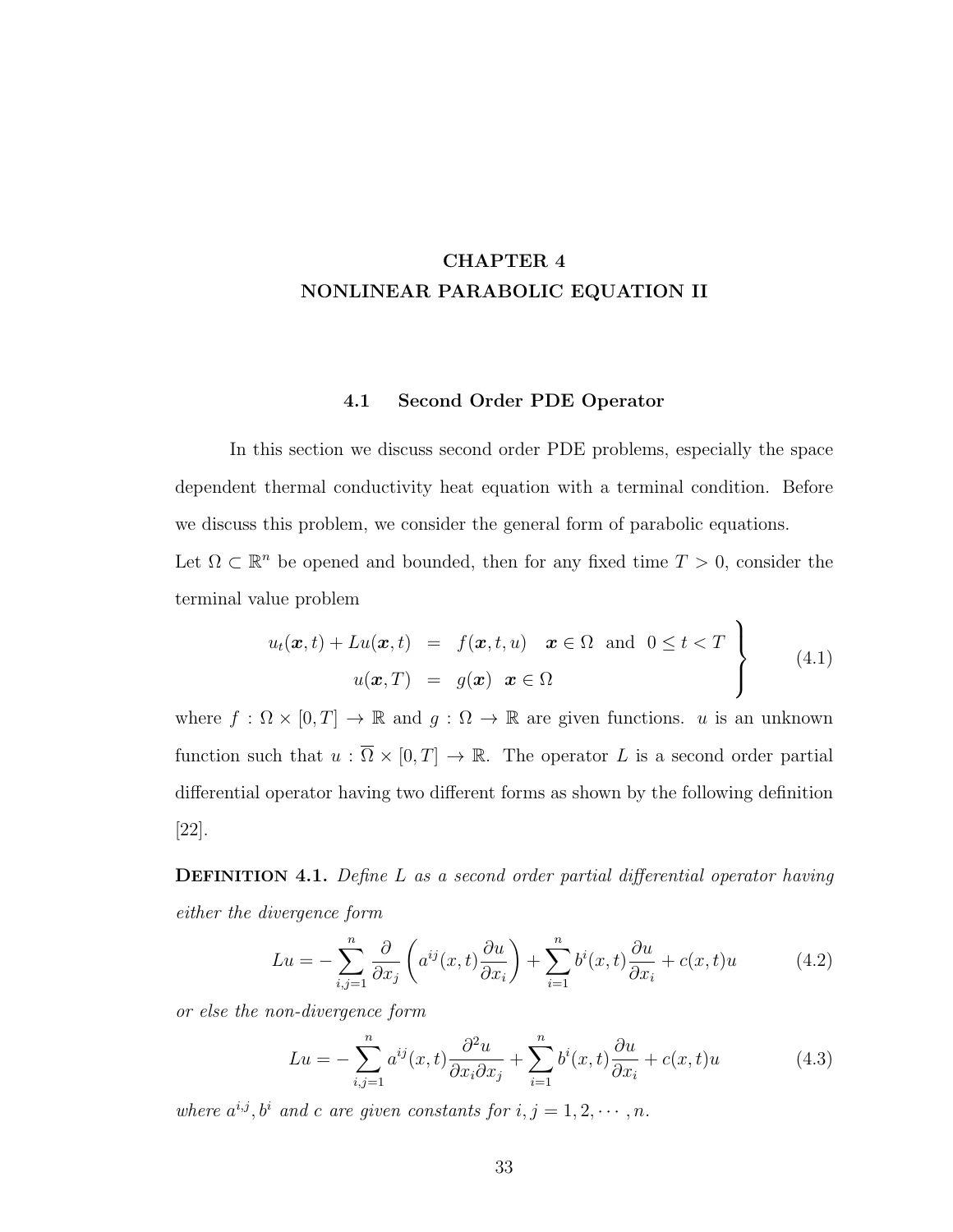**DEFINITION 4.2.** The operator  $L$  is elliptic (uniformly) if there exists a constant  $\theta > 0$  such that

$$
\sum_{i,j=1}^n a^{ij}(\boldsymbol{x},t)\zeta_i\zeta_j \geq \theta |\boldsymbol{\zeta}|^2
$$

for a.e  $x \in \Omega$  and all  $\zeta \in \mathbb{R}^n$ , where  $\Omega \subset \mathbb{R}^n$  is opened and bounded.

**DEFINITION** 4.3. The partial differential operator  $\frac{\partial}{\partial t} + L$  is parabolic, if there exists a constant  $\alpha > 0$  such that

$$
\sum_{i,j=1}^n a^{ij}(\boldsymbol{x},t)\beta_i\beta_j \ge \alpha |\beta|^2
$$

for all  $(\boldsymbol{x}, t) \in \Omega, \beta \in \mathbb{R}^n$ 

**EXAMPLE 4.1.** Choose 
$$
a^{i,j}(x,t) = \begin{cases} 1 & \text{if } j = j \\ 0 & \text{if } i \neq j \end{cases}
$$
 and  $b^{i} = c = f = 0$ , then

 $L = -\Delta$  and equation (4.1) becomes the heat equation.

Suppose

$$
a^{ij}(x) = \begin{cases} a(x) & \text{for } i = j \\ 0 & \text{otherwise} \end{cases}
$$

and  $b^i \equiv c \equiv 0$ , then  $L = -a(x)\Delta$ . then equation (4.1) becomes

$$
u_t(x,t) - a(x)\Delta u(x,t) = f(x,t, u, u_{x_1}, \cdots, u_{x_n}, u_{x_1x_1}, \cdots, u_{x_nx_n}) \quad 0 \le t < T
$$
  

$$
u(x,T) = g(x)
$$
 (4.4)

This is called the space dependent nonlinear heat equation. Especially the term  $a(x)$  is called space dependent thermal conductivity of a heat equation.

### 4.2 Space Dependent Nonlinear Equation

Let T be a positive number. Suppose  $\boldsymbol{x} = (x_1, x_2 \cdots x_n) \in \mathbb{R}^n$  and  $f$ :  $\mathbb{R}^n \times [0,T] \times \mathbb{R}^{2n+1} \to \mathbb{R}$  be a continuous function which satisfies

$$
||f(\cdot,t,u,v,w) - f(\cdot,t,u',v',w')||_{L^{2}(\mathbb{R}^{n})} \leq K||u(\cdot,t) - u'(\cdot,t)||_{H^{2}(\mathbb{R}^{n})}
$$
(4.5)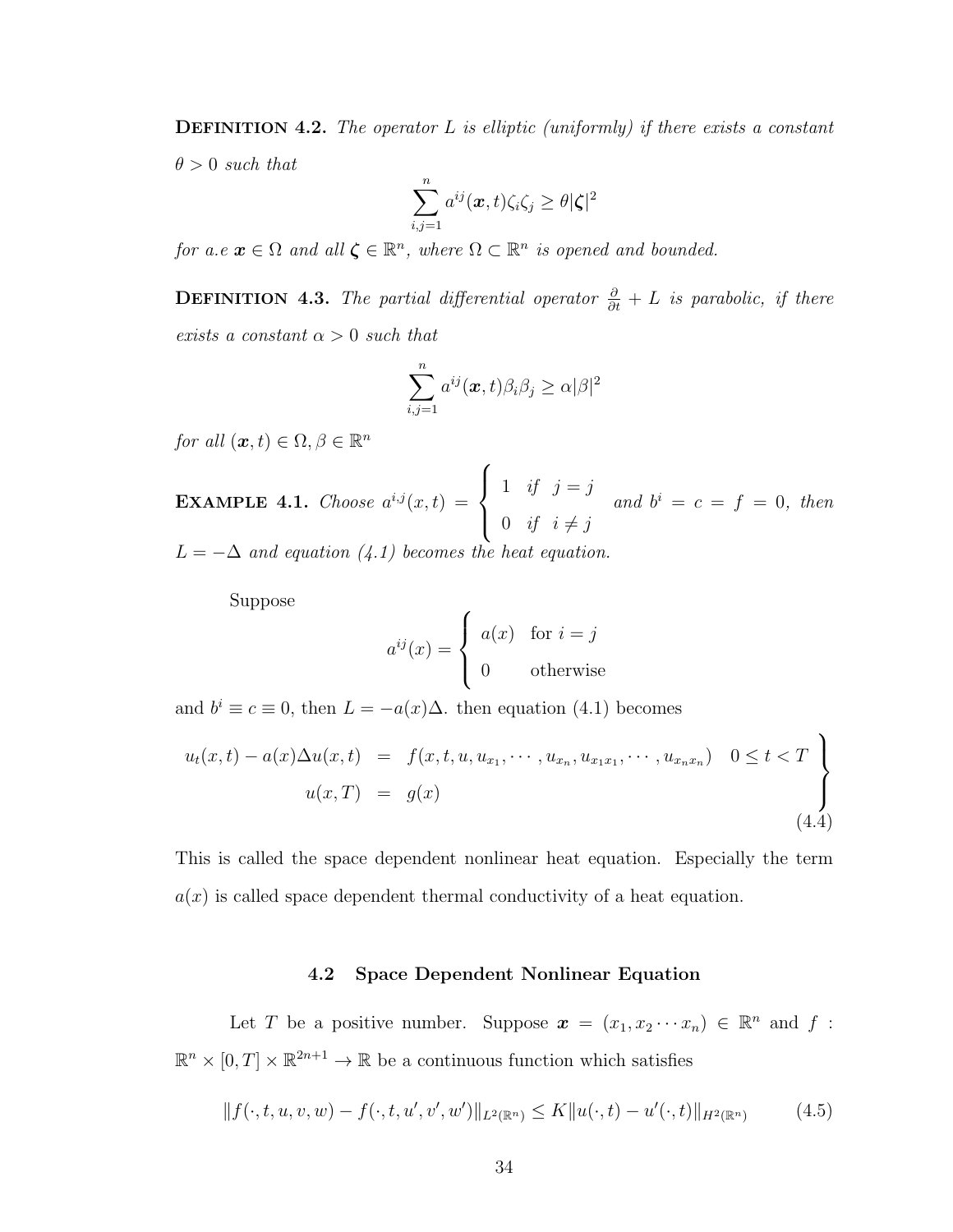where K is a constant,  $(x, t, u, v, w), (x, t, u', v', w') \in \mathbb{R}^n \times [0, T] \times \mathbb{R}^{2n+1}$ , such that  $f \equiv 0$  whenever  $u \equiv 0$ . Since  $L^2(\mathbb{R}^n)$  and  $H^2(\mathbb{R}^n)$  are Hilbert spaces, consider the following inverse problem:

$$
u_t(\boldsymbol{x},t) - a(\boldsymbol{x})\Delta u(\boldsymbol{x},t) = f(\boldsymbol{x},t,u,u_{x_1},\cdots,u_{x_n},u_{x_1x_1},\cdots,u_{x_nx_n}) \quad 0 \leq t < T
$$
  

$$
u(\boldsymbol{x},T) = g(\boldsymbol{x}) \quad \boldsymbol{x} \in \mathbb{R}^n
$$
(4.6)

where  $a(x)$  is given continuous function such that there exists  $q, r > 0$  satisfying

$$
0 < q \le a(x) \le r
$$

Also  $(\bm{x}, t, u, u_{x_1}, \cdots, u_{x_n}, u_{x_1x_1}, \cdots, u_{x_nx_n}) \in \mathbb{R}^n \times [0, T] \times \mathbb{R}^{2n+1}$  and  $g \in L^2(\mathbb{R}^n)$ . Here  $a(x)$  is called space dependent thermal conductivity of a heat equation. We need to find a solution  $u \in H^2(\mathbb{R}^n)$  such that  $u : \mathbb{R}^n \times [0,T] \to \mathbb{R}$ . Suppose  $a(\boldsymbol{x})$ has the following properties, see in [21]. That is

$$
\lim_{\boldsymbol{x}\to\infty}a(\boldsymbol{x})=c
$$

where c is a constant,  $x \to \infty \Rightarrow x_i \to \infty$  for each  $i = 1, 2, \dots, n$ , and there is a function  $b(x)$  such that

$$
b(\bm{x}) = a(\bm{x}) - c
$$

this implies

$$
|b(x)| \le 2r
$$

Using the above transformation, we rewrite equation (4.6) as follows:

$$
u_t(\boldsymbol{x},t) - c\Delta u(\boldsymbol{x},t) = F(\boldsymbol{x},t,u,u_{x_1}\cdots u_{x_n},u_{x_1x_1}\cdots u_{x_nx_n}) \quad 0\leq t < T
$$
  

$$
u(\boldsymbol{x},T) = g(\boldsymbol{x}) \quad \boldsymbol{x} \in \mathbb{R}^n
$$
 (4.7)

where  $F(\mathbf{x}, t, u, u_{x_1} \cdots u_{x_n}, u_{x_1x_1} \cdots u_{x_nx_n}) = f(\mathbf{x}, t, u, u_{x_1} \cdots u_{x_n}, u_{x_1x_1} \cdots u_{x_nx_n}) +$  $b(x)\Delta u$ .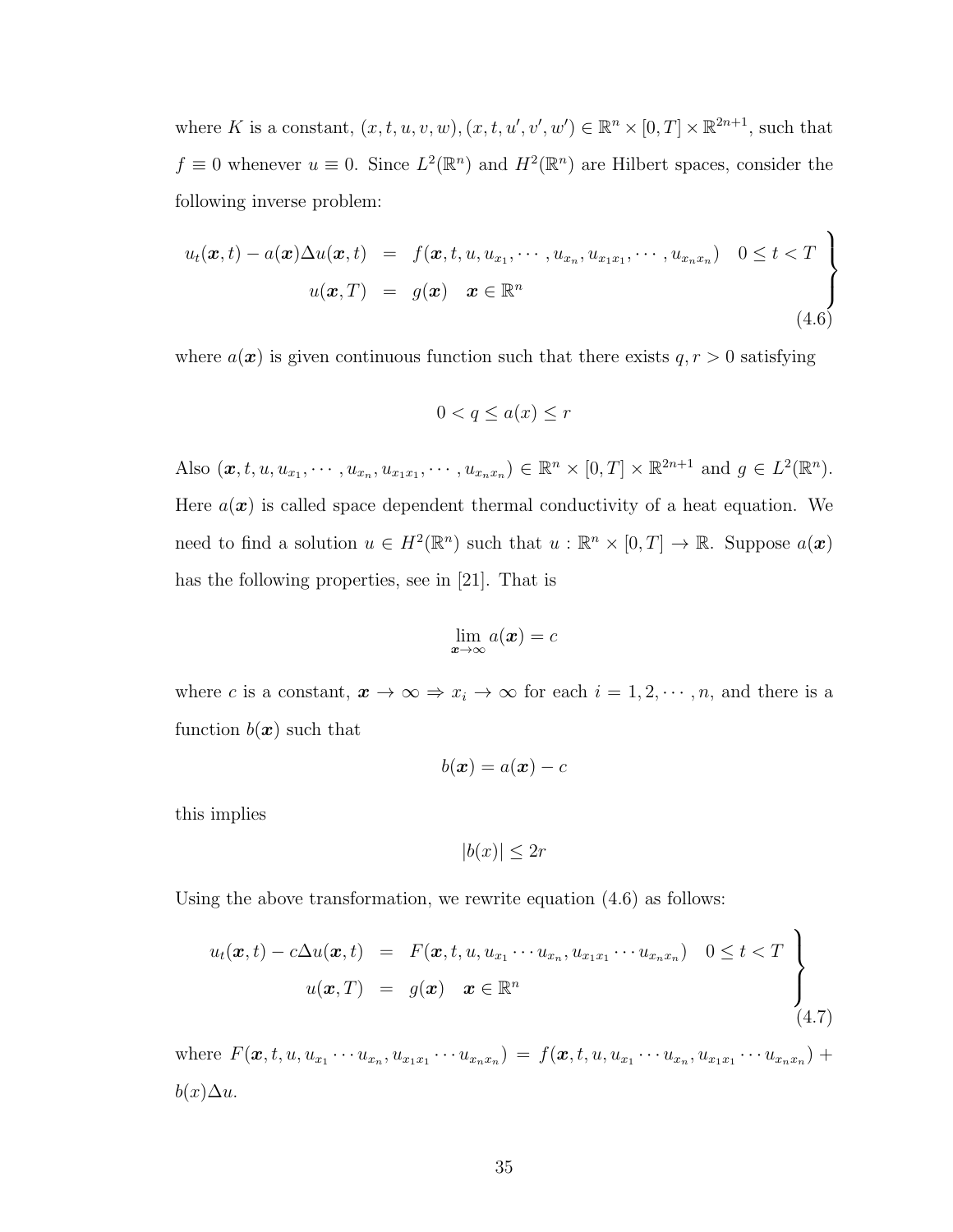The  $n$ −dimension Fourier transform form for given function  $u$  is

$$
\hat{u}(\boldsymbol{\zeta},t) = \frac{1}{(\sqrt{2\pi})^n} \int_{\mathbb{R}^n} u(\boldsymbol{x},t) e^{-i\boldsymbol{\zeta} \cdot \boldsymbol{x}} d\boldsymbol{x}.
$$

where  $\boldsymbol{\zeta} = (\zeta_1, \zeta_2 \cdots, \zeta_n) \in \mathbb{R}^n$  and  $|\boldsymbol{\zeta}|^2 = \zeta_1^2 + \zeta_2^2 + \cdots + \zeta_n^2$ . For convenience we use  $F_u(\boldsymbol{x},t) = F(\boldsymbol{x},t, u, u_{x_1} \cdots u_{x_n}, u_{x_1x_1} \cdots u_{x_nx_n}).$ Then the solution representation of (4.7) is

$$
\hat{u}(\boldsymbol{\zeta},t) = e^{c|\boldsymbol{\zeta}|^{2}(T-t)}\hat{g}(\boldsymbol{\zeta}) - \int_{t}^{T} e^{c|\boldsymbol{\zeta}|^{2}(s-t)}\hat{F}_{u}(\boldsymbol{\zeta},s)ds
$$

or

$$
u(\boldsymbol{x},t) = \frac{1}{(\sqrt{2\pi})^n} \int_{\mathbb{R}^n} e^{c|\zeta|^2 (T-t)} \hat{g}(\zeta) e^{i\zeta \cdot \boldsymbol{x}} d\zeta - \frac{1}{(\sqrt{2\pi})^n} \int_{\mathbb{R}^n} \int_t^T e^{c|\zeta|^2 (s-t)} \hat{F}_u(\zeta, s) ds e^{i\zeta \cdot \boldsymbol{x}} d\zeta
$$

The existence and uniqueness of the problem (4.7) gives by the theorem (3.1). Now we assume (4.7) has a unique solution in  $H^2(\mathbb{R}^n)$  with given condition  $g \in L^2(\mathbb{R}^n)$ .

**DEFINITION 4.4.** For  $u \in H^2(\mathbb{R}^n)$ , define

$$
||u||_{H^2(\mathbb{R}^n)}^2 = ||u||_{L^2(\mathbb{R}^n)}^2 + \sum_{i=1}^n ||u_{x_i}||_{L^2(\mathbb{R}^n)}^2 + \sum_{i=1}^n ||u_{x_ix_i}||_{L^2(\mathbb{R}^n)}^2
$$

with the above definition, we have a very important result and given by the following lemma,

**LEMMA 4.1.** For  $u \in H^2(\mathbb{R}^n)$ , we have

$$
||u(\cdot,t)||_{H^2(\mathbb{R}^n)}^2 = \int_{\mathbb{R}^n} (1+|\zeta|^2 + |\zeta|^4) |\hat{u}(\zeta,t)|^2 d\zeta
$$

where  $\hat{u}$  is Fourier transform of  $u$ 

*Proof.* Since  $||u||_{L^2(\mathbb{R}^n)} = ||\hat{u}||_{L^2(\mathbb{R}^n)}$ , we have

$$
||u||_{H^{2}(\mathbb{R}^{n})}^{2} = ||\hat{u}||_{L^{2}(\mathbb{R}^{n})}^{2} + \sum_{i=1}^{n} ||\hat{u}_{x_{i}}||_{L^{2}(\mathbb{R}^{n})}^{2} + \sum_{i=1}^{n} ||\hat{u}_{x_{i}x_{i}}||_{L^{2}(\mathbb{R}^{n})}^{2}
$$

$$
= ||\hat{u}||_{L^{2}(\mathbb{R}^{n})}^{2} + \sum_{i=1}^{n} ||i\zeta_{i}\hat{u}||_{L^{2}(\mathbb{R}^{n})}^{2} + \sum_{i=1}^{n} ||-\zeta_{i}^{2}\hat{u}||_{L^{2}(\mathbb{R}^{n})}^{2}
$$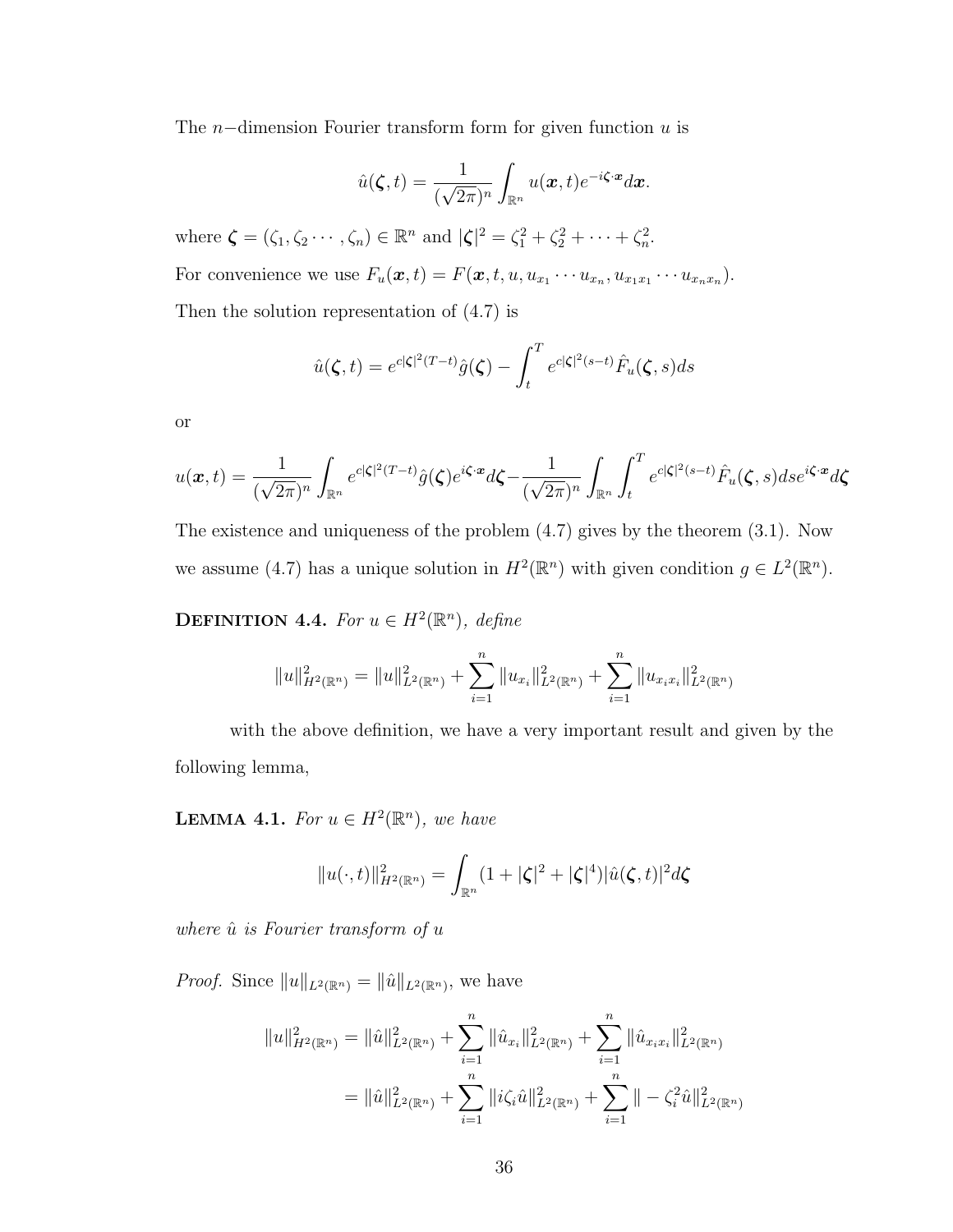$$
= \int_{\mathbb{R}^n} |\hat{u}(\zeta)|^2 d\zeta + \sum_{i=1}^n \int_{\mathbb{R}^n} |i\zeta_i \hat{u}(\zeta)|^2 d\zeta + \sum_{i=1}^n \int_{\mathbb{R}^n} |-\zeta_i^2 \hat{u}(\zeta)|^2 d\zeta
$$
  
\n
$$
= \int_{\mathbb{R}^n} |\hat{u}(\zeta)|^2 d\zeta + \sum_{i=1}^n \int_{\mathbb{R}^n} |\zeta_i^2| |\hat{u}(\zeta)|^2 d\zeta + \sum_{i=1}^n \int_{\mathbb{R}^n} |\zeta_i^4| |\hat{u}(\zeta)|^2 d\zeta
$$
  
\n
$$
= \int_{\mathbb{R}^n} |\hat{u}(\zeta)|^2 d\zeta + \int_{\mathbb{R}^n} \left(\sum_{i=1}^n |\zeta_i^2| \right) |\hat{u}(\zeta)|^2 d\zeta + \int_{\mathbb{R}^n} \left(\sum_{i=1}^n |\zeta_i^4| \right) |\hat{u}(\zeta)|^2 d\zeta
$$
  
\n
$$
= \int_{\mathbb{R}^n} |\hat{u}(\zeta)|^2 d\zeta + \int_{\mathbb{R}^n} |\zeta|^2 |\hat{u}(\zeta)|^2 d\zeta + \int_{\mathbb{R}^n} |\zeta|^4 |\hat{u}(\zeta)|^2 d\zeta
$$
  
\n
$$
= \int_{\mathbb{R}^n} (1 + |\zeta|^2 + |\zeta|^4) |\hat{u}(\zeta, t)|^2 d\zeta
$$

Since

$$
\sum_{i=1}^{n} \|u_{x_ix_i}\|_{L^2(\mathbb{R}^n)}^2 \le \|u\|_{H^2(\mathbb{R}^n)}^2
$$

Then by easy calculation, we can prove

$$
||F(\cdot,t,u,v,w) - F(\cdot,t,u',v',w')||_{L^2(\mathbb{R}^n)} \le k||u(\cdot,t) - u'(\cdot,t)||_{H^2(\mathbb{R}^n)}
$$

where  $k =$ √  $8r<sup>2</sup>n + 2K$ . For  $\epsilon > 0$ , consider the following approximation problem:

$$
u_t^{\epsilon}(\boldsymbol{x},t) - c\Delta u^{\epsilon}(\boldsymbol{x},t) = S_{u^{\epsilon}}(\boldsymbol{x},t) \quad 0 \le t < T
$$
  
\n
$$
\epsilon u^{\epsilon}(0) + u^{\epsilon}(\boldsymbol{x},T) = g^{\epsilon}(\boldsymbol{x}) \quad \boldsymbol{x} \in \mathbb{R}^n
$$
\n(4.8)

 $\Box$ 

where  $S_{u^{\epsilon}}(\boldsymbol{x},t) = S(\boldsymbol{x},t,u^{\epsilon},u^{\epsilon}_{x_1}\cdots u^{\epsilon}_{x_n},u^{\epsilon}_{x_1x_1}\cdots u^{\epsilon}_{x_nx_n}),$ 

$$
S_{u^{\epsilon}}(\boldsymbol{x},t) = \frac{1}{(\sqrt{2\pi})^n} \int_{\mathbb{R}^n} \frac{e^{-c|\boldsymbol{\zeta}|^2 t}}{\epsilon^{\frac{t}{T}} + e^{-c|\boldsymbol{\zeta}|^2 t}} \hat{F}_{u^{\epsilon}}(\boldsymbol{\zeta},t) \mathcal{C}_{\Omega_{\epsilon}}^{\epsilon}(\boldsymbol{\zeta}) e^{i\boldsymbol{\zeta} \cdot \boldsymbol{x}} d\boldsymbol{\zeta}
$$

and

$$
g^{\epsilon}(\boldsymbol{x}) = \frac{1}{(\sqrt{2\pi})^n} \int_{\mathbb{R}^n} \hat{g}(\boldsymbol{\zeta}) \mathcal{C}^{\epsilon}_{\Omega_{\epsilon}}(\boldsymbol{\zeta}) e^{i\boldsymbol{\zeta} \cdot \boldsymbol{x}} d\boldsymbol{\zeta}
$$

$$
- \frac{1}{(\sqrt{2\pi})^n} \int_{\mathbb{R}^n} \int_0^T \frac{\epsilon}{\epsilon^{\frac{s}{T}} + e^{-c|\boldsymbol{\zeta}|^2 s}} \hat{F}_{u^{\epsilon}}(\boldsymbol{\zeta}, s) \mathcal{C}^{\epsilon}_{\Omega_{\epsilon}}(\boldsymbol{\zeta}) ds \quad e^{i\boldsymbol{\zeta} \cdot \boldsymbol{x}} d\boldsymbol{\zeta}
$$

where  $\mathcal{C}^{\epsilon}: \Omega_{\epsilon} \subset \mathbb{R}^{n} \to \mathbb{R}$  continuous and  $C^{\epsilon} \equiv 0$  on  $\Omega_{\epsilon}^{c}$  such that  $\mathcal{C}^{\epsilon}(\boldsymbol{x}) \to 1$  as  $\epsilon \to 0$  and  $\Omega_{\epsilon} \subset \mathbb{R}^n$  is a closed,  $0 \in \Omega_{\epsilon}$  and symmetric region about at  $\mathbf{x} = 0$  such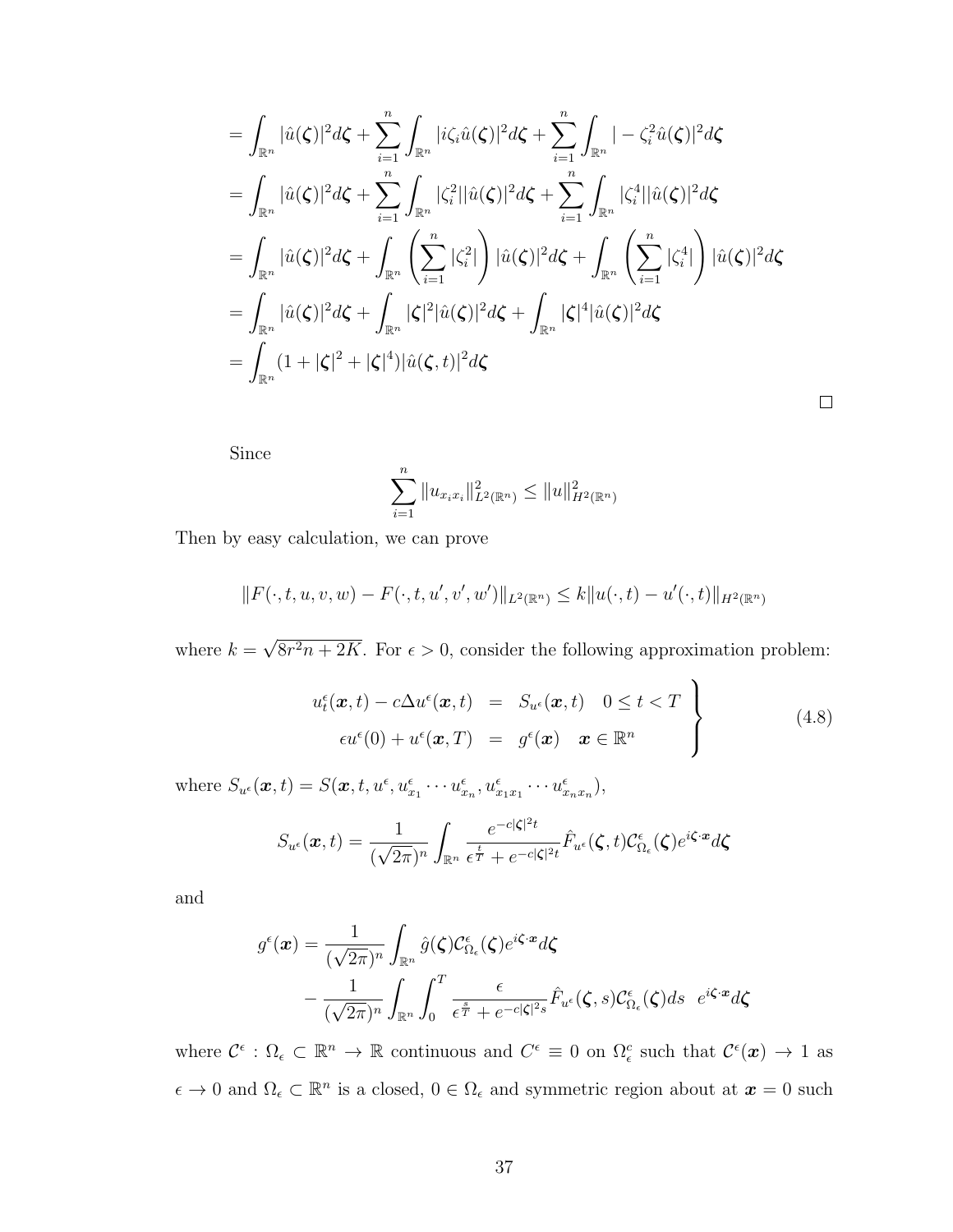that  $\Omega_{\epsilon} \to \mathbb{R}^{n}$  as  $\epsilon \to 0$ . The integral form of (4.8) is given by

$$
u^{\epsilon}(\boldsymbol{x},t) = \frac{1}{(\sqrt{2\pi})^n} \int_{\mathbb{R}^n} e^{c|\boldsymbol{\zeta}|^2 (T-t)} \hat{g}(\boldsymbol{\zeta}) \mathcal{C}_{\Omega_{\epsilon}}^{\epsilon}(\boldsymbol{\zeta}) e^{i\boldsymbol{\zeta} \cdot \boldsymbol{x}} d\boldsymbol{\zeta}
$$

$$
- \frac{1}{(\sqrt{2\pi})^n} \int_{\mathbb{R}^n} \int_t^T \frac{e^{-c|\boldsymbol{\zeta}|^2 t}}{\epsilon^{\frac{s}{T}} + e^{-c|\boldsymbol{\zeta}|^2 s}} \hat{F}_{u^{\epsilon}}(\boldsymbol{\zeta},s) \mathcal{C}_{\Omega_{\epsilon}}^{\epsilon}(\boldsymbol{\zeta}) ds \quad e^{i\boldsymbol{\zeta} \cdot \boldsymbol{x}} d\boldsymbol{\zeta}
$$

#### 4.3 Approximation Results

As we showed in chapter three, here we need to show the solution of (4.7) converges to the solution of (4.6) whenever the parameter goes to zero. First, we have the following result.

**COROLLARY 4.1.** If  $u^{\epsilon}(T) \in L^2(\mathbb{R}^n)$ , then  $u^{\epsilon}(T) \to g$  whenever  $\epsilon \to 0$ *Proof.* Consider  $\hat{u}^{\epsilon}(\boldsymbol{\zeta},T) - \hat{g}(\boldsymbol{\zeta})$ , then

$$
\hat{u}^{\epsilon}(\boldsymbol{\zeta},T) - \hat{g}(\boldsymbol{\zeta}) = \hat{g}(\boldsymbol{\zeta}) \mathcal{C}_{\Omega_{\epsilon}}^{\epsilon}(\boldsymbol{\zeta}) - \hat{g}(\boldsymbol{\zeta})
$$

$$
= \hat{g}(\boldsymbol{\zeta}) (\mathcal{C}_{\Omega_{\epsilon}}^{\epsilon}(\boldsymbol{\zeta}) - 1)
$$

consider the absolute value for both sides, we have

$$
|\hat{u}^{\epsilon}(\boldsymbol{\zeta},T) - \hat{g}(\boldsymbol{\zeta})|^{2} = |\hat{g}(\boldsymbol{\zeta})\mathcal{C}_{\Omega_{\epsilon}}^{\epsilon}(\boldsymbol{\zeta}) - \hat{g}(\boldsymbol{\zeta})|^{2}
$$

$$
= |\hat{g}(\boldsymbol{\zeta})|^{2} |(\mathcal{C}_{\Omega_{\epsilon}}^{\epsilon}(\boldsymbol{\zeta}) - 1)|^{2}
$$

now consider  $L^2$  norm

$$
\begin{split} \|\hat{u}^{\epsilon}(\cdot,T)-\hat{g}(\cdot)\|_{L^{2}(\mathbb{R}^{n})}^{2}&=\int_{\mathbb{R}^{n}}|\hat{g}(\boldsymbol{\zeta})|^{2}|(\mathcal{C}^{\epsilon}_{\Omega_{\epsilon}}(\boldsymbol{\zeta})-1)|^{2}d\boldsymbol{\zeta} \\ &=\int_{\Omega_{\epsilon}}|\hat{g}(\boldsymbol{\zeta})|^{2}|(\mathcal{C}^{\epsilon}_{\Omega_{\epsilon}}(\boldsymbol{\zeta})-1)|^{2}d\boldsymbol{\zeta}+\int_{\Omega_{\epsilon}^{c}}|\hat{g}(\boldsymbol{\zeta})|^{2}d\boldsymbol{\zeta} \\ &\leq \int_{\mathbb{R}^{n}}|\hat{g}(\boldsymbol{\zeta})|^{2}|(\mathcal{C}^{\epsilon}_{\Omega_{\epsilon}}(\boldsymbol{\zeta})-1)|^{2}d\boldsymbol{\zeta}+\int_{\Omega_{\epsilon}^{c}}|\hat{g}(\boldsymbol{\zeta})|^{2}d\boldsymbol{\zeta} \end{split}
$$

Now taking  $\epsilon \to 0$ , the above inequality approaches zero.

Consider the following example

 $\Box$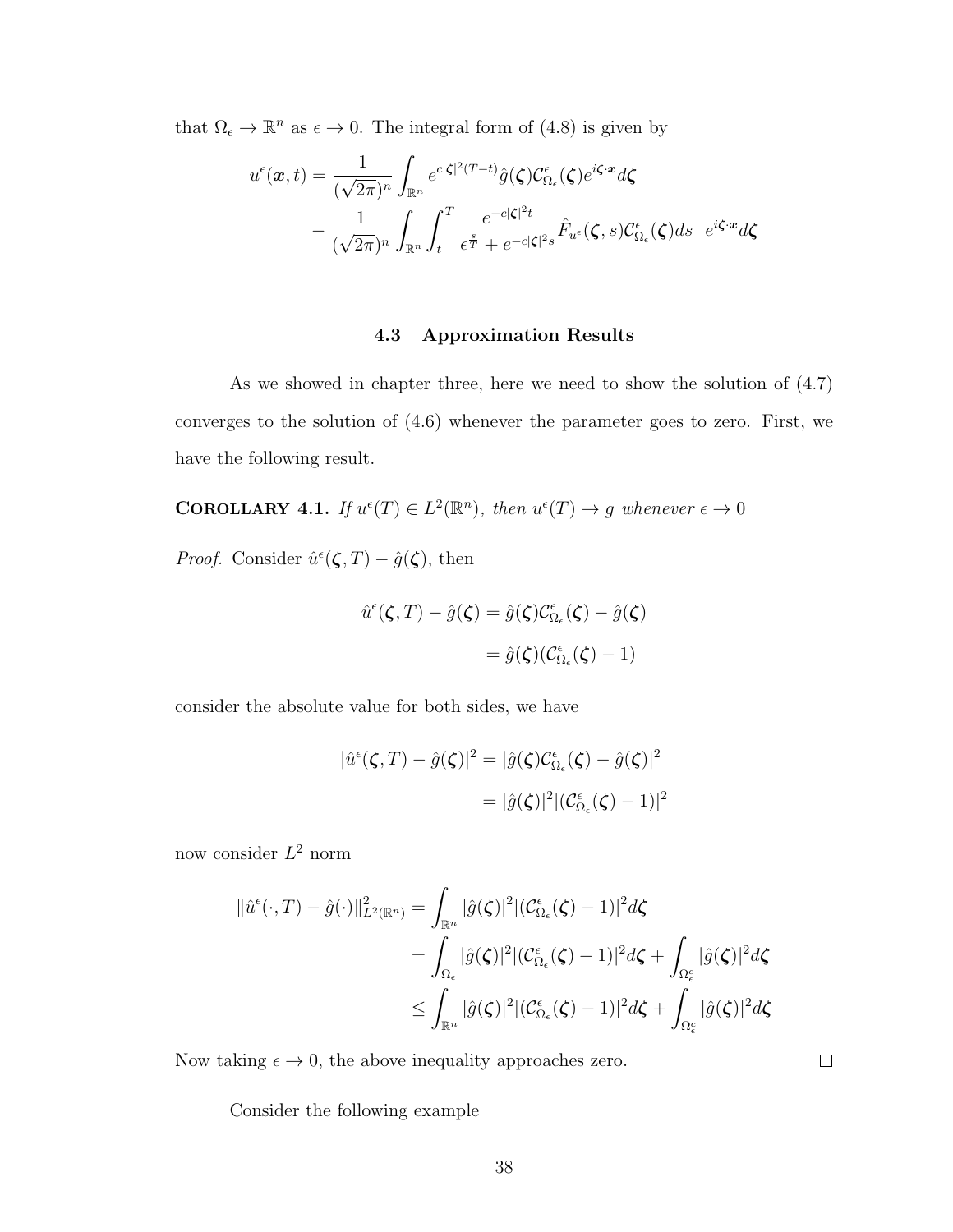**EXAMPLE 4.2.** Consider  $n = 1, 0 < \epsilon < 1$   $\Omega_{\epsilon} = \begin{bmatrix} -\frac{1}{\epsilon} \end{bmatrix}$  $\frac{1}{\epsilon}, \frac{1}{\epsilon}$  $\frac{1}{\epsilon}$  and  $C^{\epsilon}(x) = 1 - \epsilon e^{-x^2}$ Clearly  $\Omega_{\epsilon} \to \mathbb{R}$  and  $C^{\epsilon}(x) \to 1$  as  $\epsilon \to 0$ . then

$$
\begin{aligned} \|\hat{u}^{\epsilon}(\cdot,T)-\hat{g}(\cdot)\|_{L^{2}(\mathbb{R})}^{2} &\leq \int_{\mathbb{R}}|\hat{g}(\zeta)|^{2}|(1-\epsilon e^{-x^{2}}-1)|^{2}d\zeta+\int_{\Omega_{\epsilon}^{c}}|\hat{g}(\zeta)|^{2}d\zeta\\ &=\epsilon^{2}\int_{\mathbb{R}}|\hat{g}(\zeta)|^{2}e^{-2x^{2}}d\zeta+\int_{\Omega_{\epsilon}^{c}}|\hat{g}(\zeta)|^{2}d\zeta\\ &\leq \epsilon^{2}\int_{\mathbb{R}}|\hat{g}(\zeta)|^{2}d\zeta+\int_{\Omega_{\epsilon}^{c}}|\hat{g}(\zeta)|^{2}d\zeta \end{aligned}
$$

when  $\epsilon \to 0$ , then  $\Omega_{\epsilon}^{c}$  becomes empty set, i.e.  $\int_{\Omega_{\epsilon}^{c}} |\hat{g}(\zeta)|^{2} d\zeta \to 0$ , hence

$$
\leq \epsilon^2 \int_{\mathbb{R}} |\hat{g}(\boldsymbol{\zeta})|^2 d\boldsymbol{\zeta}
$$

$$
= \epsilon^2 \|g\|_{L^2(\mathbb{R})}^2
$$

this implies  $u^{\epsilon}(x,T) \to g(x)$  whenever  $\epsilon \to 0$ .

**COROLLARY 4.2.** Suppose  $u^{\epsilon} \in H^2(\mathbb{R}^n)$  and  $v^{\epsilon} \in H^2(\mathbb{R}^n)$  are two solutions of  $(4.8)$  with the terminal values  $\phi$  and  $\psi$  respectively, then

$$
||u^{\epsilon}(\cdot,t) - v^{\epsilon}(\cdot,t)||_{H^{2}(\mathbb{R}^{n})}^{2} \leq 2R_{\epsilon}e^{2k^{2}R_{\epsilon}(T-t)^{2}}e^{2c|a_{\epsilon}|^{2}(T-t)}||\hat{\psi} - \hat{\psi}||_{L^{2}(\mathbb{R}^{n})}^{2}
$$

where  $R_{\epsilon} = \max\{1 + |\zeta|^2 + |\zeta|^4 : \zeta \in \Omega_{\epsilon}\}\$  and  $a_{\epsilon} \in \Omega_{\epsilon}$  such that  $e^{2c|\zeta|^2(T-t)}$  has the maximum at  $\zeta = a_{\epsilon}$ .

Proof. Let

$$
u^{\epsilon}(\boldsymbol{x},t) = \frac{1}{(\sqrt{2\pi})^n} \int_{\mathbb{R}^n} e^{c|\zeta|^2(T-t)} \hat{\phi}(\zeta) \mathcal{C}^{\epsilon}_{\Omega_{\epsilon}}(\zeta) e^{i\zeta \cdot \boldsymbol{x}} d\zeta
$$

$$
- \frac{1}{(\sqrt{2\pi})^n} \int_{\mathbb{R}^n} \int_t^T \frac{e^{-c|\zeta|^2 t}}{\epsilon^{\frac{s}{T}} + e^{-c|\zeta|^2 s}} \hat{F}_{u^{\epsilon}}(\zeta, t) \mathcal{C}^{\epsilon}_{\Omega_{\epsilon}}(\zeta) ds \quad e^{i\zeta \cdot \boldsymbol{x}} d\zeta
$$

and

$$
v^{\epsilon}(\boldsymbol{x},t) = \frac{1}{(\sqrt{2\pi})^n} \int_{\mathbb{R}^n} e^{c|\boldsymbol{\zeta}|^2 (T-t)} \hat{\psi}(\boldsymbol{\zeta}) \mathcal{C}_{\Omega_{\epsilon}}^{\epsilon}(\boldsymbol{\zeta}) e^{i\boldsymbol{\zeta} \cdot \boldsymbol{x}} d\boldsymbol{\zeta}
$$

$$
- \frac{1}{(\sqrt{2\pi})^n} \int_{\mathbb{R}^n} \int_t^T \frac{e^{-c|\boldsymbol{\zeta}|^2 t}}{\epsilon^{\frac{s}{T}} + e^{-c|\boldsymbol{\zeta}|^2 s}} \hat{F}_{v^{\epsilon}}(\boldsymbol{\zeta},t) \mathcal{C}_{\Omega_{\epsilon}}^{\epsilon}(\boldsymbol{\zeta}) ds \quad e^{i\boldsymbol{\zeta} \cdot \boldsymbol{x}} d\boldsymbol{\zeta}
$$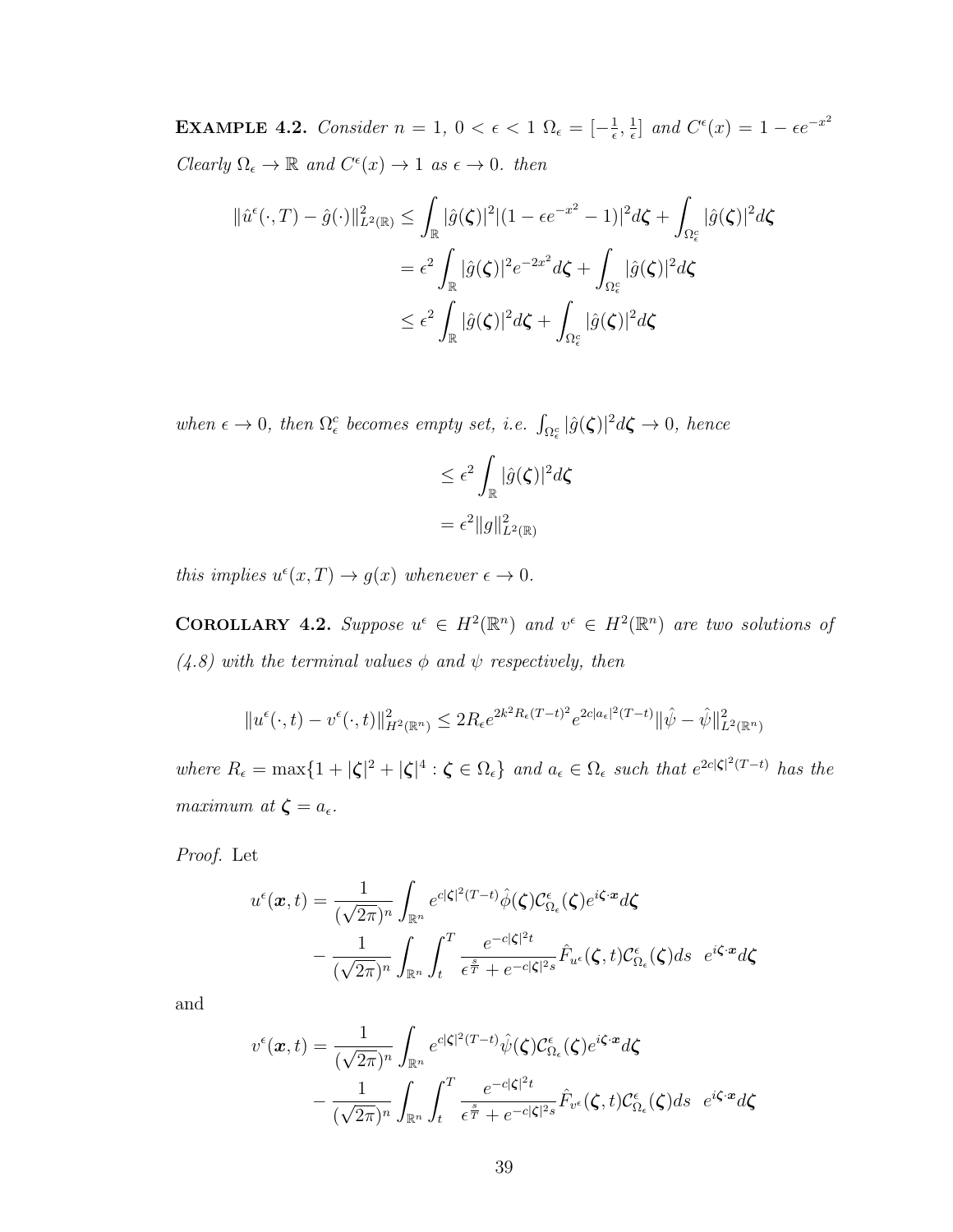since

$$
||u^{\epsilon}(\cdot,t) - v^{\epsilon}(\cdot,t)||_{H^{2}(\mathbb{R}^{n})}^{2} = ||u^{\epsilon}(\cdot,t) - v^{\epsilon}(\cdot,t)||_{L^{2}(\mathbb{R}^{n})}^{2} + \sum_{i=1}^{n} ||u^{\epsilon}_{x_{i}}(\cdot,t) - v^{\epsilon}_{x_{i}}(\cdot,t)||_{L^{2}(\mathbb{R}^{n})}^{2} + \sum_{i=1}^{n} ||u^{\epsilon}_{x_{i}x_{i}}(\cdot,t) - v^{\epsilon}_{x_{i}x_{i}}(\cdot,t)||_{L^{2}(\mathbb{R}^{n})}^{2}
$$

and  $||u||_{L^2(\mathbb{R}^n)} = ||\hat{u}||_{L^2(\mathbb{R}^n)}$ , we have

$$
||u^{\epsilon}(\cdot,t) - v^{\epsilon}(\cdot,t)||_{H^{2}(\mathbb{R}^{n})}^{2} = ||\hat{u}^{\epsilon}(\cdot,t) - \hat{v}^{\epsilon}(\cdot,t)||_{L^{2}(\mathbb{R}^{n})}^{2} + \sum_{i=1}^{n} ||\hat{u}^{\epsilon}_{x_{i}}(\cdot,t) - \hat{v}^{\epsilon}_{x_{i}}(\cdot,t)||_{L^{2}(\mathbb{R}^{n})}^{2} + \sum_{i=1}^{n} ||\hat{u}^{\epsilon}_{x_{i}x_{i}}(\cdot,t) - \hat{v}^{\epsilon}_{x_{i}x_{i}}(\cdot,t)||_{L^{2}(\mathbb{R}^{n})}^{2}
$$

consider

$$
|\hat{u}^{\epsilon}(\boldsymbol{x},t)-\hat{v}^{\epsilon}(\boldsymbol{x},t)|^{2} = \left|e^{c|\boldsymbol{\zeta}|^{2}(T-t)}\mathcal{C}_{\Omega_{\epsilon}}^{\epsilon}(\boldsymbol{\zeta})(\hat{\psi}(\boldsymbol{\zeta})-\hat{\psi}(\boldsymbol{\zeta}))\right|
$$

$$
-\int_{t}^{T}\frac{e^{-c|\boldsymbol{\zeta}|^{2}t}}{\epsilon^{\frac{s}{T}}+e^{-c|\boldsymbol{\zeta}|^{2}s}}\mathcal{C}_{\Omega_{\epsilon}}^{\epsilon}(\boldsymbol{\zeta})(\hat{F}_{u^{\epsilon}}(\boldsymbol{\zeta},t)-\hat{F}_{v^{\epsilon}}(\boldsymbol{\zeta},t))ds\right|^{2}
$$

also

$$
|\hat{u}_{x_i}^{\epsilon}(\boldsymbol{x},t)-\hat{v}_{x_i}^{\epsilon}(\boldsymbol{x},t)|^{2}=\zeta_{i}^{2}\left|e^{c|\zeta|^{2}(T-t)}\mathcal{C}_{\Omega_{\epsilon}}^{\epsilon}(\boldsymbol{\zeta})(\hat{\psi}(\boldsymbol{\zeta})-\hat{\psi}(\boldsymbol{\zeta}))\right|
$$

$$
-\int_{t}^{T}\frac{e^{-c|\zeta|^{2}t}}{\epsilon^{\frac{s}{T}}+e^{-c|\zeta|^{2}s}}\mathcal{C}_{\Omega_{\epsilon}}^{\epsilon}(\boldsymbol{\zeta})(\hat{F}_{u^{\epsilon}}(\boldsymbol{\zeta},t)-\hat{F}_{v^{\epsilon}}(\boldsymbol{\zeta},t))ds\right|^{2}
$$

$$
\sum_{i=1}^{n}|\hat{u}_{x_i}^{\epsilon}(\boldsymbol{x},t)-\hat{v}_{x_i}^{\epsilon}(\boldsymbol{x},t)|^{2}=|\boldsymbol{\zeta}|^{2}\left|e^{c|\boldsymbol{\zeta}|^{2}(T-t)}\mathcal{C}_{\Omega_{\epsilon}}^{\epsilon}(\boldsymbol{\zeta})(\hat{\psi}(\boldsymbol{\zeta})-\hat{\psi}(\boldsymbol{\zeta}))\right|
$$

$$
-\int_{t}^{T}\frac{e^{-c|\boldsymbol{\zeta}|^{2}t}}{\epsilon^{\frac{s}{T}}+e^{-c|\boldsymbol{\zeta}|^{2}s}}\mathcal{C}_{\Omega_{\epsilon}}^{\epsilon}(\boldsymbol{\zeta})(\hat{F}_{u^{\epsilon}}(\boldsymbol{\zeta},t)-\hat{F}_{v^{\epsilon}}(\boldsymbol{\zeta},t))ds\right|^{2}
$$

and

$$
\sum_{i=1}^{n} |\hat{u}_{x_ix_i}^{\epsilon}(\boldsymbol{x},t) - \hat{v}_{x_ix_i}^{\epsilon}(\boldsymbol{x},t)|^2 = |\boldsymbol{\zeta}|^4 \left| e^{c|\boldsymbol{\zeta}|^2(T-t)} \mathcal{C}_{\Omega_{\epsilon}}^{\epsilon}(\boldsymbol{\zeta}) (\hat{\psi}(\boldsymbol{\zeta}) - \hat{\psi}(\boldsymbol{\zeta})) \right|
$$

$$
- \int_{t}^{T} \frac{e^{-c|\boldsymbol{\zeta}|^2 t}}{\epsilon^{\frac{s}{T}} + e^{-c|\boldsymbol{\zeta}|^2 s}} \mathcal{C}_{\Omega_{\epsilon}}^{\epsilon}(\boldsymbol{\zeta}) (\hat{F}_{u^{\epsilon}}(\boldsymbol{\zeta},t) - \hat{F}_{v^{\epsilon}}(\boldsymbol{\zeta},t)) ds \right|^2.
$$

therefore

$$
||u^{\epsilon}(\cdot,t) - v^{\epsilon}(\cdot,t)||_{H^{2}(\mathbb{R}^{n})}^{2} = \int_{\mathbb{R}^{n}} (1 + |\zeta|^{2} + |\zeta|^{4}) \left| e^{c|\zeta|^{2}(T-t)} \mathcal{C}_{\Omega_{\epsilon}}(\zeta)(\hat{\psi}(\zeta) - \hat{\psi}(\zeta)) \right|^{2}
$$

$$
- \int_{t}^{T} \frac{e^{-c|\zeta|^{2}t}}{\epsilon^{\frac{s}{T}} + e^{-c|\zeta|^{2}s}} \mathcal{C}_{\Omega_{\epsilon}}(\zeta)(\hat{F}_{u^{\epsilon}}(\zeta,t) - \hat{F}_{v^{\epsilon}}(\zeta,t))ds \right|^{2} d\zeta
$$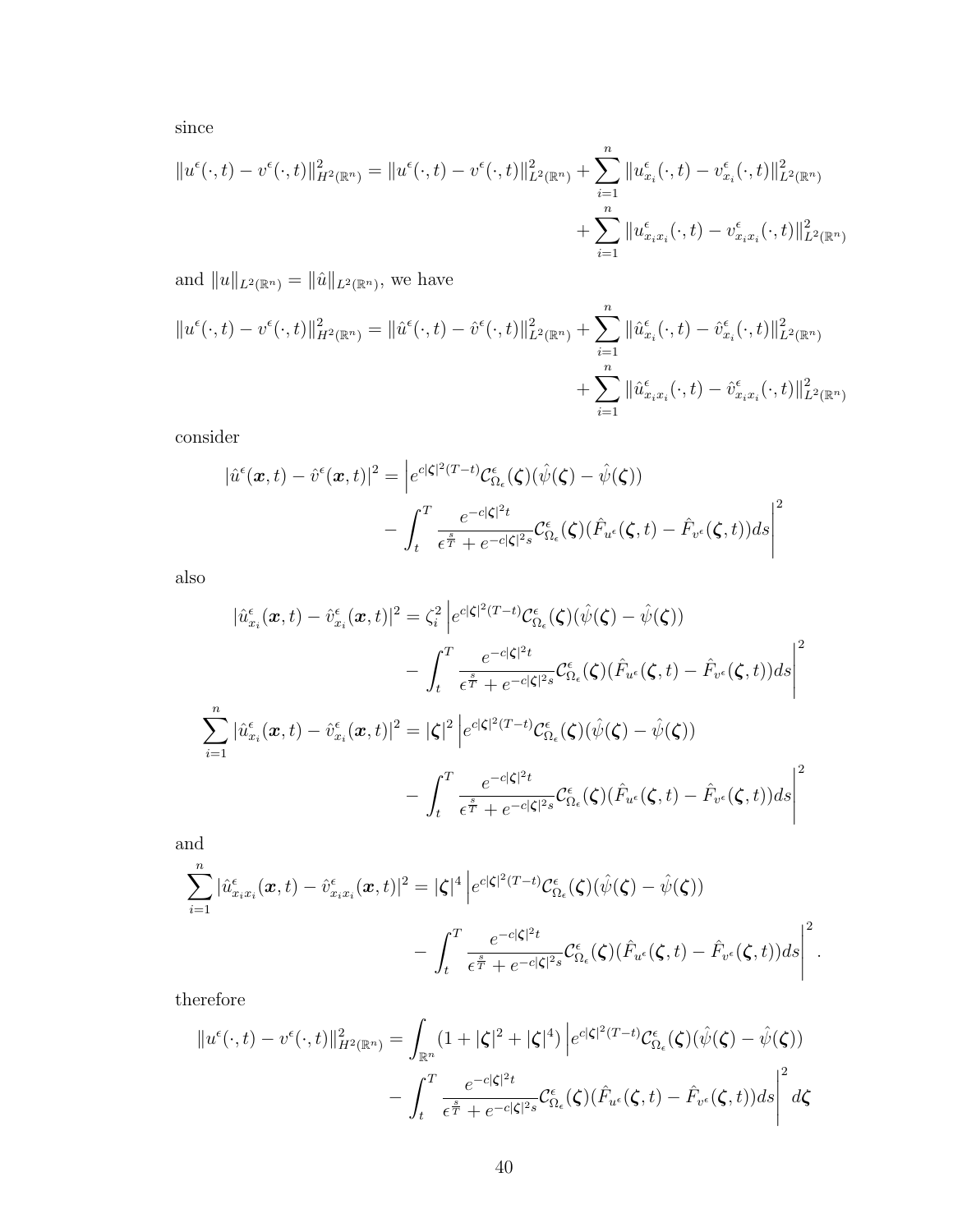Let  $h(\zeta) = 1 + |\zeta|^2 + |\zeta|^4$ , then

$$
\leq 2 \int_{\mathbb{R}^n} h(\zeta) \left( e^{c|\zeta|^2 (T-t)} \right)^2 (\mathcal{C}^{\epsilon})^2_{\Omega_{\epsilon}}(\zeta) |(\hat{\psi}(\zeta) - \hat{\psi}(\zeta))|^2 d\zeta \n+ 2(T-t) \int_{\mathbb{R}^n} \int_t^T h(\zeta) \left( \frac{e^{-c|\zeta|^2 t}}{\epsilon^{\frac{s}{T}} + e^{-c|\zeta|^2 s}} \right)^2 \mathcal{C}^{\epsilon}_{\Omega_{\epsilon}}(\zeta) |(\hat{F}_{u^{\epsilon}}(\zeta, t) - \hat{F}_{v^{\epsilon}}(\zeta, t))|^2 ds d\zeta \n= 2 \int_{\Omega_{\epsilon}} h(\zeta) e^{2c|\zeta|^2 (T-t)} |\hat{\psi}(\zeta) - \hat{\psi}(\zeta)|^2 d\zeta \n+ 2(T-t) \int_{\Omega_{\epsilon}} \int_t^T h(\zeta) \left( \frac{e^{-c|\zeta|^2 t}}{\epsilon^{\frac{s}{T}} + e^{-c|\zeta|^2 s}} \right)^2 |\hat{F}_{u^{\epsilon}}(\zeta, t) - \hat{F}_{v^{\epsilon}}(\zeta, t)|^2 ds d\zeta
$$

since  $R_{\epsilon} = \max\{h(\zeta), \zeta \in \Omega_{\epsilon}\}\$ , and  $a_{\epsilon} \in \Omega_{\epsilon}$  such that  $e^{2c|\zeta|^2(T-t)}$  has the maximum at  $\zeta = a_{\epsilon}$ , then

$$
\leq 2R_{\epsilon} \int_{\Omega_{\epsilon}} e^{2c|\zeta|^{2}(T-t)} |\hat{\psi}(\zeta) - \hat{\psi}(\zeta)|^{2} d\zeta
$$
  
+ 
$$
2R_{\epsilon}(T-t) \int_{\Omega_{\epsilon}} \int_{t}^{T} e^{2c|\zeta|^{2}(s-t)} |\hat{F}_{u^{\epsilon}}(\zeta, t) - \hat{F}_{v^{\epsilon}}(\zeta, t)|^{2} ds d\zeta
$$
  

$$
\leq 2R_{\epsilon} e^{2c|a_{\epsilon}|^{2}(T-t)} \int_{\mathbb{R}^{n}} |\hat{\psi}(\zeta) - \hat{\psi}(\zeta)|^{2} d\zeta
$$
  
+ 
$$
2R_{\epsilon}(T-t) \int_{t}^{T} e^{2c|a_{\epsilon}|^{2}(s-t)} \int_{\mathbb{R}^{n}} |\hat{F}_{u^{\epsilon}}(\zeta, t) - \hat{F}_{v^{\epsilon}}(\zeta, t)|^{2} d\zeta ds
$$
  
= 
$$
2R_{\epsilon} e^{-2c|a_{\epsilon}|^{2}t} e^{2c|a_{\epsilon}|^{2}T} ||\psi - \psi||^{2}_{L^{2}(\mathbb{R}^{n})}
$$
  
+ 
$$
2R_{\epsilon} e^{-2c|a_{\epsilon}|^{2}t} \int_{t}^{T} e^{2c|a_{\epsilon}|^{2}s} ||F_{u^{\epsilon}}(\cdot, s) - F_{v^{\epsilon}}(\cdot, s)||^{2}_{L^{2}(\mathbb{R}^{n})} ds
$$
  

$$
\leq 2R_{\epsilon} e^{-2c|a_{\epsilon}|^{2}t} e^{2c|a_{\epsilon}|^{2}T} ||\hat{\psi} - \hat{\psi}||^{2}_{L^{2}(\mathbb{R}^{n})}
$$
  
+ 
$$
2k^{2}R_{\epsilon} e^{-2c|a_{\epsilon}|^{2}t} \int_{t}^{T} e^{2c|a_{\epsilon}|^{2}s} ||u^{\epsilon}(\cdot, s) - v^{\epsilon}(\cdot, s)||^{2}_{H^{2}(\mathbb{R}^{n})} ds
$$

therefore, we have

$$
||u^{\epsilon}(\cdot,t) - v^{\epsilon}(\cdot,t)||_{H^{2}(\mathbb{R}^{n})}^{2} \leq 2R_{\epsilon}e^{-2c|a_{\epsilon}|^{2}t}e^{2c|a_{\epsilon}|^{2}T}||\hat{\psi} - \hat{\psi}||_{L^{2}(\mathbb{R}^{n})}^{2} + 2k^{2}R_{\epsilon}e^{-2c|a_{\epsilon}|^{2}t}\int_{t}^{T}e^{2c|a_{\epsilon}|^{2}s}||u^{\epsilon}(\cdot,s) - v^{\epsilon}(\cdot,s)||_{H^{2}(\mathbb{R}^{n})}^{2}ds
$$

and

$$
e^{2c|a_{\epsilon}|^{2}t}||u^{\epsilon}(\cdot,t) - v^{\epsilon}(\cdot,t)||_{H^{2}(\mathbb{R}^{n})}^{2} \leq 2R_{\epsilon}e^{2c|a_{\epsilon}|^{2}T}||\hat{\psi} - \hat{\psi}||_{L^{2}(\mathbb{R}^{n})}^{2} + 2k^{2}R_{\epsilon}(T-t)\int_{t}^{T}e^{2c|a_{\epsilon}|^{2}s}||u^{\epsilon}(\cdot,s) - v^{\epsilon}(\cdot,s)||_{H^{2}(\mathbb{R}^{n})}^{2}ds
$$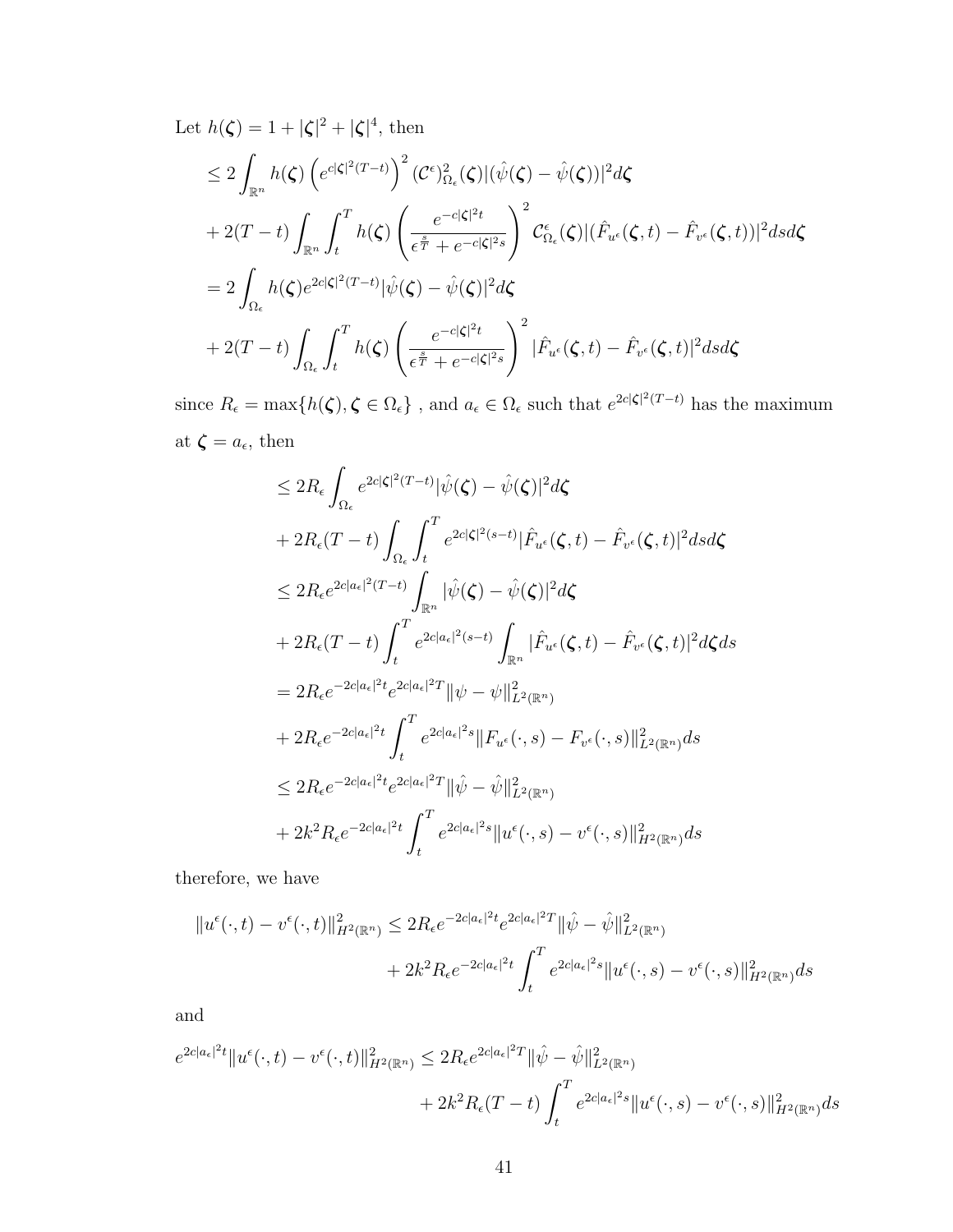Gronwall's Inequality implies

$$
e^{2c|a_{\epsilon}|^{2}t}\|u^{\epsilon}(\cdot,t)-v^{\epsilon}(\cdot,t)\|_{H^{2}(\mathbb{R}^{n})}^{2}\leq 2R_{\epsilon}e^{2c|a_{\epsilon}|^{2}T}e^{2k^{2}R_{\epsilon}(T-t)^{2}}\|\hat{\psi}-\hat{\psi}\|_{L^{2}(\mathbb{R}^{n})}^{2}
$$

and

$$
||u^{\epsilon}(\cdot,t) - v^{\epsilon}(\cdot,t)||_{H^{2}(\mathbb{R}^{n})}^{2} \leq 2R_{\epsilon}e^{2k^{2}R_{\epsilon}(T-t)^{2}}e^{2c|a_{\epsilon}|^{2}(T-t)}||\hat{\psi} - \hat{\psi}||_{L^{2}(\mathbb{R}^{n})}^{2}
$$

This corollary implies that the approximation problem continuously depends on the given initial value.

**THEOREM 4.1.** Define for  $u^{\epsilon} \in H^2(\mathbb{R}^n)$ 

$$
G(u^{\epsilon}(\boldsymbol{x},t)) = \frac{1}{(\sqrt{2\pi})^n} \int_{\mathbb{R}^n} e^{c|\zeta|^2(T-t)} \hat{\phi}(\zeta) \mathcal{C}_{\Omega_{\epsilon}}^{\epsilon}(\zeta) e^{i\zeta \cdot \boldsymbol{x}} d\zeta
$$

$$
- \frac{1}{(\sqrt{2\pi})^n} \int_{\mathbb{R}^n} \int_t^T \frac{e^{-c|\zeta|^2 t}}{\epsilon^{\frac{s}{T}} + e^{-c|\zeta|^2 s}} \hat{F}_{u^{\epsilon}}(\zeta, t) \mathcal{C}_{\Omega_{\epsilon}}^{\epsilon}(\zeta) ds \quad e^{i\zeta \cdot \boldsymbol{x}} d\zeta
$$

Then for  $n \in \mathbb{N}$  we have

$$
||G^n(u^{\epsilon}(\cdot,t)) - G^n(v^{\epsilon}(\cdot,t))||_{H^2(\mathbb{R}^n)}^2 \le \frac{R_{\epsilon}^n M^{2n} k^{2n} T^n (T-t)^n}{n!} e^{2ncb_{\epsilon}T} |||u^{\epsilon} - v^{\epsilon}|||^2 \tag{4.9}
$$

where  $R_{\epsilon} = \max\{h(\boldsymbol{\zeta}) : \boldsymbol{\zeta} \in \Omega_{\epsilon}\}, \ b_{\epsilon} = \max|\boldsymbol{\zeta}|^2 \text{ on } \Omega_{\epsilon}, \ |\mathcal{C}_{\epsilon}(\boldsymbol{\zeta})| \leq M \text{ for all } \boldsymbol{\zeta} \in \Omega_{\epsilon},$ and  $\| |.\|$  is the supremum norm in  $C([0,T], H^2(\mathbb{R}^n))$ . Also there exists an  $u^{\epsilon} \in H^2(\mathbb{R}^n)$  such that  $G(u^{\epsilon}(\boldsymbol{x}, t)) = u^{\epsilon}(\boldsymbol{x}, t)$ 

*Proof.* Proof by induction. Suppose  $n = 1$ , then

$$
G(u^{\epsilon}(\boldsymbol{x},t)) = \frac{1}{(\sqrt{2\pi})^n} \int_{\mathbb{R}^n} e^{c|\zeta|^2(T-t)} \hat{\phi}(\zeta) \mathcal{C}_{\Omega_{\epsilon}}^{\epsilon}(\zeta) e^{i\zeta \cdot \boldsymbol{x}} d\zeta
$$

$$
- \frac{1}{(\sqrt{2\pi})^n} \int_{\mathbb{R}^n} \int_t^T \frac{e^{-c|\zeta|^2 t}}{\epsilon^{\frac{s}{T}} + e^{-c|\zeta|^2 s}} \hat{F}_{u^{\epsilon}}(\zeta, t) \mathcal{C}_{\Omega_{\epsilon}}^{\epsilon}(\zeta) ds \quad e^{i\zeta \cdot \boldsymbol{x}} d\zeta
$$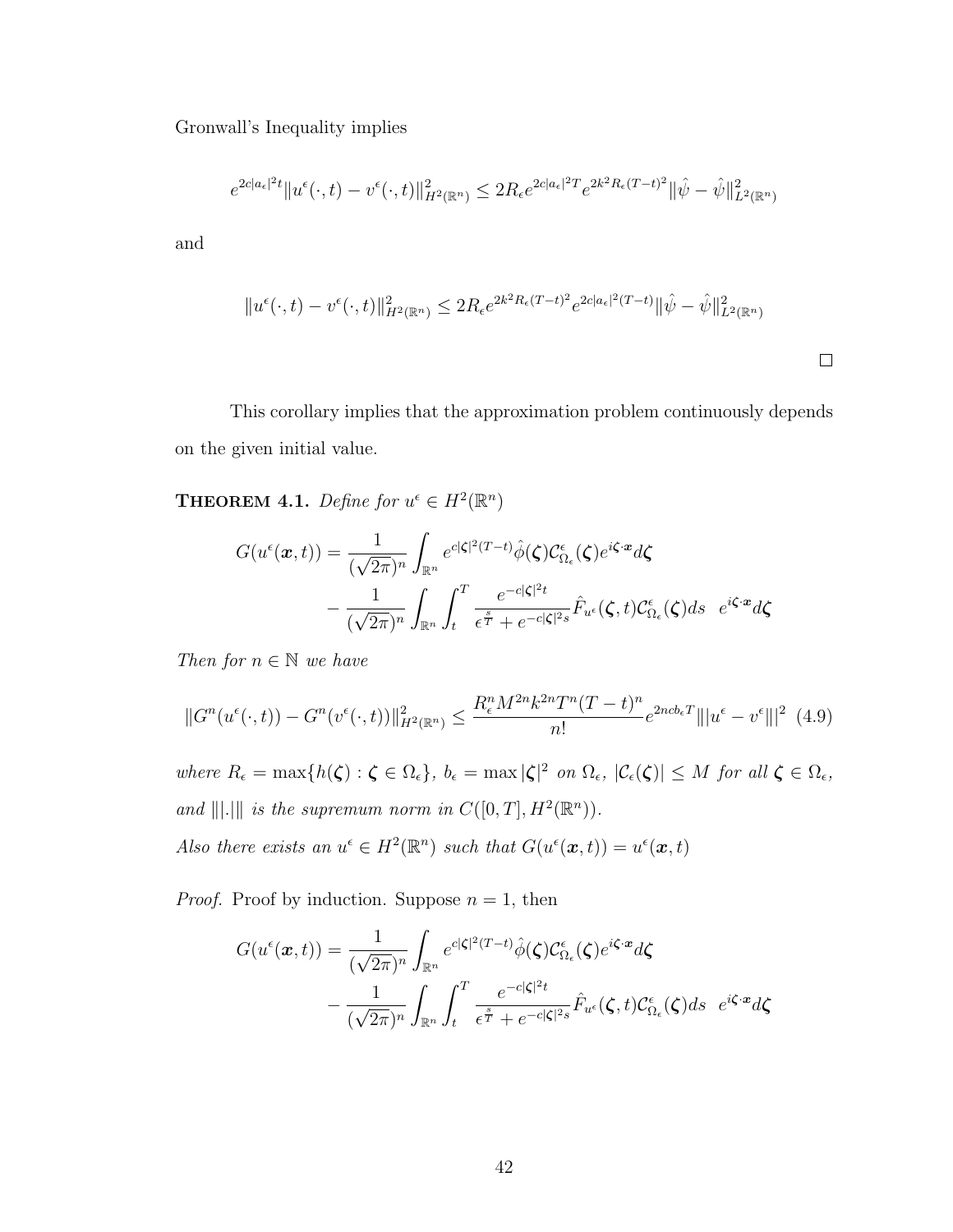For any  $u^{\epsilon}, v^{\epsilon} \in H^2(\mathbb{R}^n) \times [0, T]$ , consider  $||G(u^{\epsilon}(\cdot, t)) - G(v^{\epsilon}(\cdot, t))||_{H^2(\mathbb{R}^n)}^2$ , then

$$
= \int_{\mathbb{R}^n} h(\zeta) \left| \int_t^T \frac{e^{-c|\zeta|^2 t}}{\epsilon^{\frac{s}{T}} + e^{-c|\zeta|^2 s}} (\hat{F}_{u^{\epsilon}}(\zeta, s) - \hat{F}_{v^{\epsilon}}(\zeta, s)) \mathcal{C}_{\Omega_{\epsilon}}^{\epsilon}(\zeta) ds \right|^2 d\zeta
$$
  

$$
\leq (T - t) \int_{\Omega_{\epsilon}} h(\zeta) \int_t^T \left( \frac{e^{-c|\zeta|^2 t}}{\epsilon^{\frac{s}{T}} + e^{-c|\zeta|^2 s}} \right)^2 |\hat{F}_{u^{\epsilon}}(\zeta, s) - \hat{F}_{v^{\epsilon}}(\zeta, s)|^2 |\mathcal{C}_{\Omega_{\epsilon}}^{\epsilon}|^2 ds d\zeta
$$
  

$$
\leq R_{\epsilon} M^2 (T - t) \int_t^T \int_{\Omega_{\epsilon}} e^{2c|\zeta|^2 (s - t)} |\hat{F}_{u^{\epsilon}}(\zeta, s) - \hat{F}_{v^{\epsilon}}(\zeta, s)|^2 d\zeta ds
$$

since  $b_{\epsilon} = \max\{|\zeta|^2 \mid \zeta \in \Omega_{\epsilon}\}\,$ , then

$$
\leq R_{\epsilon}M^{2}(T-t)\int_{t}^{T}\int_{\Omega_{\epsilon}}e^{2cb_{\epsilon}(s-t)}|\hat{F}_{u^{\epsilon}}(\zeta,s)-\hat{F}_{v^{\epsilon}}(\zeta,s)|^{2}d\zeta ds
$$
\n
$$
\leq R_{\epsilon}M^{2}(T-t)e^{2cb_{\epsilon}T}\int_{t}^{T}\int_{\mathbb{R}^{n}}|\hat{F}_{u^{\epsilon}}(\zeta,s)-\hat{F}_{v^{\epsilon}}(\zeta,s)|^{2}d\zeta ds
$$
\n
$$
\leq R_{\epsilon}M^{2}(T-t)e^{2cb_{\epsilon}T}\int_{t}^{T}\|\hat{F}_{u^{\epsilon}}(\cdot,s)-\hat{F}_{v^{\epsilon}}(\cdot,s)\|_{L^{2}(\mathbb{R}^{n})}^{2}ds
$$
\n
$$
= R_{\epsilon}M^{2}(T-t)e^{2cb_{\epsilon}T}\int_{t}^{T}\|F_{u^{\epsilon}}(\cdot,s)-F_{v^{\epsilon}}(\cdot,s)\|_{L^{2}(\mathbb{R}^{n})}^{2}ds
$$
\n
$$
\leq R_{\epsilon}M^{2}k^{2}(T-t)e^{2cb_{\epsilon}T}\int_{t}^{T}\|u^{\epsilon}(\cdot,s)-v^{\epsilon}(\cdot,s)\|_{H^{2}(\mathbb{R}^{n})}^{2}ds
$$
\n
$$
\leq R_{\epsilon}M^{2}k^{2}(T-t)e^{2cb_{\epsilon}T}\int_{t}^{T}\|u^{\epsilon}(\cdot,s)-v^{\epsilon}(\cdot,s)\|_{H^{2}(\mathbb{R}^{n})}^{2}ds
$$
\n
$$
\leq R_{\epsilon}M^{2}k^{2}T(T-t)e^{2cb_{\epsilon}T}\|u^{\epsilon}-v^{\epsilon}\|^{2}
$$

This implies (4.9) is true for  $n = 1$ . Now suppose inequality (4.9) is true when  $n = p$ , that is,

$$
||G^p(u^{\epsilon}(\cdot,t)) - G^p(v^{\epsilon}(\cdot,t))||_{H^2(\mathbb{R}^n)}^2 \le \frac{R_{\epsilon}^p M^{2p} k^{2p} T^p (T-t)^p}{p!} e^{2p c b_{\epsilon} T} |||u^{\epsilon} - v^{\epsilon}|||^2
$$

We need to show (4.9) is true when  $n = p+1$ . Consider  $||G^{p+1}(u^{\epsilon}(\cdot,t)) - G^{p+1}(v^{\epsilon}(\cdot,t))||_{H^2(\mathbb{R}^n)}^2$ , then

$$
= ||G(G^{p}(u^{\epsilon}(\cdot,t))) - G(G^{p}(v^{\epsilon}(\cdot,t)))||^{2} H^{2}(\mathbb{R}^{n})
$$
  

$$
= \int_{\mathbb{R}^{n}} h(\zeta) \left| \int_{t}^{T} \frac{e^{-c|\zeta|^{2}t}}{\epsilon^{\frac{s}{T}} + e^{-c|\zeta|^{2}s}} (\hat{F}_{G^{p}(u^{\epsilon}})(\zeta,s) - \hat{F}_{G^{p}(v^{\epsilon}})(\zeta,s)) \mathcal{C}_{\Omega_{\epsilon}}^{\epsilon}(\zeta) ds \right|^{2} d\zeta
$$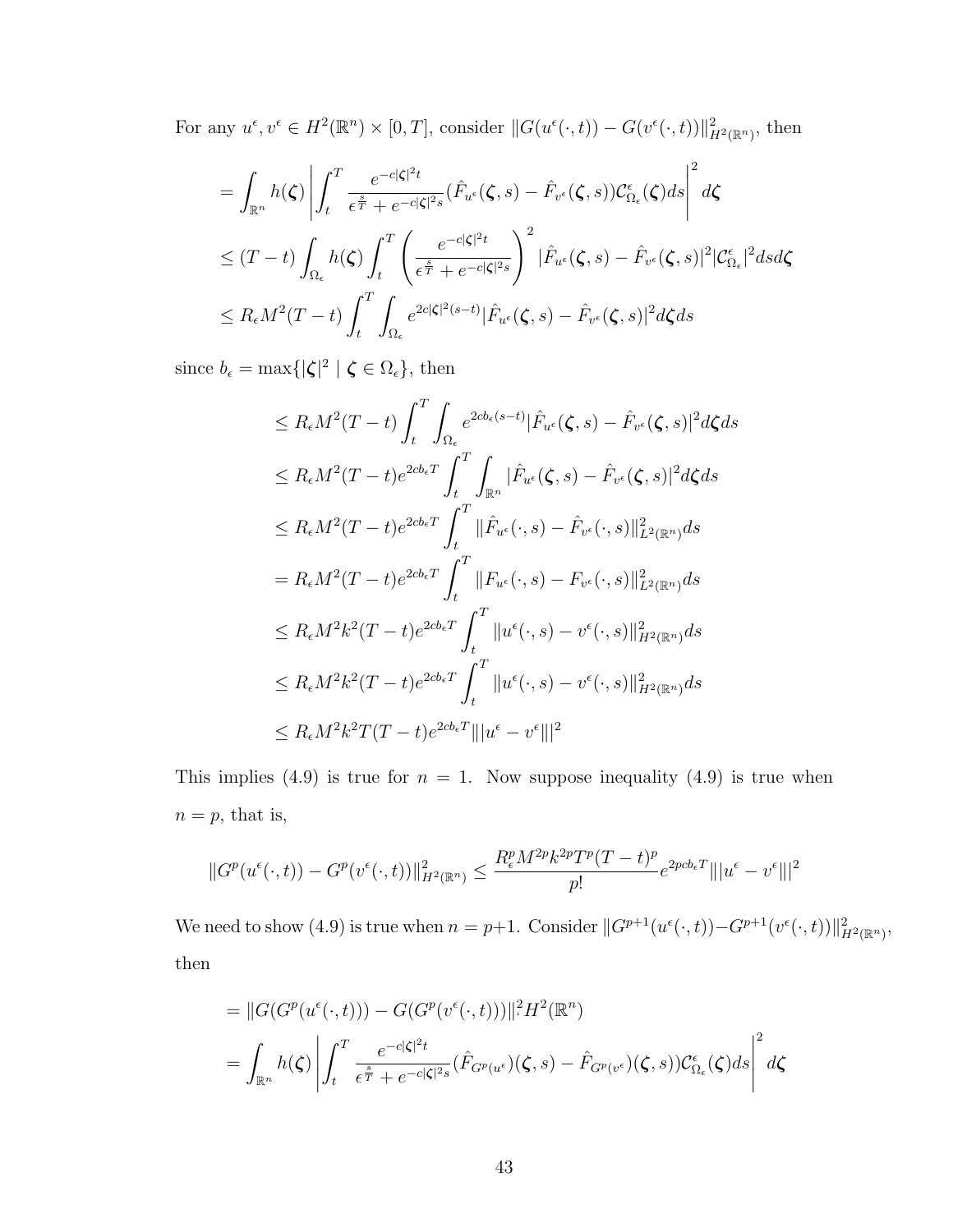$$
\leq (T-t) \int_{\Omega_{\epsilon}} h(\zeta) \int_{t}^{T} \left( \frac{e^{-c|\zeta|^{2}t}}{\epsilon^{\frac{s}{T}} + e^{-c|\zeta|^{2}s}} \right)^{2} |\hat{F}_{G^{p}(u^{\epsilon})}(\zeta,s) - \hat{F}_{G^{p}(v^{\epsilon})}(\zeta,s)|^{2} |\mathcal{C}_{\Omega_{\epsilon}}^{\epsilon}(\zeta)|^{2} ds d\zeta
$$
  
\n
$$
\leq M^{2}(T-t) \int_{\Omega_{\epsilon}} h(\zeta) \int_{t}^{T} e^{c|\zeta|^{2}(s-t)} |\hat{F}_{G^{p}(u^{\epsilon})}(\zeta,s) - \hat{F}_{G^{p}(v^{\epsilon})}(\zeta,s)|^{2} ds d\zeta
$$
  
\n
$$
\leq R_{\epsilon} M^{2} k^{2}(T-t) e^{2cb_{\epsilon}T} \int_{t}^{T} ||G^{p}(u^{\epsilon})(\cdot,s) - G^{p}(v^{\epsilon})(\cdot,s)||_{L^{2}(\mathbb{R}^{n})}^{2} ds
$$

by the hypothesis, we have

$$
\leq R_{\epsilon}M^{2}k^{2}(T-t)e^{2cb_{\epsilon}T}\int_{t}^{T}\frac{R_{\epsilon}^{p}K^{2p}T^{p}(T-s)^{p}}{p!}e^{2pcb_{\epsilon}T}\| |u^{\epsilon}-v^{\epsilon}\| |^{2}ds
$$
\n
$$
=\frac{R_{\epsilon}^{p+1}M^{2(p+1)}k^{2(p+1)}TT^{p}e^{2(p+1)cb_{\epsilon}T}}{p!}\| |u^{\epsilon}-v^{\epsilon}\| |^{2}_{H^{2}(\mathbb{R}^{n})}\int_{t}^{T}(T-s)^{p}ds
$$
\n
$$
=\frac{R_{\epsilon}^{p+1}M^{2(p+1)}k^{2(p+1)}T^{p+1}e^{2(p+1)cb_{\epsilon}T}}{p!}\| |u^{\epsilon}-v^{\epsilon}\| |^{2}_{H^{2}(\mathbb{R}^{n})}\frac{(T-t)^{p+1}}{p+1}
$$
\n
$$
=\frac{R_{\epsilon}^{p+1}M^{2(p+1)}k^{2(p+1)}T^{p+1}(T-t)^{p+1}e^{2(p+1)cb_{\epsilon}T}}{(p+1)!}\| |u^{\epsilon}-v^{\epsilon}\| |^{2}_{H^{2}(\mathbb{R}^{n})}
$$

therefore (4.9) is true for all  $n \in \mathbb{N}$ . That is, for all  $n \in \mathbb{N}$  we have

$$
||G^n(u^{\epsilon}(\cdot,t)) - G^n(v^{\epsilon}(\cdot,t))||_{H^2(\mathbb{R}^n)}^2 \le \frac{R_{\epsilon}^n M^{2n} k^{2n} T^n (T-t)^n}{n!} e^{2n\epsilon b_{\epsilon}T} |||u^{\epsilon} - v^{\epsilon}|||^2
$$
  
Let  $s_n = \frac{R_{\epsilon}^n M^{2n} k^{2n} T^n (T-t)^n}{n!} e^{2n\epsilon b_{\epsilon}T}$ , then  $\sum_{n \in \mathbb{N}} s_n = e^{R_{\epsilon}M^2 k^2 T (T-t)L_{\epsilon}}$  where  $L_{\epsilon} = e^{2\epsilon b_{\epsilon}T}$ .  
That is  $s_n$  is convergent sequence. Then there exists  $n_0 \in \mathbb{N}$  such that  $s_n < 1$  for all  $n > n_0$ . The Banach fixed point theorem implies there exists a unique solution  $u^{\epsilon} \in H^2(\mathbb{R}^n)$  such that  $G^{n_0}(u^{\epsilon}) = u^{\epsilon}$  and this implies  $G(u^{\epsilon}) = u^{\epsilon}$ .

Now suppose  $u^{\epsilon}$  and  $v^{\epsilon}$  are two solutions of the approximation problem (4.5), then

$$
u^{\epsilon}(\boldsymbol{x},t) = \frac{1}{(\sqrt{2\pi})^{n}} \int_{\mathbb{R}^{n}} \frac{e^{-c|\boldsymbol{\zeta}|^{2}t} \hat{\phi}(\boldsymbol{\zeta})}{\epsilon + e^{-c|\boldsymbol{\zeta}|^{2}T}} \mathcal{C}_{\Omega_{\epsilon}}(\boldsymbol{\zeta}) e^{i\boldsymbol{\zeta}\cdot\boldsymbol{x}} d\boldsymbol{\zeta}
$$

$$
- \frac{1}{(\sqrt{2\pi})^{n}} \int_{\mathbb{R}^{n}} \int_{t}^{T} \frac{e^{-c|\boldsymbol{\zeta}|^{2}t}}{\epsilon^{\frac{s}{T}} + e^{-c|\boldsymbol{\zeta}|^{2}s}} \hat{F}_{u^{\epsilon}}(\boldsymbol{\zeta},t) \mathcal{C}_{\Omega_{\epsilon}}(\boldsymbol{\zeta}) ds \quad e^{i\boldsymbol{\zeta}\cdot\boldsymbol{x}} d\boldsymbol{\zeta}
$$

$$
v^{\epsilon}(\boldsymbol{x},t) = \frac{1}{(\sqrt{2\pi})^{n}} \int_{\mathbb{R}^{n}} \frac{e^{-c|\boldsymbol{\zeta}|^{2}t} \hat{\phi}(\boldsymbol{\zeta})}{\epsilon + e^{-c|\boldsymbol{\zeta}|^{2}T}} \mathcal{C}_{\Omega_{\epsilon}}(\boldsymbol{\zeta}) e^{i\boldsymbol{\zeta}\cdot\boldsymbol{x}} d\boldsymbol{\zeta}
$$

$$
- \frac{1}{(\sqrt{2\pi})^{n}} \int_{\mathbb{R}^{n}} \int_{t}^{T} \frac{e^{-c|\boldsymbol{\zeta}|^{2}t}}{\epsilon^{\frac{s}{T}} + e^{-c|\boldsymbol{\zeta}|^{2}s}} \hat{F}_{v^{\epsilon}}(\boldsymbol{\zeta},t) \mathcal{C}_{\Omega_{\epsilon}}(\boldsymbol{\zeta}) ds \quad e^{i\boldsymbol{\zeta}\cdot\boldsymbol{x}} d\boldsymbol{\zeta}
$$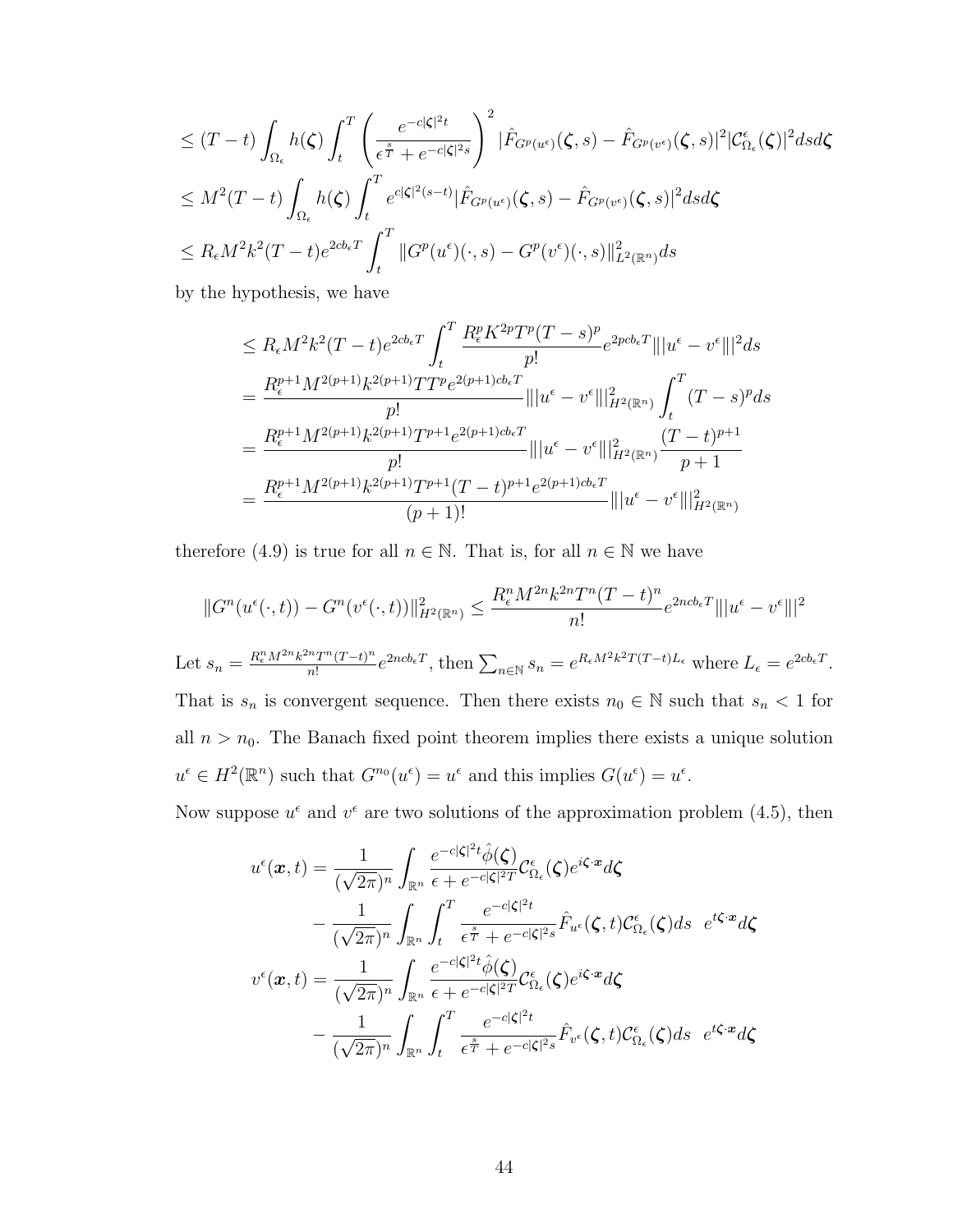Consider  $||u^{\epsilon}(\cdot, t) - v^{\epsilon}(\cdot, t)||_{H^2(\mathbb{R}^n)}$ , then

$$
= \int_{\mathbb{R}^n} h(\zeta) \left| \int_t^T \frac{e^{-c|\zeta|^2 t}}{\epsilon^{\frac{s}{T}} + e^{-c|\zeta|^2 s}} (\hat{F}_{u^{\epsilon}}(\zeta, t) - \hat{F}_{v^{\epsilon}}(\zeta, t)) \mathcal{C}_{\Omega_{\epsilon}}^{\epsilon}(\zeta) ds \right|^2 d\zeta
$$
  
\n
$$
\leq (T - t) \int_{\mathbb{R}^n} h(\zeta) \int_t^T \left( \frac{e^{-c|\zeta|^2 t}}{\epsilon^{\frac{s}{T}} + e^{-c|\zeta|^2 s}} \right)^2 |\hat{F}_{u^{\epsilon}}(\zeta, t) - \hat{F}_{v^{\epsilon}}(\zeta, t)|^2 |\mathcal{C}_{\Omega_{\epsilon}}^{\epsilon}(\zeta)|^2 ds d\zeta
$$
  
\n
$$
\leq M^2 (T - t) \int_{\Omega_{\epsilon}} h(\zeta) \int_t^T \left( \frac{e^{-c|\zeta|^2 t}}{\epsilon^{\frac{s}{T}} + e^{-c|\zeta|^2 s}} \right)^2 |\hat{F}_{u^{\epsilon}}(\zeta, t) - \hat{F}_{v^{\epsilon}}(\zeta, t)|^2 ds d\zeta
$$
  
\n
$$
\leq R_{\epsilon} M^2 (T - t) \int_{\Omega_{\epsilon}} \int_t^T e^{\frac{t}{T} - \frac{s}{T}} |\hat{F}_{u^{\epsilon}}(\zeta, t) - \hat{F}_{v^{\epsilon}}(\zeta, t)|^2 ds d\zeta
$$
  
\n
$$
\leq R_{\epsilon} M^2 (T - t) e^{\frac{t}{T}} \int_t^T \int_{\mathbb{R}^n} e^{-\frac{s}{T}} |\hat{F}_{u^{\epsilon}}(\zeta, t) - \hat{F}_{v^{\epsilon}}(\zeta, t)|^2 ds d\zeta
$$
  
\n
$$
\leq R_{\epsilon} M^2 (T - t) e^{\frac{t}{T}} \int_t^T e^{-\frac{s}{T}} \int_{\mathbb{R}^n} |\hat{F}_{u^{\epsilon}}(\zeta, t) - \hat{F}_{v^{\epsilon}}(\zeta, t)|^2 d\zeta ds
$$
  
\n
$$
\leq R_{\epsilon} M^2 k^2 (T - t) e^{\frac{t}{T}} \int_t^T e^{-\frac{s}{T}} ||u^{\epsilon}(\cdot, s) - v^{\epsilon}(\cdot, s)||_{
$$

that is

$$
||u^{\epsilon}(\cdot,t) - v^{\epsilon}(\cdot,t)||_{H^{2}(\mathbb{R}^{n})}^{2} \leq R_{\epsilon}M^{2}k^{2}(T-t)e^{\frac{t}{T}}\int_{t}^{T}e^{-\frac{s}{T}}||u^{\epsilon}(\cdot,s) - v^{\epsilon}(\cdot,s)||_{H^{2}(\mathbb{R}^{n})}^{2}ds
$$

Gronwall's Inequality implies  $||u^{\epsilon}(\cdot, t) - v^{\epsilon}(\cdot, t)||_{H^2(\mathbb{R}^n)}^2 = 0$  and  $u^{\epsilon} = v^{\epsilon}$ , that is the solution is unique.  $\Box$ 

**THEOREM 4.2.** Suppose  $C^{\epsilon}(\boldsymbol{x}) = 1$  on  $\boldsymbol{x} \in \Omega_{\epsilon}$ . Let  $\hat{G}(\boldsymbol{\zeta}, t) = e^{|\boldsymbol{\zeta}|^4 (cp + cT + \frac{3}{2})} |\hat{g}(\boldsymbol{\zeta})|$ such that  $G \in L^2(\mathbb{R}^n)$ . Suppose

$$
\mathcal{B}_p = \int_0^T \int_{\mathbb{R}^n} e^{2|\zeta|^4 (cT + cp + \frac{3}{2})} |\hat{F}_u(\zeta, s)|^2 d\zeta ds < \infty
$$

If  $u^{\epsilon}(\boldsymbol{x},t)$  and  $u(\boldsymbol{x},t)$  are solution representations of the approximation and original problems respectively, then for  $p > 0$ 

$$
||u^{\epsilon}(\cdot,t) - u(\cdot,t)||_{H^{2}(\mathbb{R}^{n})}^{2} \leq \Phi(t)e^{-2|\zeta_{\epsilon}|^{4}(ct+cp-\frac{3k^{2}T^{2}}{2})}
$$

where

$$
\Phi(t) = 2||G(\cdot, t)||_{L^2(\mathbb{R}^n)}^2 + 2(T - t)\mathcal{B}_p
$$

and  $\zeta_{\epsilon} \in \Omega_{\epsilon}$  such that  $e^{2c|\zeta|^4(T-t)}$  has the maximum value at  $\zeta = \zeta_{\epsilon}$ .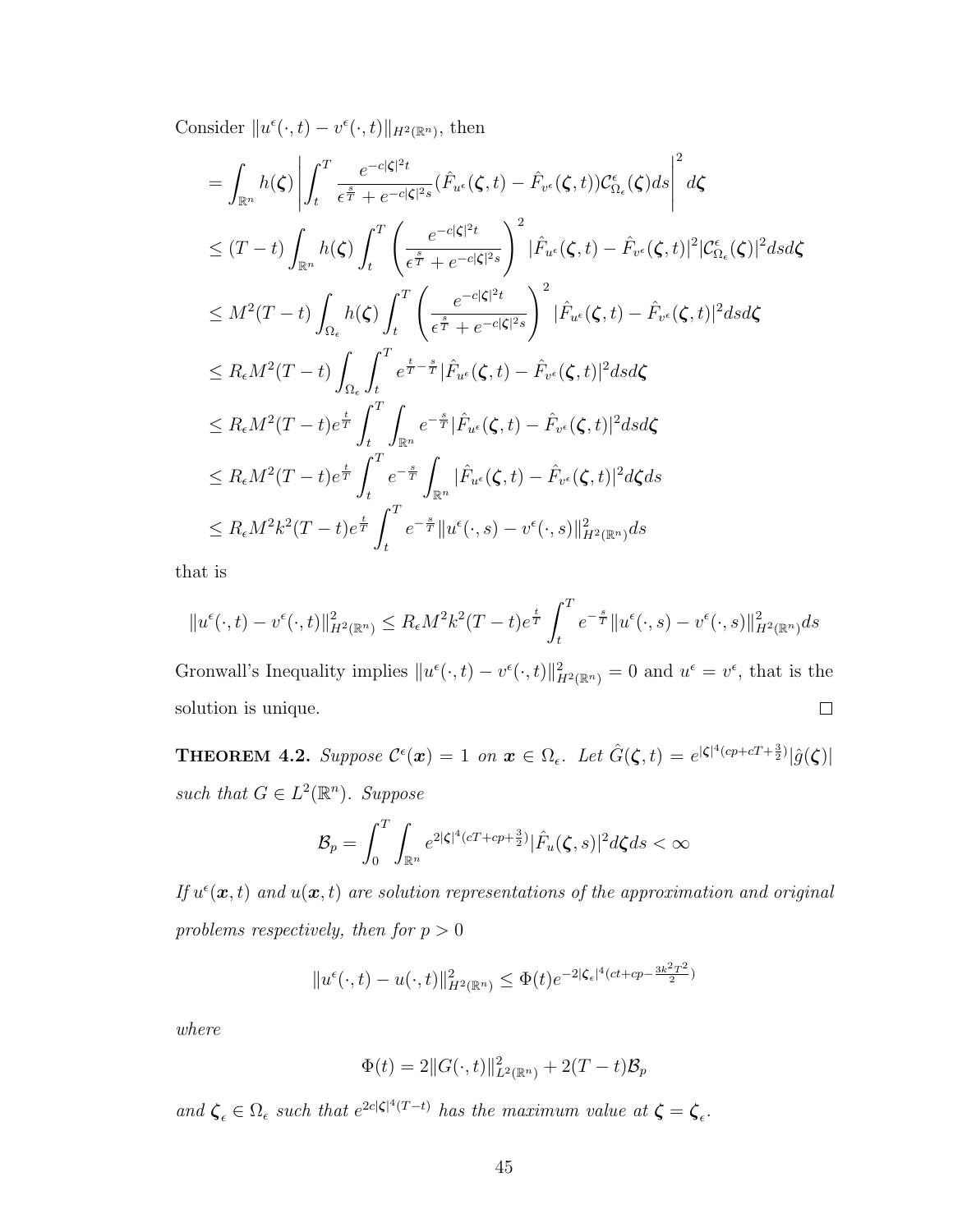*Proof.* Let  $u^{\epsilon}(\boldsymbol{x},t)$  and  $u(\boldsymbol{x},t)$  be solution representations of the approximation and original problems respectively. Then

$$
||u^{\epsilon}(\cdot,t) - u(\cdot,t)||_{H^{2}(\mathbb{R}^{n})}^{2} = \int_{\mathbb{R}^{n}} (1 + |\zeta|^{2} + |\zeta|^{4}) |\hat{u}^{\epsilon}(\zeta,t) - \hat{u}(\zeta,t)|^{2} d\zeta
$$
  
\n
$$
= \int_{\Omega_{\epsilon}} (1 + |\zeta|^{2} + |\zeta|^{4}) |\hat{u}^{\epsilon}(\zeta,t) - \hat{u}(\zeta,t)|^{2} d\zeta
$$
  
\n
$$
+ \int_{\Omega_{\epsilon}^{c}} (1 + |\zeta|^{2} + |\zeta|^{4}) |\hat{u}^{\epsilon}(\zeta,t) - \hat{u}(\zeta,t)|^{2} d\zeta
$$
  
\n
$$
= \int_{\Omega_{\epsilon}} h(\zeta) |\hat{u}^{\epsilon}(\zeta,t) - \hat{u}(\zeta,t)|^{2} d\zeta + \int_{\Omega_{\epsilon}^{c}} h(\zeta) |\hat{u}^{\epsilon}(\zeta,t) - \hat{u}(\zeta,t)|^{2} d\zeta
$$

Let

$$
l_1 = \int_{\Omega_{\epsilon}} h(\zeta) |\hat{u}^{\epsilon}(\zeta, t) - \hat{u}(\zeta, t)|^2 d\zeta
$$

$$
l_2 = \int_{\Omega_{\epsilon}^c} h(\zeta) |\hat{u}^{\epsilon}(\zeta, t) - \hat{u}(\zeta, t)|^2 d\zeta
$$

Consider

$$
l_1 = \int_{\Omega_{\epsilon}} h(\boldsymbol{\zeta}) |\hat{u}^{\epsilon}(\boldsymbol{\zeta},t) - \hat{u}(\boldsymbol{\zeta},t)|^2 d\boldsymbol{\zeta}
$$

then

$$
l_{1} = \int_{\Omega_{\epsilon}} h(\zeta) \left| e^{c|\zeta|^{2}(T-t)} \hat{g}(\zeta) - \int_{t}^{T} \frac{e^{-c|\zeta|^{2}t}}{\epsilon^{\frac{s}{T}} + e^{-c|\zeta|^{2}s}} \hat{F}_{u^{\epsilon}}(\zeta, t) ds - e^{c|\zeta|^{2}(T-t)} \hat{g}(\zeta) \right|
$$
  
+ 
$$
\int_{t}^{T} e^{c|\zeta|^{2}(s-t)} \hat{F}_{u}(\zeta, s) ds \right|^{2} d\zeta
$$
  
= 
$$
\int_{\Omega_{\epsilon}} h(\zeta) \left| \int_{t}^{T} e^{c|\zeta|^{2}(s-t)} \hat{F}_{u}(\zeta, s) ds - \int_{t}^{T} \frac{e^{-c|\zeta|^{2}t}}{\epsilon^{\frac{s}{T}} + e^{-c|\zeta|^{2}s}} \hat{F}_{u^{\epsilon}}(\zeta, t)(\zeta) ds \right|^{2} d\zeta
$$
  

$$
\leq \int_{\Omega_{\epsilon}} h(\zeta) \left| \int_{t}^{T} e^{c|\zeta|^{2}(s-t)} \left( \hat{F}_{u}(\zeta, s) - \hat{F}_{u^{\epsilon}}(\zeta, t) \right) ds \right|^{2} d\zeta
$$
  

$$
\leq (T-t) \int_{\Omega_{\epsilon}} h(\zeta) \int_{t}^{T} e^{2c|\zeta|^{2}(s-t)} \left| \hat{F}_{u}(\zeta, s) - \hat{F}_{u^{\epsilon}}(\zeta, t) \right|^{2} ds d\zeta
$$

We know that if  $|\zeta| \geq 1$ , then  $h(\zeta) \leq e^{3|\zeta|^4}$ , then

$$
\leq (T-t) \int_{\Omega_{\epsilon}} e^{3|\zeta|^4} \int_t^T e^{2c|\zeta|^2(s-t)} \left| \hat{F}_u(\zeta, s) - \hat{F}_{u^{\epsilon}}(\zeta, t) \right|^2 ds d\zeta
$$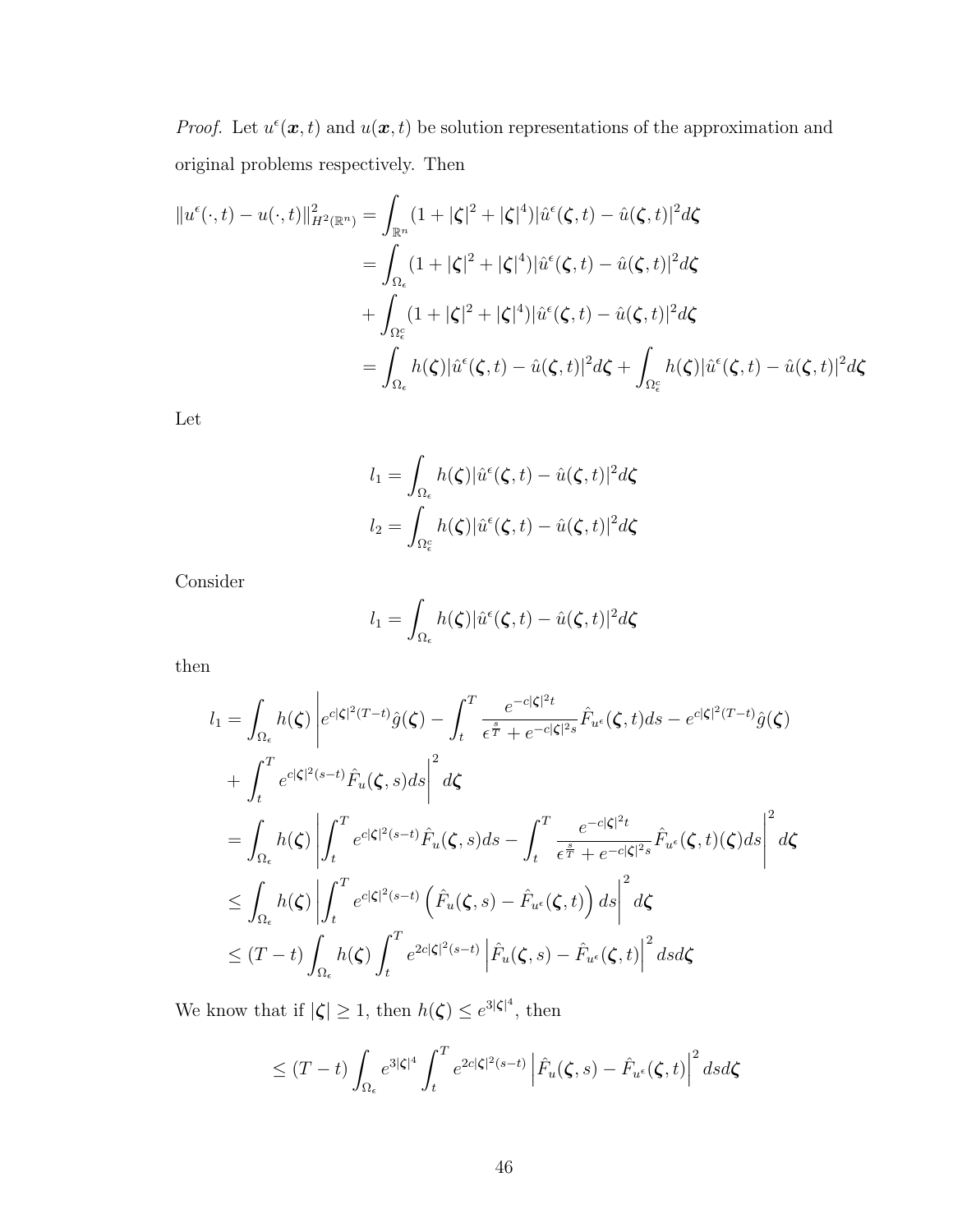Let  $p > 0$  and  $\zeta_{\epsilon} \in \Omega_{\epsilon}$  such that  $e^{2c|\zeta|^4(T-t)}$  has the maximum value at  $\zeta = \zeta_{\epsilon}$ . Also  $h(\zeta)$  takes its maximum at  $\zeta_\epsilon$  on  $\Omega_e.$  Therefore we rewrite the above inequality as follows:

$$
\leq (T-t)e^{-2c|\zeta_{\epsilon}|^{4}(t+p)}h(\zeta_{\epsilon})\int_{\Omega_{\epsilon}}\int_{t}^{T}e^{2c|\zeta_{\epsilon}|^{4}(s+p)}|\hat{F}_{u}(\zeta,s)-\hat{F}_{u^{\epsilon}}(\zeta,t)|^{2}dsd\zeta
$$
  

$$
\leq (T-t)e^{-2c|\zeta_{\epsilon}|^{4}(t+p)}h(\zeta_{\epsilon})\int_{t}^{T}e^{2c|\zeta_{\epsilon}|^{4}(s+p)}\int_{\mathbb{R}^{n}}|\hat{F}_{u}(\zeta,s)-\hat{F}_{u^{\epsilon}}(\zeta,t)|^{2}d\zeta ds
$$
  

$$
=(T-t)e^{-2c|\zeta_{\epsilon}|^{4}(t+p)}h(\zeta_{\epsilon})\int_{t}^{T}e^{2c|\zeta_{\epsilon}|^{4}(s+p)}\|\hat{F}_{u}(\cdot,s)-\hat{F}_{u^{\epsilon}}(\cdot,t)\|_{L^{2}(\mathbb{R}^{n})}^{2}ds
$$
  

$$
\leq k^{2}(T-t)e^{-2c|\zeta_{\epsilon}|^{4}(t+p)}h(\zeta_{\epsilon})\int_{t}^{T}e^{2c|\zeta_{\epsilon}|^{4}(s+p)}\|u(\cdot,s)-u^{\epsilon}(\cdot,t)\|_{H^{2}(\mathbb{R}^{n})}^{2}ds
$$

Also, we have

$$
l_2 = \int_{\Omega_{\xi}^{c}} h(\zeta) \left| e^{c|\zeta|^{2}(T-t)} \hat{g}(\zeta) - \int_{t}^{T} \frac{e^{-c|\zeta|^{2}t}}{\epsilon^{\frac{2}{T}} + e^{-c|\zeta|^{2}s}} \hat{F}_{u}(\zeta, t) ds - e^{c|\zeta|^{2}(T-t)} \hat{g}(\zeta) \right.
$$
  
+ 
$$
\int_{t}^{T} e^{c|\zeta|^{2}(s-t)} \hat{F}_{u}(\zeta, s) ds \right|^{2} d\zeta
$$
  
= 
$$
\int_{\Omega_{\xi}^{c}} h(\zeta) \left| -e^{c|\zeta|^{2}(T-t)} \hat{g}(\zeta) + \int_{t}^{T} e^{c|\zeta|^{2}(s-t)} \hat{F}_{u}(\zeta, s) ds \right|^{2} d\zeta
$$
  

$$
\leq \int_{\Omega_{\xi}^{c}} h(\zeta) \left( 2e^{2c|\zeta|^{2}(T-t)} |\hat{g}(\zeta)|^{2} + 2 \left| \int_{t}^{T} e^{c|\zeta|^{2}(s-t)} \hat{F}_{u}(\zeta, s) ds \right|^{2} \right) d\zeta
$$
  
= 
$$
\int_{\Omega_{\xi}^{c}} h(\zeta) \left( 2e^{2c|\zeta|^{2}(T-t)} |\hat{g}(\zeta)|^{2} + 2(T-t) \int_{t}^{T} e^{2c|\zeta|^{2}(s-t)} |\hat{F}_{u}(\zeta, s)|^{2} ds \right) d\zeta
$$
  
= 
$$
\int_{\Omega_{\xi}^{c}} 2h(\zeta) e^{2c|\zeta|^{2}(T-t)} |\hat{g}(\zeta)|^{2} d\zeta + 2(T-t) \int_{\Omega_{\xi}^{c}} h(\zeta) \int_{t}^{T} e^{2c|\zeta|^{2}(s-t)} |\hat{F}_{u}(\zeta, s)|^{2} ds d\zeta
$$
  

$$
\leq \int_{\Omega_{\xi}^{c}} 2e^{3|\zeta|^{4}} e^{2c|\zeta|^{4}(T-t)} |\hat{g}(\zeta)|^{2} d\zeta + 2(T-t) \int_{\Omega_{\xi}^{c}} e^{3|\zeta|^{4}} \int_{t}^{T} e^{2c|\zeta|^{4}(s-t)} |\hat{F}_{u}(\z
$$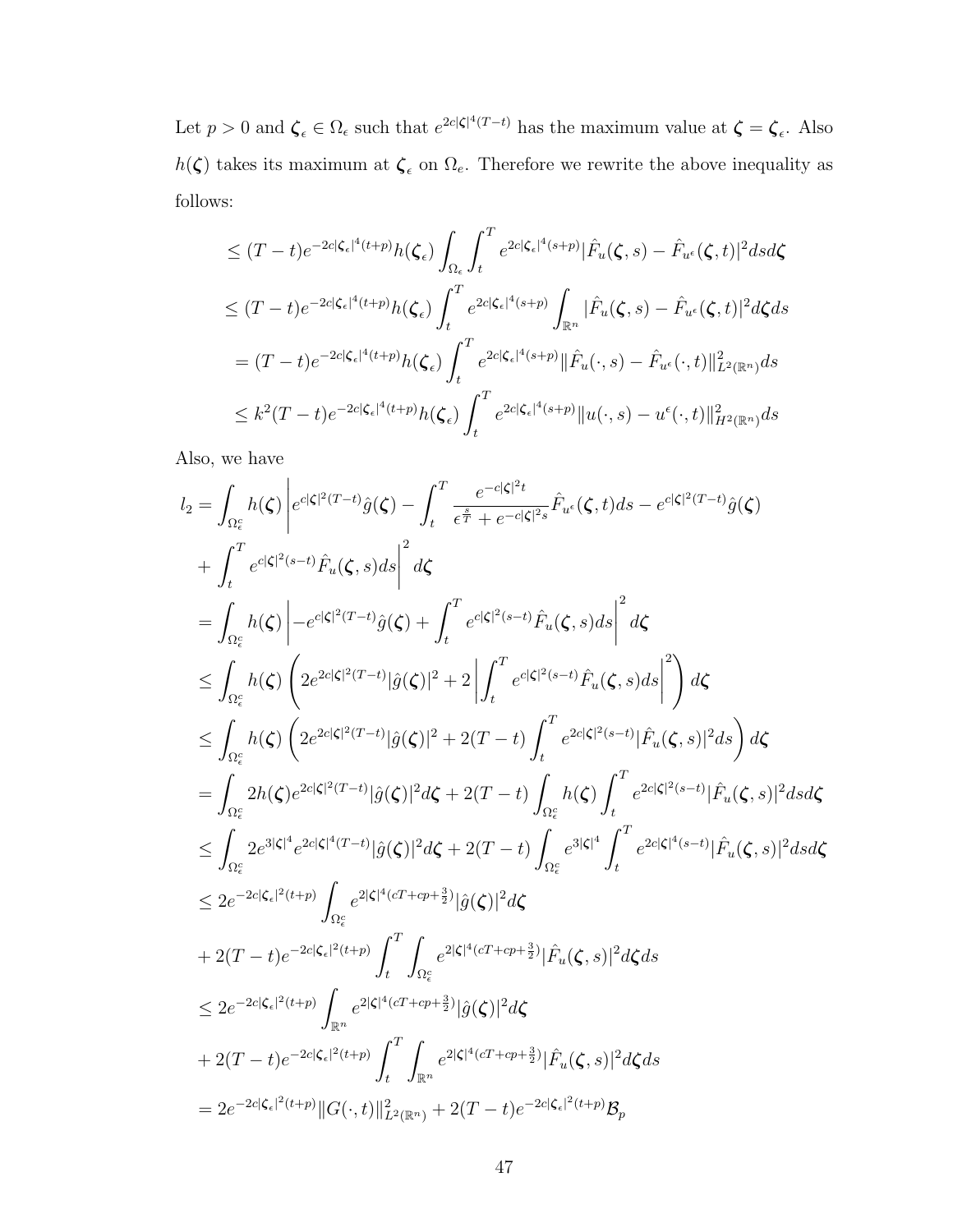Since  $||u^{\epsilon}(\cdot, t) - u(\cdot, t)||_{H^2(\mathbb{R}^n)}^2 = l_1 + l_2$ , therefore,

$$
\leq k^2(T-t)e^{-2c|\zeta_{\epsilon}|^4(t+p)}h(\zeta_{\epsilon})\int_t^T e^{2c|\zeta_{\epsilon}|^4(s+p)}\|u(\cdot,s)-u^{\epsilon}(\cdot,t)\|_{H^2(\mathbb{R}^n)}^2ds
$$
  
+2e^{-2c|\zeta\_{\epsilon}|^2(t+p)}\|G(\cdot,t)\|\_{L^2(\mathbb{R}^n)}^2+2(T-t)e^{-2c|\zeta\_{\epsilon}|^2(t+p)}\mathcal{B}\_p

and

$$
e^{2c|\boldsymbol{\zeta}_{\epsilon}|^{4}(t+p)}\|u^{\epsilon}(\cdot,t)-u(\cdot,t)\|_{H^{2}(\mathbb{R}^{n})}^{2} \leq \Phi_{\epsilon}+k^{2}(T-t)h(\boldsymbol{\zeta}_{\epsilon})
$$

$$
\times \int_{t}^{T} e^{2c|\boldsymbol{\zeta}_{\epsilon}|^{4}(s+p)}\|u(\cdot,s)-u^{\epsilon}(\cdot,t)\|_{H^{2}(\mathbb{R}^{n})}^{2}ds
$$

where

$$
\Phi(t) = 2||G(\cdot, t)||_{L^2(\mathbb{R}^n)}^2 + 2(T - t)\mathcal{B}_p
$$

Gronwall's Inequality implies

$$
e^{2c|\boldsymbol{\zeta}_{\epsilon}|^4(t+p)}\|u^{\epsilon}(\cdot,t)-u(\cdot,t)\|_{H^2(\mathbb{R}^n)}^2\leq \Phi(t)e^{k^2(T-t)^2h(\boldsymbol{\zeta}_{\epsilon})}
$$

since all  $|\zeta| > 1$  we have  $h(\zeta) \leq 3|\zeta|^4$ , then

$$
||u^{\epsilon}(\cdot,t) - u(\cdot,t)||_{H^2(\mathbb{R}^n)}^2 \leq \Phi(t)e^{k^2T^2h(\zeta_{\epsilon})}e^{-2c|\zeta_{\epsilon}|^4(t+p)}
$$
  

$$
= \Phi(t)e^{3k^2T^2|\zeta_{\epsilon}|^4}e^{-2c|\zeta_{\epsilon}|^4(t+p)}
$$
  

$$
\leq \Phi(t)e^{-2|\zeta_{\epsilon}|^4(ct+cp-\frac{3k^2T^2}{2})}
$$

**EXAMPLE 4.3.** Suppose  $n = 1$  case, choose  $\epsilon > 0$  such that  $|\ln(\frac{1}{\epsilon})| > 1$  and consider  $\Omega_{\epsilon} = \left[-\left(\ln\left(\frac{1}{\epsilon}\right)\right)^{\frac{1}{4}}, \left(\ln\left(\frac{1}{\epsilon}\right)\right)^{\frac{1}{4}}\right]$ . It is clear that  $\Omega_{\epsilon} \to \mathbb{R}$  whenever  $\epsilon \to 0$ . Also, we have  $\zeta_{\epsilon} = (\ln(\frac{1}{\epsilon}))^{\frac{1}{4}}$  and choose  $p > \frac{3k^2T^2}{2c}$  $rac{2T^2}{2c}$ . then  $cp - \frac{3k^2T^2}{2} > 0$ , therefore  $||u^{\epsilon}(\cdot,t) - u(\cdot,t)||^{2}_{H^{2}(\mathbb{R}^{n})} \leq \Phi(t)e^{-2(ct+cp-\frac{3k^{2}T^{2}}{2})}$  $\frac{2T^2}{2})\ln(\frac{1}{\epsilon})$ 

and

$$
||u^{\epsilon}(\cdot,t) - u(\cdot,t)||_{H^{2}(\mathbb{R}^{n})}^{2} \leq \Phi(t)\epsilon^{2(ct+cp-\frac{3k^{2}T^{2}}{2})}
$$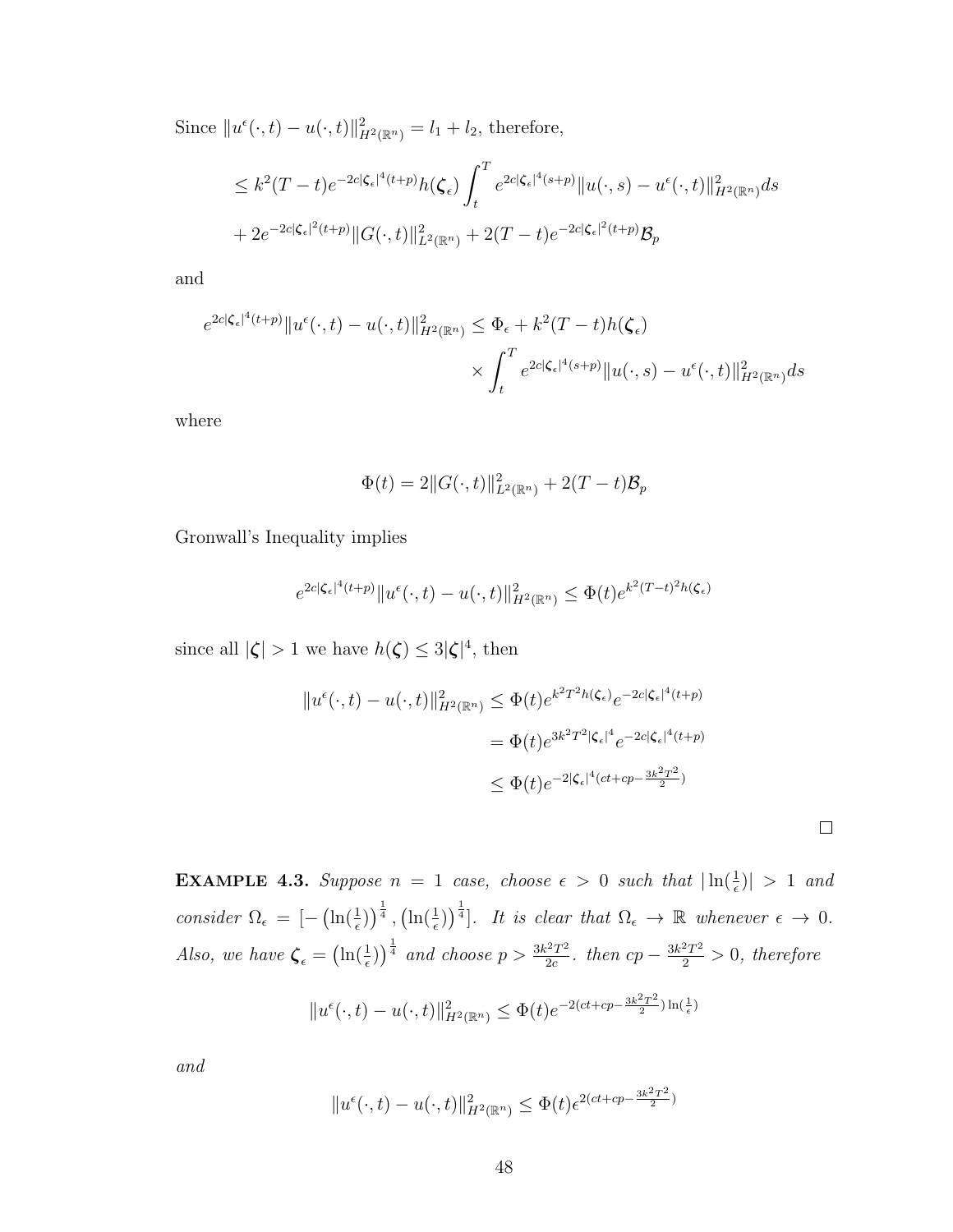**EXAMPLE 4.4.** Choose  $n = 1$  and  $0 < \epsilon < 1$ , consider  $\Omega_{\epsilon} = [-e^{\frac{1}{4\epsilon}}, e^{\frac{1}{4\epsilon}}]$ , then  $\boldsymbol{\zeta}_{\epsilon} = e^{\frac{1}{4\epsilon}}$  and

$$
||u^{\epsilon}(\cdot,t) - u(\cdot,t)||_{H^2(\mathbb{R}^n)}^2 \leq \Phi(t)e^{-2(ct+cp-\frac{3k^2T^2}{2})e^{\frac{1}{\epsilon}}}
$$

**EXAMPLE 4.5.** Choose  $n = 1$ , and choose  $\epsilon > 0$  such that  $|\ln \ln(\frac{1}{\epsilon})| > 1$  consider  $\Omega_\epsilon = \left[-\left(\ln(\ln{\frac{1}{\epsilon}})\right)^{\frac{1}{4}}, \left(\ln(\ln{\frac{1}{\epsilon}})\right)^{\frac{1}{4}}\right],~ then~ \bm{\zeta}_\epsilon = \left(\ln(\ln{\frac{1}{\epsilon}})\right)^{\frac{1}{4}}$ 

$$
||u^{\epsilon}(\cdot,t) - u(\cdot,t)||_{H^{2}(\mathbb{R}^{n})}^{2} \leq \Phi(t)e^{-2\left(ct+cp - \frac{3k^{2}T^{2}}{2}\right)\left(\ln(\ln\frac{1}{\epsilon})\right)}
$$
  

$$
= \Phi(t)e^{\ln\left(\ln\frac{1}{\epsilon}\right)^{-2\left(ct+cp - \frac{3k^{2}T^{2}}{2}\right)}
$$
  

$$
= \Phi(t)\left(\ln\frac{1}{\epsilon}\right)^{-2\left(ct+cp - \frac{3k^{2}T^{2}}{2}\right)}
$$
  

$$
= \frac{\Phi(t)}{\left(\ln\frac{1}{\epsilon}\right)^{2\left(ct+cp - \frac{3k^{2}T^{2}}{2}\right)}
$$

The above examples show that the approximation solution converges to the original solution whenever  $\epsilon \to 0$ .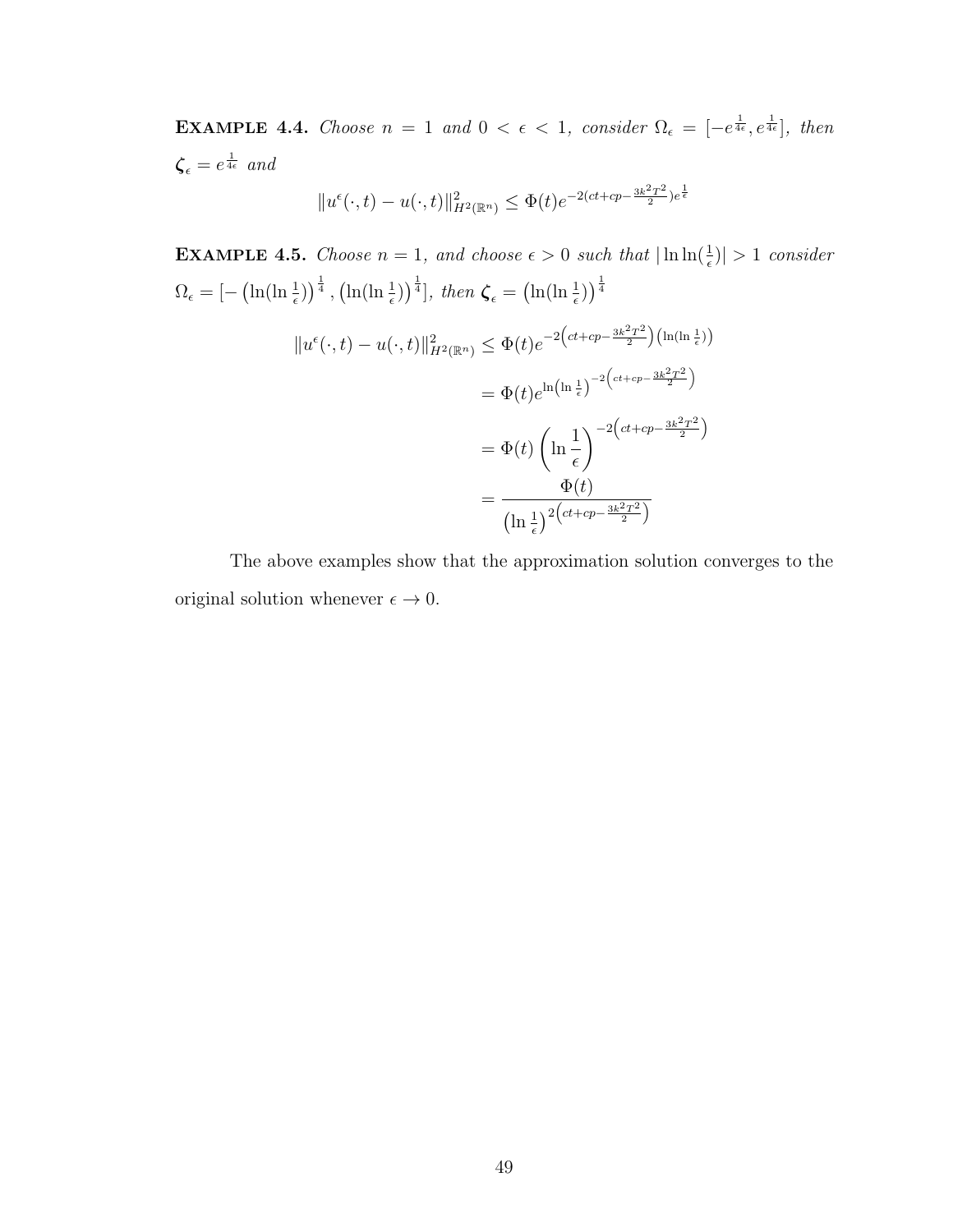# CHAPTER 5 CONCLUSION AND FUTURE DIRECTIONS

#### 5.1 Conclusion

We consider a quasi- boundary value method and a modified quasi-boundary value method to regularize time and space dependent thermal conductivity heat equation with a terminal condition.

We use a modified quasi-boundary value method to regularize time dependent thermal conductivity heat equation with a terminal condition. In many earlier works on the nonlinear problems at any fixed time  $t > 0$ , an explicit error estimate at  $t = 0$  is still difficult. Our calculation also implies we cannot prove main results when  $t = 0$ . But all results are valid for  $0 < t \leq T$ .

In contrast, we prove that the explicit error estimates are valid for all  $t \in [0, T]$ when we use a quasi-boundary value method to regularize the space dependent thermal conductivity heat equation with a terminal condition. But we do not have a direct integral form to see the solution representation of the original problem. So it is necessary to use a transformation method to convert this problem to either the time or constant dependent thermal conductivity heat equation.

#### 5.2 Future Research

Backward Heat equation is one of the ill-posed problems in partial differential equations. There are many ill-posed problems in PDE such as Cauchy problem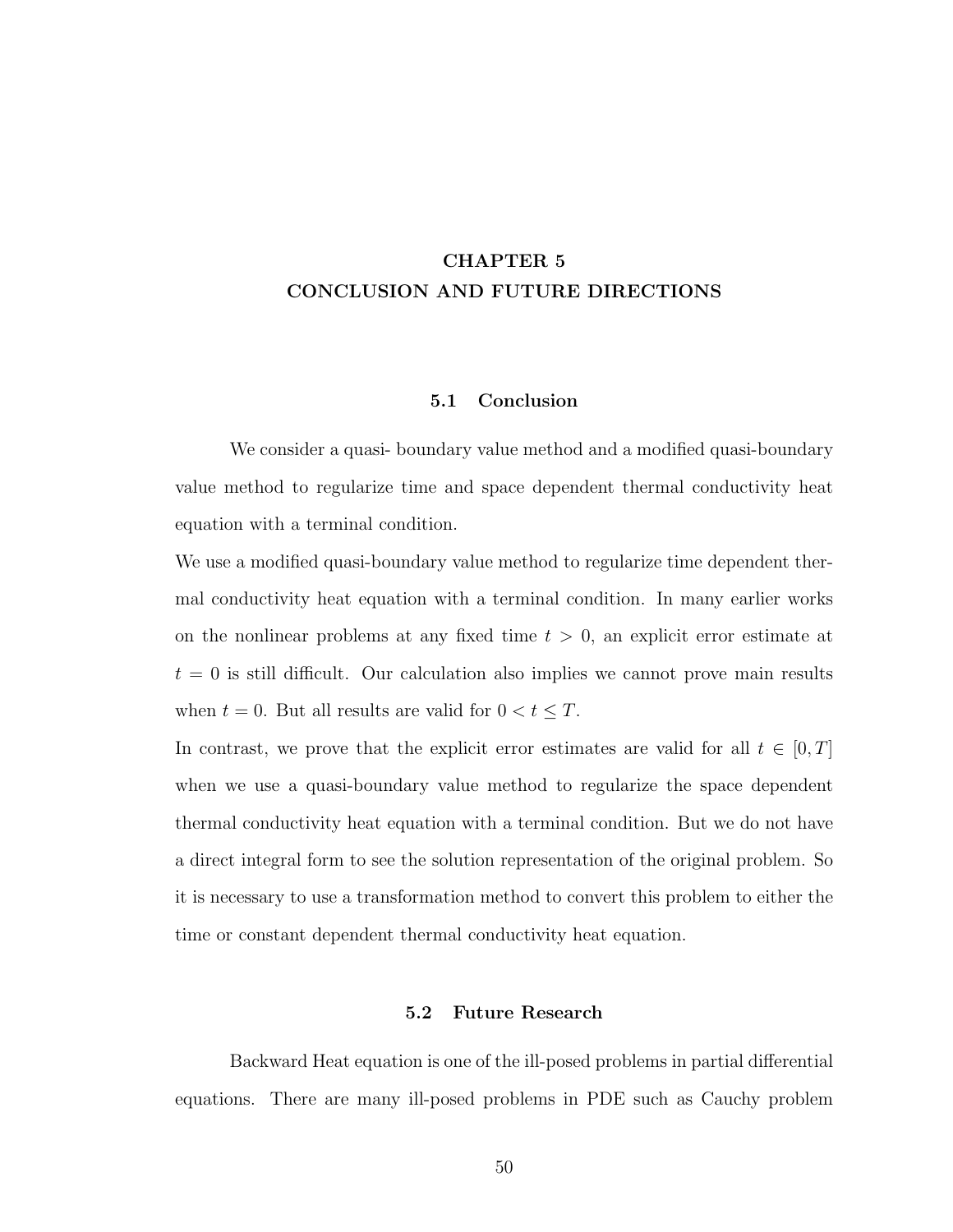for elliptic equation, parabolic equation with a terminal condition etc., requiring regularization. There are many applications in Physics, Engineering, Neuroscience etc, especially, the parabolic equation with a terminal condition,

For my future research, I would like to continue this research area and would like to consider the following problems.

- For given  $T > 0$  and  $\Omega \subset \mathbb{R}^n$ , for  $n \geq 1$  is an open bounded domain with a smooth boundary Γ. Set  $Q = \Omega \times (0, T)$  and  $\Sigma = \Gamma \times (0, T)$ ;  $\Sigma$  is called the lateral boundary of the cylinder Q. Now we consider the question of finding the function  $u(x, t) \in \Omega \times [0, T]$ , satisfying the problem (3.5) and (4.4) with  $u \equiv 0$  on  $\Sigma$ .
- Regularization of parabolic equations with a locally Lipschitz continuous source function.

In my future research, I plan to explore regularization mechanisms for these problems.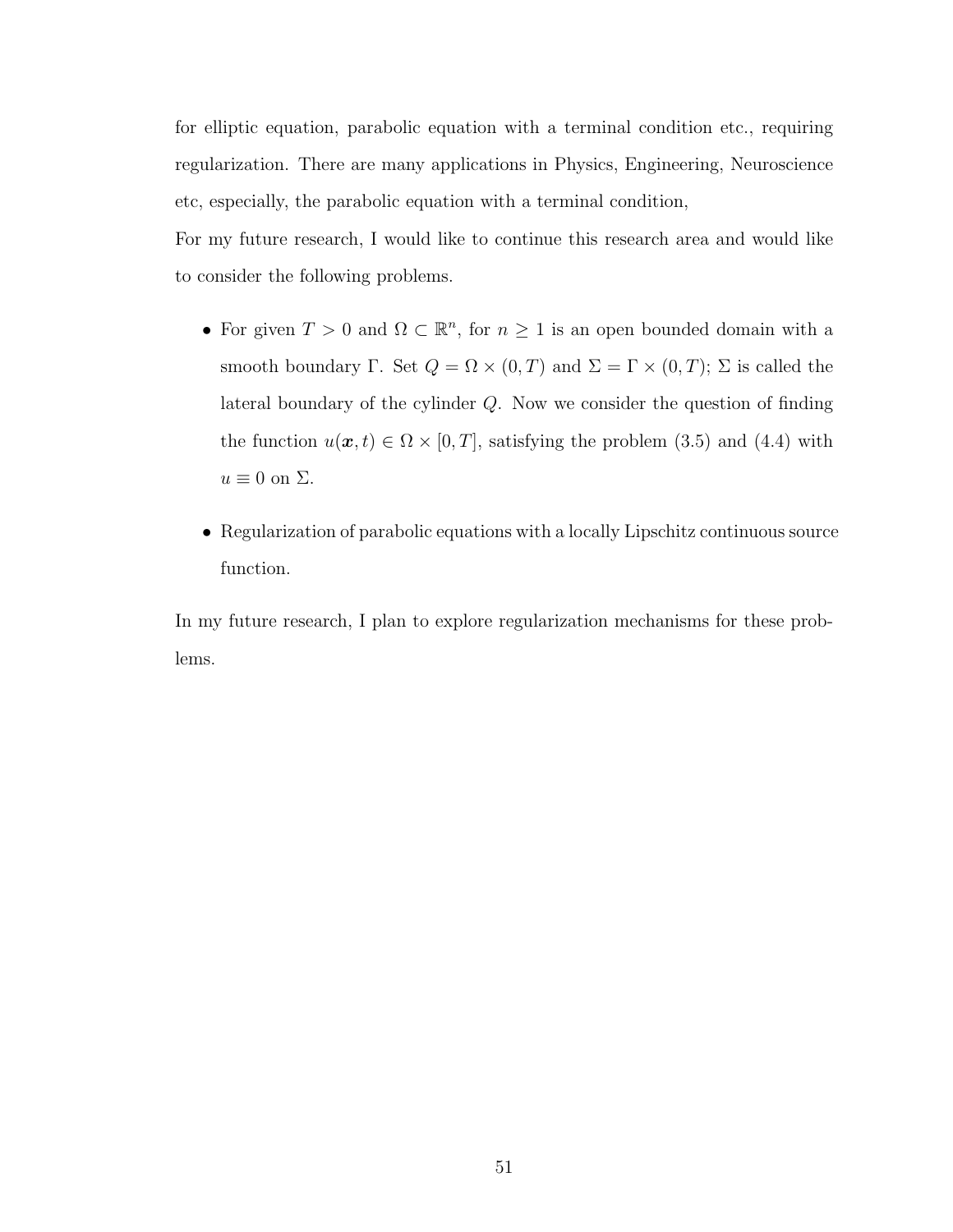#### REFERENCES

- [1] R. lattes and J.L. Lions, Methode de Quasi-Reversibility et Applications, Dunod, Paris, 1967. (English trans., R. Bellman, Elsevier, New York, 1969.)
- [2] K. Miller, Stabilized quasi-reversibility and other nearly-best-possible methods for non-well-posed problems. Symposium on Non-Well-Posed Problems and Logarithmic Convexity (Heriot-Watt Univ., Edinburgh 1972; ed.: R. J. Knops). Lecture Notes Math. 316. Berlin: Springer 1973, pp. 161 - 176.
- [3] R.E. Showalter, The final value problem for evolution equation,  $J. Math.$  Anal. Appl. 47, 1974, pp 563-572.
- [4] R.E. Showalter, Cauchy Problem for Hyper-Parabolic Partial Differential Equations, Trends in the Theory and Practice of Non-Linear Analysis,Elsevier, 1983.
- [5] G.W. Clark, S.F. Oppenheimer, Quasi-reversibility methods for non-well-posed problems, Electron. J. Differential Equations 8 (1994) 19.
- [6] M. Denche, K. Bessila, A modified quasi-boundary value method for ill-posed problems, J. Math. Anal. Appl. 301 (2005) 419-426.
- [7] B.M.C. Hetrick, R.J. Hughes, Continuous dependence results for inhomogenious ill-posed problem in Banach space, J.Math. Anal. Appl. 331, 2007 pp 342-357.
- [8] P. H. Quan, D. D. Trong, L. M. Triet, N. H. Tuan, A modified quasi-boundary value method for regularizing of a backward problem with time-dependent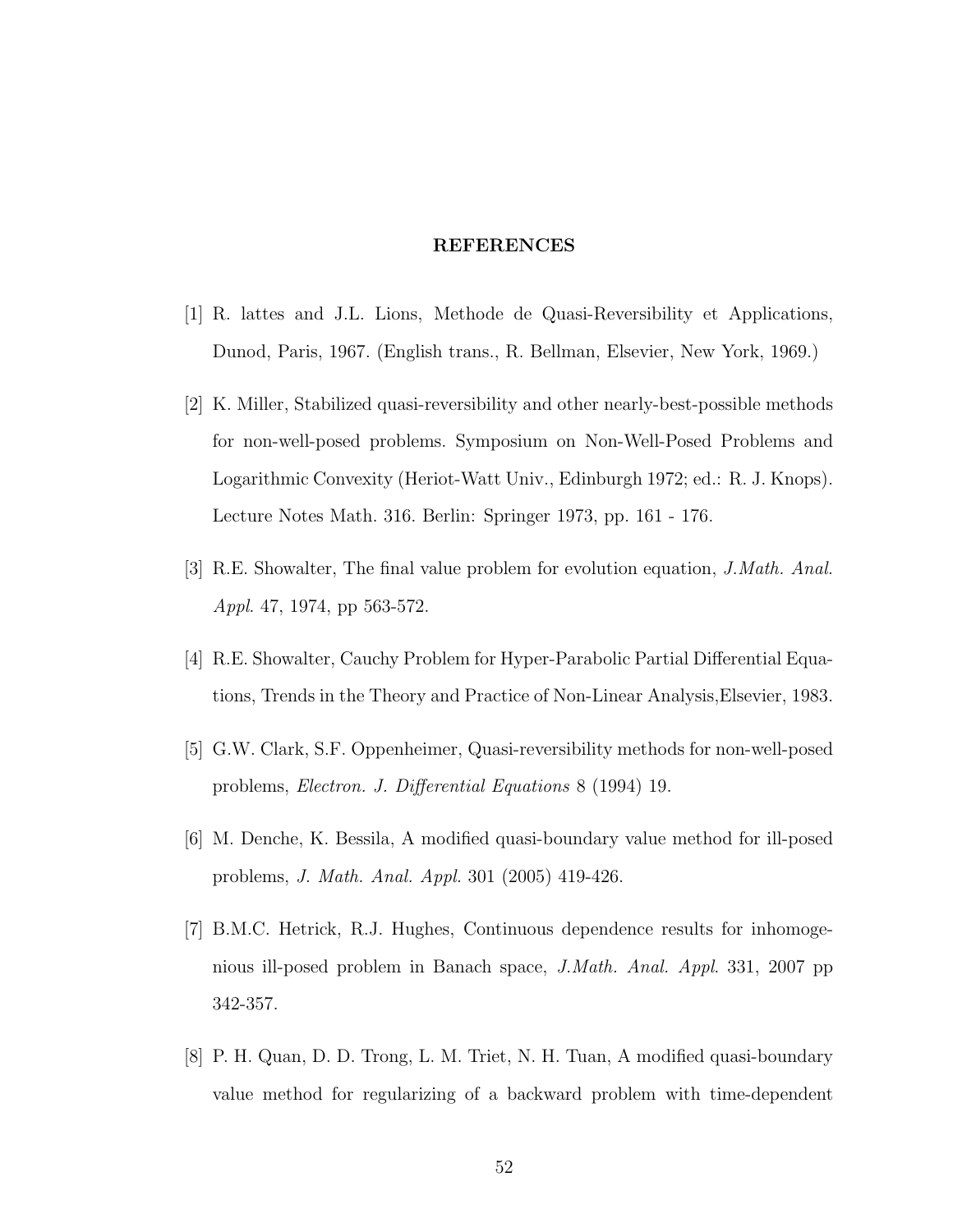coefficient, Inverse Problems in Science and Engineering 19 (2011), no. 3, 409- 423.

- [9] D. D. Trong, P. H. Quan, T.V. Khanh and N. H. Tuan, A nonlinear case of the 1-D backward heat problem: Regularization and error estimate, Zeitschrift fr Analysis und ihre Anwendungen 26 (2007), no. 2, 231-245.
- [10] D. D. Trong, P. H. Quan and N. H. Tuan, A final value problem for heat equation: regularization by truncation method and new error estimates, Acta Universitatis Apulensis 22 (2010), 41-52.
- [11] J. M. Ghidaglia, Some backward uniqueness result, Nonlinear Analysis 10,1986, 777-790.
- [12] P.H. Nam, An approximate solution for nonlinear backward parabolic equation, J. Math. Anal. Appl. 367(2)(2010) 337-349.
- [13] N. H. Tuan, D. D. Trong, On a backward parabolic problem with local Lipschitz source, J. Math. Anal. Appl. 414 (2014) 678-692.
- [14] P. H. Quan, D. D. Trong, A nonlinearly backward heat equation: uniqueness, regularization and error estimate, Applicable Analysis 85 (2006) 641-657.
- [15] D.D. Trong, B.T. Duy, M. N. Minh, Backward heat equation with locally Lipschitz source, Applicable Analysis 94(10) (2015) pp 2023-2036.
- [16] D. D. Trong, P. H. Quan, N. H. Tuan, A Quasi-Boundary value method for regularizing nonlinear ill-posed problems, Electron. J. Differential Equations 2009(109) (2009) pp 1-16
- [17] N. T. Long, A. P. Ngoc. Ding; Approximation of a parabolic non-linear evolution equation backwards in time, Inv. Problems, 10 (1994), 905-914.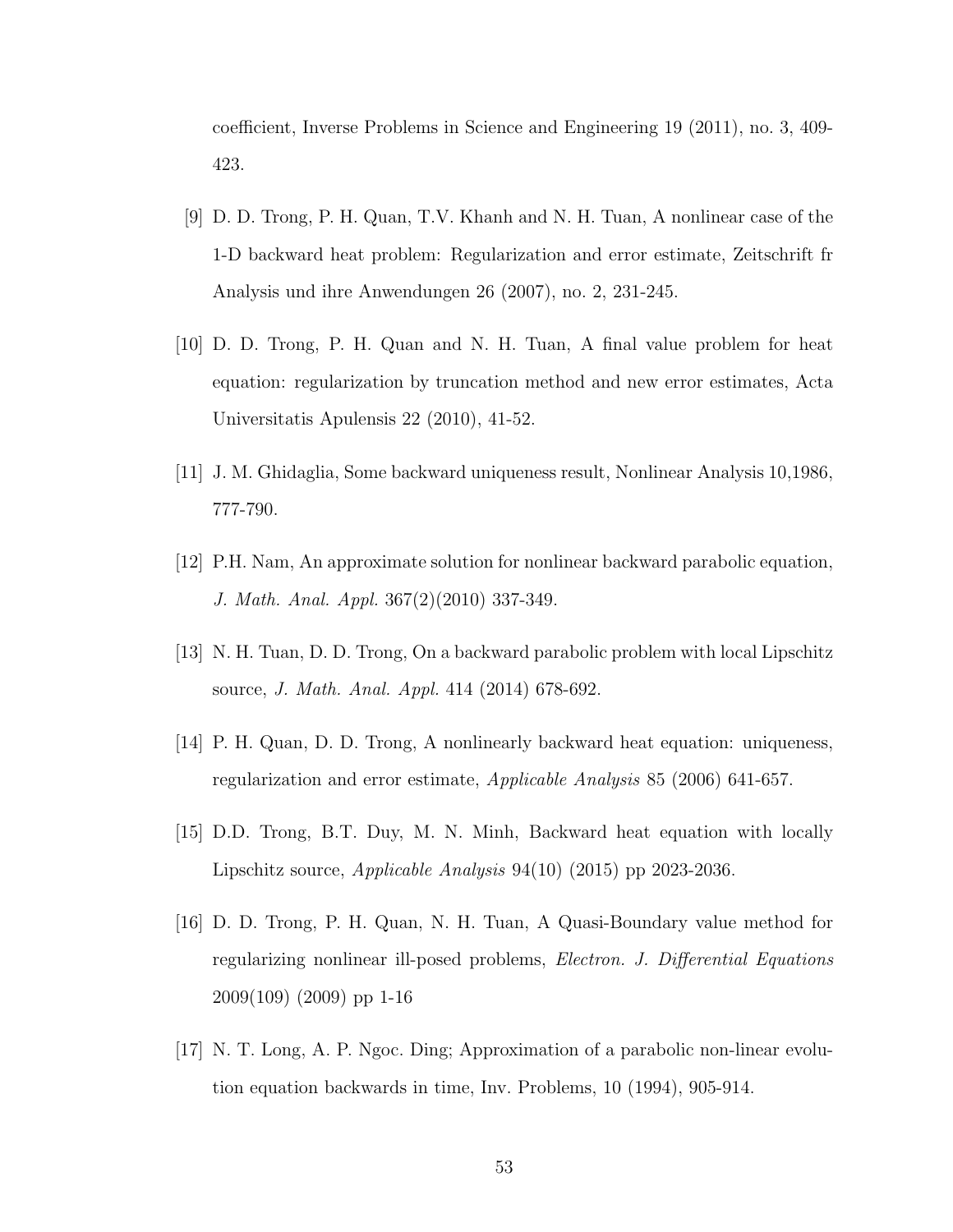- [18] D. D. Trong, N. H. Tuan, Stabilized quasi-reversibility method for a class of nonlinear ill-posed problems, *Electron. J. Diff. Equ.*, Vol. 2008, No. 84, pp. 1-12.
- [19] H. Schurz, Nonlinear stochastic heat equation with cubic nonlinearities and additive Q-regular noise In  $\mathbb{R}^1$ , in: Eighth Mississippi State - UAB conference on Differential Equation and Computational Simulation, Electron. J. Differ. Equ Conf. 19(2010) pp 221-233.
- [20] D.D.Trong, B.T. Duy, M.N. Minh, Backward Heat Equation with Locally Lipschitz Source, Applicable Analysis: An International Journal, 94(10):2023-2036, 2015.
- [21] P.H. Quan, D.D. Trong, L.M. Trirt, On a Backward nonlinear parabolic equation with time and space dependent thermal conductivity: Regularization and error estimates, J.Inverse Ill-posed Probi. 22(2014), pp 375-401.
- [22] H. Brezis, Functional Analysis, Sobolev Spaces and Partial Differential Equations, Springer, 2011.
- [23] Lawrence C. Evans, Partial Differential Equations, American Mathematical Society, 1998.
- [24] Robert A. Adams, Sobolev Spaces, Academic Press, 1975.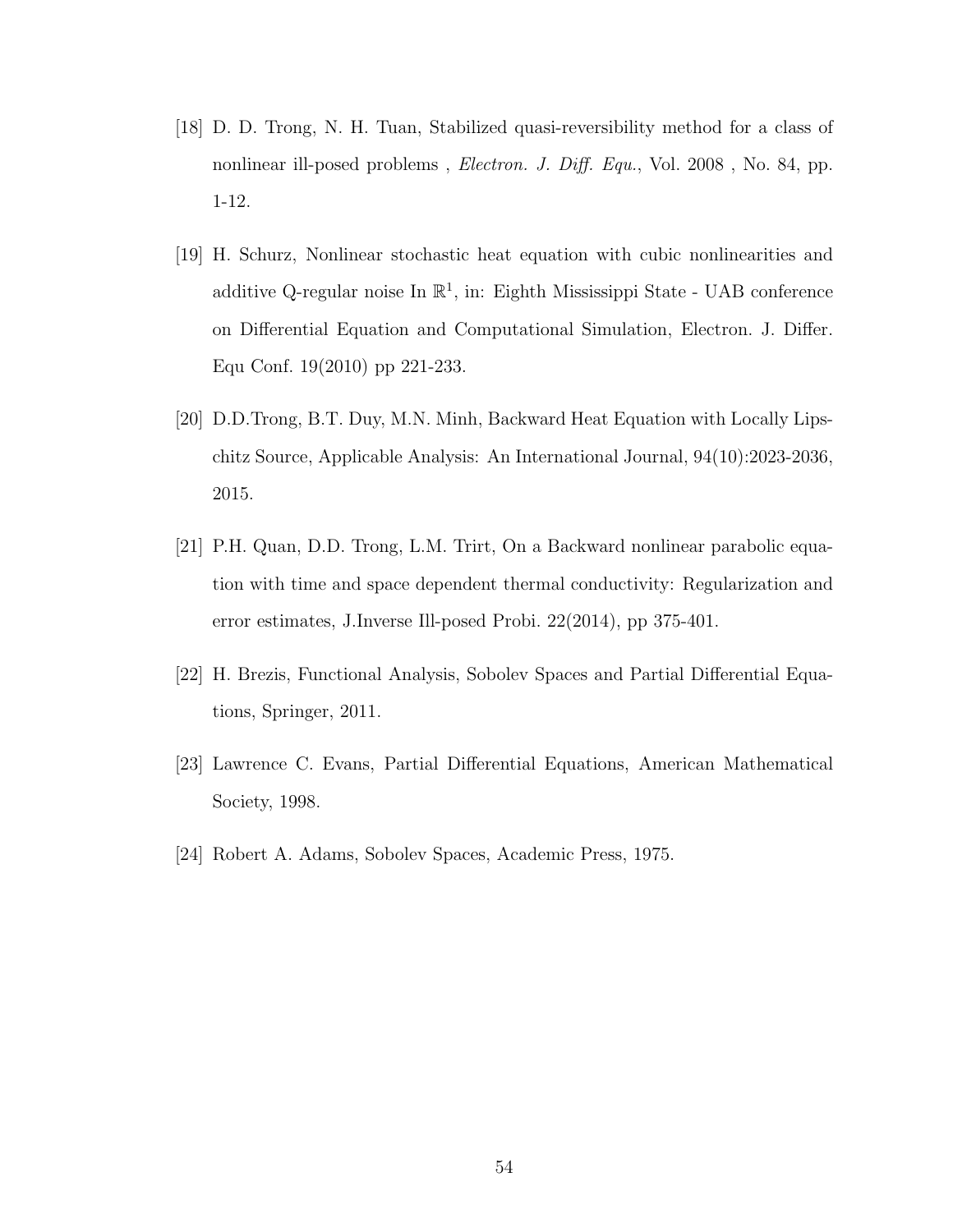# CURRICULUM VITAE

## Sujeewa Indika Hapuarachchi

Department of Mathematics University of Louisville Louisville, KY 40292 (502) 852-6826 (office)/ (419)490-7125 (cell) E-mail: sihapu01@louisville.edu/hasihapu@yahoo.com

# **Education**

| • Doctor of Philosophy, Mathematics<br>Department of Mathematics,                                                                                | Summer 2017            |
|--------------------------------------------------------------------------------------------------------------------------------------------------|------------------------|
| University of Louisville, KY<br>Thesis Advisor - Professor Steve Xu<br>Title: Regularized solutions for terminal problems of parabolic equations |                        |
| • Master of Art, Mathematics<br>Department of Mathematics,<br>University of Toledo, OH                                                           | August 2011            |
| • Master of Science, Mathematics<br>Mississippi State University,<br>Mississippi State, MS                                                       | Spring 2009            |
| • Bachelor of Science, Mathematics<br>Department of Mathematics,<br>University of Kelaniya, Sri Lanka                                            | January 2000           |
| Research interests                                                                                                                               |                        |
| Functional Analysis, Partial Differential equation,                                                                                              |                        |
| <b>Teaching Experience</b>                                                                                                                       |                        |
| • Graduate Teaching Assistant<br>Department of Mathematics,<br>University of Louisville, KY                                                      | August 2011 to present |
| Conducted Lecturers,                                                                                                                             |                        |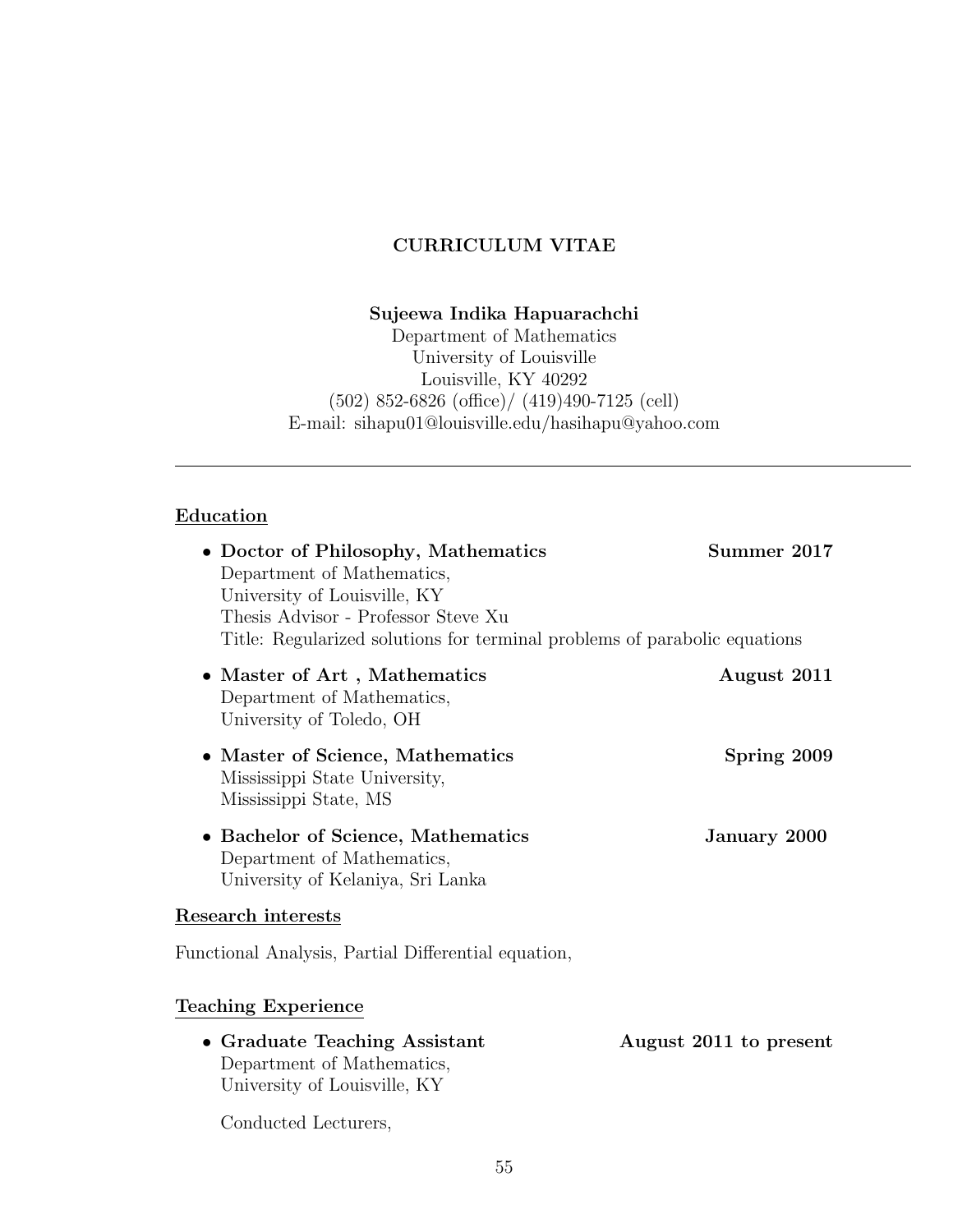# – Elements of Calculus Summer 2014, 2016

Single-variable calculus: limits, continuity, differentiation, integration,and applications, polynomial, exponential and logarithmic functions

# – Pre-Calculus Summer 2015

Polynomial, rational, exponential, logarithmic, and trigonometric functions, analytic trigonometry

# $-$  Finite Mathematics  $\sim$  Summer 2013

Systems of linear equations and inequalities, algebra of sets, counting and probability theory, vectors and matrices, and applications

# – Collage Algebra Summer 2012

Linear equalities, inequalities, and their graphs, quadratic equations and their graphs, advanced properties of polynomial, rational, exponential, and logarithmic functions

Conducted Recitation Classes, Contemporary Mathematics, Collage Algebra, Elementary Statistics and Elements of Calculus.

## • Graduate Teaching Assistant August 2009 to May 2011 Department of Mathematics, University of Toledo, OH Conducted lectures

– Mathematics for Liberal Art Spring 2010 Basic graph theory to find Euler and Hamilton circuits, basic set notation and operations, counting and probability, factorizations to find least common multiples and greatest common divisors, statistical calculations

including mean, standard deviation, median and quartiles.

Conducted recitation sessions, Calculus for Business with Applications and Tutoring

• Graduate Teaching Assistant August 2007 to May 2009 Department of Mathematics and Statistics, Mississippi State University, MS

Conducted lectures

– College Algebra

linear and quadratic equations; inequalities; functions; simultaneous equations; topics in the theory of equations

– Calculus for Business and Life Sciences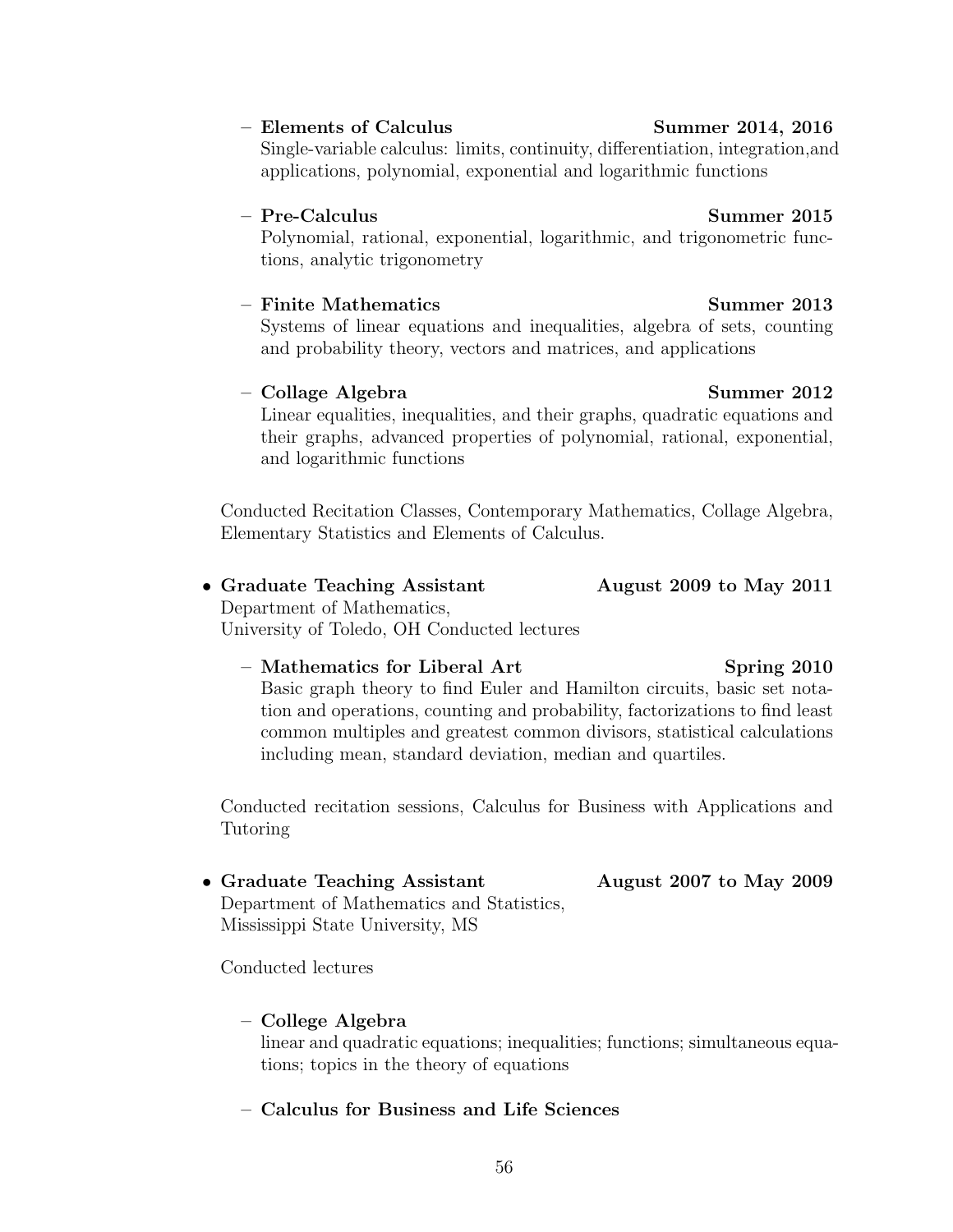Algebraic and some transcendental functions, solutions of systems of linear equations, limits, continuity, derivatives, applications.

Worked in computer Lab and used Language Mathematica

## • Lecturer May 2000 to August 2007

Department of Mathematics, Wayamba University of Sri Lanka, Kuliyapitiya, Sri Lanka.

Conducted lectures, Discrete Mathematics,Advanced Calculus, Number theory, Numerical Method, Linear Algebra, Mathematical Modeling, Probability and Statistics for undergrad students

• Tutor January 2000 to May 2000

Department of Mathematics, University of Kelaniya. Sri Lanka.

## Honors and Awards

- Travel Award from University of Louisville, KY, Joint Mathematics Meetings, Atlanta, Georgia. January 4-7, 2017
- Travel Award from University of Kentucky, KY, the sixth Ohio River Analysis Meeting, March 12-13, 2016, the University of Kentucky.
- Travel Award from University of Memphis, TN, 34th Southeastern Atlantic Regional Conference on Differential Equations, October 11-12, 2014, University of Memphis.
- Travel Award from NSF and Department of Mathematics at the University of Michigan to attend RTG Workshops, University of Michigan,April 1-3, 2011.
- Graduate Teaching Assistantship, University of Louisville, KY 2011-2017
- Graduate Teaching Assistantship, University of Toledo, KY 2009-2011
- Graduate Teaching Assistantship, Mississippi State University, KY 2007-2009

## Training

• Wayamba University Staff Development Course (WSDC) August 2004 to March 2005 Staff Development Center, Wayamba University of Sri Lanka.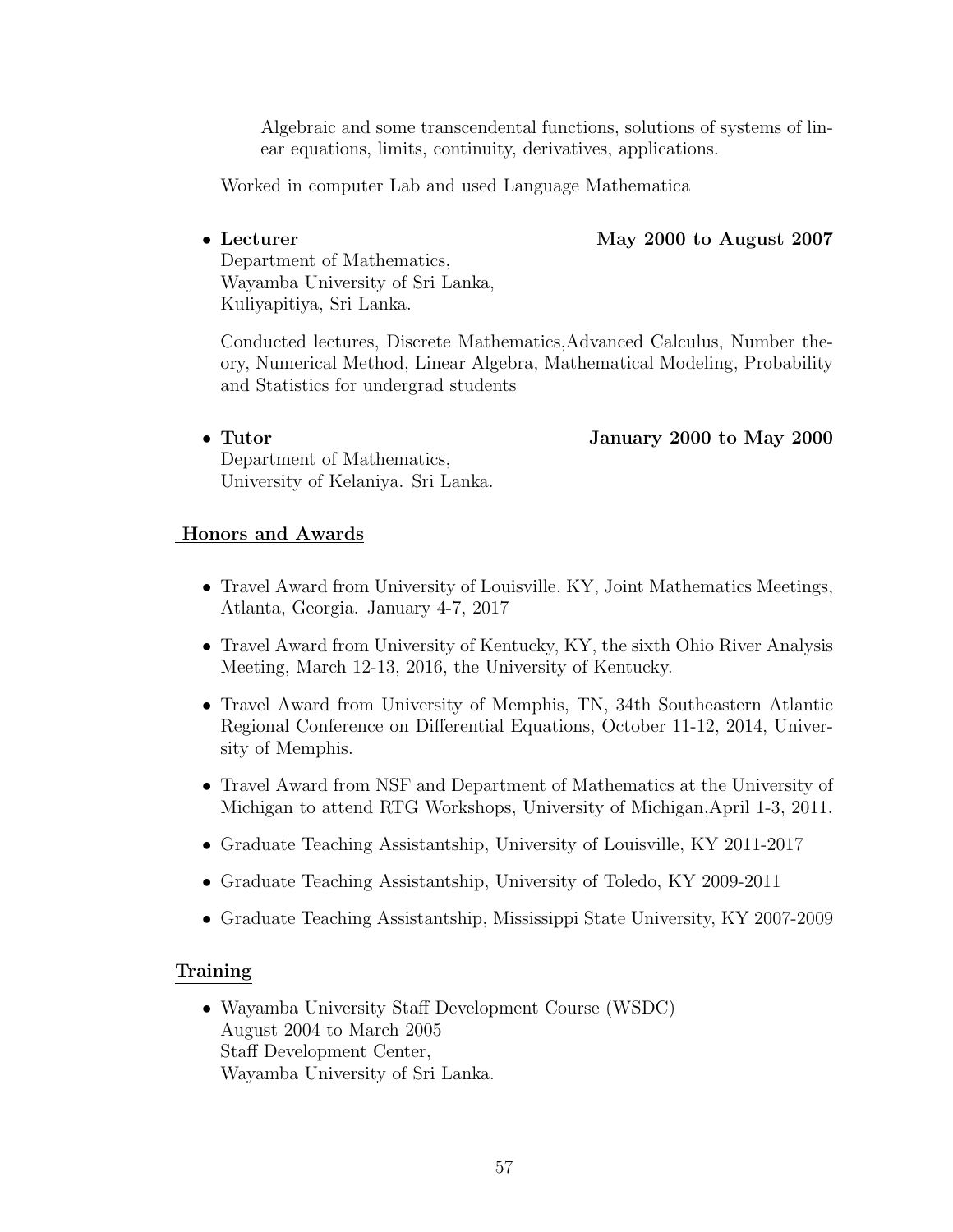# Voluntary Experience

- Judge (Mathematics)
	- $-15$ <sup>th</sup> Kentucky Science and Engineering fair, Eastern Kentucky University,Richmond, KY. April 01, 2017
	- Regional Science and Engineering fair Dupont Manual High School Louisville, KY March 11, 2017
	- Regional Science and Engineering fair Meyzeek Middle School Louisville, KY March 12, 2016
	- Regional Science and Engineering fair Dupont Manual High School Louisville, KY March 14, 2015

# Computer Skill

Mathematics Package: MATLAB, Mathematica, Maple, L<sup>AT</sup>EX

Statistics Package: R, SQL

Web Development: HTML

# **Conference**

- Joint Mathematics Meeting, Atlanta, Georgia. January 4-7, 2017.
- The sixth Ohio River Analysis Meeting, March 12-13 2016 at the University of Kentucky. (Talked-Backward heat equation with time dependent variable coefficients)
- 34th Southeastern Atlantic Regional Conference on Differential Equations(SEARCDE 2014), October 11-12, 2014, University of Memphis
- RTG Workshops & Lecture Series (Some Topics in Geometric Function Theory of Several Complex Variables), April 1-3, 2011, University of Michigan

# Seminar

- Differential Equations and Applied Math Seminar, University of Louisville, Regularization of space dependent Heat equation. April 18 2016
- Differential Equations and Applied Math Seminar, University of Louisville, Regularization of time dependent Heat equation. October 19 2015
- Complex Analysis Seminar, Compact operators via the Berezin transform, April 28, 2011, University of Toledo